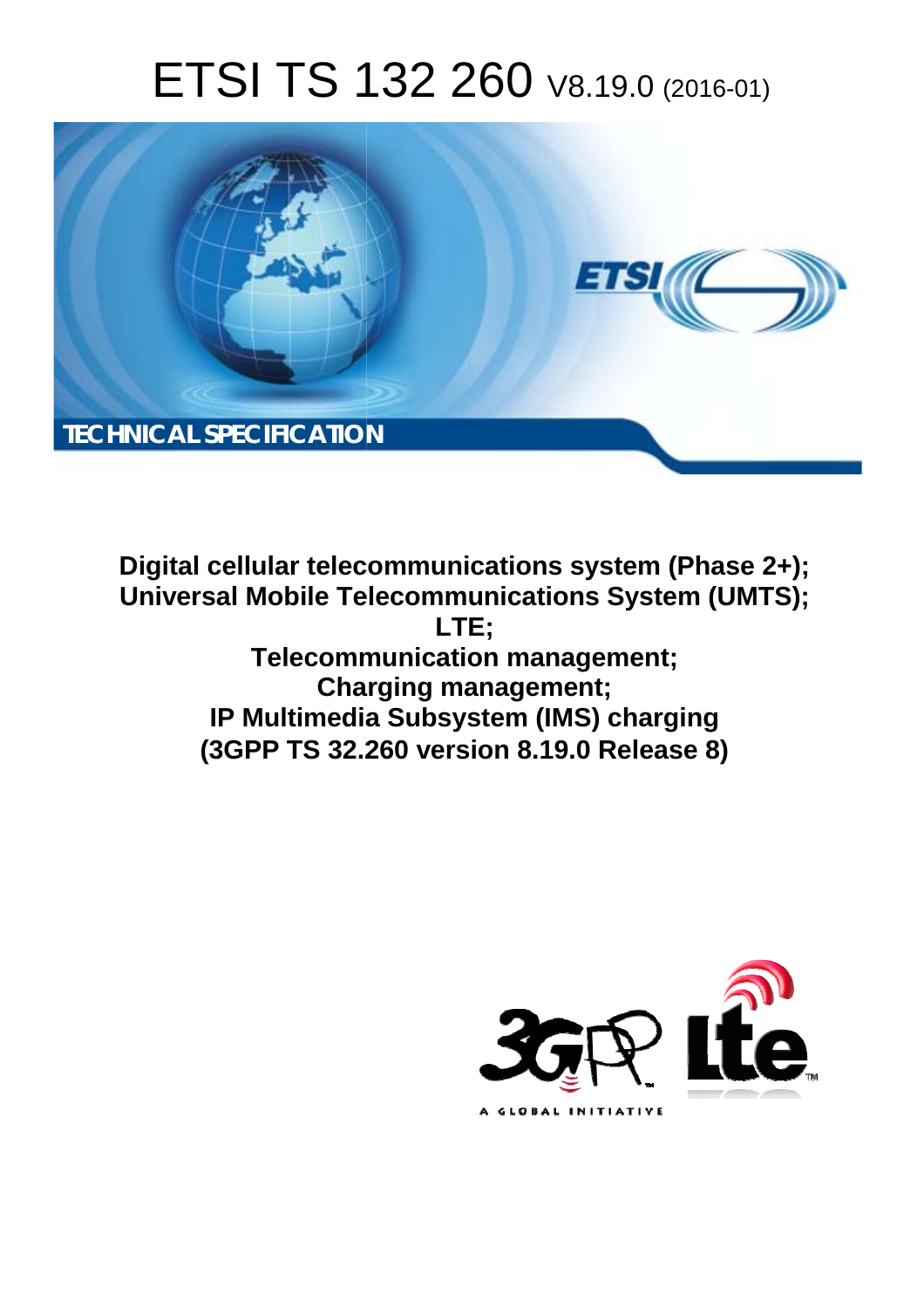Reference RTS/TSGS-0532260v8j0

> Keywords GSM,LTE,UMTS

#### *ETSI*

#### 650 Route des Lucioles F-06921 Sophia Antipolis Cedex - FRANCE

Tel.: +33 4 92 94 42 00 Fax: +33 4 93 65 47 16

Siret N° 348 623 562 00017 - NAF 742 C Association à but non lucratif enregistrée à la Sous-Préfecture de Grasse (06) N° 7803/88

#### *Important notice*

The present document can be downloaded from: <http://www.etsi.org/standards-search>

The present document may be made available in electronic versions and/or in print. The content of any electronic and/or print versions of the present document shall not be modified without the prior written authorization of ETSI. In case of any existing or perceived difference in contents between such versions and/or in print, the only prevailing document is the print of the Portable Document Format (PDF) version kept on a specific network drive within ETSI Secretariat.

Users of the present document should be aware that the document may be subject to revision or change of status. Information on the current status of this and other ETSI documents is available at <http://portal.etsi.org/tb/status/status.asp>

If you find errors in the present document, please send your comment to one of the following services: <https://portal.etsi.org/People/CommiteeSupportStaff.aspx>

#### *Copyright Notification*

No part may be reproduced or utilized in any form or by any means, electronic or mechanical, including photocopying and microfilm except as authorized by written permission of ETSI.

The content of the PDF version shall not be modified without the written authorization of ETSI. The copyright and the foregoing restriction extend to reproduction in all media.

> © European Telecommunications Standards Institute 2016. All rights reserved.

**DECT**TM, **PLUGTESTS**TM, **UMTS**TM and the ETSI logo are Trade Marks of ETSI registered for the benefit of its Members. **3GPP**TM and **LTE**™ are Trade Marks of ETSI registered for the benefit of its Members and of the 3GPP Organizational Partners.

**GSM**® and the GSM logo are Trade Marks registered and owned by the GSM Association.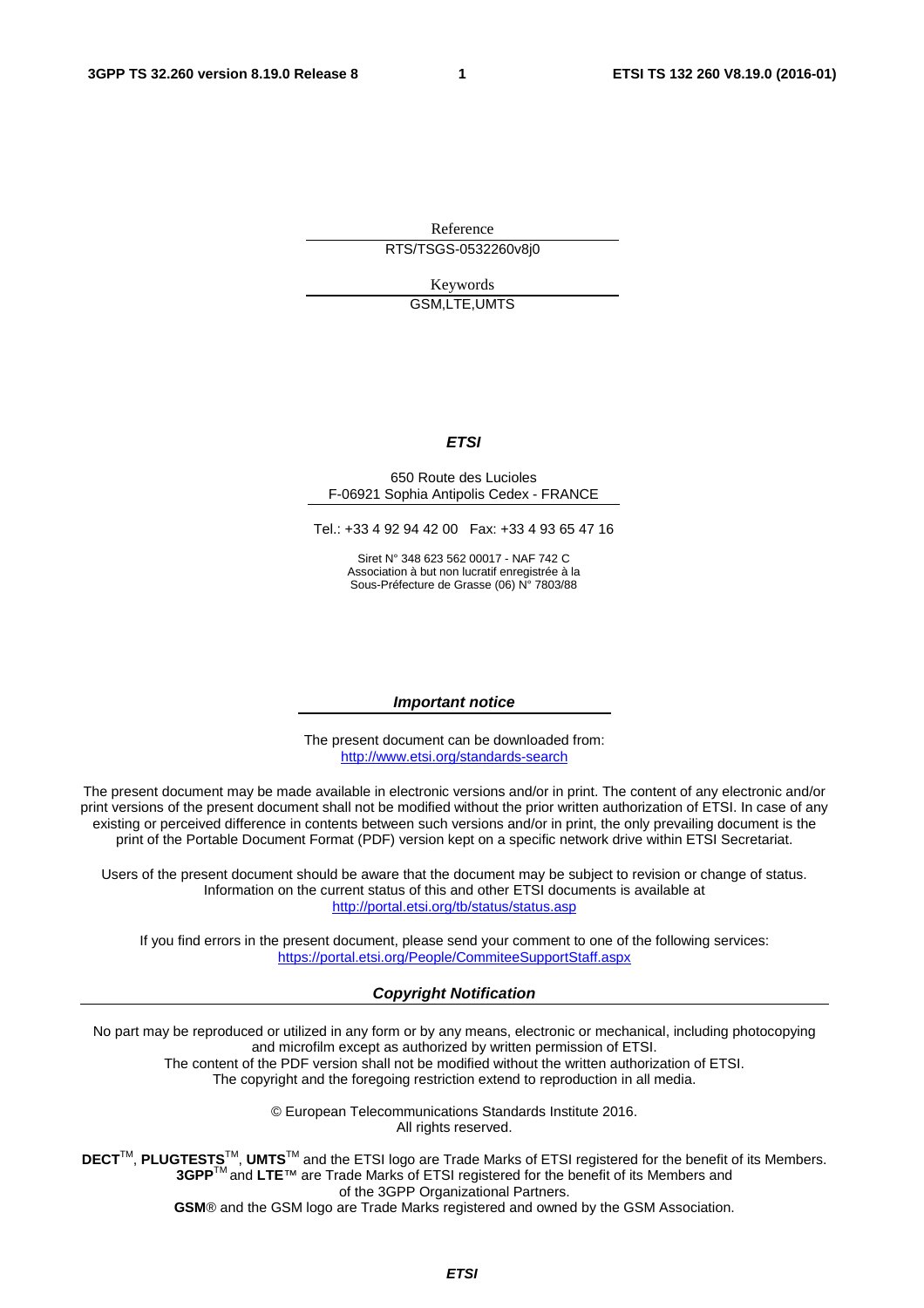### Intellectual Property Rights

IPRs essential or potentially essential to the present document may have been declared to ETSI. The information pertaining to these essential IPRs, if any, is publicly available for **ETSI members and non-members**, and can be found in ETSI SR 000 314: *"Intellectual Property Rights (IPRs); Essential, or potentially Essential, IPRs notified to ETSI in respect of ETSI standards"*, which is available from the ETSI Secretariat. Latest updates are available on the ETSI Web server [\(https://ipr.etsi.org/](https://ipr.etsi.org/)).

Pursuant to the ETSI IPR Policy, no investigation, including IPR searches, has been carried out by ETSI. No guarantee can be given as to the existence of other IPRs not referenced in ETSI SR 000 314 (or the updates on the ETSI Web server) which are, or may be, or may become, essential to the present document.

### Foreword

This Technical Specification (TS) has been produced by ETSI 3rd Generation Partnership Project (3GPP).

The present document may refer to technical specifications or reports using their 3GPP identities, UMTS identities or GSM identities. These should be interpreted as being references to the corresponding ETSI deliverables.

The cross reference between GSM, UMTS, 3GPP and ETSI identities can be found under [http://webapp.etsi.org/key/queryform.asp.](http://webapp.etsi.org/key/queryform.asp)

### Modal verbs terminology

In the present document "**shall**", "**shall not**", "**should**", "**should not**", "**may**", "**need not**", "**will**", "**will not**", "**can**" and "**cannot**" are to be interpreted as described in clause 3.2 of the [ETSI Drafting Rules](http://portal.etsi.org/Help/editHelp!/Howtostart/ETSIDraftingRules.aspx) (Verbal forms for the expression of provisions).

"**must**" and "**must not**" are **NOT** allowed in ETSI deliverables except when used in direct citation.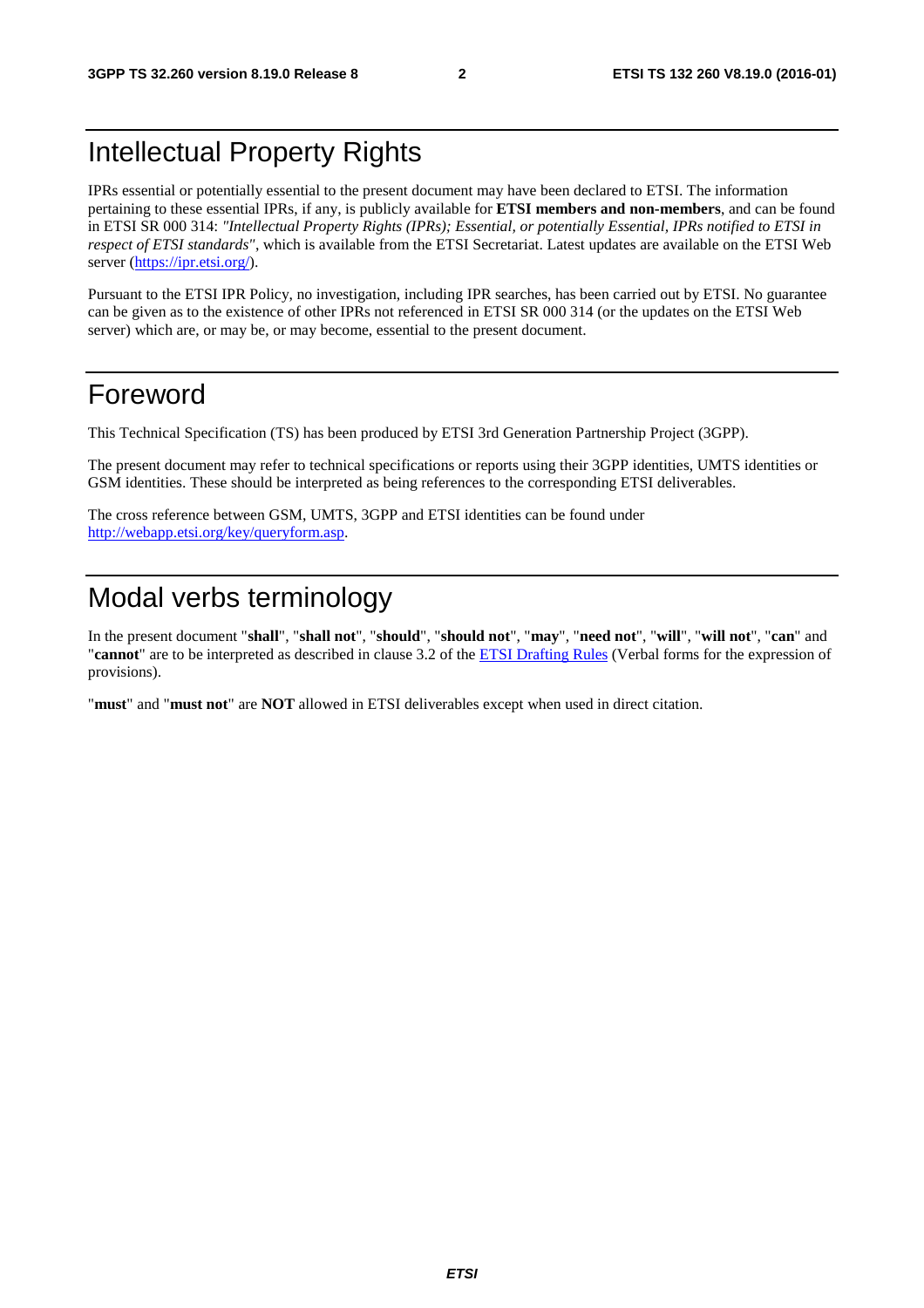$\mathbf{3}$ 

## Contents

| 1          |  |  |  |
|------------|--|--|--|
| 2          |  |  |  |
| 3          |  |  |  |
| 3.1        |  |  |  |
| 3.2        |  |  |  |
| 3.3        |  |  |  |
| 4          |  |  |  |
| 4.1        |  |  |  |
| 4.2        |  |  |  |
| 4.3        |  |  |  |
|            |  |  |  |
| 5          |  |  |  |
| 5.1        |  |  |  |
| 5.1.1      |  |  |  |
| 5.1.2      |  |  |  |
| 5.1.2.1    |  |  |  |
| 5.1.2.2    |  |  |  |
| 5.1.2.3    |  |  |  |
| 5.1.2.4    |  |  |  |
| 5.1.2.5    |  |  |  |
| 5.1.3      |  |  |  |
| 5.1.4      |  |  |  |
| 5.2        |  |  |  |
| 5.2.1      |  |  |  |
| 5.2.2      |  |  |  |
| 5.2.2.1    |  |  |  |
| 5.2.2.1.1  |  |  |  |
| 5.2.2.1.2  |  |  |  |
| 5.2.2.1.3  |  |  |  |
| 5.2.2.1.4  |  |  |  |
| 5.2.2.1.5  |  |  |  |
| 5.2.2.1.6  |  |  |  |
| 5.2.2.1.7  |  |  |  |
| 5.2.2.1.8  |  |  |  |
| 5.2.2.1.9  |  |  |  |
| 5.2.2.1.10 |  |  |  |
| 5.2.2.1.11 |  |  |  |
| 5.2.2.1.12 |  |  |  |
| 5.2.2.1.13 |  |  |  |
| 5.2.2.1.14 |  |  |  |
| 5.2.2.1.15 |  |  |  |
| 5.2.2.1.16 |  |  |  |
| 5.2.2.2    |  |  |  |
| 5.2.2.2.1  |  |  |  |
| 5.2.2.2.2  |  |  |  |
| 5.2.2.2.3  |  |  |  |
| 5.2.2.2.4  |  |  |  |
| 5.2.2.2.5  |  |  |  |
| 5.2.2.2.6  |  |  |  |
|            |  |  |  |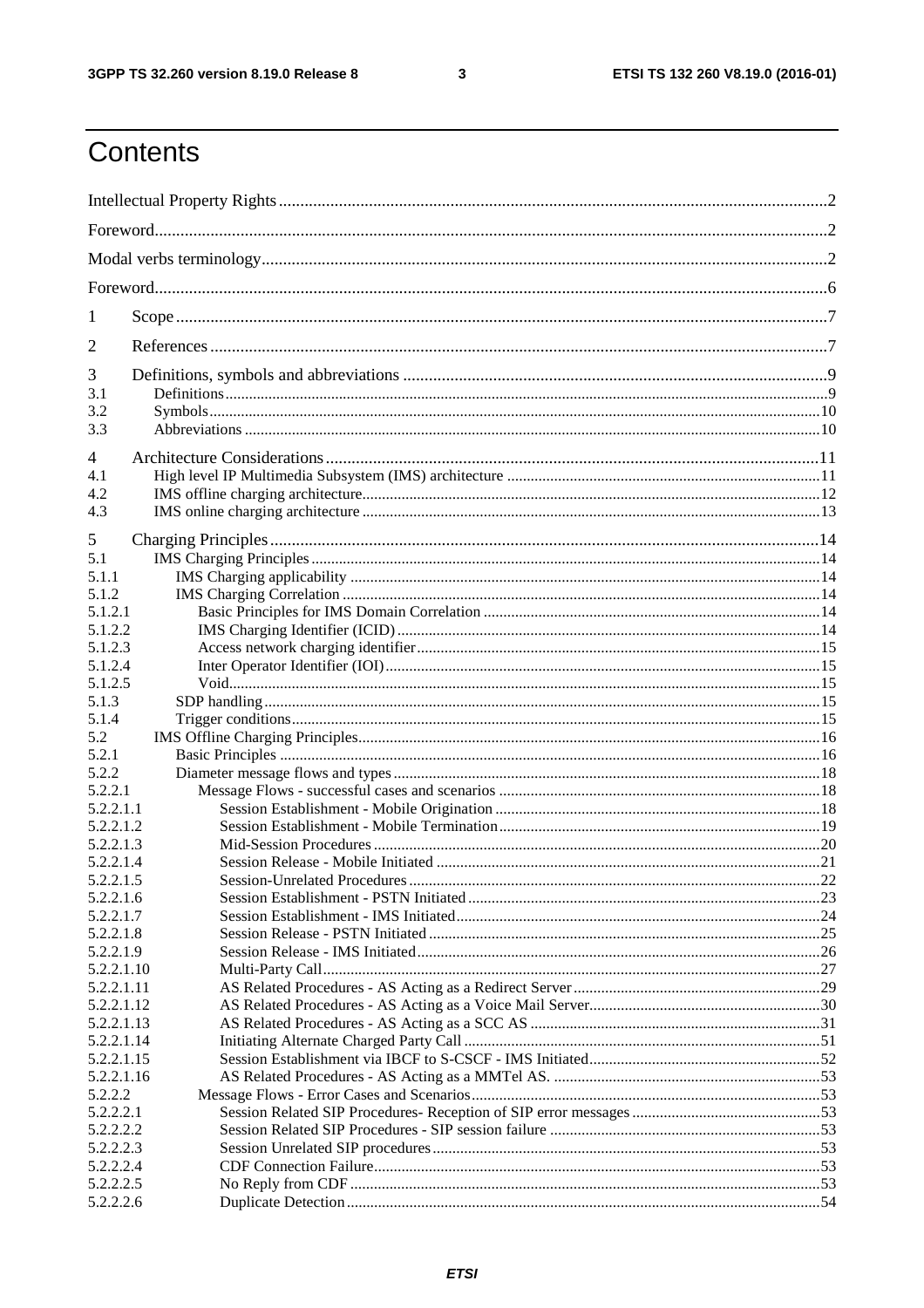$\overline{\mathbf{4}}$ 

| 5.2.2.2.7   |                                                                                                 |  |
|-------------|-------------------------------------------------------------------------------------------------|--|
| 5.2.3       |                                                                                                 |  |
| 5.2.4       |                                                                                                 |  |
| 5.2.5       |                                                                                                 |  |
| 5.3         |                                                                                                 |  |
| 5.3.1       |                                                                                                 |  |
| 5.3.2       |                                                                                                 |  |
| 5.3.2.1     |                                                                                                 |  |
| 5.3.2.1.1   |                                                                                                 |  |
| 5.3.2.1.2   |                                                                                                 |  |
| 5.3.2.2     | Event Charging with Unit Reservation (ECUR) and Session Charging with Unit Reservation          |  |
| 5.3.2.2.1   |                                                                                                 |  |
| 5.3.2.2.1.2 |                                                                                                 |  |
| 5.3.2.2.2   |                                                                                                 |  |
| 5.3.2.3     |                                                                                                 |  |
| 5.3.2.3.1   |                                                                                                 |  |
| 5.3.2.3.2   |                                                                                                 |  |
|             |                                                                                                 |  |
| 6           |                                                                                                 |  |
| 6.1         |                                                                                                 |  |
| 6.1.1       |                                                                                                 |  |
| 6.1.1.1     |                                                                                                 |  |
| 6.1.1.2     |                                                                                                 |  |
| 6.1.2       |                                                                                                 |  |
| 6.1.3       |                                                                                                 |  |
| 6.1.3.1     |                                                                                                 |  |
| 6.1.3.2     |                                                                                                 |  |
| 6.1.3.2.1   |                                                                                                 |  |
| 6.1.3.2.2   |                                                                                                 |  |
| 6.1.3.3     |                                                                                                 |  |
| 6.1.3.4     |                                                                                                 |  |
| 6.1.3.5     |                                                                                                 |  |
| 6.1.3.6     |                                                                                                 |  |
| 6.1.3.7     |                                                                                                 |  |
| 6.1.3.8     |                                                                                                 |  |
| 6.1.3.9     |                                                                                                 |  |
| 6.1.3.10    |                                                                                                 |  |
| 6.2         |                                                                                                 |  |
| 6.2.1       |                                                                                                 |  |
| 6.2.1.1     |                                                                                                 |  |
| 6.2.1.2     |                                                                                                 |  |
| 6.3         |                                                                                                 |  |
| 6.3.1       |                                                                                                 |  |
| 6.3.1.1     |                                                                                                 |  |
| 6.3.1.2     |                                                                                                 |  |
| 6.3.2       |                                                                                                 |  |
| 6.3.3       |                                                                                                 |  |
| 6.3.4       |                                                                                                 |  |
| 6.3.4.1     |                                                                                                 |  |
| 6.3.4.2     |                                                                                                 |  |
|             | <b>Annex A (informative):</b>                                                                   |  |
|             | <b>Annex B</b> (informative):                                                                   |  |
| B.1         | Scenario 1 - Session Related (SCUR): Service Termination on reception of an initial SIP INVITE  |  |
|             |                                                                                                 |  |
|             |                                                                                                 |  |
| B.2         | Scenario 2 - Session Related (SCUR): Service Termination triggered after an early SIP Dialog is |  |
|             |                                                                                                 |  |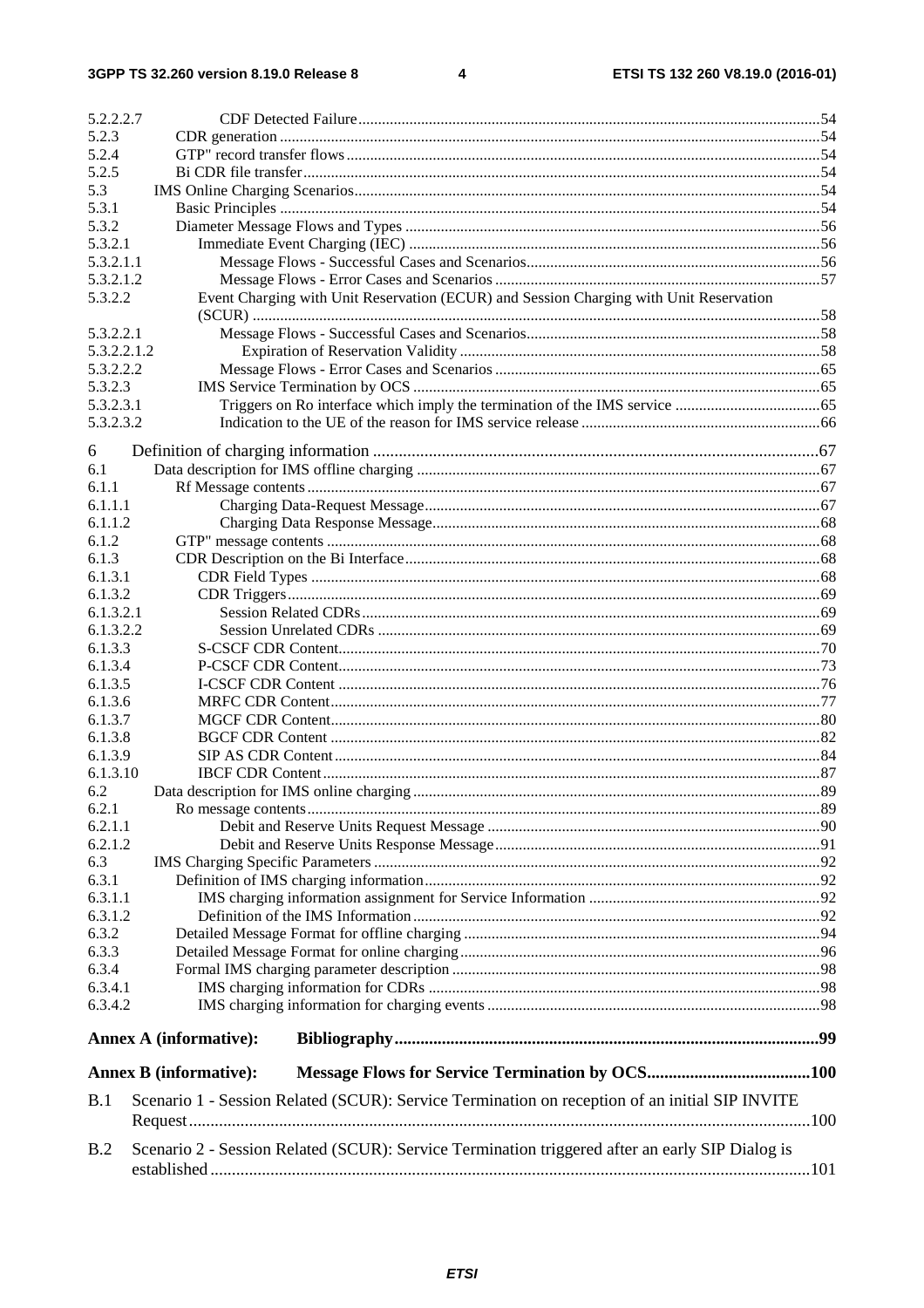|     | <b>Annex C</b> (informative):                                                                  |  |
|-----|------------------------------------------------------------------------------------------------|--|
| B.5 | Scenario 5 - Session Unrelated (IEC): Service Termination on reception of an initial SIP non-  |  |
| B.4 | Scenario 4 - Session Unrelated (ECUR): Service Termination on reception of an initial SIP non- |  |
| B.3 | Scenario 3 - Session Related (SCUR): Service Termination triggered after a confirmed SIP       |  |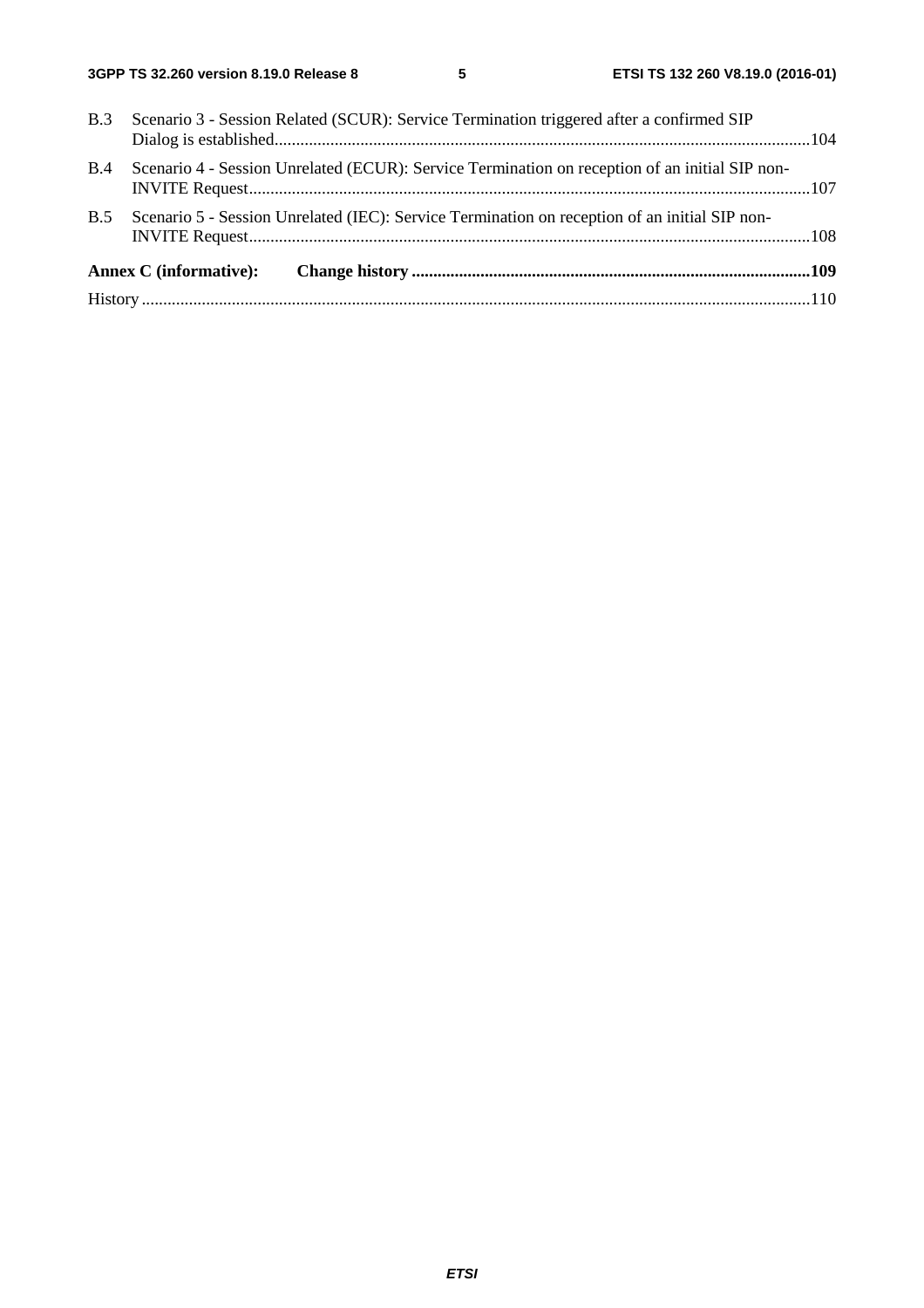### Foreword

This Technical Specification has been produced by the 3<sup>rd</sup> Generation Partnership Project (3GPP).

The contents of the present document are subject to continuing work within the TSG and may change following formal TSG approval. Should the TSG modify the contents of the present document, it will be re-released by the TSG with an identifying change of release date and an increase in version number as follows:

Version x.y.z

where:

- x the first digit:
	- 1 presented to TSG for information;
	- 2 presented to TSG for approval;
	- 3 or greater indicates TSG approved document under change control.
- y the second digit is incremented for all changes of substance, i.e. technical enhancements, corrections, updates, etc.
- z the third digit is incremented when editorial only changes have been incorporated in the document.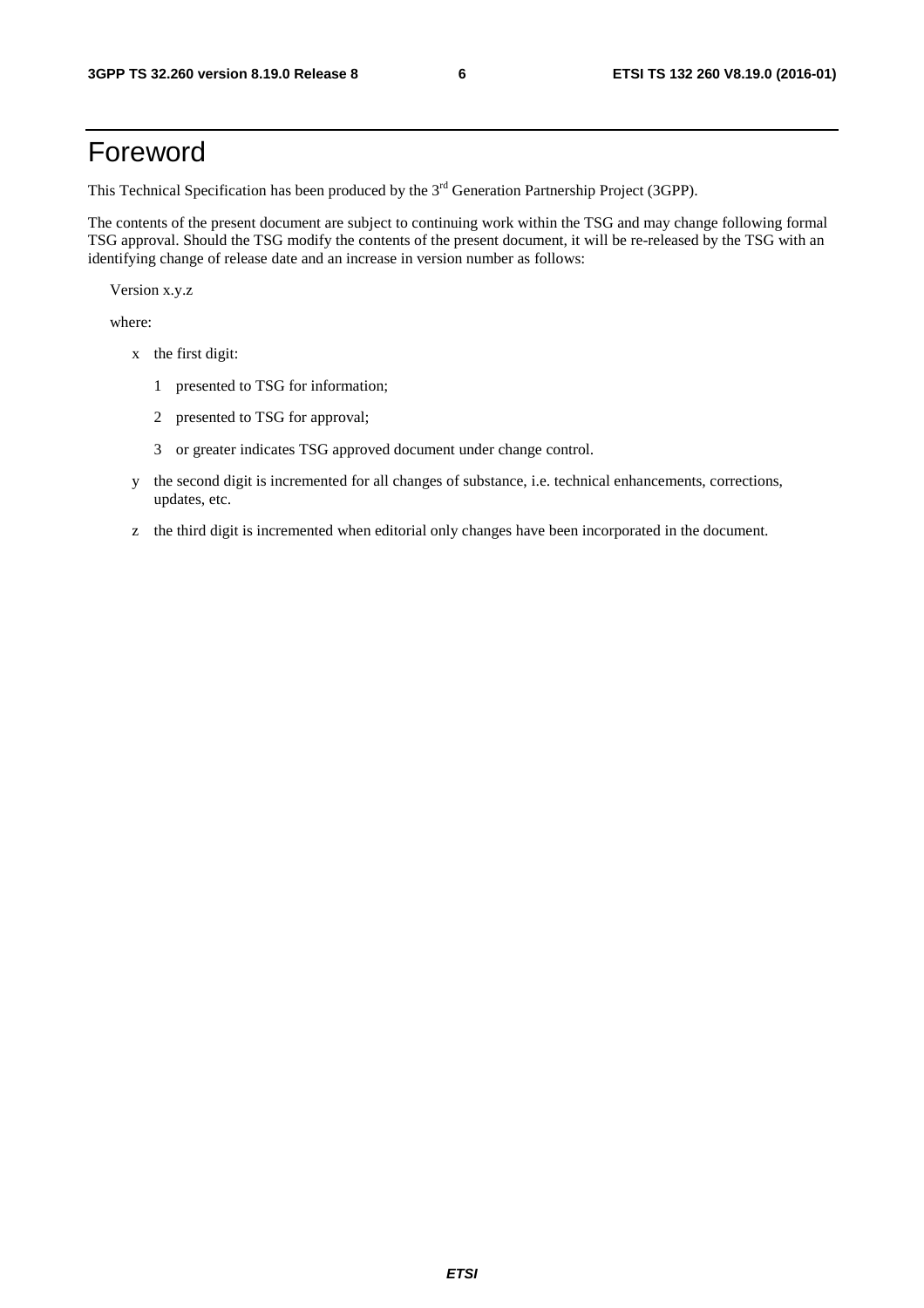### 1 Scope

The present document is part of a series of documents that specify charging functionality and charging management in GSM/UMTS networks. The GSM/UMTS core network charging architecture and principles are specified in document TS 32.240 [1], which provides an umbrella for other charging management documents that specify:

- the content of the CDRs per domain and subsystem (offline charging),
- the content of real-time charging events per domain / subsystem (online charging);
- the functionality of online and offline charging for those domains and subsystems;
- the interfaces that are used in the charging framework to transfer the charging information (i.e. CDRs or charging events)

The complete document structure for these TSs is defined in TS 32.240 [1].

The present document specifies the Offline and Online Charging description for the IP Multimedia Subsystem (IMS), based on the functional descriptions of the IMS in 3GPP TS 23.228 [200]. This charging description includes the offline and online charging architecture and scenarios specific to IMS, as well as the mapping of common 3GPP charging architecture specified in TS 32.240 [1] onto IMS. It further specifies the structure and content of the CDRs for offline charging, and the charging events for online charging. The present document is related to other 3GPP charging TSs as follows:

- The common 3GPP charging architecture is specified in TS 32.240 [1];<br>The parameters abstract syntax and encoding rules for these CDR types
- The parameters, abstract syntax and encoding rules for these CDR types are specified in TS 32.298 [51].<br>A transaction based mechanism for the transfer of CDRs within the network is specified in TS 32.295 [54]
- A transaction based mechanism for the transfer of CDRs within the network is specified in TS 32.295 [54].<br>The file based mechanism used to transfer the CDRs from the network to the operator"s billing domain (e.g.
- The file based mechanism used to transfer the CDRs from the network to the operator"s billing domain (e.g. the billing system or a mediation device) is specified in TS 32.297 [52].
- The 3GPP Diameter application that is used for IMS offline and online charging is specified in TS 32.299 [50].

All terms, definitions and abbreviations used in the present document, that are common across 3GPP TSs, are defined in the 3GPP Vocabulary, TR 21.905 [100]. Those that are common across charging management in GSM/UMTS domains, services or subsystems are provided in the umbrella document TS 32.240 [1] and are copied into clause 3 of the present document for ease of reading. Finally, those items that are specific to the present document are defined exclusively in the present document.

Furthermore, requirements that govern the charging work are specified in 3GPP TS 22.115 [102].

### 2 References

The following documents contain provisions, which, through reference in this text, constitute provisions of the present document.

- References are either specific (identified by date of publication, edition number, version number, etc.) or non-specific.
- For a specific reference, subsequent revisions do not apply.
- For a non-specific reference, the latest version applies. In the case of a reference to a 3GPP document (including a GSM document), a non-specific reference implicitly refers to the latest version of that document *in the same Release as the present document*.

[1] 3GPP TS 32.240: "Telecommunication management; Charging management; Charging architecture and principles".

[2] 3GPP TS 32.250: "Telecommunication management; Charging management; Circuit Switched (CS) domain charging".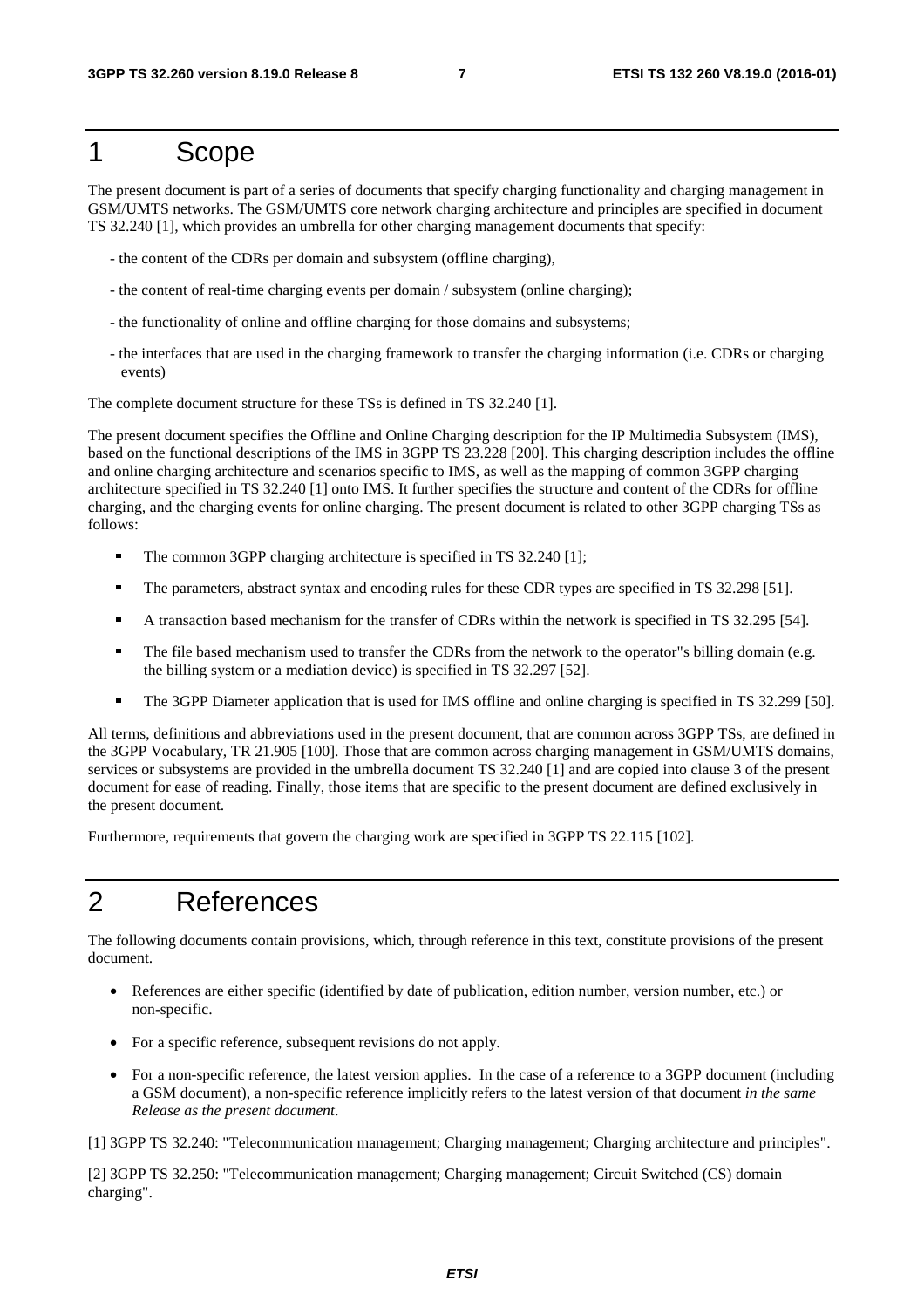[3] - [10] Void.

[11] 3GPP TS 32.251: "Telecommunication management; Charging management; Packet Switched (PS) domain charging".

[12] - [34] Void.

[35] 3GPP TS 32.275: "Telecommunication management; Charging management; MultiMedia Telephony (MMTel) charging".

[36] - [49] Void.

[50] 3GPP TS 32.299: "Telecommunication management; Charging management; Diameter charging application

[51] 3GPP TS 32.298: "Telecommunication management; Charging management; Charging Data Record (CDR) parameter description

[52] 3GPP TS 32.297: "Telecommunication management; Charging management; Charging Data Records (CDR) file format and transfer

[53] Void.

[54] 3GPP TS 32.295: "Telecommunication management; Charging management; Charging Data Record (CDR) transfer".

[55]- [99] Void.

[100] 3GPP TR 21.905: "Vocabulary for 3GPP Specifications".

[101]-[102] Void.

- [103] 3GPP TS 23.002: "Network Architecture".
- [104]-[199] Void.
- [200] 3GPP TS 22.228: "IMS Stage 1".
- [201] 3GPP TS 23.228: "Functional stage 2 description of IMS".

[202] 3GPP TS 24.228: "Signalling flows for the IP multimedia call control based on SIP and SDP, Stage 3'

[203] 3GPP TS 23.218: "IP Multimedia (IM) session handling; IM call model; Stage 2".

[204] 3GPP TS 24.229: "Internet Protocol (IP) multimedia call control protocol based on Session Initiation Protocol (SIP) and Session Description Protocol (SDP); Stage 3".

- [205] 3GPP TS 29.229: "Cx and Dx Interfaces based on the Diameter protocol; Protocol Details".
- [206] 3GPP TS 24.292: "IP Multimedia (IM) Core Network (CN) subsystem Centralized Services (ICS); Stage 3".
- [207]-[299] Void.
- [300]- [399] Void.
- [400] Void.
- [401] IETF RFC 3588 (2003): 'diameter base protocol".
- [402] IETF RFC 4006: 'Diameter Credit Control Application".
- [403] IETF RFC 2806: "URLs for Telephone Calls".
- [404] IETF RFC 3261: "SIP: Session Initiation Protocol".
- [405] IETF RFC 2486: "The Network Access Identifier".

[406] RFC 3455 (January 2003): "Private Header (P-Header) Extensions to the Session Initiation Protocol (SIP) for the 3rd-Generation Partnership Project (3GPP)".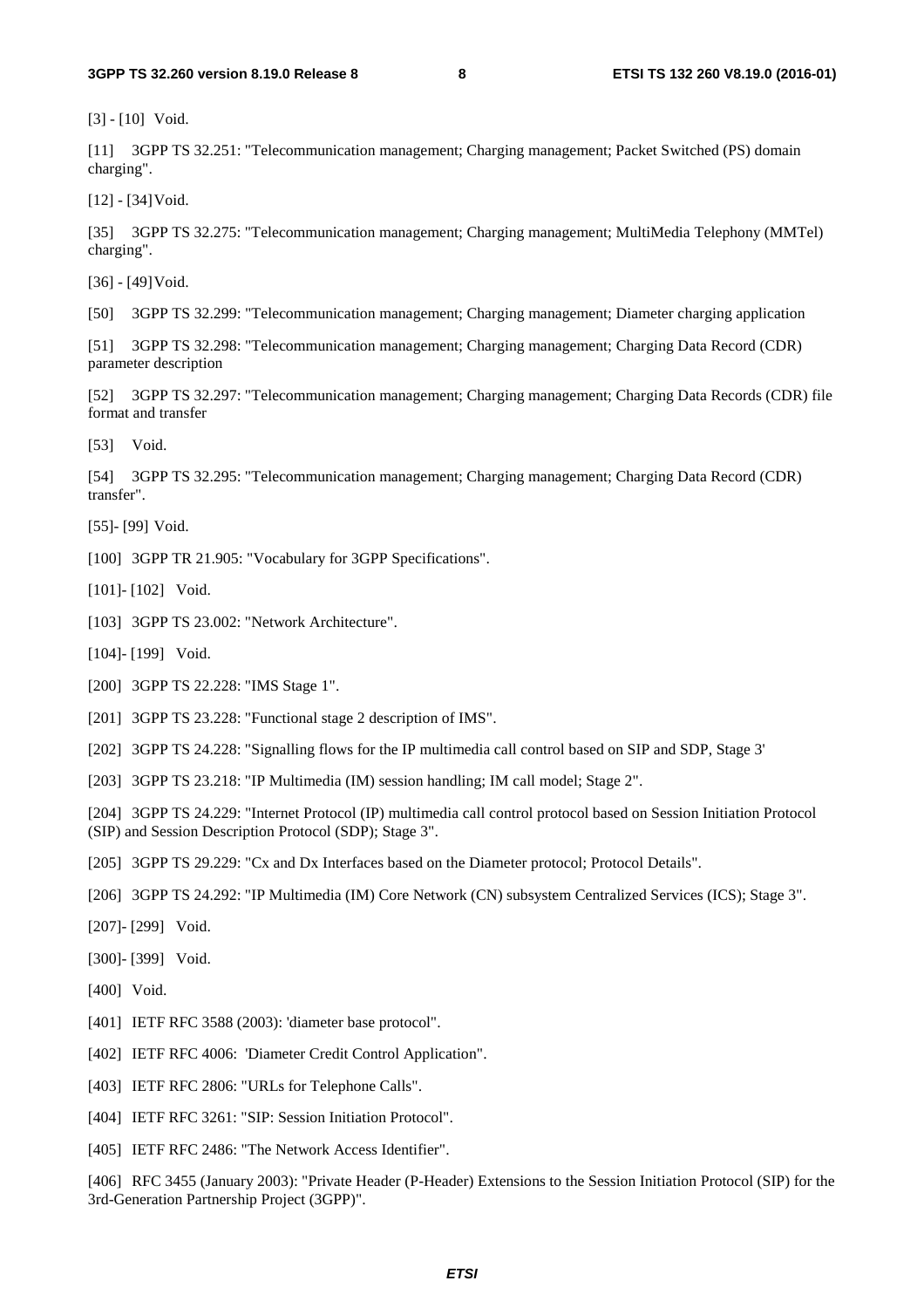[407] 3GPP TS 23.237: " IP Multimedia Subsystem (IMS) Service Continuity; Stage 2".

### 3 Definitions, symbols and abbreviations

### 3.1 Definitions

For the purposes of the present document, the following terms and definitions given in 3GPP TR 21.905 [50], 3GPP TS 32.240 [1], and the following apply:

**billing:** function whereby CDRs generated by the charging function are transformed into bills requiring payment.

**Billing Domain:** Part of the operator network, which is outside the core network that receives and processes charging information from the core network charging functions. It includes functions that can provide billing mediation and billing end applications.

**CDR field Categories:** the CDR fields are defined in the present document. They are divided into the following categories:

- **Mandatory:** field that shall be present in the CDR.
- **Conditional:** field that shall be present in a CDR if certain conditions are met.
- **Operator Provisionable: Mandatory:** A field that operators have provisioned to be included in the CDR for all conditions.
- **Operator Provisionable: Conditional:** A field that operators have provisioned to be included in the CDR if certain conditions are met.

**chargeable event:** activity utilizing telecommunications network infrastructure and related services for:

- user to user communication (e.g. a single call, a data communication session or a short message); or
- user to network communication (e.g. service profile administration); or
- inter-network communication (e.g. transferring calls, signalling, or short messages); or
- mobility (e.g. roaming or inter-system handover); and
- that the network operator wants to charge for.

**charged party:** user involved in a chargeable event that has to pay parts or the whole charges of the chargeable event, or a third party paying the charges caused by one or all users involved in the chargeable event, or a network operator.

**charging:** function whereby information related to a chargeable event is formatted and transferred in order to make it possible to determine usage for which the charged party may be billed.

**Charging Data Record (CDR):** record generated by a network element for the purpose of billing a subscriber for the provided service. It includes fields identifying the user, the session and the network elements as well as information on the network resources and services used to support a subscriber session. In the traditional circuit domain, CDR has been used to denote "Call Detail Record", which is subsumed by "Charging Data Record" hereafter.

**charging function:** entity inside the core network domain, subsystem or service that is involved in charging for that domain, subsystem or service.

**offline charging:** charging mechanism where charging information **does not** affect, in real-time, the service rendered

**online charging:** charging mechanism where charging information can affect, in real-time, the service rendered and therefore a direct interaction of the charging mechanism with session/service control is required

**partial CDR:** CDR that provides information on part of a subscriber session. A long session may be covered by several partial CDRs. Two formats are considered for Partial CDRs. One that contains all of the necessary fields; the second has a reduced format.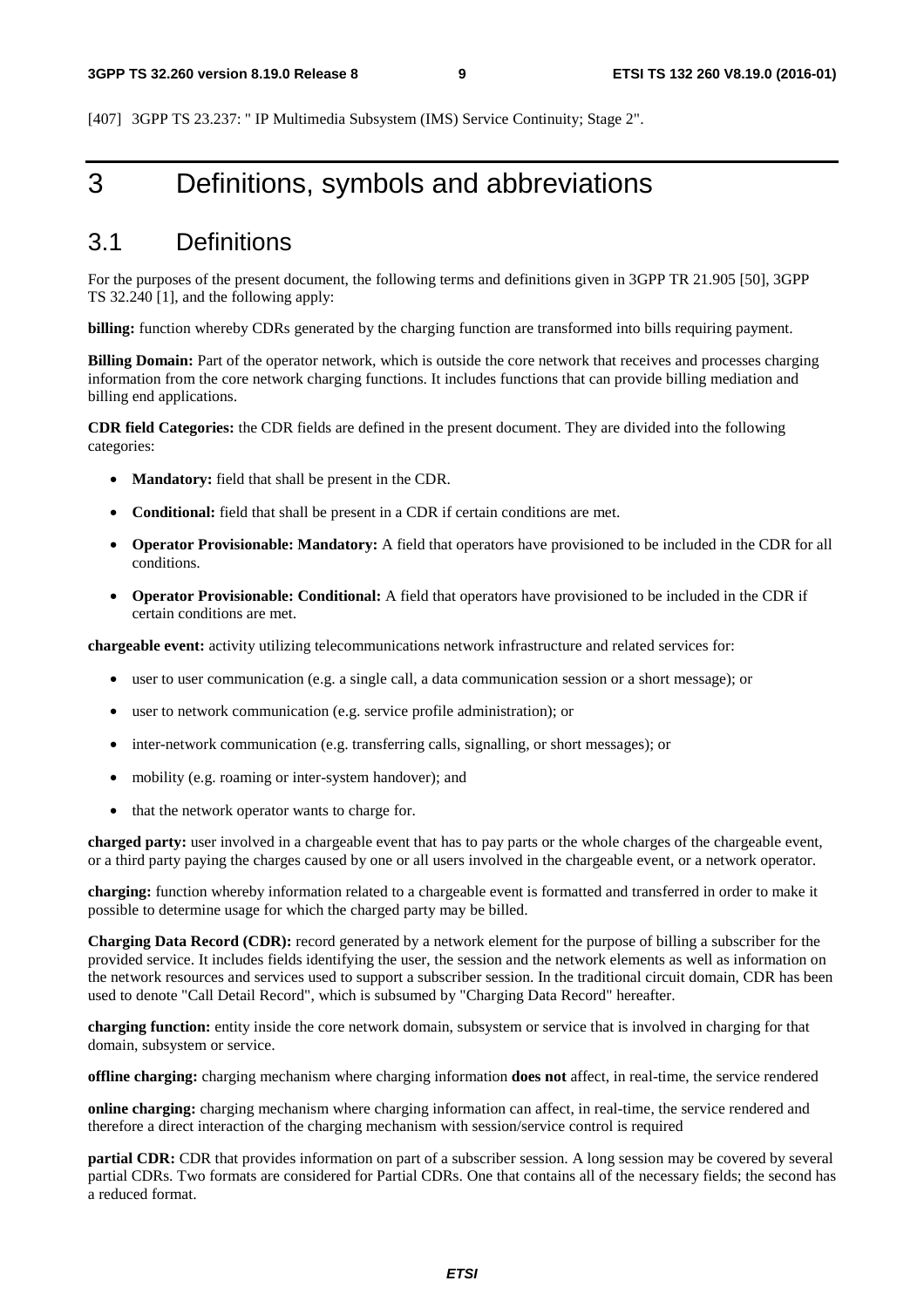### 3.2 Symbols

For the purposes of the present document, the following symbols apply:

| - Bi | Reference point for the CDR file transfer from the IMS CGF to the BD.           |
|------|---------------------------------------------------------------------------------|
| Ga   | Reference point for CDR transfer between a CDF and CGF.                         |
| - Rf | Offline Charging Reference Point between an IMS Network Entity or an AS and CDF |

Ro Online Charging Reference Point between an AS or MRFC and IMS-GWF and the OCS

### 3.3 Abbreviations

For the purposes of the present document, the following abbreviations apply:

| <b>ABNF</b>    | <b>Augmented Backus-Naur Form</b>                                       |
|----------------|-------------------------------------------------------------------------|
| <b>ACA</b>     | <b>Accounting Answer</b>                                                |
| <b>ACR</b>     | <b>Accounting Request</b>                                               |
| AS             | <b>Application Server</b>                                               |
| <b>AVP</b>     | <b>Attribute Value Pair</b>                                             |
| <b>B2BUA</b>   | Back-to-Back User Agent                                                 |
| <b>BGCF</b>    | <b>Breakout Gateway Control Function</b>                                |
| <b>BS</b>      | <b>Billing System</b>                                                   |
| <b>CCA</b>     | <b>Credit Control Answer</b>                                            |
| <b>CCF</b>     | <b>Charging Collection Function</b>                                     |
| <b>CCR</b>     | Credit Control Request                                                  |
| <b>CDF</b>     | <b>Charging Data Function</b>                                           |
| <b>CDIV</b>    | <b>Communication Diversion</b>                                          |
| <b>CDR</b>     | Charging Data Record                                                    |
| CGF            | <b>Charging Gateway Function</b>                                        |
| <b>CONF</b>    | Conference                                                              |
| <b>CPCF</b>    | <b>Content Provider Charging Function</b>                               |
| <b>ECF</b>     | <b>Event Charging Function</b>                                          |
| <b>ECUR</b>    | Event Charging with Unit Reservation                                    |
| <b>CSCF</b>    | Call Session Control Function (I-Interrogating; P-Proxy; and S-Serving) |
| <b>IBCF</b>    | <b>Interconnect Border Control Function</b>                             |
| IEC            | Immediate Event Charging                                                |
| <b>IMS</b>     | IP Multimedia Subsystem                                                 |
| <b>IMS-GWF</b> | <b>IMS</b> Gateway Function                                             |
| <b>ISC</b>     | <b>IMS</b> Service Control                                              |
| MGCF           | Media Gateway Control Function                                          |
| MMTel          | MultiMedia Telephony                                                    |
| <b>MRFC</b>    | <b>Media Resource Function Controller</b>                               |
| <b>MRFP</b>    | <b>Multimedia Resource Function Processor</b>                           |
| <b>OCS</b>     | <b>Online Charging System</b>                                           |
| <b>SCCF</b>    | <b>Subscriber Content Charging Function</b>                             |
| <b>SCUR</b>    | Session Charging with Unit Reservation                                  |
| <b>SDP</b>     | <b>Session Description Protocol</b>                                     |
| <b>SIP</b>     | <b>Session Initiation Protocol</b>                                      |
| TIP            | <b>Terminating Identity Presentation</b>                                |
| <b>TIR</b>     | <b>Terminating Identity Restriction</b>                                 |
| <b>UA</b>      | User Agent                                                              |
| UE             | User Equipment                                                          |
| <b>VCC</b>     | Voice Call Continuity                                                   |
| <b>VDN</b>     | VCC Domain transfer Number                                              |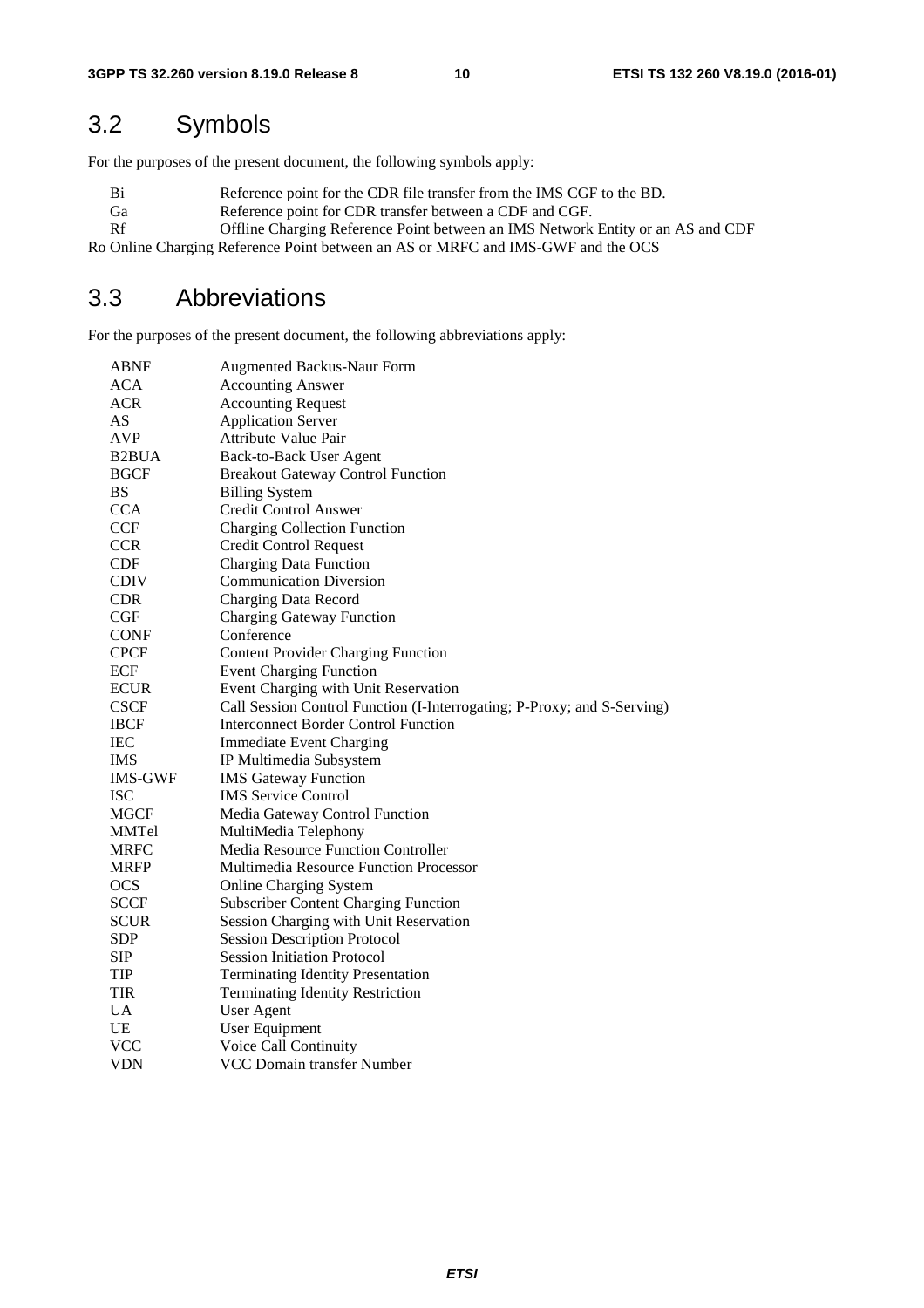### 4 Architecture Considerations

### 4.1 High level IP Multimedia Subsystem (IMS) architecture

Figure 4.1 depicts the logical IMS architecture, as described in 3GPP TS 23.002 [103]



**Figure 4.1: IMS logical architecture**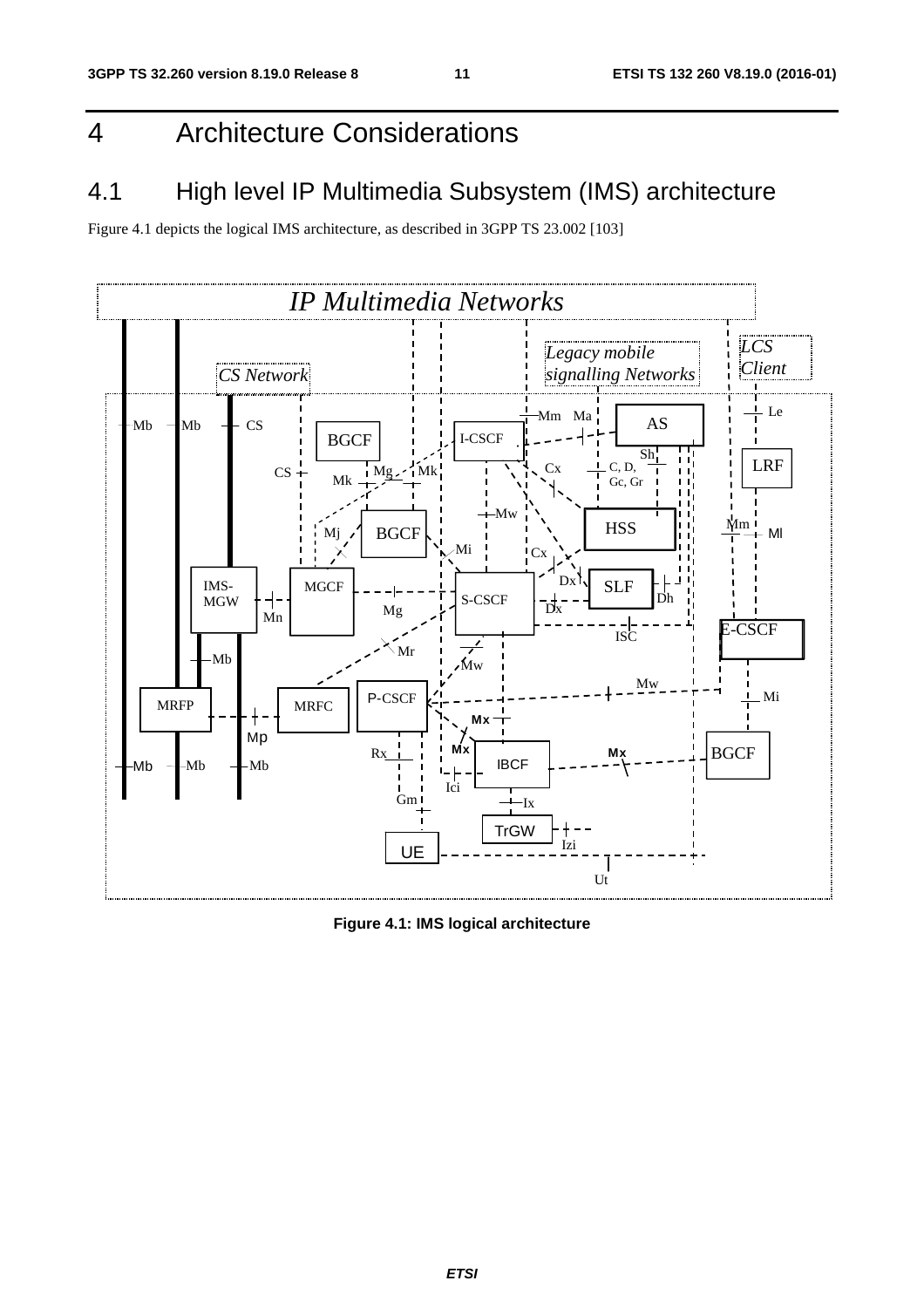### 4.2 IMS offline charging architecture

The architecture for IMS offline charging is described in the following figure. The Rf interface is described in clause 6.1.1 and Bi in clause 6.1.2.



**Figure 4.2: IMS offline charging architecture**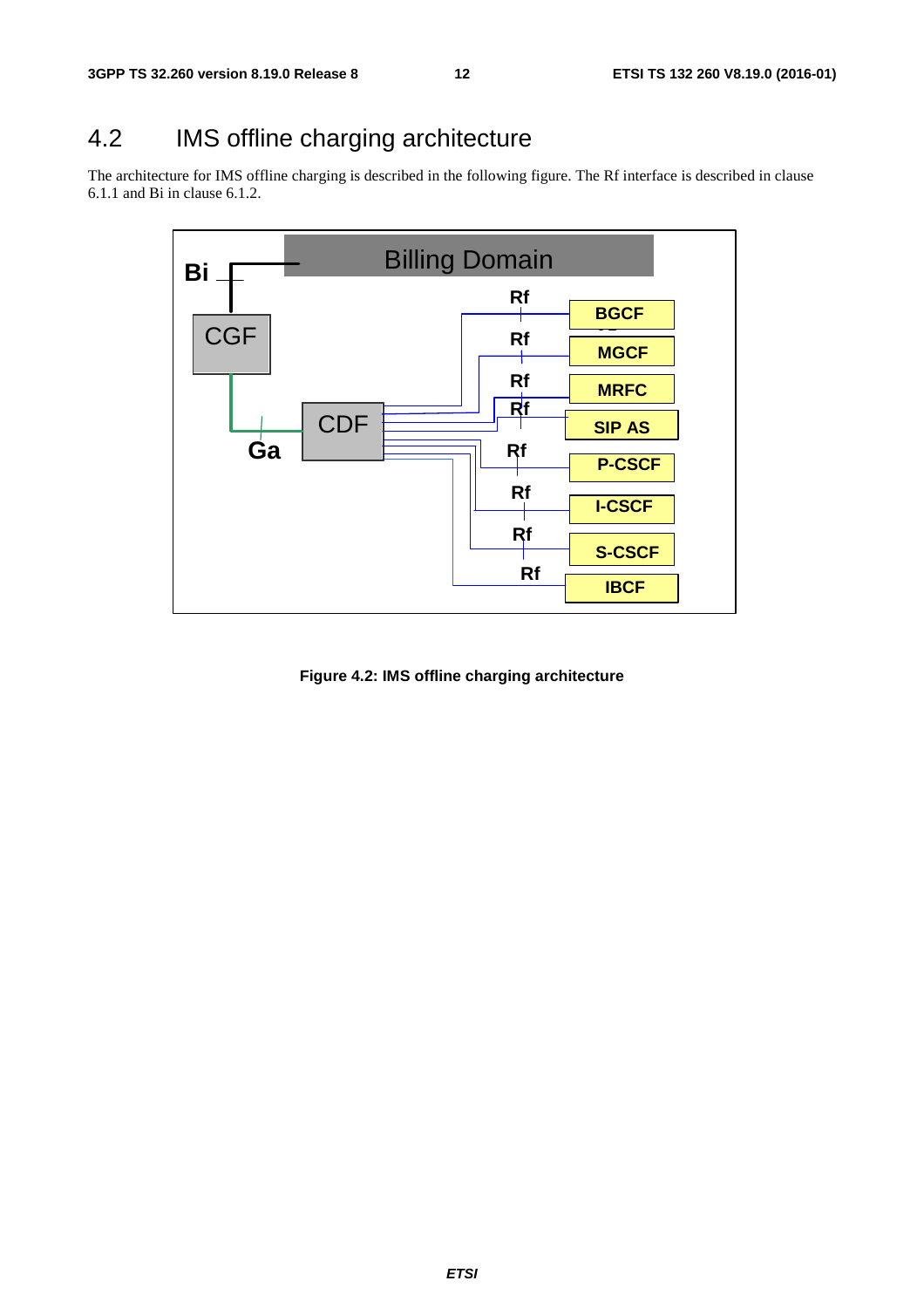### 4.3 IMS online charging architecture

The architecture for IMS online charging is described in the following figure. The Ro interface is described in clause 6.2 and ISC in TS 23.228 [201].



**Figure 4.3: IMS online charging Architecture**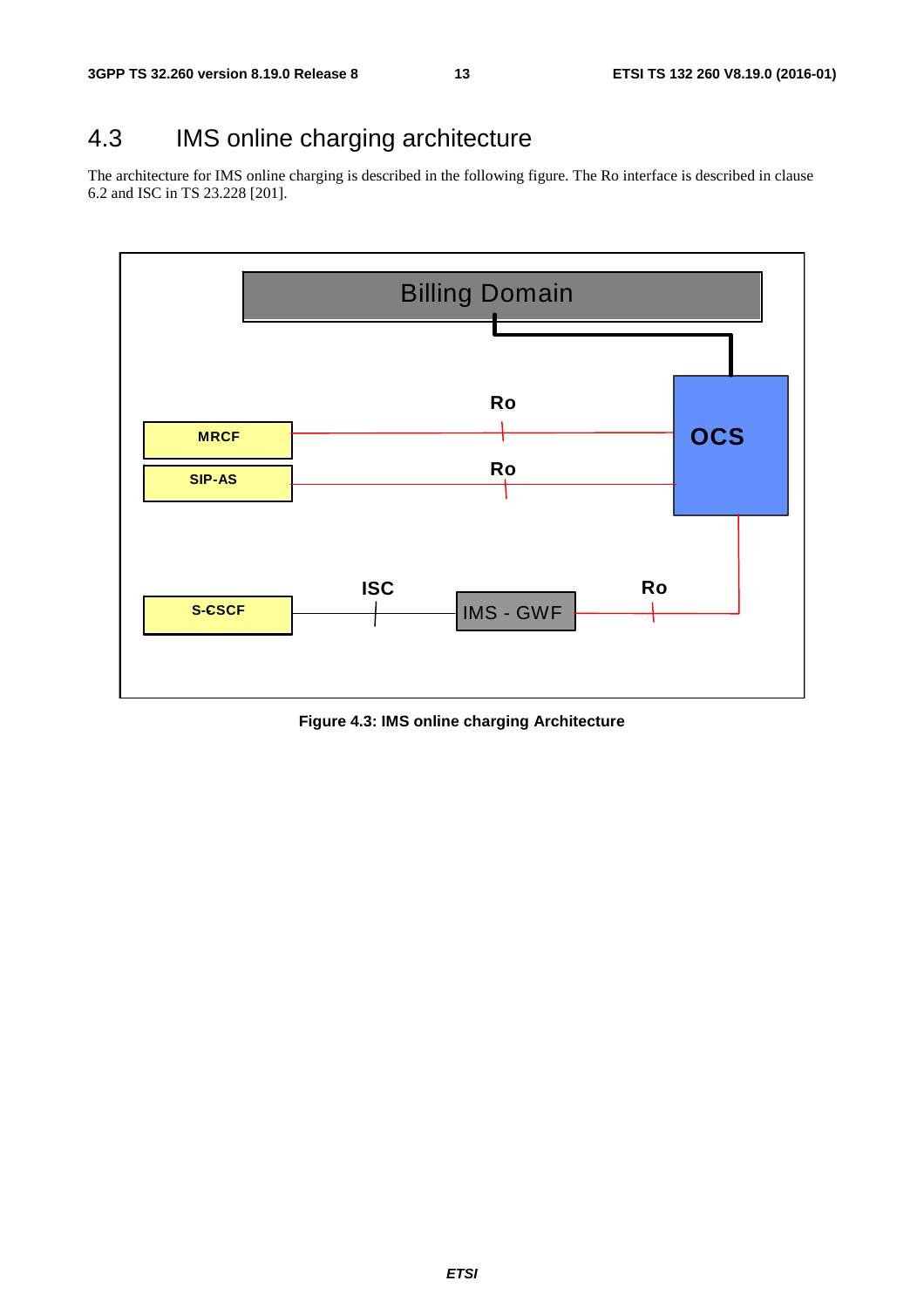## 5 Charging Principles

### 5.1 IMS Charging Principles

The IMS network elements shall maintain the integrity of all received or created charging-related information when forwarding the information to the offline and online charging systems, whatever the length of the value of any particular parameter is. For example, the IMS Charging Identifier (ICID) may be generated by one IMS network element (e.g. the P-CSCF) and forwarded to another IMS network element (e.g. the S-CSCF). Both may generate charging information and ensure that the data integrity is maintained, in order to make possible correlation based on the ICID.

### 5.1.1 IMS Charging applicability

The AS and MRFC are able to distinguish whether to apply offline or online charging, i.e. whether to send charging information over the Rf interface to the CDF or over the Ro interface to the OCS, which includes ECF and SCF as described in chapter 4.3 (or to use both). The decision of which interface to use is based on the information (CDF and/or OCS address) the AS/MRFC receives in the SIP signalling and the system configuration as provisioned by the operator. If the AS/MRFC only receive the CDF address and do not receive an OCS address then they use only the Rf interface. If only the OCS address was provided then they use only the Ro interface. In cases where both CDF and OCS addresses are provided it is possible to use both interfaces simultaneously.

However, operators may overrule the addresses received via the SIP signalling and use their own configured rules instead. Operators may configure locally on the AS/MRFC an OCS and/or CDF address. The choice of whether the IMS network elements use locally configured addresses or the addresses received by SIP signalling, and the decision on which interface(s) to use, is left for operator configuration.

All other IMS network elements (S-CSCF, P-CSCF, I-CSCF, BGCF, IBCF, and MGCF) apply offline charging via the Rf interface using the CDF address as received via SIP signalling or the locally configured CDF address in the IMS network element. The S-CSCF supports online charging using:

- the ISC interface, i.e. if the application server addressed over ISC is the IMS Gateway Function, or
- the Ro interface directly instead of the ISC, if the IMS Gateway Function is integrated within the S-CSCF.

The offline and online charging function addresses transferred in SIP signalling are encoded in the P-Charging-Function-Addresses as defined in TS 24.229 [204] and RFC 3455 [406]. The P-Charging-Function-Addresses header contains the following parameters: CCF (i.e. CDF) and ECF (i.e. OCS).

### 5.1.2 IMS Charging Correlation

#### 5.1.2.1 Basic Principles for IMS Domain Correlation

The IMS charging correlation information is encoded in the SIP P-Charging-Vector header as defined in the following sub clauses. The P-Charging-Vector header contains the following parameters: ICID, access network charging identifier and IOI.

General correlation mechanisms are defined in TS 32.240 [1], and further details about the usage of P-Charging-Vector are defined in TS 24.229 [204], TS 24.292 [206], and RFC 3455 [406].

#### 5.1.2.2 IMS Charging Identifier (ICID)

The IMS domain correlation is based on IMS Charging Identifier (ICID) shared between IMS network elements involved with the same session/transaction. With ICID it is possible to correlate session/transaction related charging data generated in different IMS elements (i.e. x-CSCFs, ASs"). The ICID is included in all SIP methods, if the P-Charging-Vector header is present, and transferred through originating and terminating side nodes, except to UE.

The value of the ICID parameter is identical with the 'icid-value' parameter defined in TS 24.229 [204]. The 'icid-value' is a mandatory part of the P-Charging-Vector and coded as a text-based UTF-8 charset (as are all SIP messages). For further information regarding the composition and usage of the P-Charging-Vector refer to [204] and RFC 3455 [406].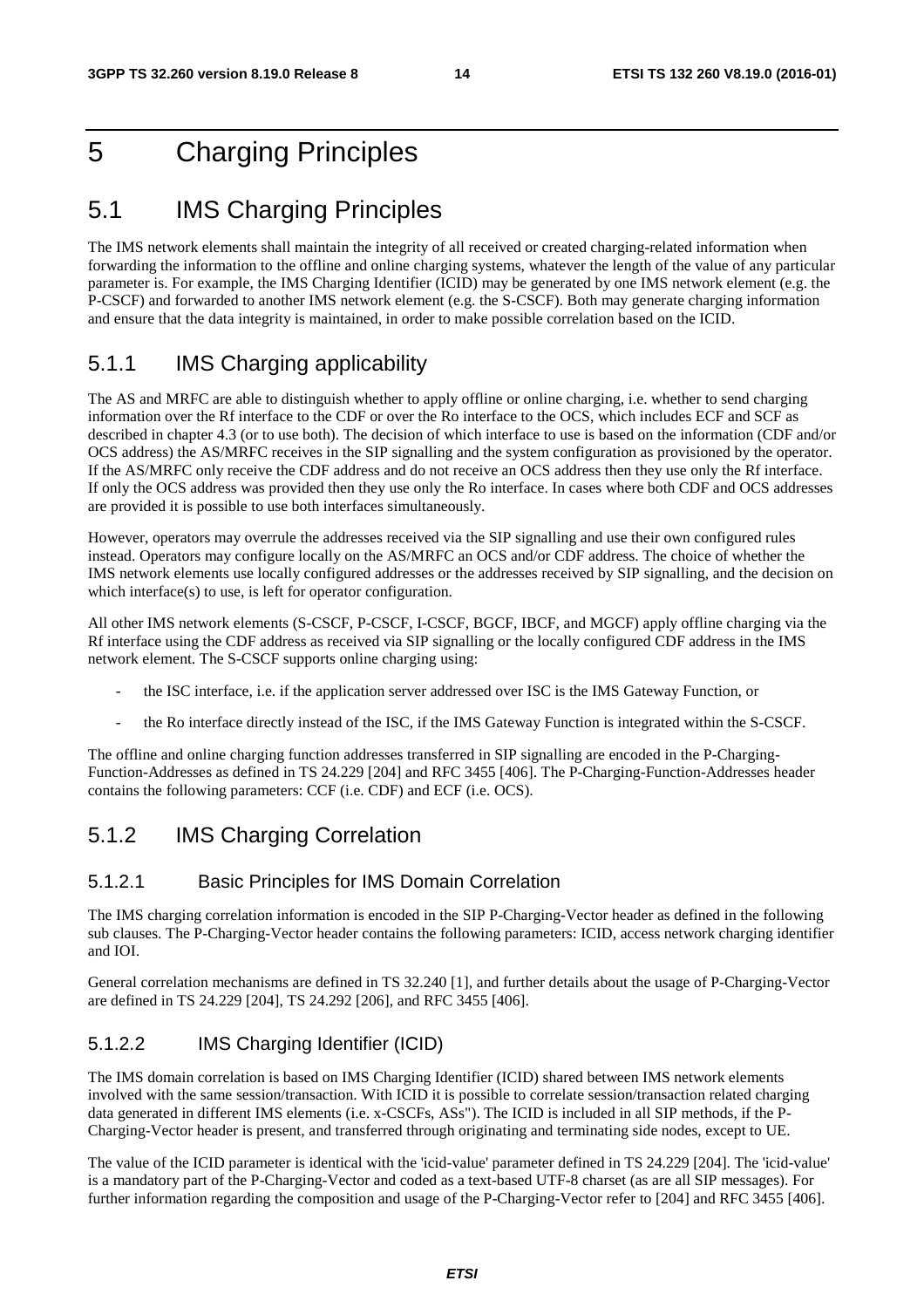#### **3GPP TS 32.260 version 8.19.0 Release 8 15 ETSI TS 132 260 V8.19.0 (2016-01)**

The ICID value is globally unique across all 3GPP IMS networks for a time period of at least one month, implying that neither the node that generated this ICID nor any other IMS network element reuse this value before the uniqueness period expires. The one month minimum uniqueness period counts from the time of release of the ICID, i.e. the ICID value no longer being used. This can be achieved by using node specific information, e.g. high-granularity time information and / or topology / location information. The exact method how to achieve the uniqueness requirement is an implementation issue.

At each SIP session unrelated method, both initial and subsequent (e.g., REGISTER, NOTIFY, MESSAGE etc.), a new, session unrelated ICID is generated at the first IMS network element that processes the method. This ICID value is contained in the SIP request and response of that SIP transaction and must be valid for the duration of the transaction.

At each SIP session establishment a new, session specific ICID is generated at the first IMS network element that processes the session-initiating SIP INVITE message. This ICID is then used in all subsequent SIP messages for that session (e.g., 200 OK, (re-)INVITE, BYE etc.) until the session is terminated.

#### 5.1.2.3 Access network charging identifier

The access network charging identifier is the media flow level data shared among the IMS network elements for one side of the session (either the originating or terminating side). This information is used to correlate the access network charging data with the IMS charging data. The access network is identified by bearer specific correlation identifier, e.g. for Packet Switched Access (GGSN address and PDP context Identifier) or Fixed Broadband Access (Multimedia Charging Identifier). The access network charging identifier is populated in the P-Charging-Vector using the accessnetwork-charging-info parameter. For further information regarding the composition and usage of the access-networkcharging-info parameter refer to TS 24.229[204] and RFC 3455 [406].

#### 5.1.2.4 Inter Operator Identifier (IOI)

The IOI identifies both originating and terminating networks involved in a session/transaction. The IOI may be generated from each side of session/transaction to identify the home networks associated with each side. The orig-ioi and term-ioi parameters of P-Charging-Vector represent the originating and terminating operator identifiers. For further information regarding the composition and usage of the orig-ioi and term-ioi parameters refer to TS 24.229[204], TS 24.292 [206], and RFC 3455 [406].

#### 5.1.2.5 Void

### 5.1.3 SDP handling

SDP information on SIP can have two different meanings; SDP offer or SDP answer. This is captured in the charging information by a SDP-type parameter that indicates if the SDP media component is an offer or answer. SDP offers can be sent by either the calling or called party and the Media Initiator Flag identifies who sent the first SDP offer in a SDP negotiation. SDP can be negotiated more than once in an INVITE or re-INVITE dialog,

#### 5.1.4 Trigger conditions

This chapter contains the details for trigger conditions listed in table 5.2.1.1 for Offline Charging messages (ACR) and 5.3.1.1 for Online Charging messages (CCR) triggered by SIP Methods or ISUP Messages for all IMS nodes except for MRFC and AS.

The I-CSCF and BGCF, which need not be present in the signalling path for subsequent requests after the first SIP INVITE, do not support session based charging using ACR [Start, Interim, and Stop]. In these (and only in these) IMS network elements, successful session set-up completion triggers ACR [Event]. Use of session based charging when the I-CSCF or the BGCF is call stateful is not described in this release.

The initial registration, user-initiated reregistration, and user-initiated de-registration events relate to SIP REGISTER to trigger ACR [Event]/CCRs, while network-initiated deregistration event relates to SIP NOTIFY to trigger ACR [Event] /CCRs provided that subscription to registration events has been applied (see TS 24.229 [204]).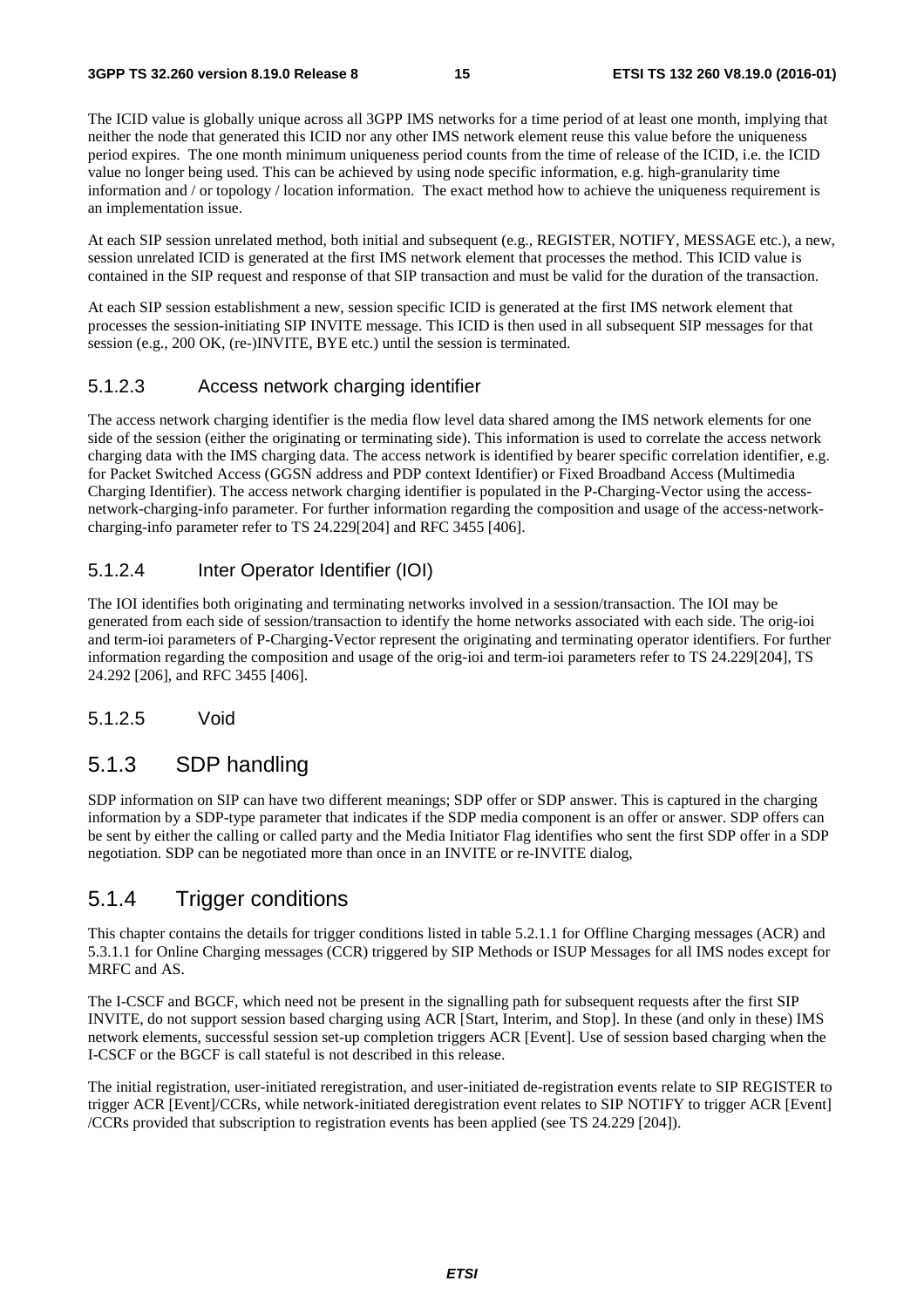### 5.2 IMS Offline Charging Principles

### 5.2.1 Basic Principles

The offline charging functionality is based on the IMS network nodes reporting accounting information upon reception of various SIP methods or ISUP messages, as most of the accounting relevant information is contained in these messages. This reporting is achieved by sending Diameter *Accounting Requests* (ACR) [Start, Interim, Stop and Event] from the IMS network elements to the CDF.

The Diameter client uses ACR Start, Interim and Stop in procedures related to successful SIP sessions. It uses ACR Events for unsuccessful SIP sessions and for session unrelated procedures. Further details are specified in the tables below and in clause 5.2.2.

It is operator configurable in the nodes for which SIP method or ISUP messages an *Accounting Request* is sent. Table 5.2.1.1 describes all possible ACRs that might be sent from a P-CSCF, I-CSCF, S-CSCF, MGCF or BGCF. A list of node specific ACRs, along with the AVPs to be included are detailed in TS 32.299 [50].

The ACRs to be sent from a MRFC are described in table 5.2.1.2.

It is configurable for the operators to enable or disable the generation of an ACR message by the IMS node in response to a particular "Triggering SIP Method /ISUP Message". However, for those table entries marked with \*, the operator can enable or disable the ACR message based on whether or not the SIP (Re) Invite message that is replied to by the "Triggering SIP Method /ISUP Message" carried piggybacked user data.

#### **Table 5.2.1.1: Accounting Request Messages Triggered by SIP Methods or ISUP Messages for all IMS nodes except for MRFC and AS**

| <b>Diameter Message</b> | <b>Triggering SIP Method /ISUP Message</b>                                                   |
|-------------------------|----------------------------------------------------------------------------------------------|
| ACR [Start]             | SIP 2xx acknowledging an initial SIP INVITE                                                  |
|                         | ISUP:ANM (applicable for the MGCF)                                                           |
| ACR [Interim]           | SIP 2xx acknowledging a SIP                                                                  |
|                         | RE-INVITE or SIP UPDATE [e.g. change in media components]                                    |
|                         | Expiration of AVP [Acct-Interim-Interval]                                                    |
|                         | SIP Response (4xx, 5xx or 6xx), indicating an unsuccessful SIP RE-INVITE or SIP UPDATE       |
| ACR [Stop]              | SIP BYE message (both normal and abnormal session termination cases)                         |
|                         | ISUP:REL (applicable for the MGCF)                                                           |
| ACR [Event]             | SIP 2xx acknowledging non-session related SIP messages, which are:                           |
|                         | <b>SIP NOTIFY</b>                                                                            |
|                         | <b>SIP MESSAGE</b>                                                                           |
|                         | SIP REGISTER                                                                                 |
|                         | <b>SIP SUBSCRIBE</b>                                                                         |
|                         | <b>SIP PUBLISH</b>                                                                           |
|                         | SIP REFER                                                                                    |
|                         | SIP 2xx acknowledging an initial SIP INVITE (BGCF only)                                      |
|                         | SIP Final/Redirection Response 3xx                                                           |
|                         | SIP Final Response (4xx, 5xx or 6xx), indicating an unsuccessful SIP session set-up          |
|                         | SIP Final Response (4xx, 5xx or 6xx), indicating an unsuccessful session-unrelated procedure |
|                         | SIP CANCEL, indicating abortion of a SIP session set-up                                      |
|                         | I-CSCF completing a Cx Query that was issued in response to a SIP INVITE                     |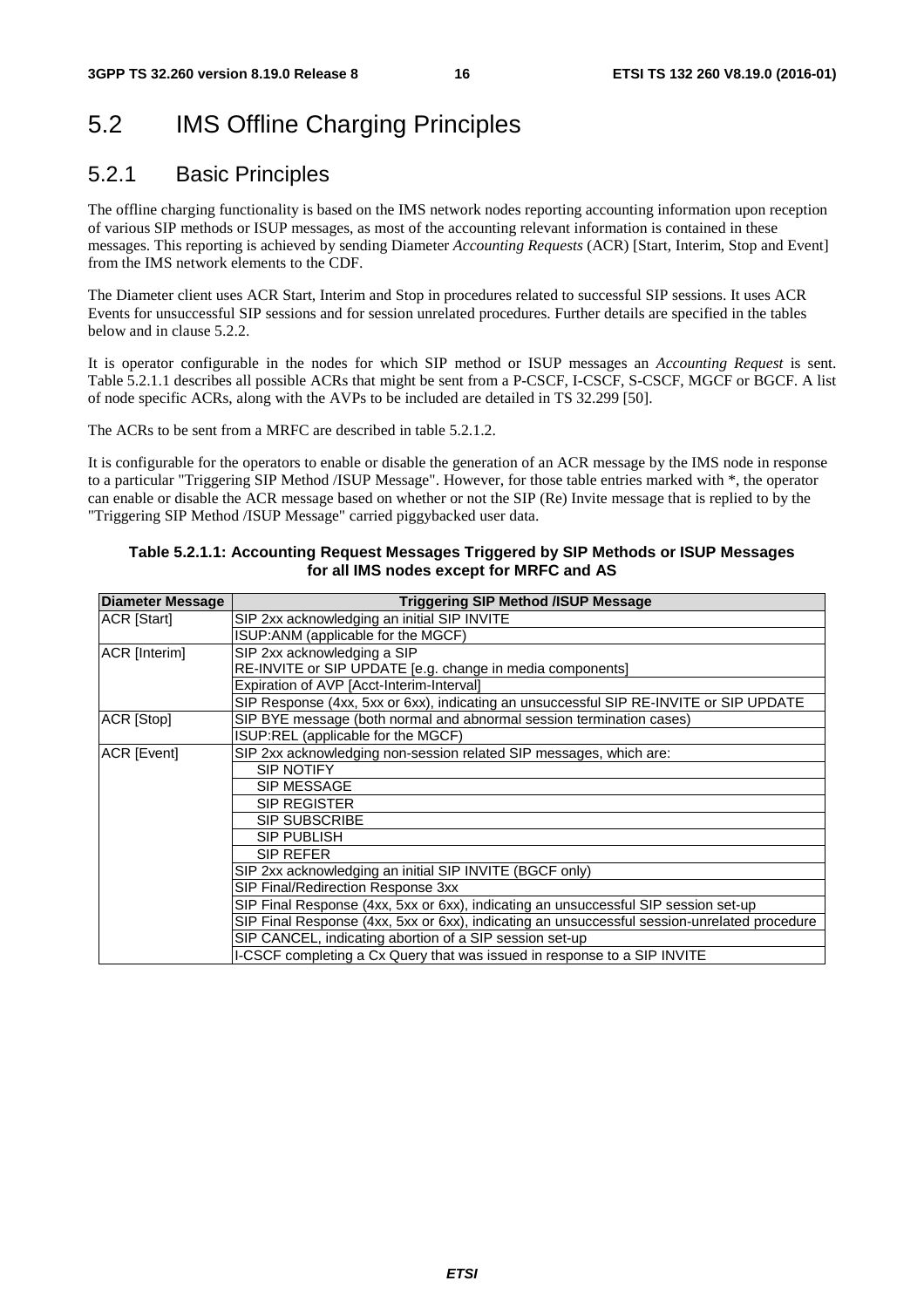| <b>Diameter</b><br><b>Message</b> | <b>Triggering SIP Method</b>                                                                     |
|-----------------------------------|--------------------------------------------------------------------------------------------------|
| ACR [Start]                       | SIP 2xx acknowledging an SIP INVITE for initiating a multimedia ad hoc conferencing session      |
| ACR [Interim]                     | SIP ACK acknowledging a SIP INVITE to connect an UE to the conferencing session                  |
|                                   | SIP REINVITE (see Note 1)                                                                        |
|                                   | SIP BYE (see Note 2)                                                                             |
|                                   | Expiration of AVP [Acct-Interim-Interval]                                                        |
| ACR [Stop]                        | SIP BYE message (see Note 3)                                                                     |
|                                   | SIP CANCEL (see Note 3)                                                                          |
|                                   | SIP Final Response with error codes 4xx, 5xx or 6xx indicating termination of an ongoing session |
|                                   | (see Note 3)                                                                                     |
|                                   | NOTE 1: This trigger only applies to a user joining an ongoing conferencing session              |
|                                   | NOTE 2: This trigger only applies to a user leaving an ongoing conferencing session              |
|                                   | NOTE 3: This trigger only applies if this causes the ongoing conferencing session to terminate   |

**Table 5.2.1.2: Accounting Request Messages Triggered by SIP Methods for the MRFC**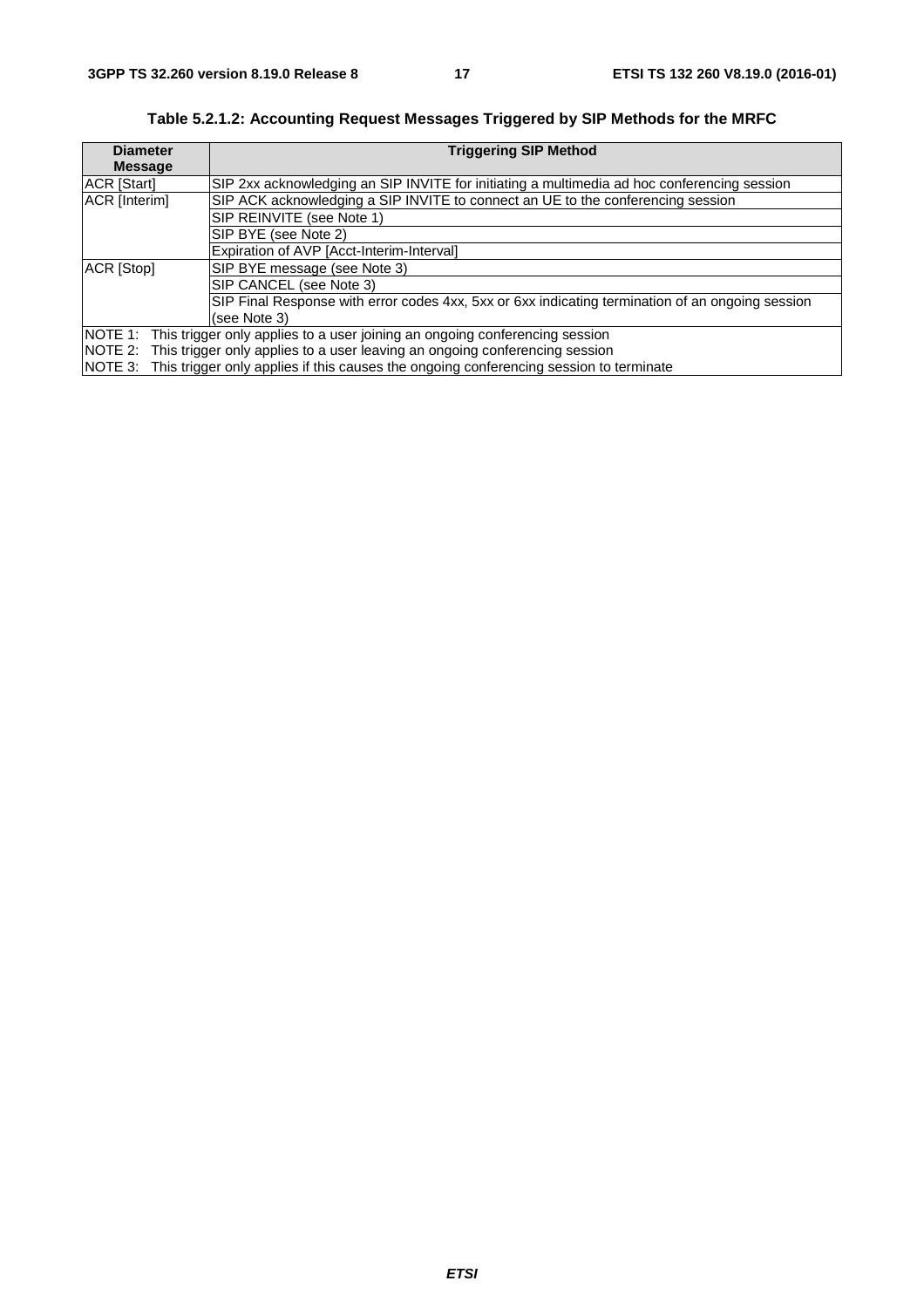### 5.2.2 Diameter message flows and types

The flows described in the present document specify the charging communications between IMS entities and the charging functions for different charging scenarios. The SIP messages and Diameter transactions associated with these charging scenarios are shown primarily for general information and to illustrate the charging triggers. They are not intended to be exhaustive of all the SIP message flows discussed in TS 24.228 [200] and they depend on the Diameter Accounting Requests triggers configured by the operator.

#### 5.2.2.1 Message Flows - successful cases and scenarios

#### 5.2.2.1.1 Session Establishment - Mobile Origination

The following figure 5.2.2.1.1-1 shows the Diameter transactions that are required between CSCF and CDF during session establishment originated by a UE.



#### **Figure 5.2.2.1.1-1: Message Sequence Chart for Session Establishment (Mobile Origination)**

- 1. The session is initiated.
- 2. The destination party answers and a final response are received.
- 3. Upon reception of the final response, the S-CSCF sends an *Accounting-Request* with *Accounting-Record-Type* indicating START\_RECORD to record start of a user session and start of a media component in the S-CSCF CDR.
- 4. The CDF acknowledges the reception of the data and opens an S-CSCF CDR.
- 5. Same as 3, but for P-CSCF.
- 6. Same as 4, but creating a P-CSCF CDR.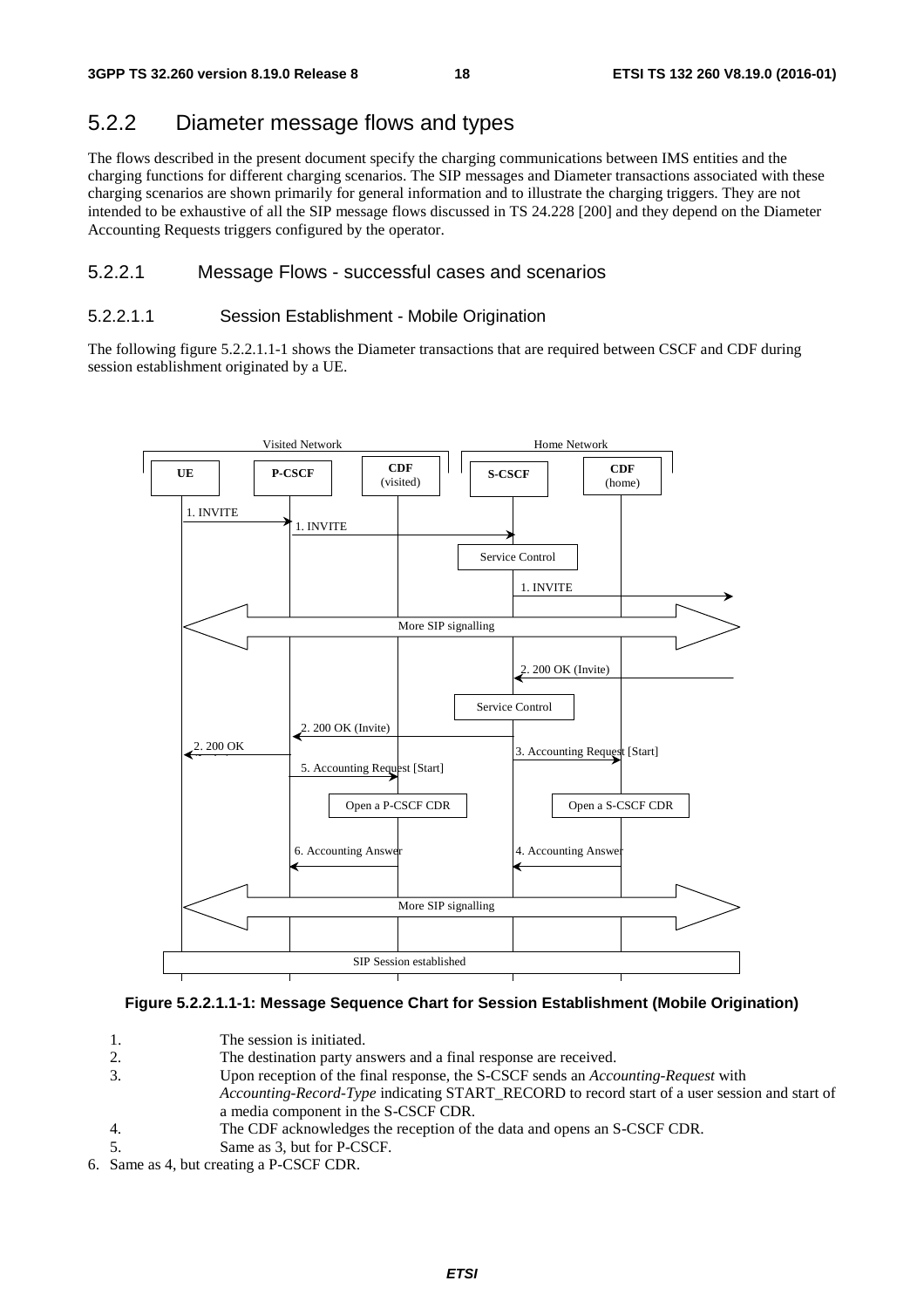#### 5.2.2.1.2 Session Establishment - Mobile Termination

The following figure 5.2.2.1.2-1 shows the Diameter transactions that are required between CSCF and CDF during a session establishment that is terminated to a mobile. The I-CSCF is only involved in the INVITE transaction.



#### **Figure 5.2.2.1.2-1: Message Sequence Chart for Session Establishment (Mobile Termination)**

- 1. The session is initiated.<br>2. Upon completing a Cx q
- 2. Upon completing a Cx query the I-CSCF sends an *Accounting Request* with the
- *Accounting-Record-Type* set to EVENT.
- 3. The CDF acknowledges the data received and creates an I-CSCF CDR.
- 4. The destination party answers and a final response are sent.
- 5. 8. These steps are identical to the corresponding steps described in clause 5.2.2.1.1.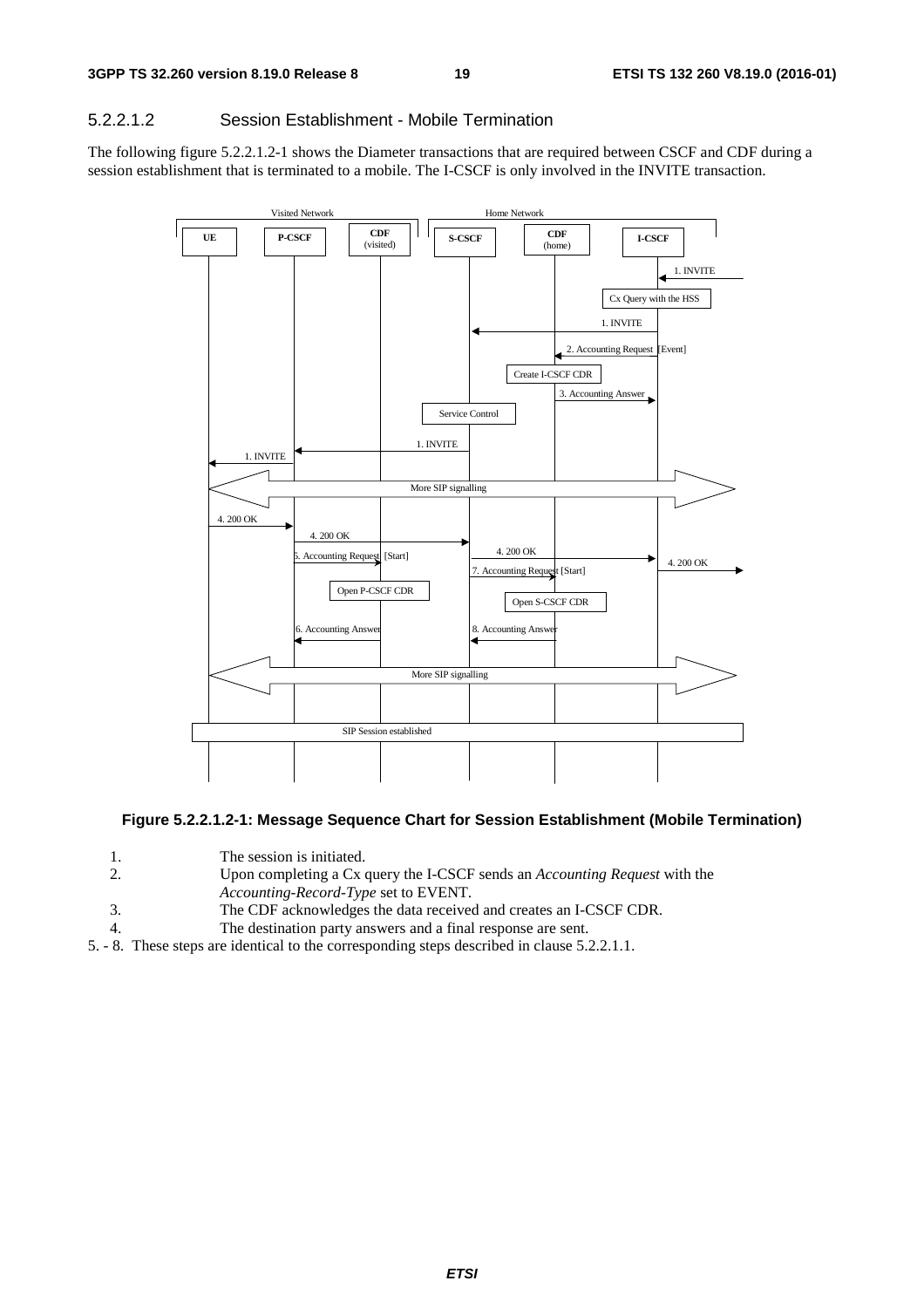#### 5.2.2.1.3 Mid-Session Procedures

The following figure 5.2.2.1.3-1 shows the Diameter transactions that are required between CSCF and CDF when a UE generates a SIP (Re-)INVITE or SIP UPDATE in mid-session, e.g. in order to modify media component(s), or when the hold and resume procedure is executed.



**Figure 5.2.2.1.3-1: Message Sequence Chart for Media Modification** 

- 2. The destination party acknowledges the media modification.
- 3. At modification of a media, the S-CSCF sends *Accounting-Request* with *Accounting-Record-Type* indicating INTERIM\_RECORD to record modification of a media component in the S-CSCF CDR.
- 4. The CDF acknowledges the reception of the data and updates the S-CSCF CDR.
- 5. Same as 3, but for P-CSCF.<br>6. Same as 4, undating the P-C
- Same as 4, updating the P-CSCF CDR.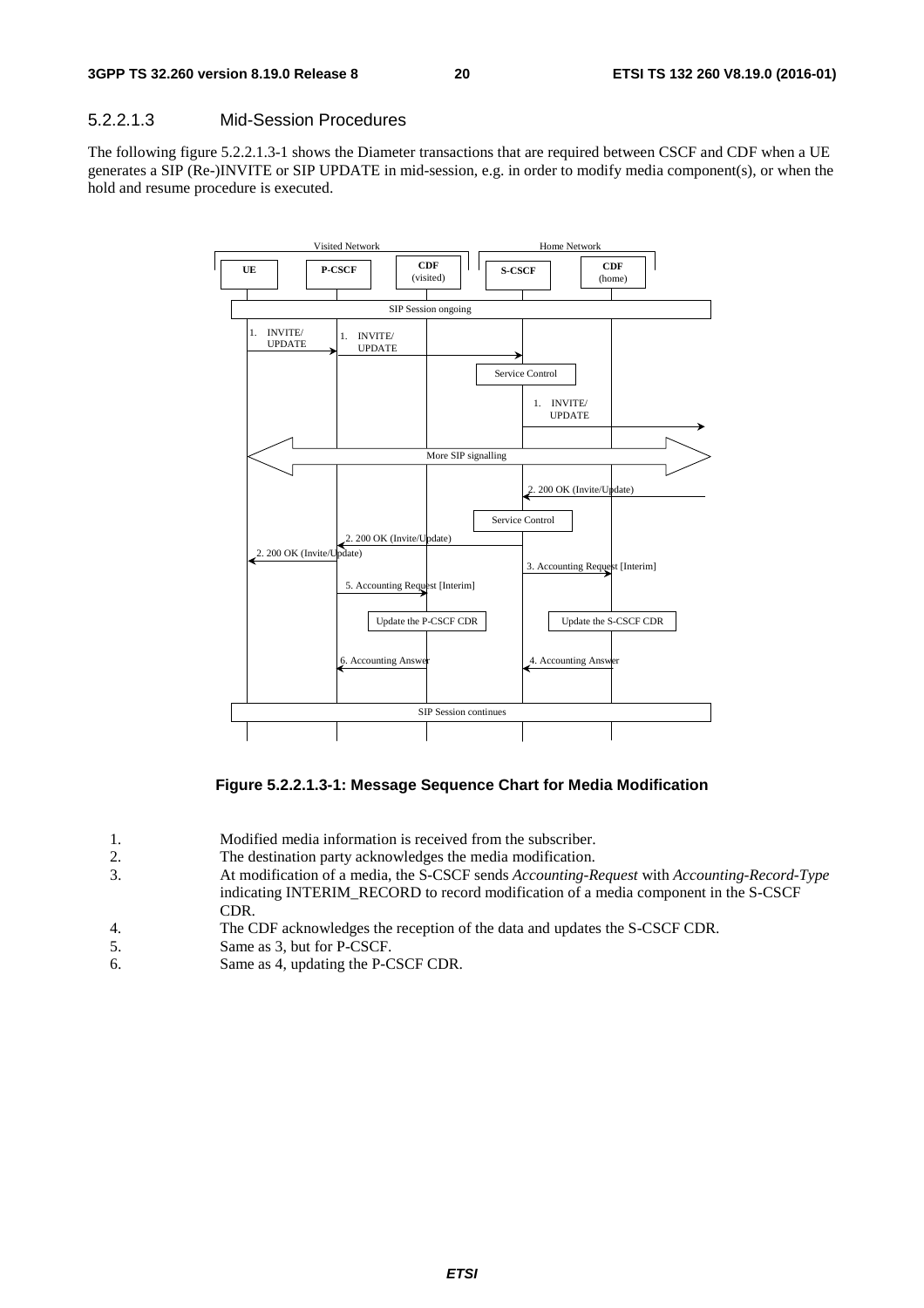#### 5.2.2.1.4 Session Release - Mobile Initiated

The following figure 5.2.2.1.4-1 shows the Diameter transactions that are required between CSCF and CDF for a session release that is initiated by the UE.



#### **Figure 5.2.2.1.4-1: Message Sequence Chart for Session Release**

- 1. The session is released.<br>2. At session termination t
	- 2. At session termination the P-CSCF sends *Accounting-Request* with *Accounting-Record-Type* indicating STOP\_RECORD to record stop of a session and stop of a media component in the P-CSCF CDR.
- 3. The CDF acknowledges the reception of the data and closes the P-CSCF CDR.
- 4. Same as 2, but for S-CSCF.
- 5. Same as 3, closing the S-CSCF CDR.
- 6. The release is acknowledged.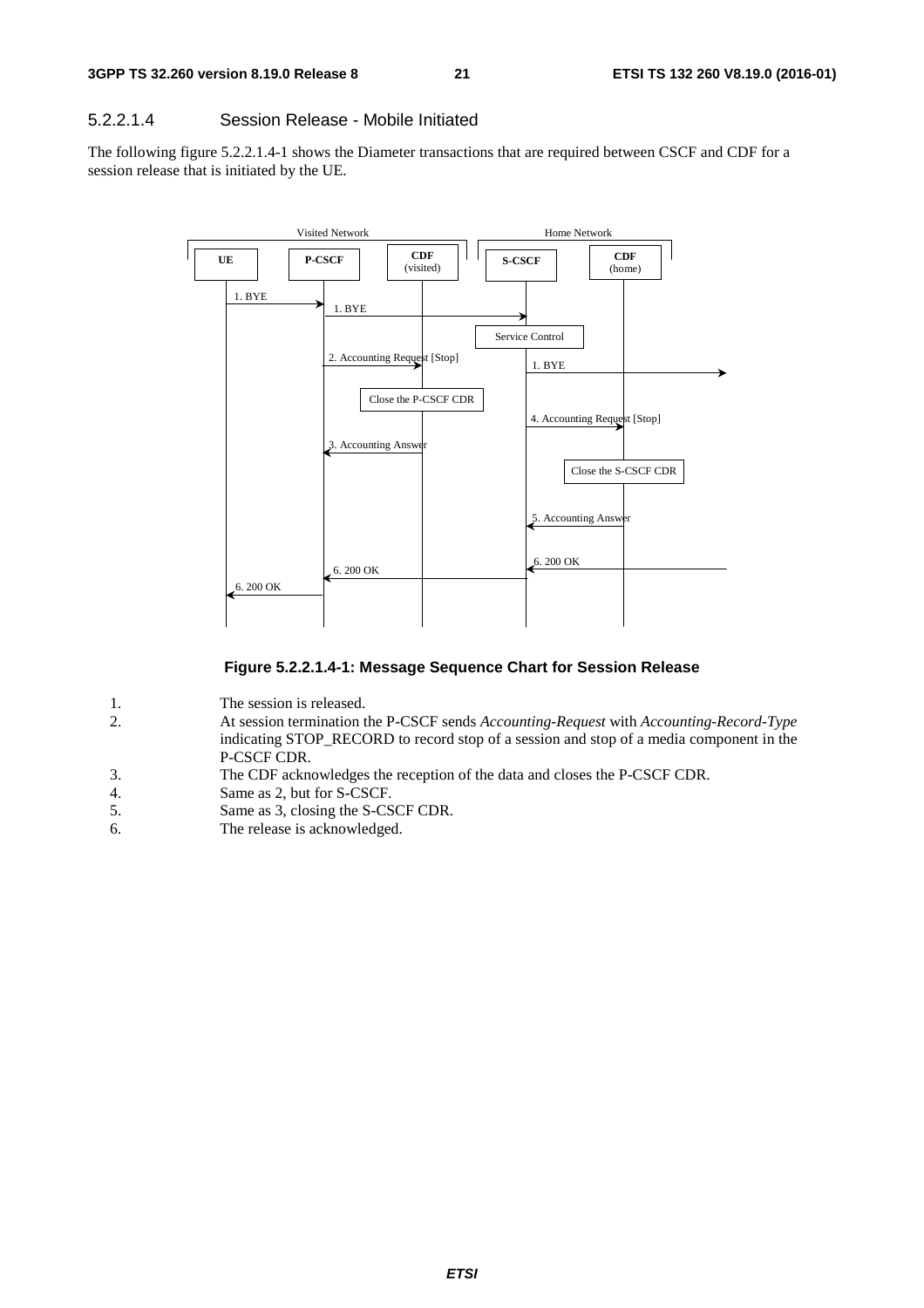#### 5.2.2.1.5 Session-Unrelated Procedures

The following figure 5.2.2.1.5-1 shows the Diameter transactions that are required between CSCF and CDF for sessionunrelated IMS procedures, i.e. those that relate to the Diameter ACR [Event], as listed in Table 5.2.1.1.



#### **Figure 5.2.2.1.5-1: Message Sequence Chart for Session-Unrelated Procedure**

| The P-CSCF receives a "SIP Request" (e.g. SUBSCRIBE) from the subscriber. |  |
|---------------------------------------------------------------------------|--|
|---------------------------------------------------------------------------|--|

- 2. The "SIP Request" is acknowledged by the "SIP Response" as follows:
	- in the successful case, a 200 OK message is returned;
	- in case of failure an appropriate SIP error message is returned.

Depending on the used SIP method, there might be additional signalling between steps 1 and 2.

|    | After the completion of the procedure, the S-CSCF sends Accounting-Request with Accounting-<br>Record-Type indicating EVENT_RECORD to record transaction specific information in the<br>S-CSCF CDR. |
|----|-----------------------------------------------------------------------------------------------------------------------------------------------------------------------------------------------------|
| 4. | The CDF acknowledges the reception of the data and produces an S-CSCF CDR.                                                                                                                          |
| 5. | Same as 3, but for P-CSCF.                                                                                                                                                                          |

6. Same as 4, creating a P-CSCF CDR.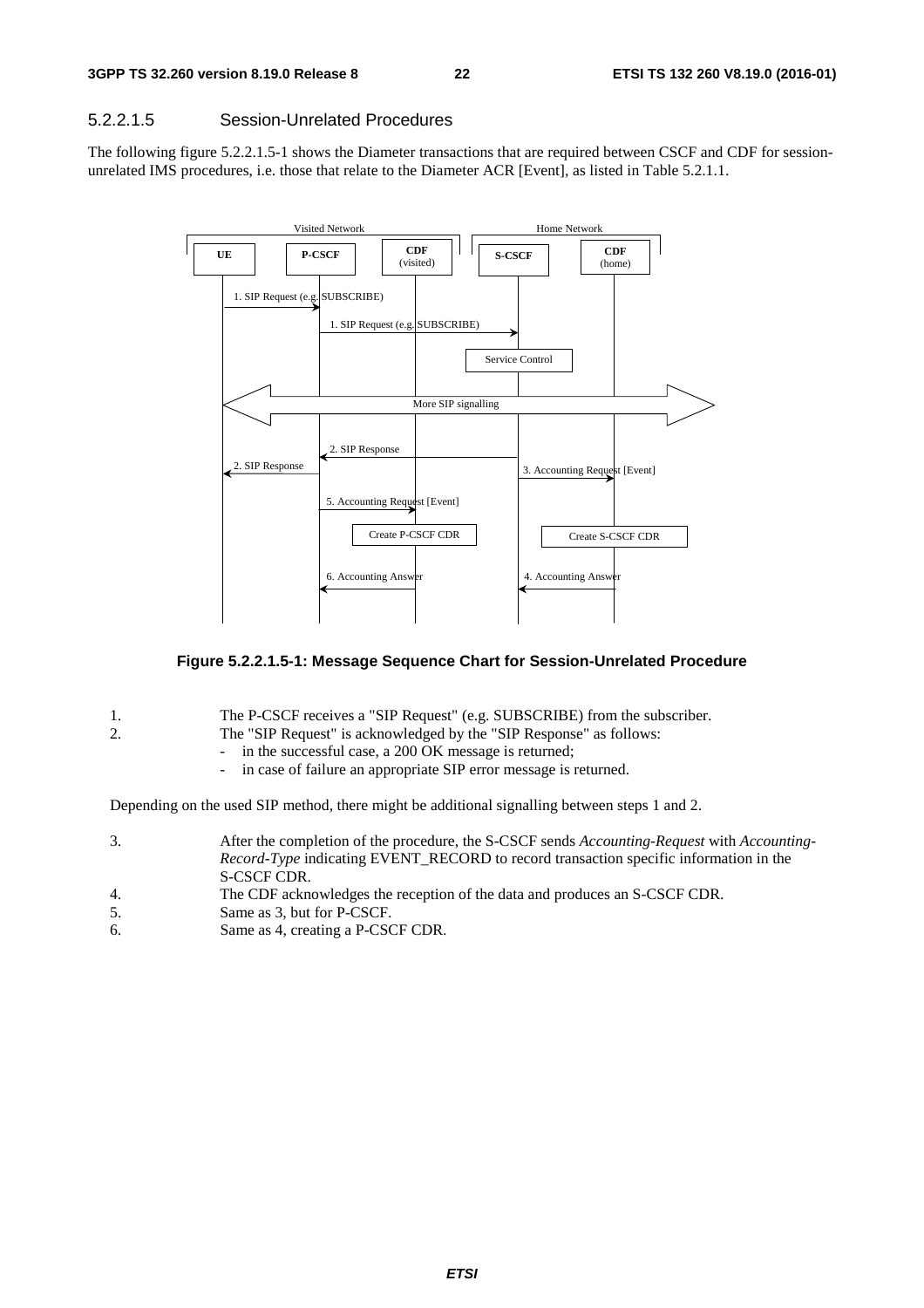#### 5.2.2.1.6 Session Establishment - PSTN Initiated

The following figure 5.2.2.1.6-1 shows the Diameter transactions that are required between MGCF and CDF during session establishment initiated from the PSTN side.



#### **Figure 5.2.2.1.6-1: Message Sequence Chart for Session Establishment (PSTN Initiated)**

- 1. The session is originated from the PSTN.
- 2. The session setup is triggered in the IMS.
- 3. The destination party answers and a final response are received.
- 4. MGCF forwards an answer message to the PSTN.

5. Upon reception of the final response, the MGCF sends an *Accounting-Request* with *Accounting-Record-Type* indicating START\_RECORD to record start of a user session and start of a media component in the MGCF CDR.

6. The CDF acknowledges the reception of the data and opens a MGCF CDR.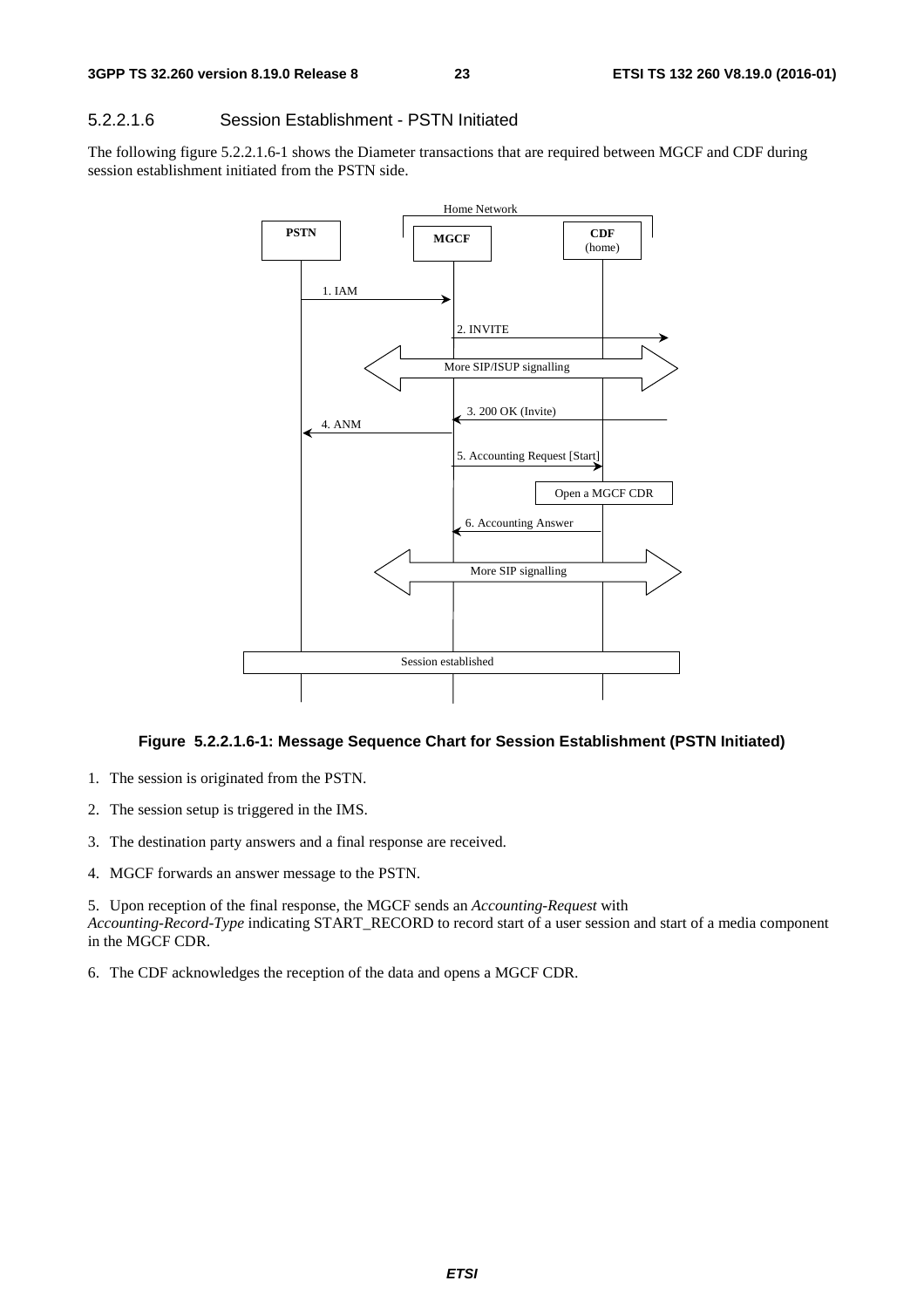#### 5.2.2.1.7 Session Establishment - IMS Initiated

The following figure shows the Diameter transactions that are required between BGCF, MGCF and CDF during session establishment initiated from the IMS side.



#### **Figure 5.2.2.1.7-1: Message Sequence Chart for Session Establishment (IMS Initiated)**

- 1. The session is originated from the IMS.
- 2. A session towards PSTN is established.
- 3. The destination party answers and an answer message are received.
- 4. A final response message is sent to the session originator.
- 5. Upon reception of the answer message, the MGCF sends an *Accounting-Request* with
	- *Accounting-Record-Type* indicating START\_RECORD to record start of a user session and start of a media component in the MGCF CDR.
- 6. The CDF acknowledges the reception of the data and opens a MGCF CDR.
- 7. Upon reception of the 200 OK message, the BGCF sends an *Accounting-Request* with
- *Accounting-Record-Type* indicating EVENT\_RECORD to record start of a user session and start of a media component in the BGCF CDR.
- 8. The CDF acknowledges the reception of the data and creates a BGCF CDR.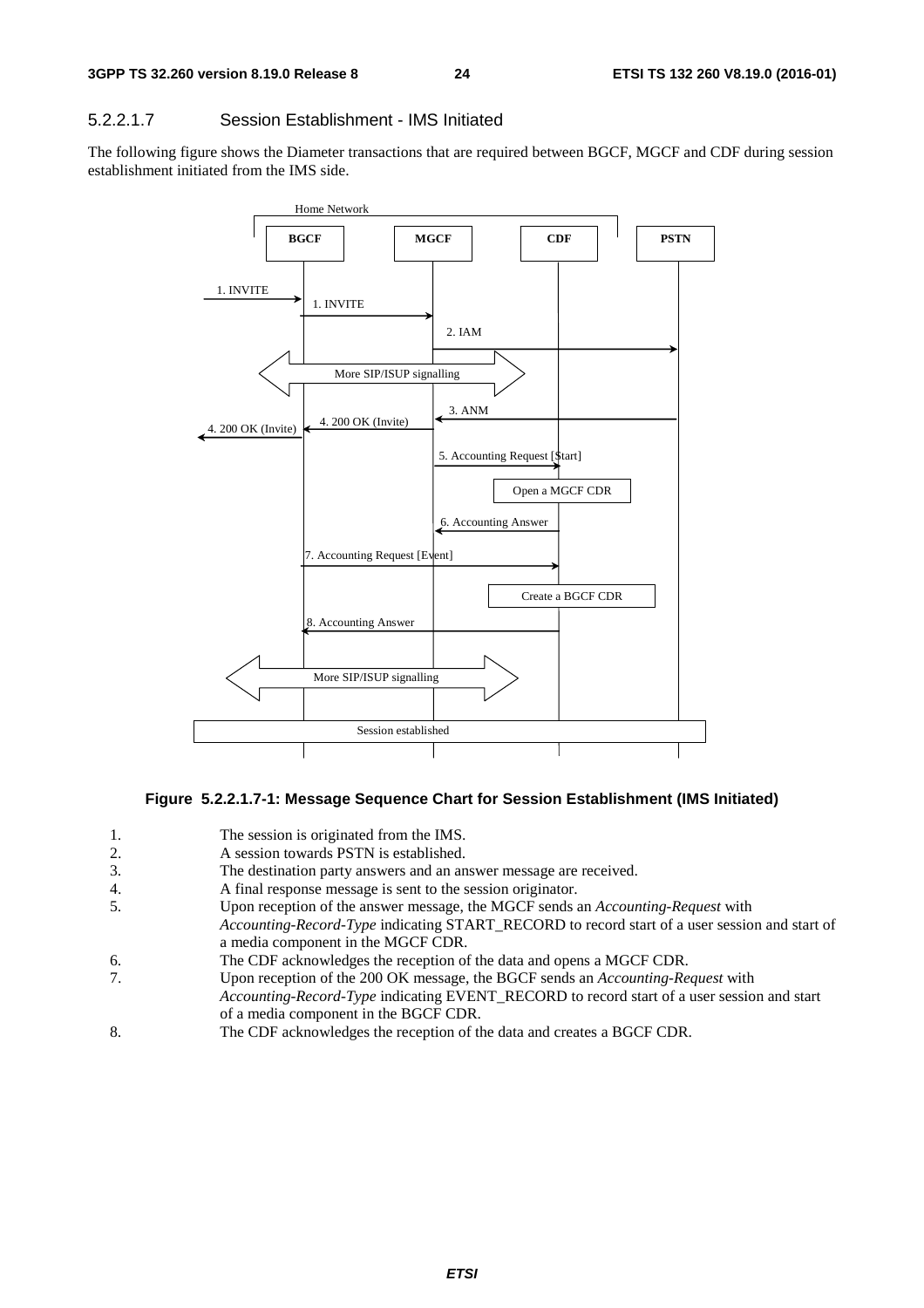#### 5.2.2.1.8 Session Release - PSTN Initiated

The following figure shows the Diameter transactions that are required between MGCF and CDF during a PSTN initiated session release.



#### **Figure 5.2.2.1.8-1: Message Sequence Chart for Session Release (PSTN initiated)**

- 1. The session release is initiated from PSTN.<br>2. Session release continues within IMS.
- Session release continues within IMS.
- 3. The reception of the release message is acknowledged.
- 4. Upon reception of the release message, the MGCF sends an *Accounting-Request* with *Accounting-Record-Type* indicating STOP\_RECORD to record stop of a session in the MGCF CDR.
- 5. The CDF acknowledges the reception of the data and closes the MGCF CDR.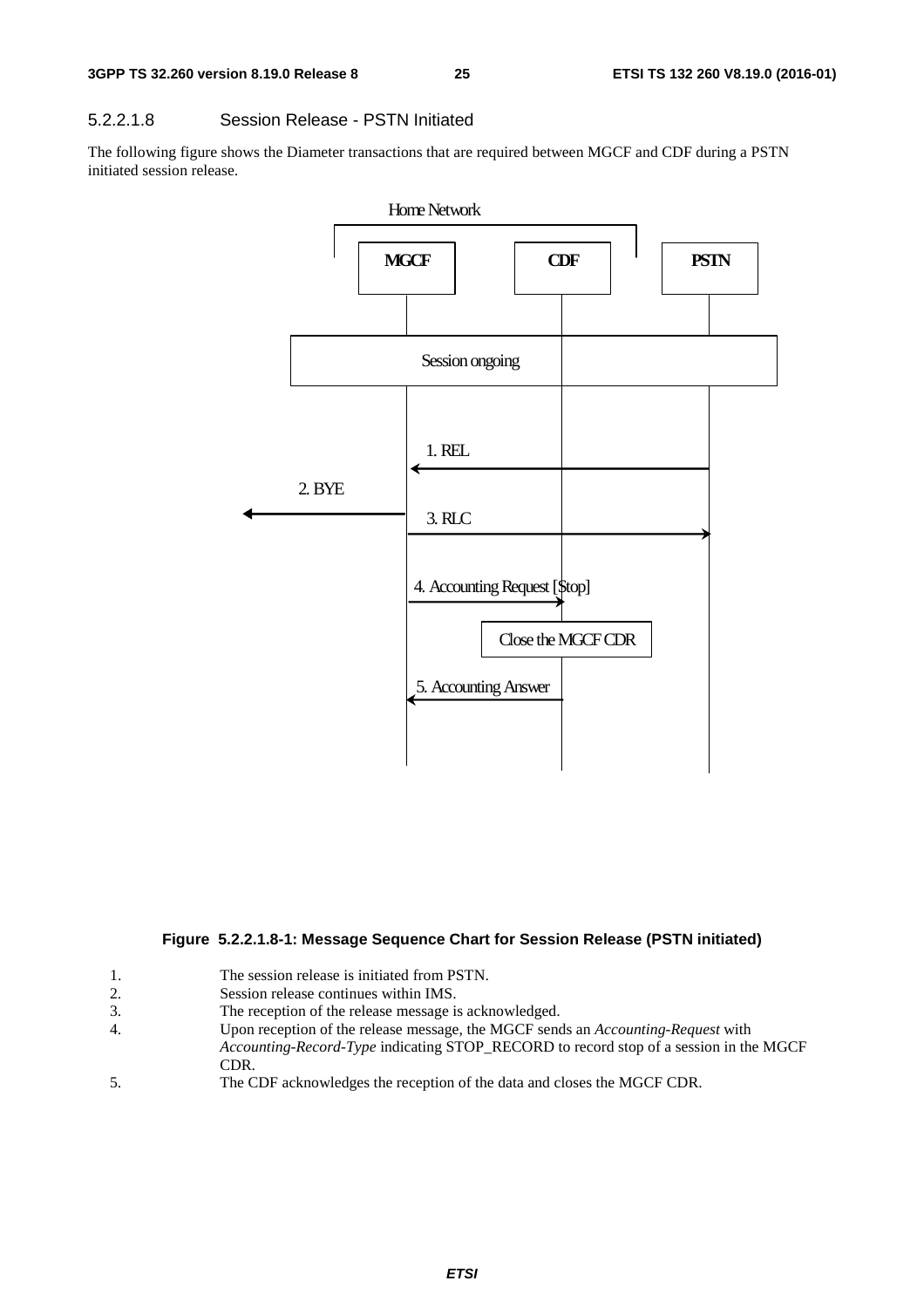#### 5.2.2.1.9 Session Release - IMS Initiated

The following figure shows the Diameter transactions that are required between MGCF and CDF during a IMS initiated session release.



#### **Figure 5.2.2.1.9-1: Message Sequence Chart for Session Release (IMS initiated)**

- 1. The session release is initiated from the IMS side.
- 2. A release message is sent towards PSTN.
- 3. The acknowledgement of the release message is received from PSTN.
- 4. Upon reception of the BYE message the MGCF sends an *Accounting Request* with *Accounting Record Type* indicating STOP\_RECORD to record stop of a session in the MGCF CDR.
- 5. The CDF acknowledges the reception of the data and closes the MGCF CDR.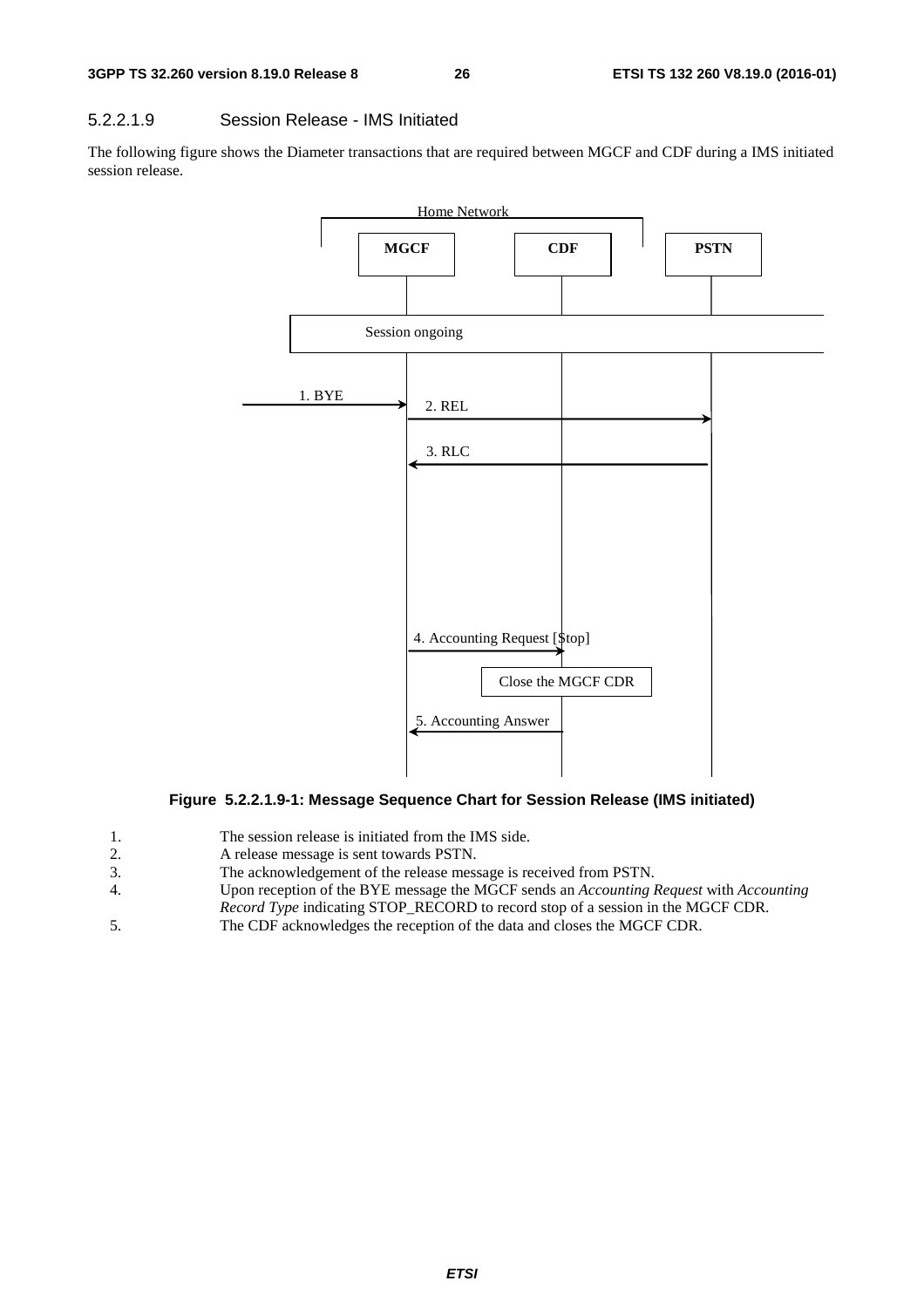#### 5.2.2.1.10 Multi-Party Call

The following figure shows the establishment of an ad hoc conference (multiparty call). An AS (acting as B2BUA) performs third party call control with the MRFC, where the S-CSCF is in the signalling path. The Application Server that is in control of the ad hoc conference is aware of the MRFC capabilities. Note that only accounting information sent from the MRFC is shown in detail in the figure. The SIP messages are for illustrative purpose only.



**Figure 5.2.2.1.10-1: Message Sequence Chart for Multi-Party Call Establishment in MRFC**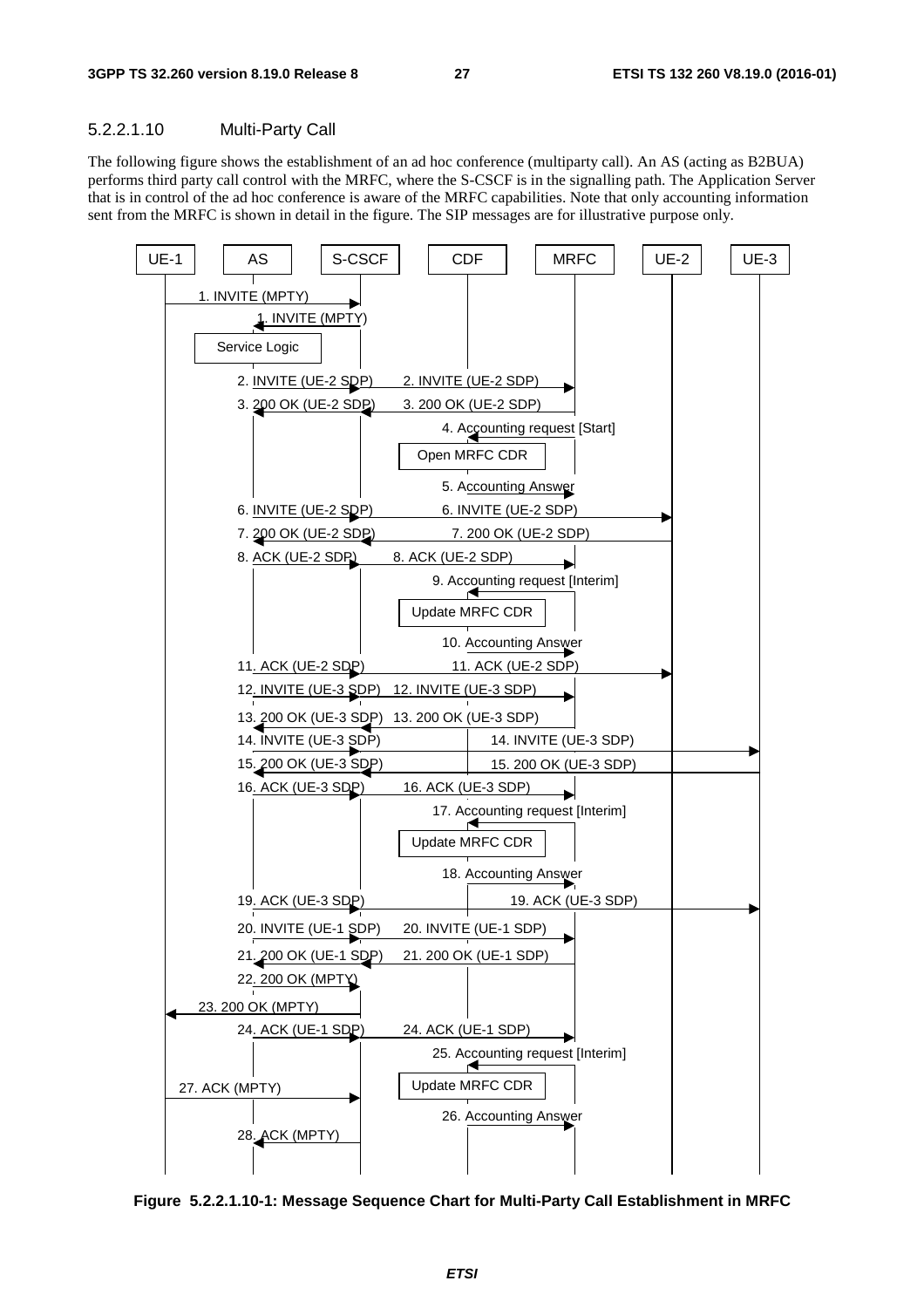- 1. Sessions exist between UE-1 and UE-2, and between UE-1 and UE-3. A request is received from UE-1for putting all parties together to a multi-party call.
- 2. 3. Request and acknowledgement to initiate multi-party call. MRFC assigns a conference-ID that is used by the AS in subsequent interactions with the MRFC in INVITE messages connecting other endpoints (see TS 23.228 [201]). Path establishment between AS and MRFC for UE-2.
- 4. At start of session establishment the MRFC sends an *Accounting-Request* with *Accounting-Record-Type* indicating START\_RECORD to record start of multi-party call in the MRFC CDR
- 5. The CDF acknowledges the reception of the data and creates the MRFC CDR. 'Calling Party Address', 'Service Request Time Stamp', 'Service ID' (holding the conference-ID) etc. are included in the MRFC CDR
- 6 7. Path establishment between UE-2 and AS. Same ICID is used as for the path between AS and MRFC for UE-2 (step 2. - 3.).
- 8 Acknowledgement of path between AS and MRFC for UE-2.
- 9. The MRFC may send an *Accounting-Request* with *Accounting-Record-Type* indicating INTERIM\_RECORD to report that UE-2 has been connected to the multi-party call.
- 10. The CDF acknowledges the reception of the data and includes UE-2 in the field 'Application Provided Called Parties' of the MRFC CDR.
- 11. Acknowledgement of path between AS and UE-2. Now a path between UE-2 and MRFP via AS is established.
- 12 13.. Request and acknowledgement to establish path between AS and MRFC for UE-3.<br>14. -15. Path establishment between UE-3 and AS. Same ICID is used as for the path between
- Path establishment between UE-3 and AS. Same ICID is used as for the path between AS and MRFC for UE-3 (step 12. - 13.).
- 16. Acknowledgement of path between AS and MRFC for UE-3.<br>17. The MRFC may send an *Accounting-Request* with *Accounting*
- 17. The MRFC may send an *Accounting-Request* with *Accounting-Record-Type* indicating INTERIM\_RECORD to report that UE-3 has been connected to the multi-party call.
- 18. The CDF acknowledges the reception of the data and includes UE-3 in a new field 'Application Provided Called Parties' of the MRFC CDR.
- 19. Acknowledgement of path between AS and UE-3.
- 20 21. Request and acknowledgement to establish path between AS and MRFC for UE-1. Same ICID is used as for the path between UE-1 and AS (step 1.).
- 22 23. Request for multi-party conference with UE-2 and UE-3 is acknowledged to UE 1. Implicit acknowledgement of path UE-1 to AS.
- 24. Acknowledgement of path between AS and MRFC for UE-1.
- 25. The MRFC may send an *Accounting-Request* with *Accounting-Record-Type* indicating INTERIM\_RECORD to report that UE-1 has been connected to the multi-party call.
- 26. The CDF acknowledges the reception of the data and includes the field 'Service Delivery Start Time Stamp' into the MRFC CDR.
- 27 –28. UE-1 acknowledges the multi-party call session establishment.
- NOTE: It is in the responsibility of the AS to terminate the sessions existing at the beginning of the multi-party call establishment between UE-1 and UE-2 and between UE-1 and UE-3 (see step 1.) in case of successful multi-party call establishment. This is not shown in the diagram above.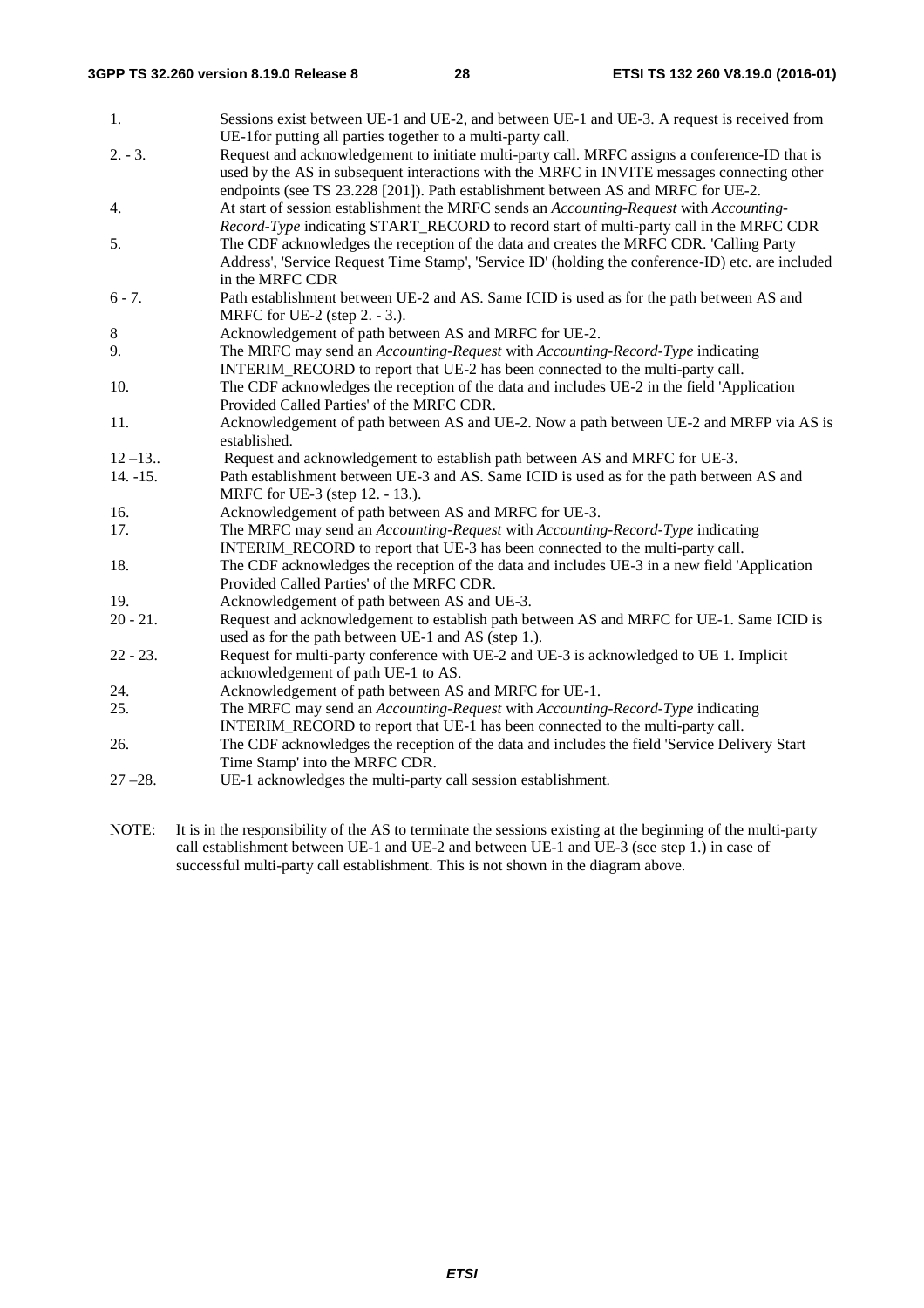#### 5.2.2.1.11 AS Related Procedures - AS Acting as a Redirect Server

Application servers may support a multitude of services which are not specified in 3GPP standards. Therefore it is not possible to standardise charging flows and procedures for those services. However, for all such services, the AS may apply either Event Charging, where ACR [Event] messages are generated, or Session Charging, using ACR [Start, Stop and Interim]. The following clauses depict one example for each of the two scenarios. The first procedure, AS acting as a Redirect Server, depicts the "event" case, while the second procedure, AS acting as a Voice Mail Server, depicts the "session" case.

The following figure shows the case where an Application Server acts as a Redirect Server. In the figure below, UE-1 sets up a session towards UE-2 but due to Call Forwarding functionality located in the AS, a new number (to UE-3) is returned to UE-1. Finally UE-1 sets up the session towards UE-3.



#### **Figure 5.2.2.1.11-1: Message Sequence Chart for AS Acting as a Redirect Server**

| 1.        | Sessions initiated by UE-1 towards UE-2.                                                 |
|-----------|------------------------------------------------------------------------------------------|
| $2. - 3.$ | Response indicating that session should be redirected towards another number (UE-3).     |
| 4.        | After successful service execution, the AS sends <i>Accounting-Request</i> with          |
|           | Accounting-Record-Type indicating EVENT_RECORD to record service specific information in |
|           | the AS CDR.                                                                              |
| 5.        | The CDF acknowledges the reception of the data and creates the AS CDR.                   |
| $6-7.$    | Response indicating that session should be redirected towards another number (UE-3).     |

8. Session is initiated by UE-1 towards UE-3.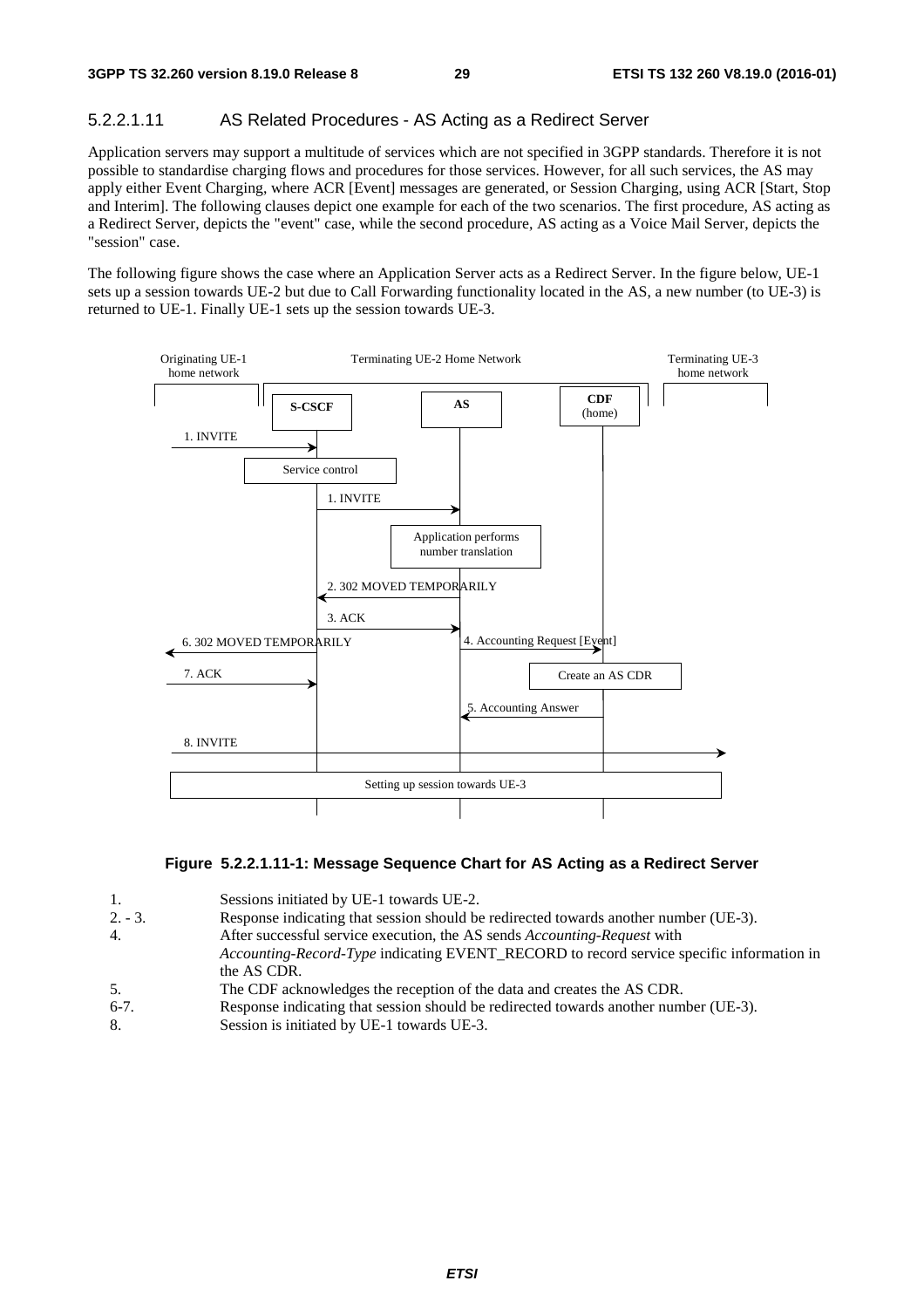#### 5.2.2.1.12 AS Related Procedures - AS Acting as a Voice Mail Server

The following figure shows the case where an Application Server acts as a Voice Mail Server. S-CSCF invokes the AS acting as Voice Mail Server according to procedure as defined in TS 23.218 [203].



#### **Figure 5.2.2.1.12-1: Message Sequence Chart for AS Acting as a Mail Server**

- 1. AS receives the INVITE from the S-CSCF.
- 2. AS acknowledges the initiated Voice Mail session by issuing a 200 OK in response to the INVITE.
- 3. AS sends *Accounting-Request* with *Accounting-Record-Type* indicating START\_RECORD to record start of a voice mail session.
- 4. The CDF acknowledges the reception of the *Accounting-Request* with *Accounting-Record-Type*  indicating START\_RECORD and opens a AS CDR.
- 5. Voice mail session release is initiated.
- 6. Upon reception of release message AS sends an *Accounting-Request* with *Accounting-Record-Type* indicating STOP\_RECORD to record stop of a session in the AS CDR.
- 7. The CDF acknowledges the reception of the data and closes the AS CDR.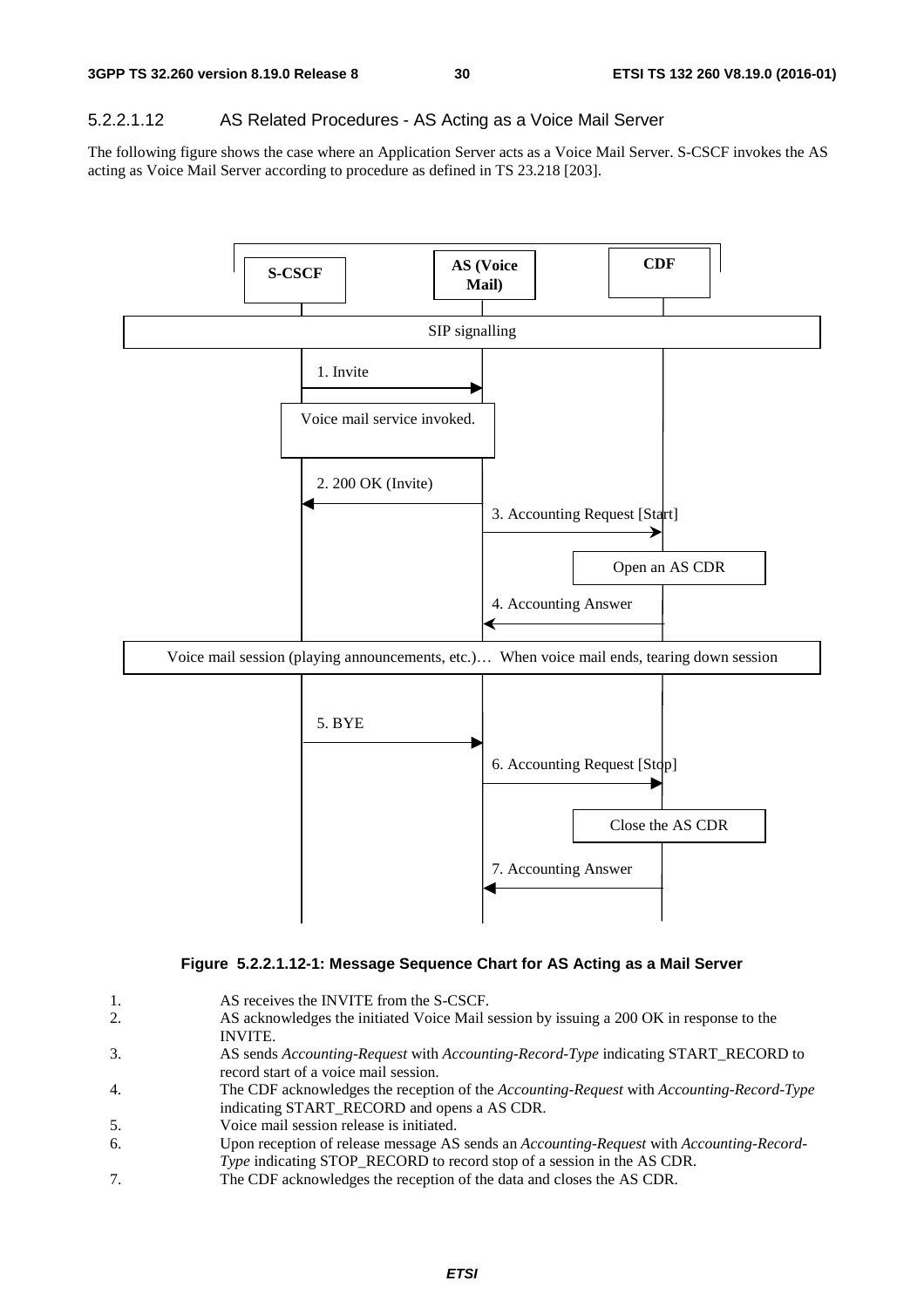#### 5.2.2.1.13 AS Related Procedures - AS Acting as a SCC AS

The charging requirements for IMS service continuity are specified in TS 23.237 [407].

#### 5.2.2.1.13.1 UE originating call (PS only or CS only)

In this flow, Call-ID #1 is for access leg and Call-ID #2 is for remote leg.



#### **Figure 5.2.2.1.13.1-1: Message Sequence Chart UE originating call**

- 1. The SCC session is initiated (an INVITE for IMS, a Call Setup for CS).
- 2. After processing at CS/PS intermediate nodes, the resulting INVITE is sent to the S-CSCF
- 3. The S-CSCF validates the service profile, and invokes any appropriate service logic required for this user.
- 4. The S-CSCF forwards the INVITE request message to the SCC AS, according to the service origination logic defined by initial Filter Criteria (iFC) in the subscriber profile of the HSS.
- 5. The SCC call is anchored at the SCC AS in the home IMS Domain upon reception of the SIP Invite (Call-ID# 1).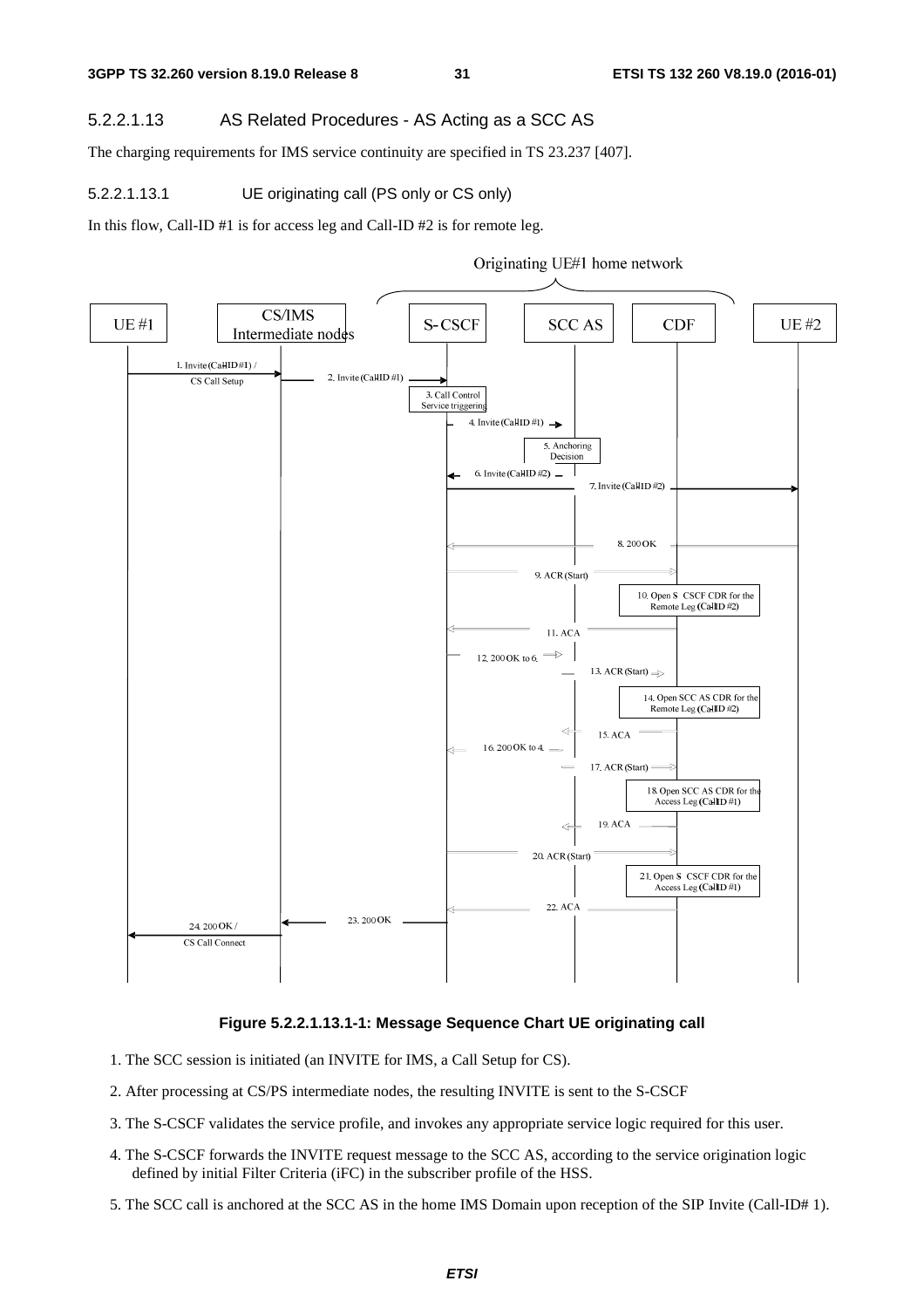- 6-7. The S-CSCF forwards the INVITE request message to the terminating network (Call-ID #2).
- 8. The response 200 OK is transmitted to the S-CSCF in the Originating network.
- 9. Upon reception of the final response, the S-CSCF in the originating network sends an *Accounting-Request* with *Accounting-Record-Type* indicating START\_RECORD to record SCC call routing and start of a user session/media component in the S-CSCF CDR.
- 10-11. The CDF from the Originating network opens a S-CSCF CDR related to the Remote leg and acknowledges the reception of the data.
- 12. Same as 8 but for SCC AS (Remote leg)
- 13. Same as 9 but for the SCC AS (Remote leg)
- 14-15. Same as 10-11 but opening a SCC AS CDR related to the Remote leg
- 16. Same as 8 but for S-CSCF AS (Access leg)
- 17. Same as 9 but for the SCC AS (Access leg)
- 18-19. Same as 10-11 but opening a SCC AS CDR (Access leg)
- 20. Same as 9 but for the S-CSCF (Access leg)
- 21-22. Same as 10-11 but opening a S-CSCF CDR (Access leg)
- 23. The final response to SIP Invite (Call ID #1) is transmitted.
- 24. The session is set up with CS or PS media.

5.2.2.1.13.2 UE originating call (PS and CS combined origination)

In this flow, Call-ID #1 is for PS access leg, Call-ID #1' for CS access leg and Call-ID #2 for remote leg.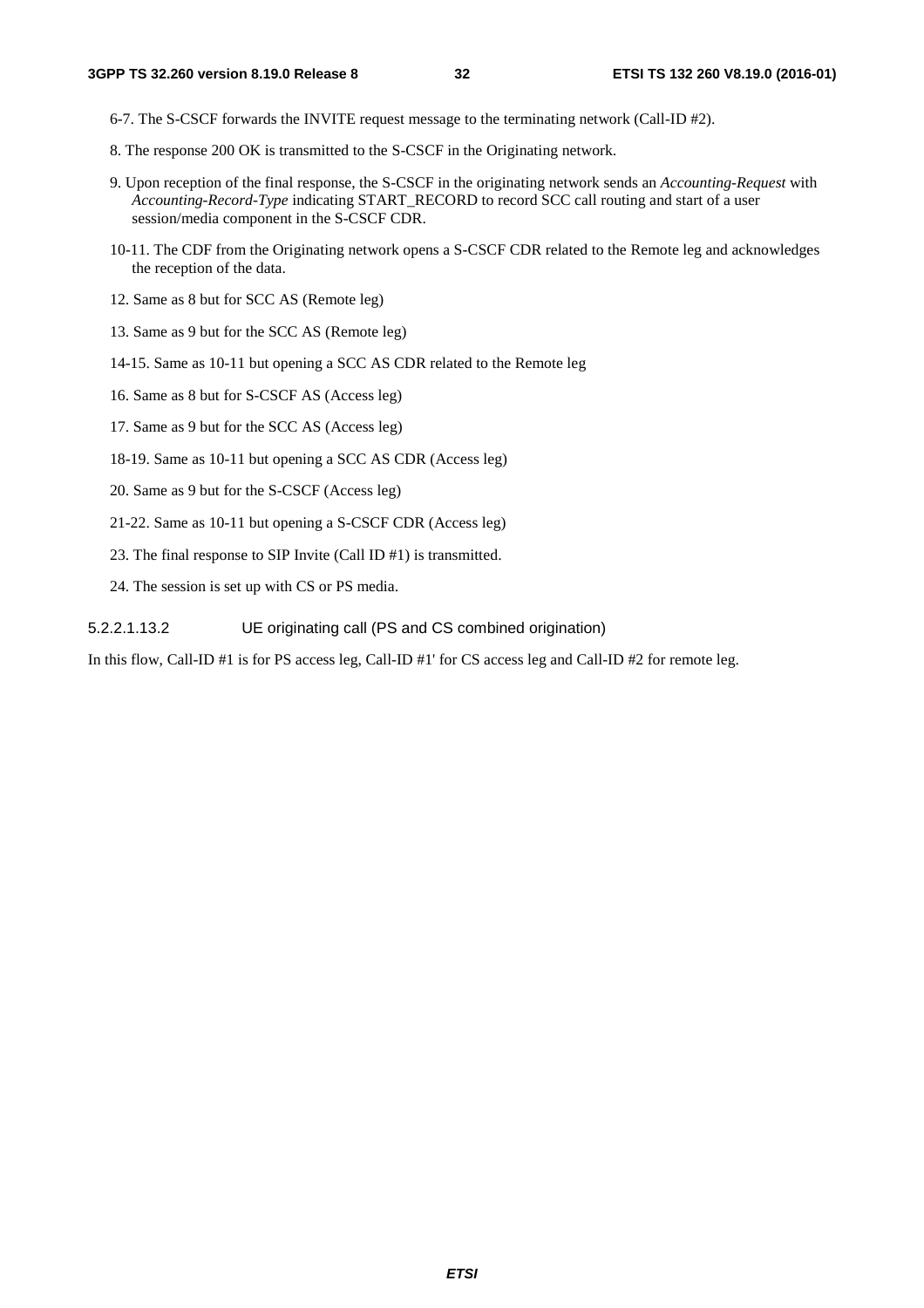

*ETSI*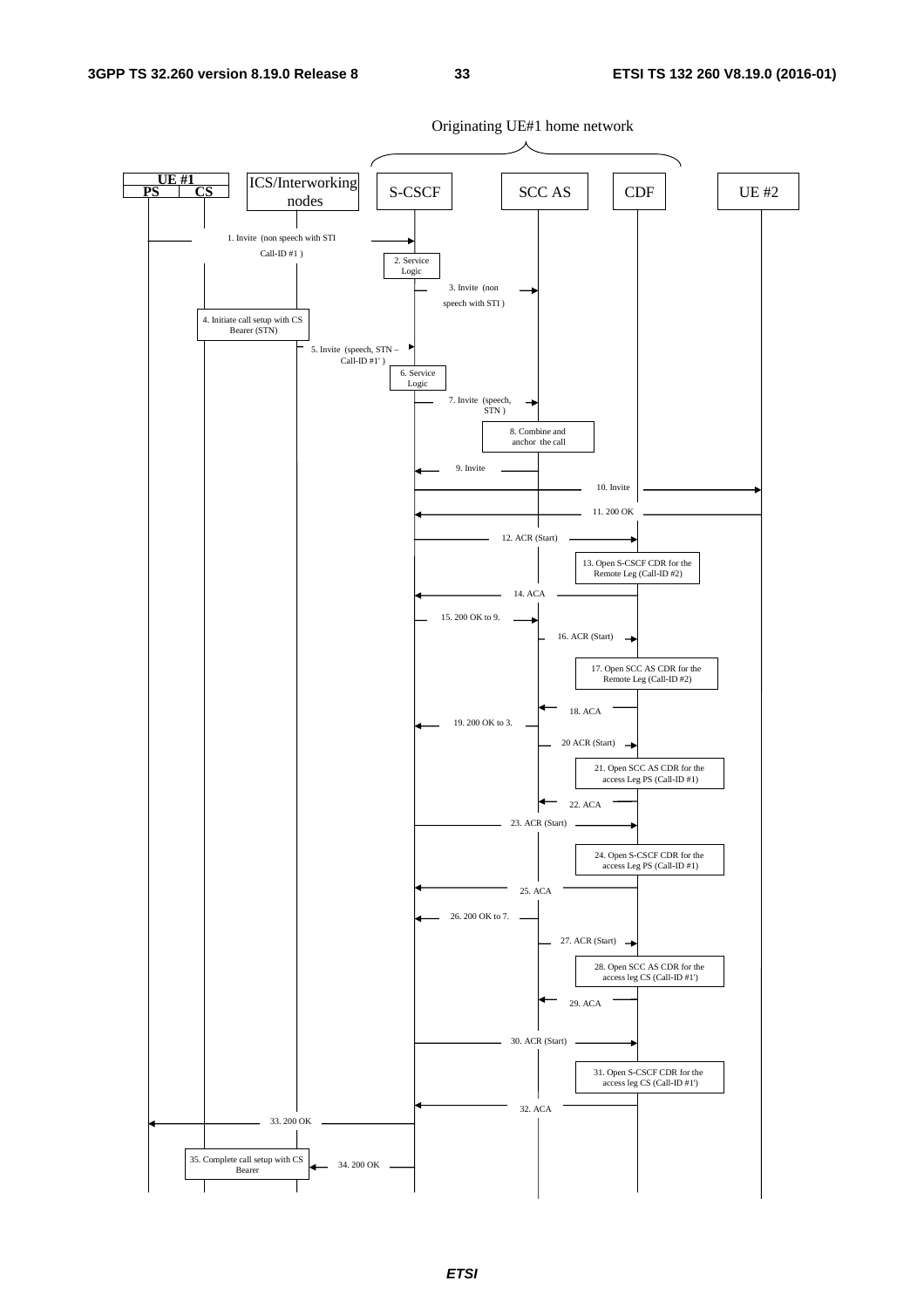#### **Figure 5.2.2.1.13.2-1: Message Sequence Chart UE originating call**

- 1. UE-1 wants to initiate a multimedia session with UE-2 with speech components carried on CS bearers and nonspeech components carried on PS bearers. Therefore the multimedia session is split into two parts, each one corresponding to a separate access leg. UE-1 initiates the establishment of the first access leg by sending an INVITE request with non-speech media components. The INVITE contains STI information indicating that a second access leg (with the speech component) will be originated from the CS domain.
- 2. The S-CSCF executes any service logic as appropriate.
- 3. The S-CSCF sends the INVITE to the SCC AS. The SCC AS identifies that this access leg has to be correlated to a subsequent access leg based on the STI information in the INVITE.
- 4. UE-1 request to set up call with CS bearer. The called party number is set to an identifier such as a PSI DN, which is used to indicate to the SCC AS that this access leg is to be combined with a PS leg. The DN is either statically configured on the UE or assigned to the UE by the network upon IMS Registration.
- 5. After processing at ICS/Interworking nodes, the resulting INVITE is sent to the S-CSCF.
- 6. The S-CSCF executes any service logic as appropriate.
- 7. The S-CSCF sends the INVITE to the SCC AS. The SCC AS identifies that this CS leg has to be correlated to a PS leg based on the iFC in the INVITE.
- 8. After the SCC AS receives both the INVITE requests in step 3 and in step 7, the SCC AS identifies that they are part of the same multimedia session and combines the two access legs of the session by checking the caller's identity and anchor the combined session.
- 9-10. The SCC AS sends INVITE to the remote end point for combined session establishment.
- 11. The 200 OK response is transmitted to the S-CSCF in the Originating network.
- 12. Upon reception of the final response, the S-CSCF in the originating network sends an *Accounting-Request* with *Accounting-Record-Type* indicating START\_RECORD to record SCC call routing and start of a user session/media component in the S-CSCF CDR.
- 13-14. The CDF from the Originating network opens an S-CSCF CDR related to the Remote leg and acknowledges the reception of the data.
- 15. Same as 11 but for SCC AS (Remote leg)
- 16. Same as 12 but for the SCC AS (Remote leg)
- 17-18. Same as 13-14 but opening a SCC AS CDR related to the Remote leg
- 19. Same as 11 but for S-CSCF (Access leg)
- 20. Same as 12 but for the SCC AS (Access leg)
- 21-22. Same as 13-14 but opening a SCC AS CDR for the PS access leg.
- 23. Same as 12 but for the S-CSCF (Access leg)
- 24-25. Same as 13-14 but opening a S-CSCF CDR for the PS access leg.
- 26. Same as 11 but for S-CSCF AS (Access leg).
- 27. Same as 12 but for the SCC AS (Access leg).
- 28-29. Same as 13-14 but opening a SCC AS CDR for the CS access leg.
- 29. Same as 12 but for the S-CSCF (Access leg)
- 30-31. Same as 13-14 but opening a S-CSCF CDR for the CS access leg.
- 32. The final 200 OK response is sent to the UE #1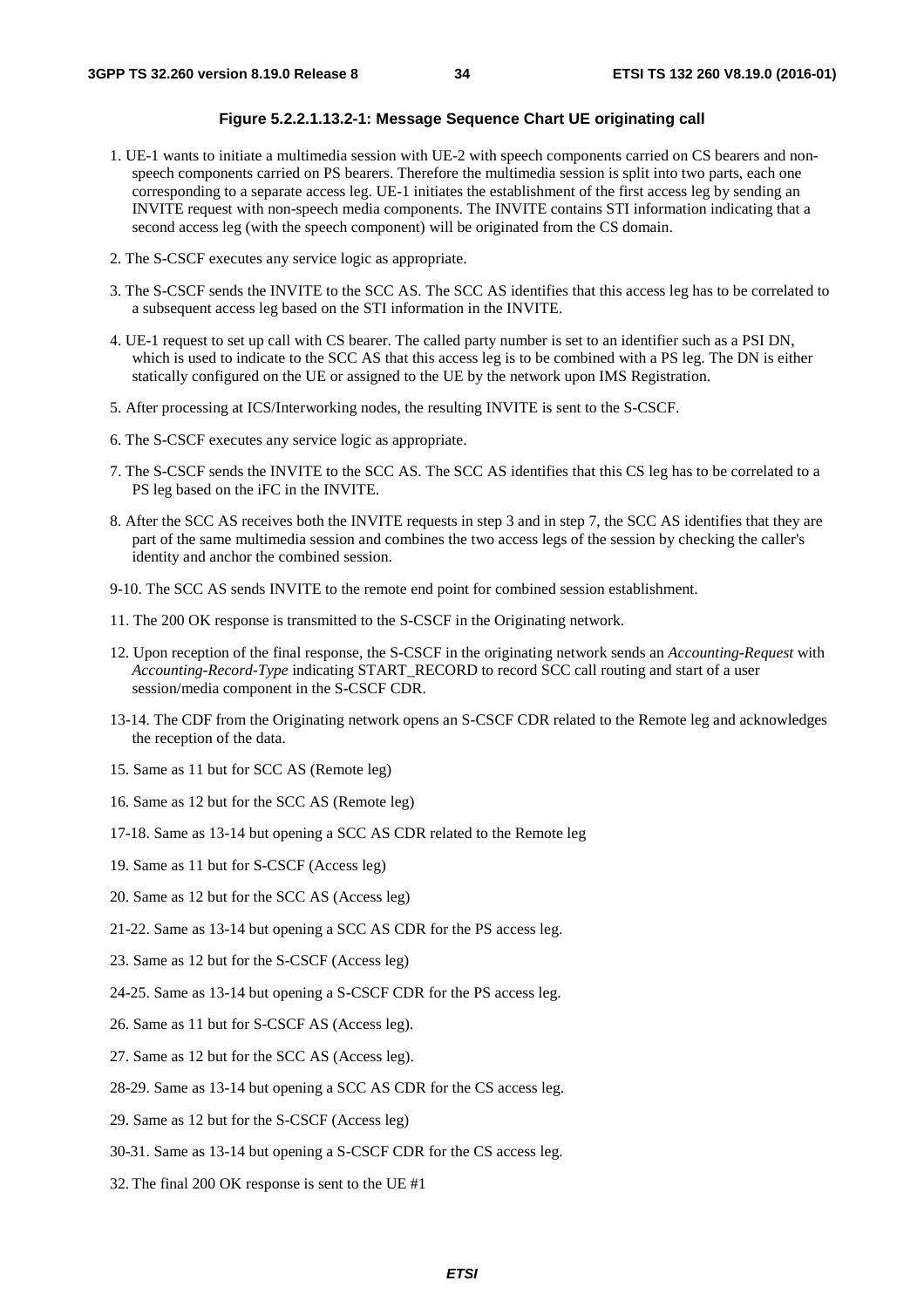33. The 200 OK response is sent to the ICS intermediate nodes.

34. The completion of the CS call bearer is done.

5.2.2.1.13.3 UE terminating call (PS only or CS only)

In this flow, Call-ID #1 is for PS access leg and Call-ID #2 for remote leg.



**Figure 5.2.2.1.13.3-1: Message Sequence Chart UE terminating call** 

1. The SCC session is initiated by UE #2 sending an INVITE to S-CSCF.

2. The S-CSCF validates the service profile, and invokes any appropriate service logic required for this user.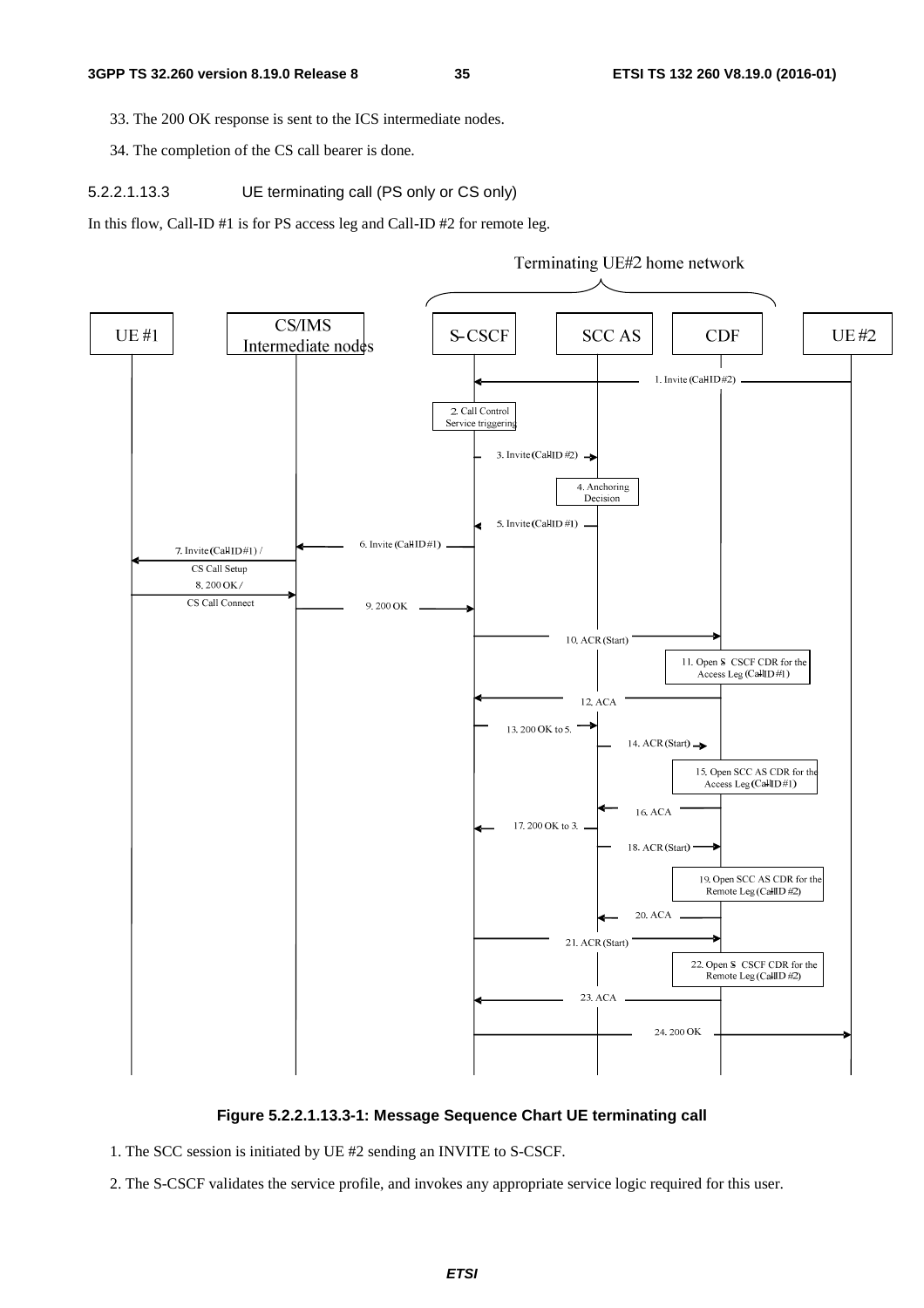- 3. The S-CSCF forwards the INVITE request message to the SCC AS, according to the service origination logic defined by initial Filter Criteria (iFC) in the subscriber profile of the HSS.
- 4. The SCC call is anchored at the SCC AS in the home IMS Domain upon reception of the SIP Invite (Call ID #2).
- 5-6-7. The S-CSCF forwards the INVITE request message to the terminating network (Call ID #1). After processing at CS/PS intermediate nodes, the resulting message is sent to UE #1.
- 8. The response 200 OK is transmitted to CS/PS intermediate nodes.
- 9. After processing at CS/PS intermediate nodes, the 200 OK message is sent to S-CSCF.
- 10. Upon reception of the final response, the S-CSCF in the originating network sends an *Accounting-Request* with *Accounting-Record-Type* indicating START\_RECORD to record SCC call routing and start of a user session/media component in the S-CSCF CDR.
- 11-12. The CDF from the Originating network opens an S-CSCF CDR related to the Access leg and acknowledges the reception of the data.
- 13. Same as 9 but for SCC AS (Access leg)
- 14. Same as 10 but for the SCC AS (Access leg)
- 15-16. Same as 11-12 but opening a SCC AS CDR related to the Access leg
- 17. Same as 9 but for SCC AS (Remote leg)
- 18. Same as 10 but for the SCC AS (Remote leg)
- 19-20. Same as 11-12 but opening a SCC AS CDR (Remote leg)
- 21. Same as 10 but for the S-CSCF (Remote leg)
- 22-23. Same as 11-12 but opening a S-CSCF CDR (Remote leg)
- 24. The final response to SIP Invite (Call ID #2) is transmitted.
- 5.2.2.1.13.4 UE terminating call (PS and CS combined origination)

In this flow, Call-ID #1 is for PS access leg, Call-ID #1' for CS access leg and Call-ID #2 for remote leg.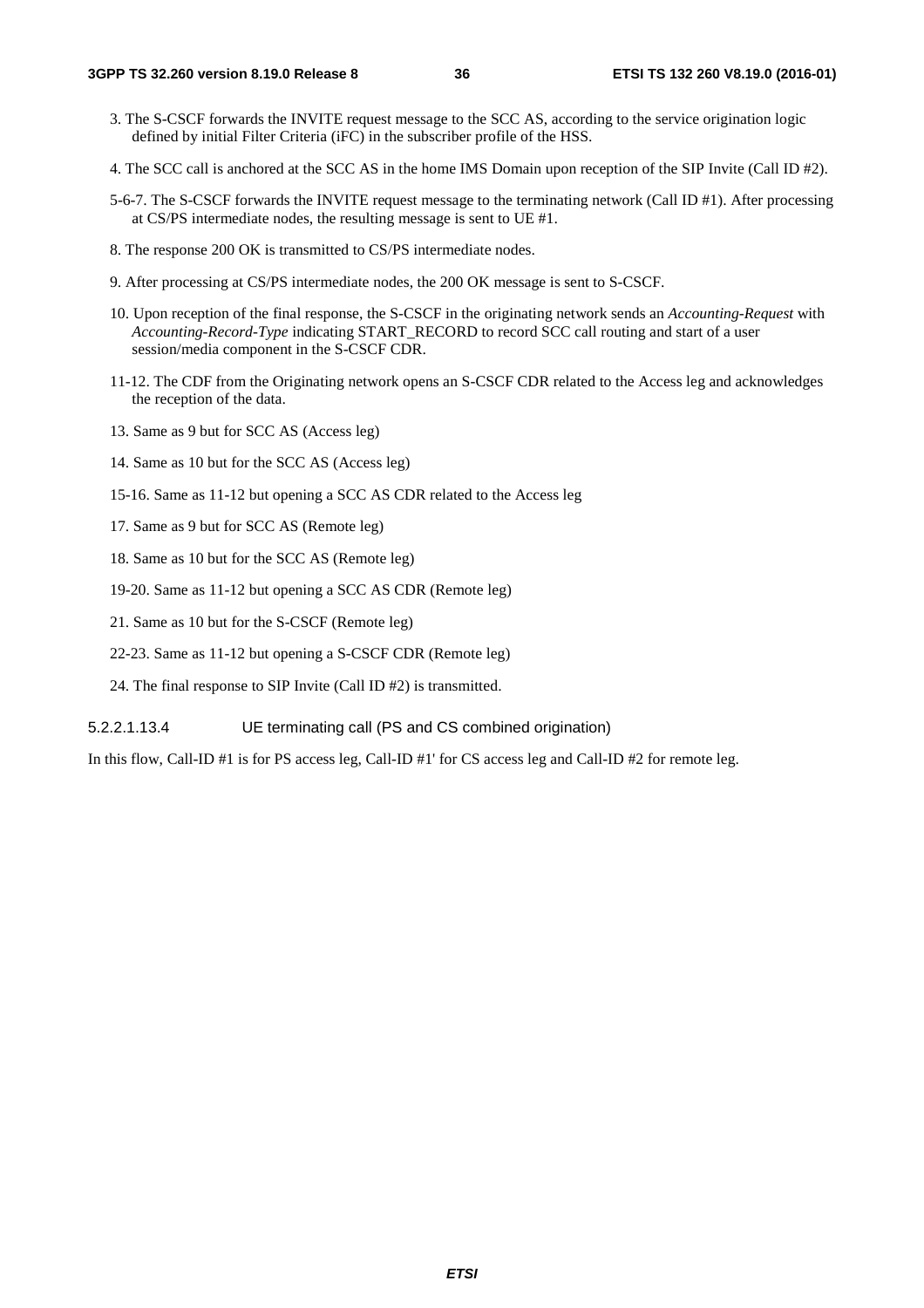

Terminating UE#2 home network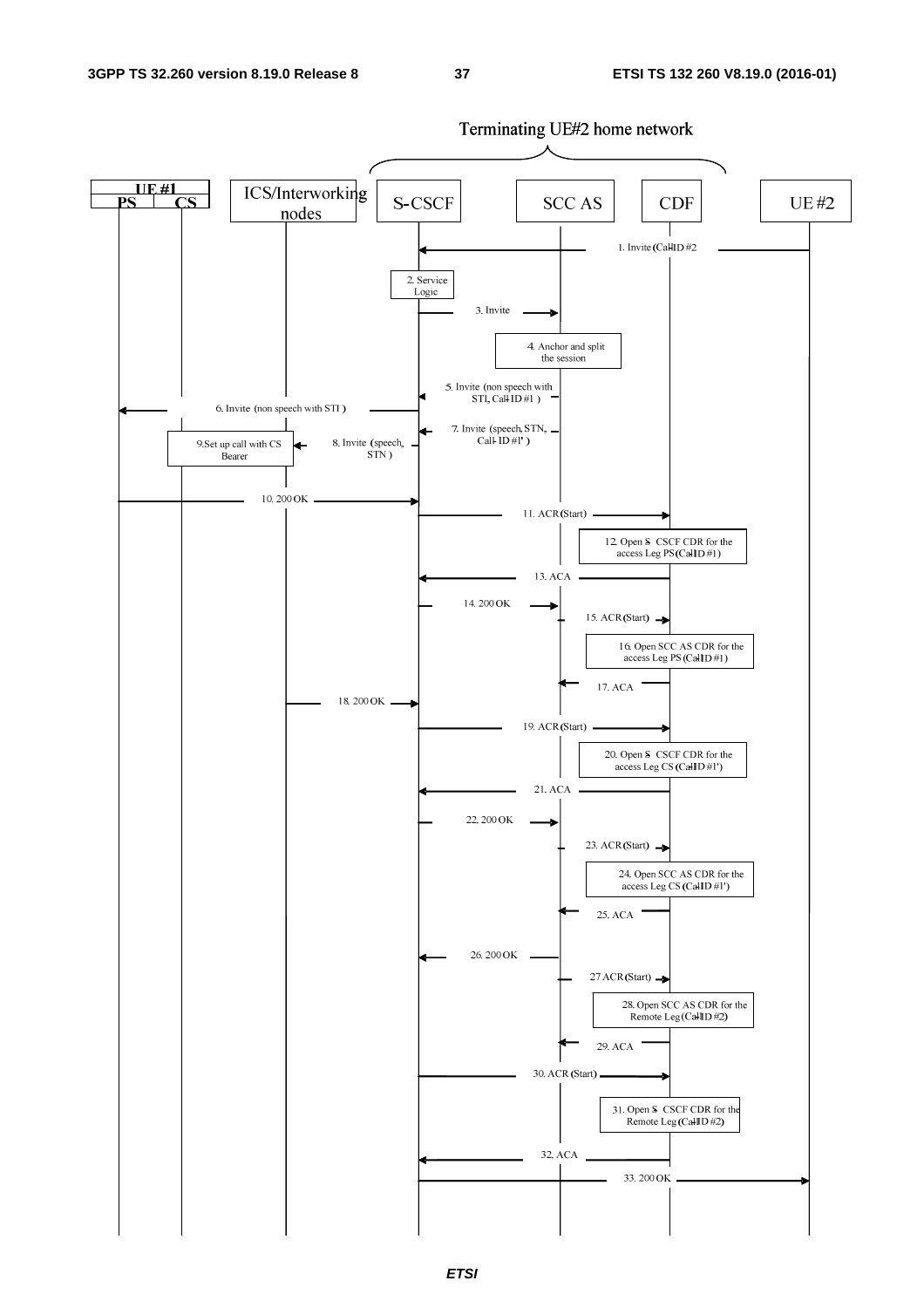#### **Figure 5.2.2.1.13.4-1: Message Sequence Chart UE terminating call**

- 1. UE-2 sends INVITE to UE-1 to establish a session with both speech and non-speech components.
- 2. The S-CSCF executes any service logic as appropriate.
- 3. The S-CSCF sends the INVITE to the SCC AS. The SCC AS identifies that this access leg has to be correlated to a subsequent access leg based on the ST information in the INVITE.
- 4. The session is anchored at the SCC AS. Based on operator policy and on information indicating that UE-1 is accessible over both the PS and CS domains, the SCC AS decides to split the session over PS and CS domains. This behaviour is similar to the behaviour of a CSI AS specified in TS 23.279.
- 5~6. The SCC AS sends INVITE for the non-speech part of the session. The INVITE contains STI information indicating that the speech component will be established from the CS domain.
- 7~8. The SCC AS sends INVITE for the speech part of the session and the S-CSCF forwards the INVITE to the ICS/Interworking nodes.
- 9. The ICS/Interworking nodes set up call to UE-1 with CS bearer.
- 10~18. A 200 OK response is sent to the S-CSCF. The speech and non-speech part of the session is established.
- 11. Upon reception of the response, the S-CSCF in the originating network sends an *Accounting-Request* with *Accounting-Record-Type* indicating START\_RECORD to record SCC call routing and start of a user session/media component in the S-CSCF CDR.
- 12-13. The CDF from the Originating network opens an S-CSCF CDR related to the PS Access leg and acknowledges the reception of the data.
- 14. Same as 10 but for SCC AS (Access leg)
- 15. Same as 11 but for the SCC AS (Access leg)
- 16-17. Same as 12-13 but opening a SCC AS CDR related to the PS Access leg.
- 19. Upon reception of the response, the S-CSCF in the originating network sends an *Accounting-Request* with *Accounting-Record-Type* indicating START\_RECORD to record SCC call routing and start of a user session/media component in the S-CSCF CDR.
- 20-21. The CDF from the Originating network opens an S-CSCF CDR related to the CS Access leg and acknowledges the reception of the data.
- 22. Same as 10 but for SCC AS (Access leg)
- 23. Same as 11 but for the SCC AS (Access leg)
- 24-25. Same as 12-13 but opening a SCC AS CDR related to the CS Access leg.
- 26. Same as 10 but for S-CSCF (Remote leg)
- 27. Same as 11 but for the SCC AS (Remote leg)
- 28-29. Same as 12-13 but opening a SCC AS CDR for the Remote leg.
- 30. Same as 11 but for the S-CSCF (Remote leg)
- 31-32. Same as 12-13 but opening a S-CSCF CDR for the Remote leg.
- 33. The 200 OK response is sent to the UE #2.
- 5.2.2.1.13.5 Session transfer from PS to CS

In this flow, Call-ID #1 is for PS access leg, Call-ID #1' for CS access leg and Call-ID #2 for remote leg.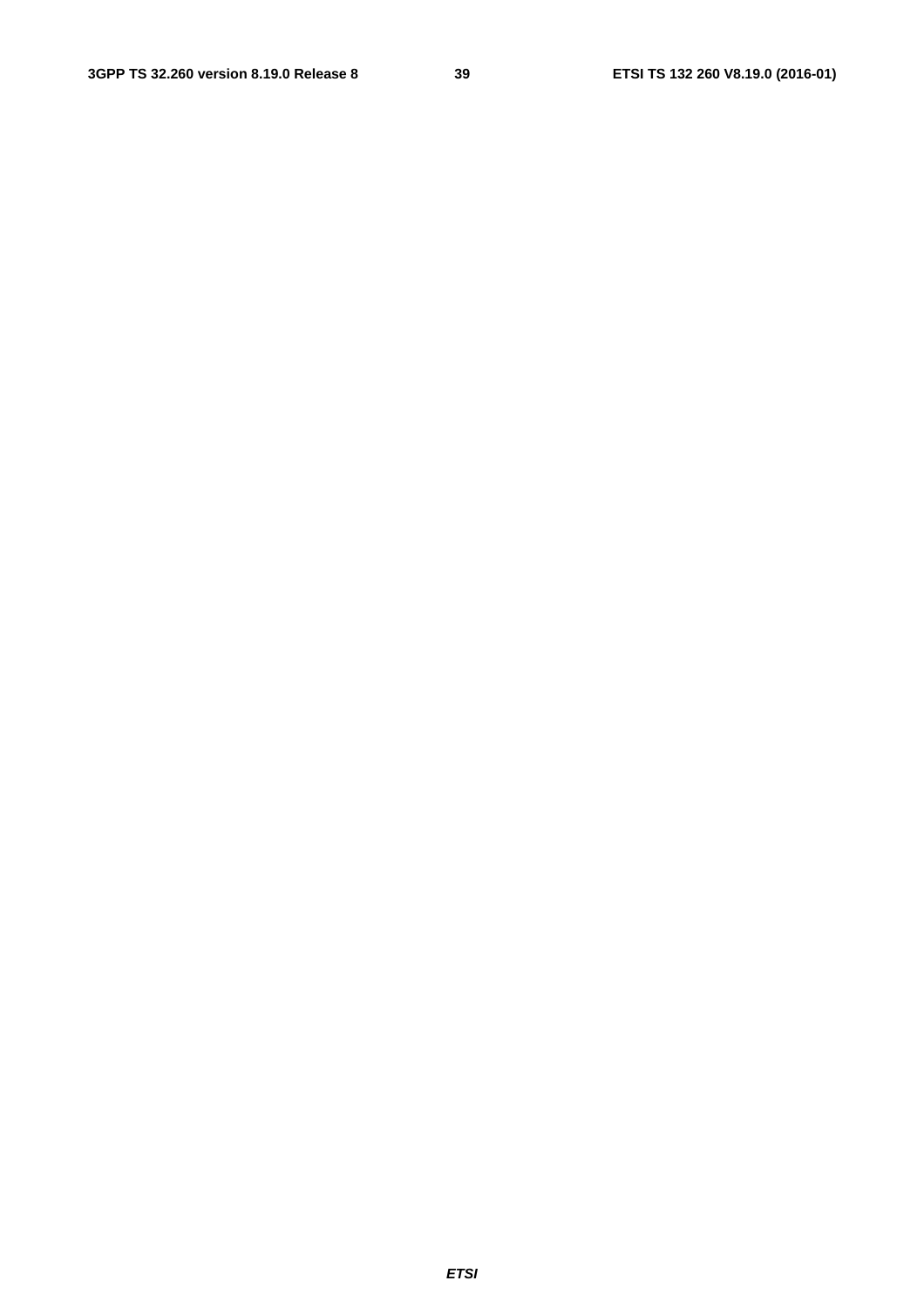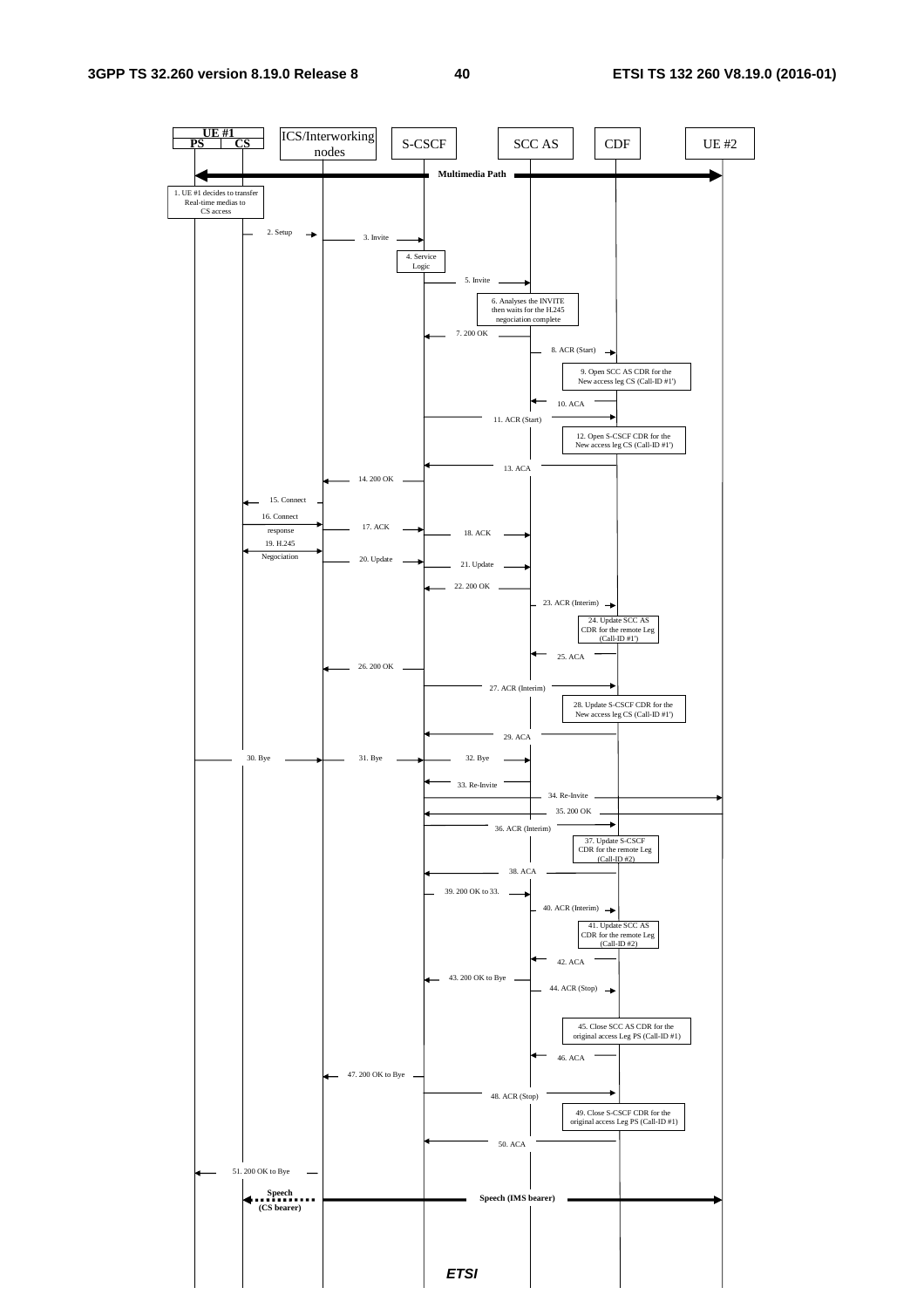## **Figure 5.2.2.1.13.5-1: Message Sequence Chart UE Domain Transfer PS access to CS access.**

The user is engaged in an active multimedia session with UE-2 viaPS access.

- 1-2. UE-1 originates a multimedia call in the CS domain including the STN information to request the real time media transfer to CS access.
- 3. The ICS intermediate Nodes convert the request into IMS SIP format and then forward the converted request to the S-CSCF.
- 4. The S-CSCF invokes the SCC Application as the first Application Server of any Application Servers that need to remain in the path of the call after session transfer.
- 5. The S-CSCF forwards the INVITE to the SCC Application over the ISC interface.
- 6-7. The SCC Application analyses the INVITE to derive that the INVITE is a request to transfer a multimedia session with video and voice media components to the CS domain. In order to avoid the service interruption of CS multimedia call the SCC Application firstly completes the CS leg establishment by sending 200 OK responses to the transfer request and waits for the H.245 negotiation completion and receives ACK request.
- 8-10. Upon generation of the 200 OK response, the SCC AS in the home IMS of the originating SCC user sends an *Accounting-Request* with Accounting-Record-Type indicating START\_RECORD to record start of a user session in the SCC AS-CDR for Call-ID #1'. The CDF from the originating network opens an AS CDR and acknowledges the reception of the data.
- 11-13. Upon generation of the 200 OK response, the S-CSCF in the home IMS of the originating SCC user sends an *Accounting-Request* with Accounting-Record-Type indicating START\_RECORD to record start of a user session in the S-CSCF-CDR for Call-ID #1'.. The CDF from the originating network opens an S-CSCF CDR and acknowledges the reception of the data.
- 14. The 200 OK response is sent to the S-CSCF.
- 15. The 200 OK response is converted by the ICS/Interworking nodes in CS format.
- 16-18. The UE #1 acknowledges by sending an ACK message to the SCC AS.
- 19. UE and MGCF/MGW starts in band H245 negotiation.
- 20-22,26. After the H245 negotiation is done, MGCF sends Update towards SCC AS and receives 200 OK response.
- 23-25. At Access Leg update the SCC AS in the originating network sends Accounting-Request with Accounting-Record-Type indicating INTERIM\_RECORD to record update of a session in the SCC AS CDR for Call-ID #1'.
- 27-29. At Access Leg update the S-CSCF in the originating network sends Accounting-Request with Accounting-Record-Type indicating INTERIM\_RECORD to record update of a session in the S-CSCF CDR for Call-ID #1'.
- 30-32. The UE-1 initiates to release the old access leg after the completion of the H.245 in-band negotiation procedure. The release request is forwarded to the SCC Application.
- 33-35. The SCC AS sends a re-INVITE to the Remote UE to update the media components of the previous dialog. Remote UE answers by a 200 OK message.
- 36-38. At Access Leg update the S-CSCF in the originating network sends Accounting-Request with Accounting-Record-Type indicating INTERIM\_RECORD to record update of a session in the S-CSCF CDR for Call-ID #2.
- 39. The S-CSCF answers to the INVITE message in 33.
- 40-42. At Access Leg update the SCC AS sends Accounting-Request with Accounting-Record-Type indicating INTERIM\_RECORD to record update of a session in the SCC AS CDR for Call-ID #2.
- 43,47,51. The SCC Application acknowledges the BYE request with a 200 OK response.
- 44-46. At session termination the SCC AS sends *Accounting-Request* with *Accounting-Record-Type* indicating STOP\_RECORD to record stop of a session and stop of a media component in the SCC AS CDR. This CDR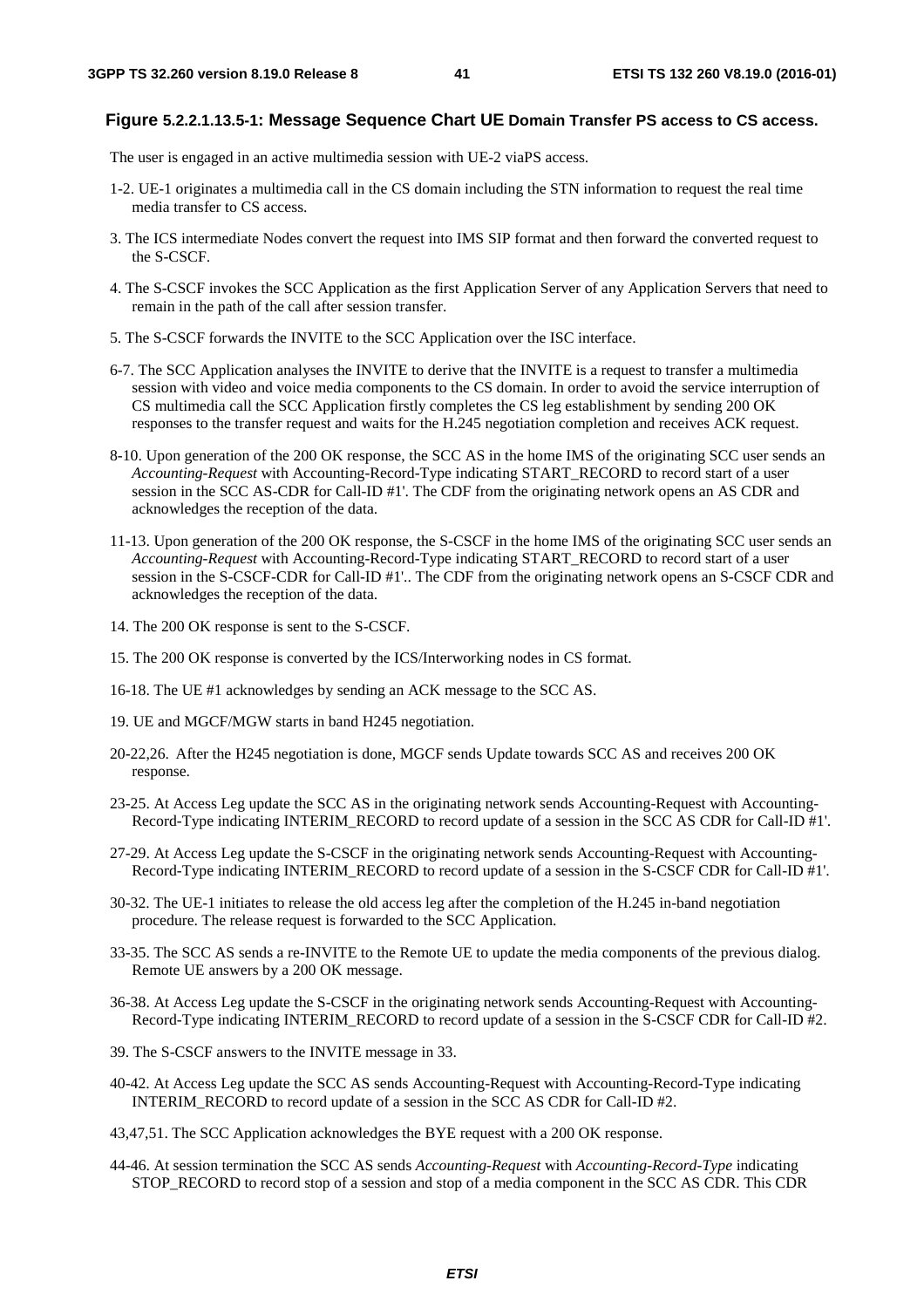may be generated with special handling. One example of special handling is to zero rate the IMS resource usage for the Access leg establishment.

48-50. Same as 38-40, but for closing the S-CSCF CDR related to the initial Access leg. This CDR may be generated with special handling. One example of special handling is to zero rate the IMS resource usage for Access leg establishment. This can be performed using the correlation mechanism with the SCC AS CDR for Access leg.

### 5.2.2.1.13.6 Session transfer from CS to PS

In this flow, Call-ID #1 is for PS access leg, Call-ID #1' for CS access leg and Call-ID #2 for remote leg.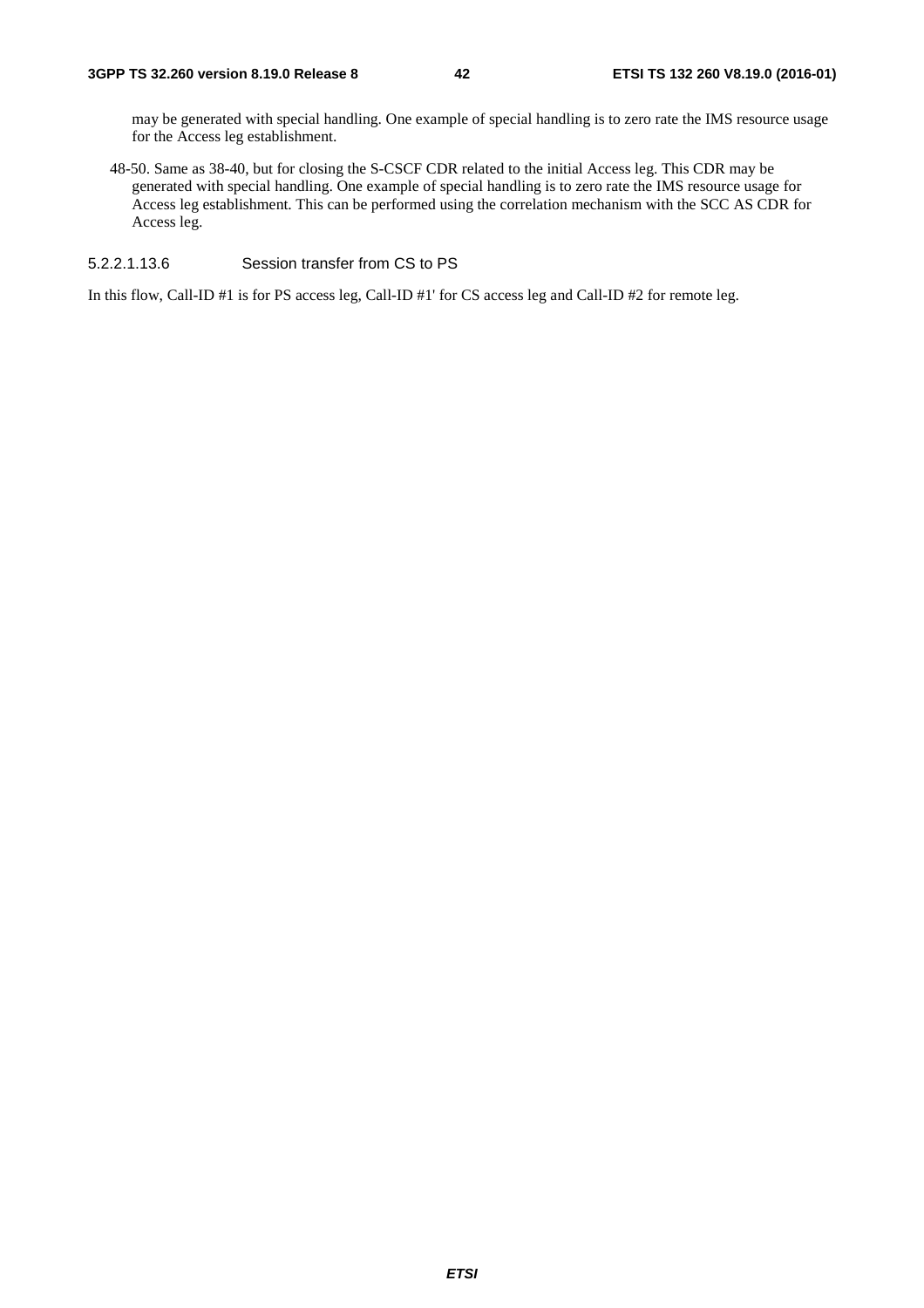#### **3GPP TS 32.260 version 8.19.0 Release 8 43 ETSI TS 132 260 V8.19.0 (2016-01)**

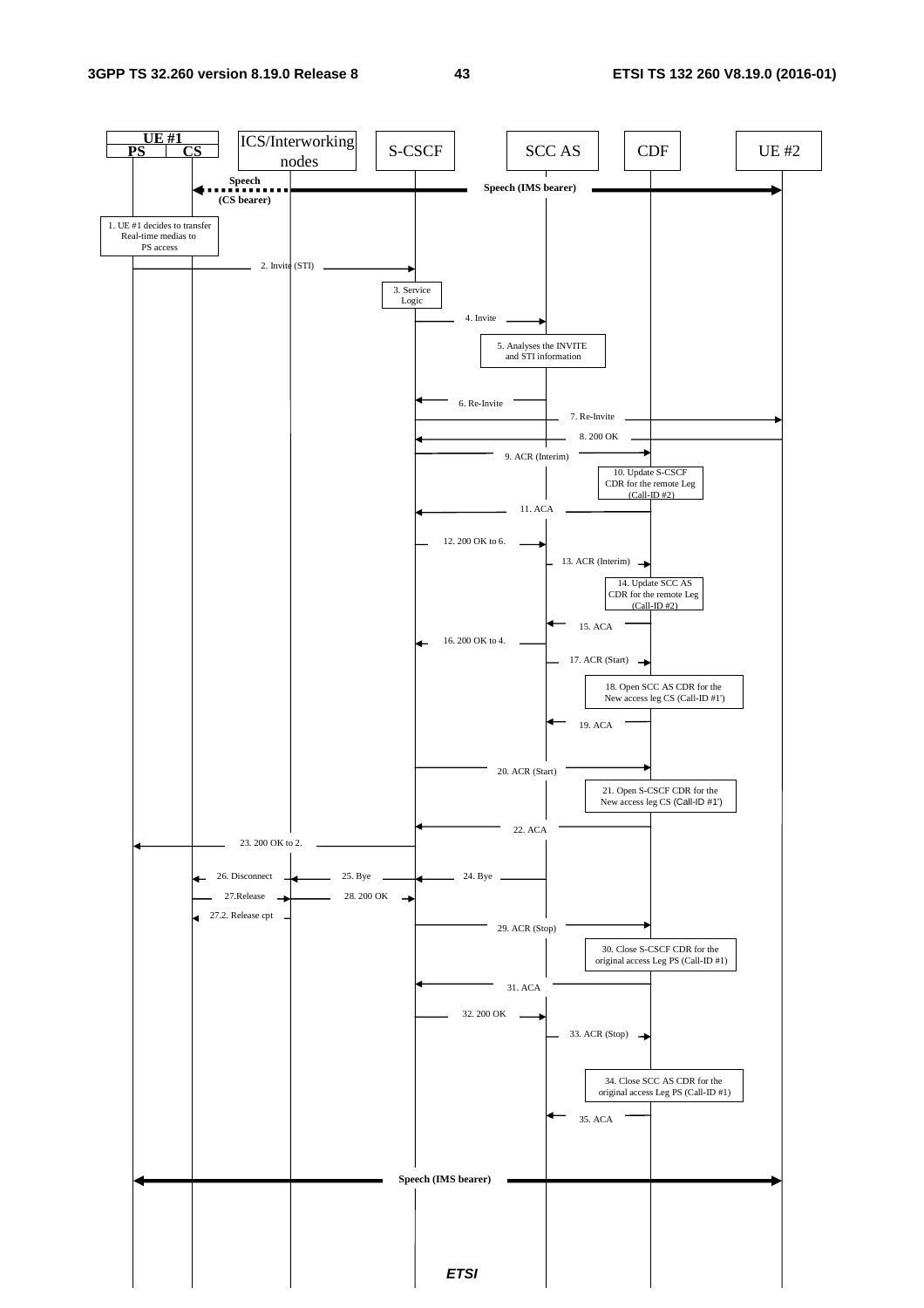## **Figure 5.2.2.1.13.6-1: Message Sequence Chart UE Domain Transfer CS access to PS access.**

The user is engaged in an active multimedia session with UE-2 via CS access.

- 1. UE-1 originates a call in the PS domain including the STI to request the multimedia session transfer to PS access in conjunction with CS access.
- 2. The session establishment request is routed to the S-CSCF by the P-CSCF.
- 3. The S-CSCF invokes the SCC Application as the first Application Server of any Application Servers that need to remain in the path of the call after session transfer.
- 4. The S-CSCF forwards the INVITE to the SCC Application over the ISC interface.
- 5. The SCC Application analyses the INVITE to derive that the INVITE is a request to transfer a multimedia session with video and voice media components to the PS domain.
- 6-8. The SCC AS sends a re-INVITE to the Remote UE to update the media components of the previous dialog. Remote UE answers by a 200 OK message.
- 9-11. At Access Leg update the S-CSCF in the originating network sends Accounting-Request with Accounting-Record-Type indicating INTERIM\_RECORD to record update of a session in the S-CSCF CDR.
- 12. The S-CSCF answers to the INVITE message in 6.
- 13-15. At Access Leg update the SCC AS sends Accounting-Request with Accounting-Record-Type indicating INTERIM\_RECORD to record update of a session in the SCC AS CDR.
- 16. The SCC AS answers to the INVITE message in 4.
- 17-19. Upon generation of the final response, the SCC AS in the home IMS of the originating SCC user sends an *Accounting-Request* with Accounting-Record-Type indicating START\_RECORD to record start of a user session in the SCC AS-CDR. The CDF from the originating network opens an AS CDR and acknowledges the reception of the data..
- 20-22. Upon generation of the final response, the S-CSCF in the home IMS of the originating SCC user sends an *Accounting-Request* with Accounting-Record-Type indicating START\_RECORD to record start of a user session in the S-CSCF-CDR. The CDF from the originating network opens an S-CSCF CDR and acknowledges the reception of the data.
- 23. The S-CSCF answers to the INVITE message in 2.
- 24-28-32. The UE-1 initiates to release the old access leg. The release request is forwarded to the SCC Application. The SCC Application acknowledges the BYE request with a 200 OK response.
- 29-31.At session termination the S-CSCF sends *Accounting-Request* with *Accounting-Record-Type* indicating STOP\_RECORD to record stop of a session and stop of a media component in the S-CSCF CDR. This CDR may be generated with special handling. One example of special handling is to zero rate the IMS resource usage for the Access leg establishment.
- 33-35. Same as 38-40, but for closing the SCC AS CDR related to the initial Access leg. This CDR may be generated with special handling. One example of special handling is to zero rate the IMS resource usage for Access leg establishment. This can be performed using the correlation mechanism with the SCC AS CDR for Access leg.

### 5.2.2.1.13.7 Session transfer from PS to (CS+PS)

In this flow, Call-ID #1 is for PS2 access leg, Call-ID #1' for PS1 access leg, Call-ID #1" for CS access leg and Call-ID #2 for remote leg.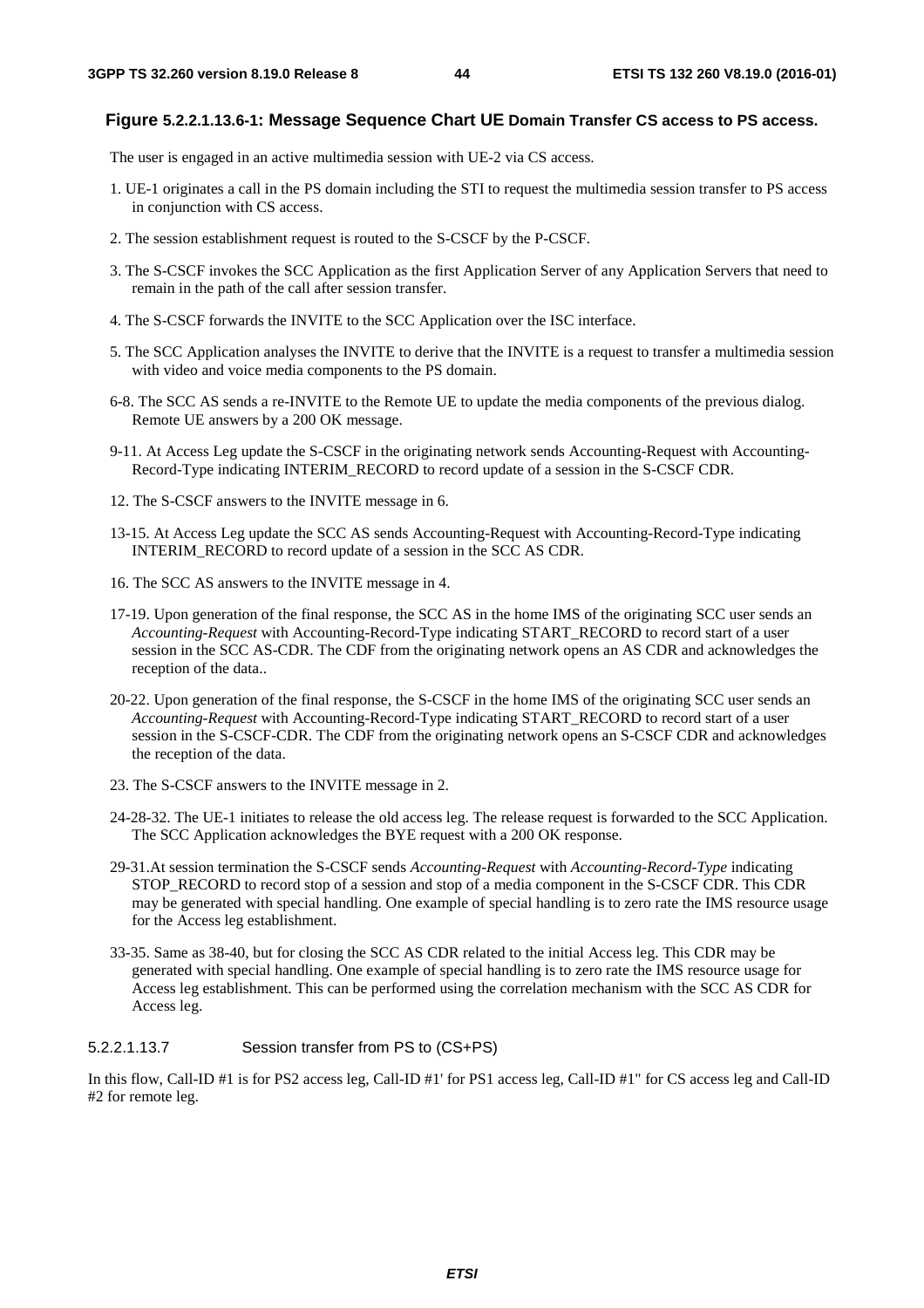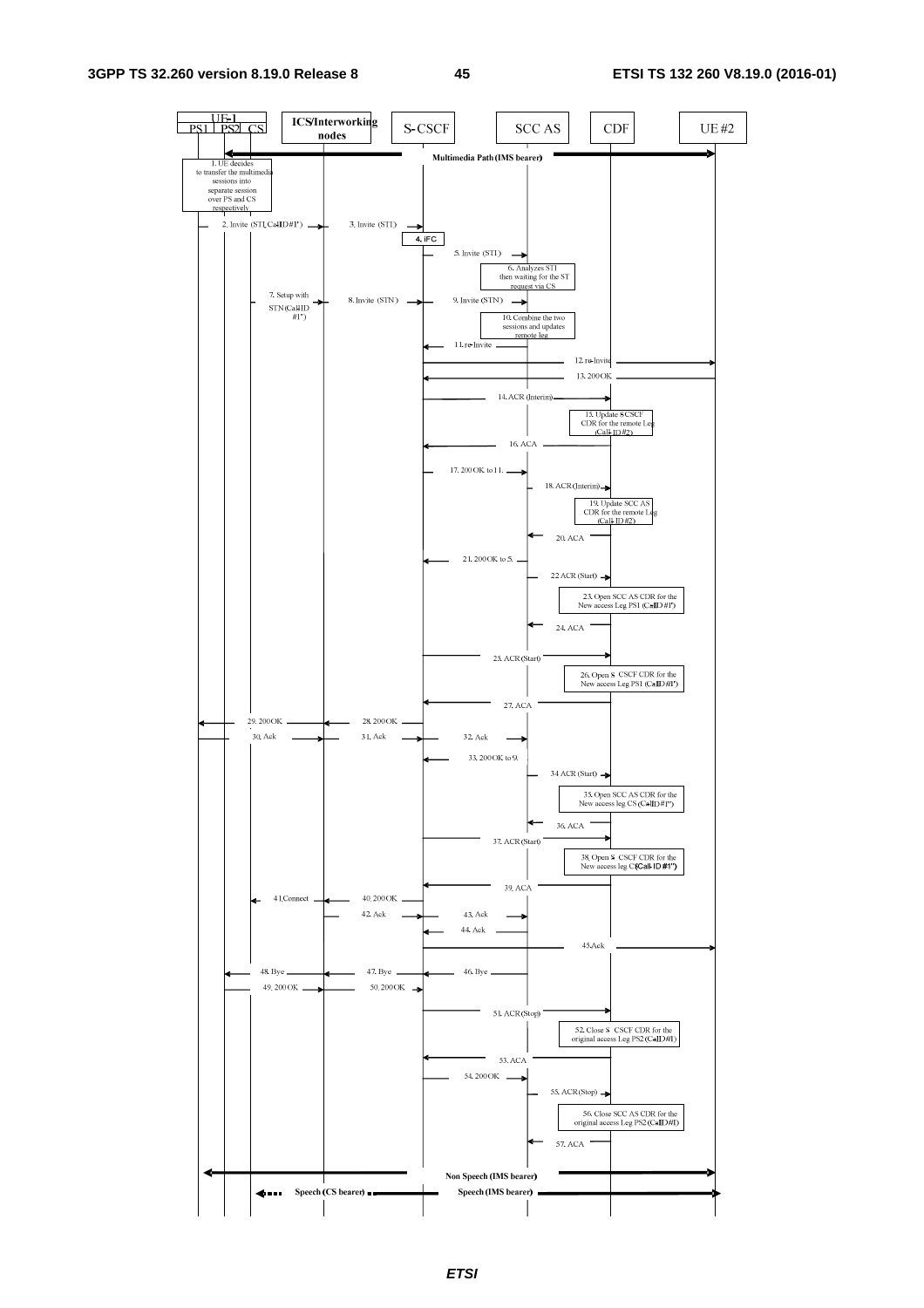## **Figure 5.2.2.1.13.7-1: Message Sequence Chart UE Domain Transfer PS2 access to PS1 and CS access.**

- 1-2. UE-1 originates a call in the PS1 domain including the STI to request the multimedia session transfer to PS1 access in conjunction with CS access.
- 3. The session establishment request is routed to the S-CSCF by the P-CSCF.
- 4. The S-CSCF invokes the SCC Application as the first Application Server of any Application Servers that need to remain in the path of the call after session transfer.
- 5. The S-CSCF forwards the INVITE to the SCC Application over the ISC interface.
- 6. The SCC Application analyses the STI and decides to wait for the session transfer request in CS access.
- 7. UE-1 origins a CS call including STN to indicate to the network that this is a session transfer request.
- 8. The ICS intermediate Nodes convert the request into IMS SIP format and then forward the converted request to the S-CSCF.
- 9. The S-CSCF forwards the INVITE to the SCC Application over the ISC interface.
- 10. The SCC Application correlates the two requests and decides to update the Remote leg.
- 11-13. The SCC AS sends a re-INVITE to the Remote UE to modify the media components of the existing dialog identified in the REFER request. The re-INVITE proposes new SDP parameters based on the parameters received from UE-2 in step 6 When the Remote UE receives the new media parameters, it returns an answer and starts the reception/transmission of these media components.
- 14-16. At Access Leg update the S-CSCF in the originating network sends Accounting-Request with Accounting-Record-Type indicating INTERIM\_RECORD to record update of a session in the S-CSCF CDR.
- 17. The S-CSCF answers to the INVITE message in 11.
- 18-20. At Access Leg update the SCC AS sends Accounting-Request with Accounting-Record-Type indicating INTERIM\_RECORD to record update of a session in the SCC AS CDR.
- 21. The S-CSCF answers to the INVITE message in 5.
- 22-24. Upon generation of the final response, the SCC AS in the home IMS of the originating SCC user sends an *Accounting-Request* with Accounting-Record-Type indicating START\_RECORD to record start of a user session in the SCC AS-CDR for Call-ID #1' . The CDF from the originating network opens an AS CDR and acknowledges the reception of the data.
- 25-27. Upon generation of the final response, the S-CSCF in the home IMS of the originating SCC user sends an *Accounting-Request* with Accounting-Record-Type indicating START\_RECORD to record start of a user session in the S-CSCF-CDR for Call-ID #1'. The CDF from the originating network opens an S-CSCF CDR and acknowledges the reception of the data.
- 28-29. The S-CSCF accepts session continuity message from the Remote UE by sending a 200 OK response (for the PS1 INVITE message).
- 30-32. UE-1 sends an ACK response to the SCC AS.
- 33. The S-CSCF answers to the INVITE message in 9.
- 34-36. Upon generation of the final response, the SCC AS in the home IMS of the originating SCC user sends an *Accounting-Request* with Accounting-Record-Type indicating START\_RECORD to record start of a user session in the SCC AS-CDR for Call-ID #1". The CDF from the originating network opens an AS CDR and acknowledges the reception of the data.
- 37-39. Upon generation of the final response, the S-CSCF in the home IMS of the originating SCC user sends an *Accounting-Request* with Accounting-Record-Type indicating START\_RECORD to record start of a user session in the S-CSCF-CDR for Call-ID #1". The CDF from the originating network opens an S-CSCF CDR and acknowledges the reception of the data.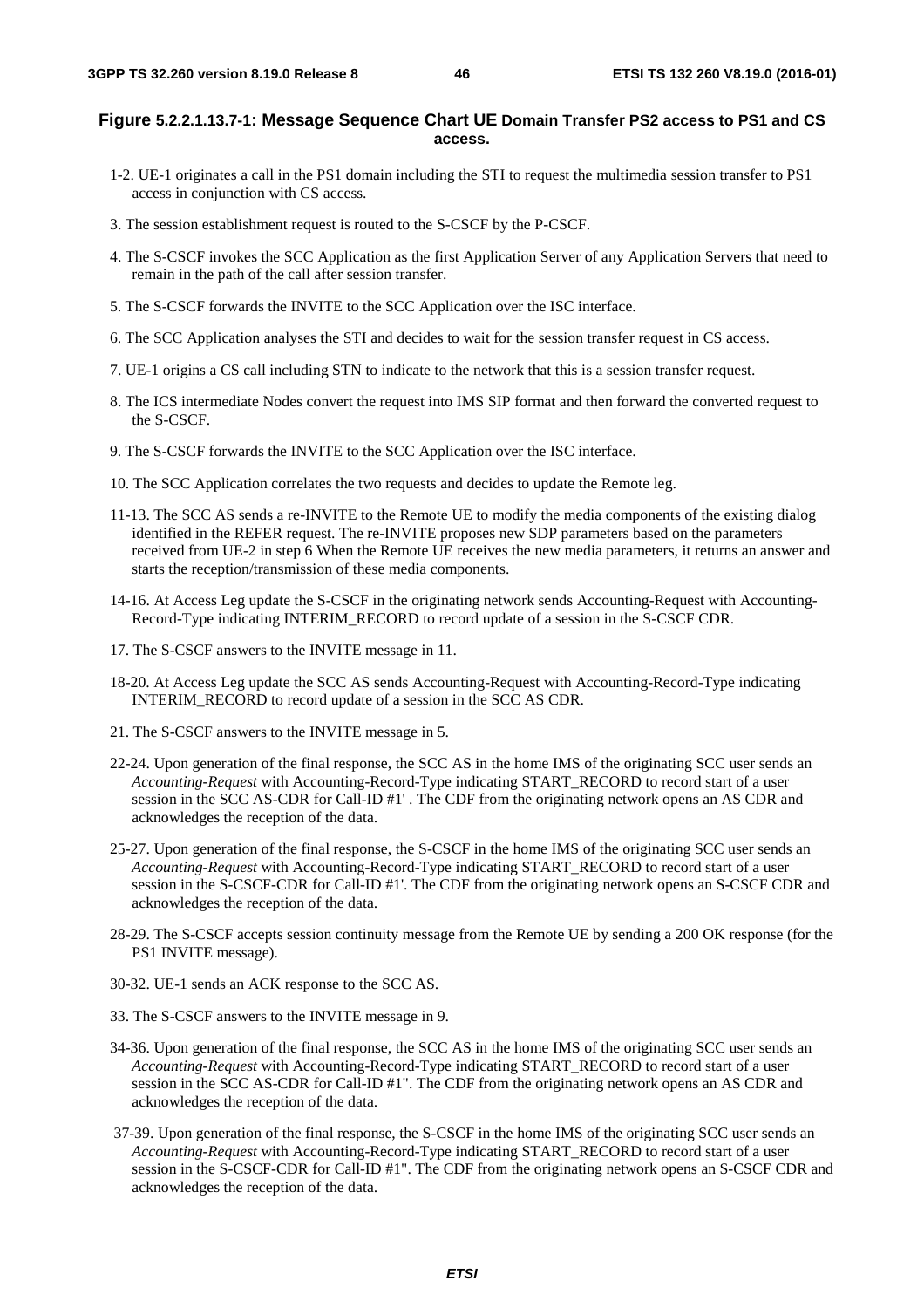- 40-41. The S-CSCF accepts session continuity message from the Remote UE by sending a 200 OK response (for the CS INVITE message).
- 42-44. UE-1 sends an ACK response to the S-CSCF.
- 45. Once acknowledgment has been received for the both leg, the ACK message is sent to the remote UE.
- 46-48. The SCC Application initiates to release the old access leg
- 49-50. The UE answers by a 200 OK message to the S-CSCF.
- 51-53. At session termination the S-CSCF sends *Accounting-Request* with *Accounting-Record-Type* indicating STOP\_RECORD to record stop of a session and stop of a media component in the S-CSCF CDR. This CDR may be generated with special handling. One example of special handling is to zero rate the IMS resource usage for the Access leg establishment.
- 54. The S-CSCF sends a 200 OK message to the SCC AS the releasing of the old access leg.
- 55-57. Same as 51-53, but for closing the SCC AS CDR related to the initial Access leg. This CDR may be generated with special handling. One example of special handling is to zero rate the IMS resource usage for Access leg establishment.
- 5.2.2.1.13.8 Session transfer from (CS+PS) to PS

In this flow, Call-ID #1 is for PS2 access leg, Call-ID #1' for CS access leg, Call-ID #1" for PS1 access leg and Call-ID #2 for remote leg.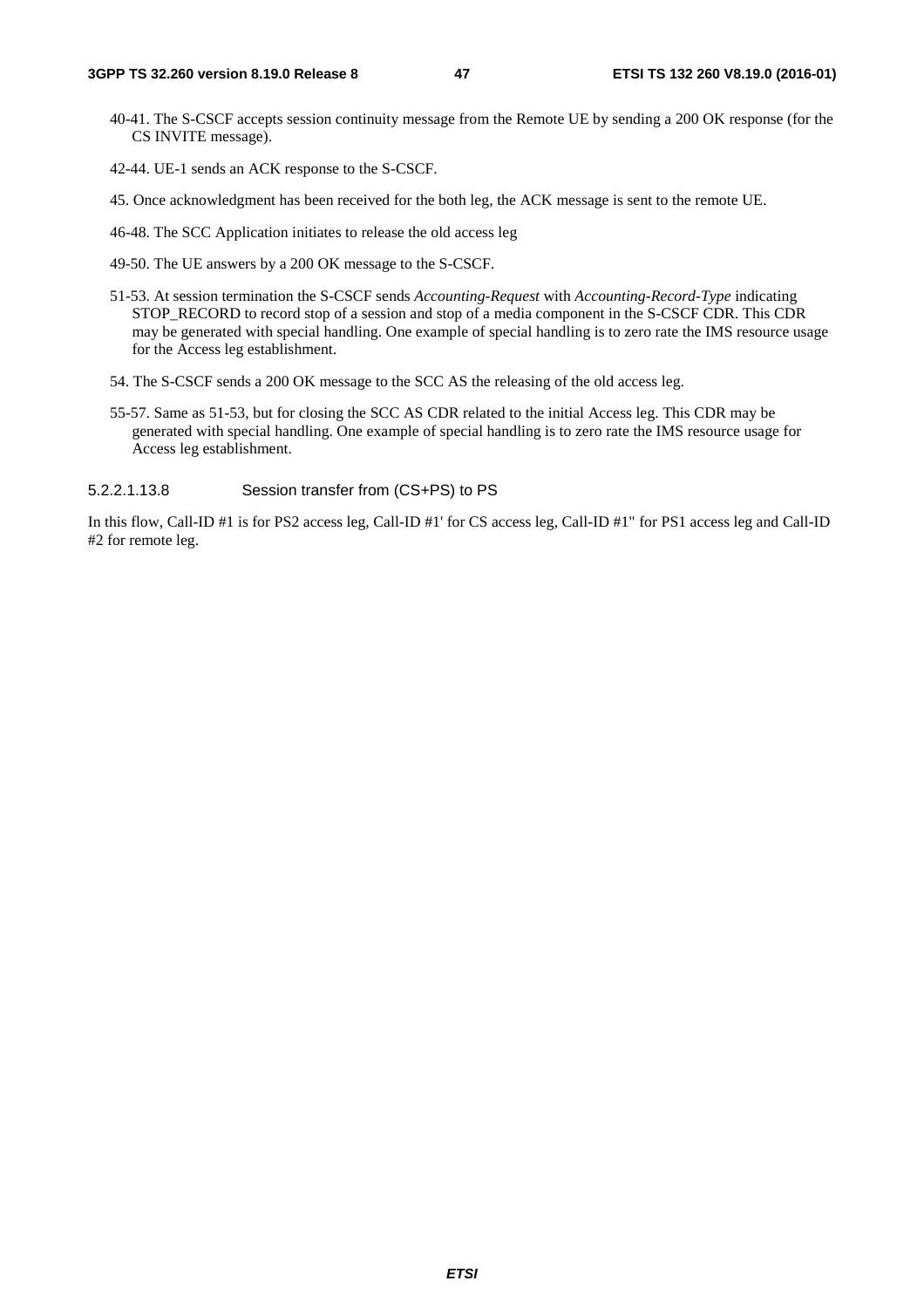#### **3GPP TS 32.260 version 8.19.0 Release 8 48 ETSI TS 132 260 V8.19.0 (2016-01)**

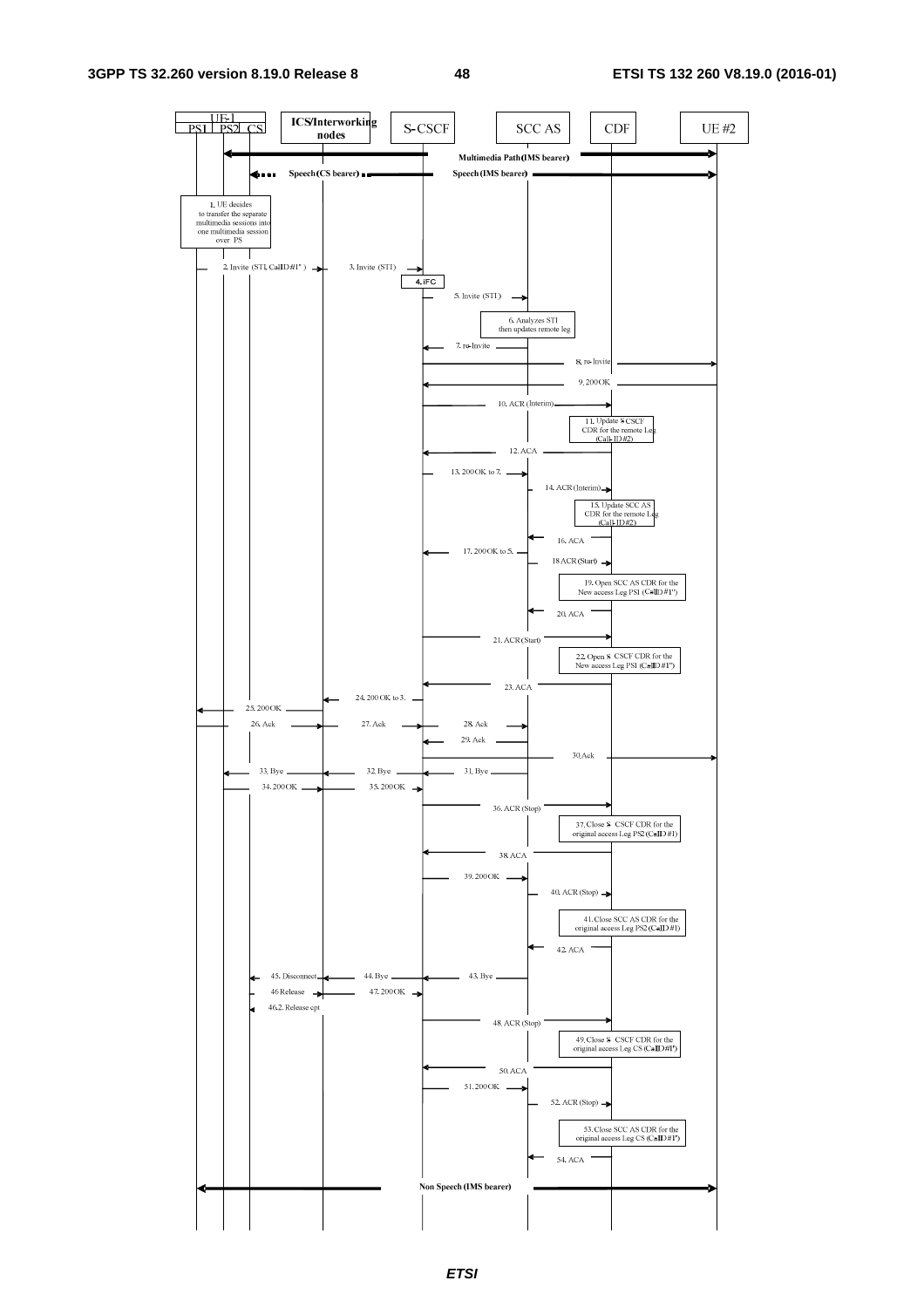### **Figure 5.2.2.1.13.8-1: Message Sequence Chart UE Domain Transfer PS2 access and CS access to PS1 access**

- 1-2. UE-1 originates a call in the PS1 domain including the STI to request the multimedia session transfer to PS1 access.
- 3. The session establishment request is routed to the S-CSCF by the P-CSCF.
- 4. The S-CSCF invokes the SCC Application as the first Application Server of any Application Servers that need to remain in the path of the call after session transfer.
- 5. The S-CSCF forwards the INVITE to the SCC Application over the ISC interface.
- 6. The SCC Application analyses the STI and decides to update the Remote leg.
- 7-9. The SCC AS sends a re-INVITE to the Remote UE to modify the media components of the existing dialog identified in the REFER request. The re-INVITE proposes new SDP parameters based on the parameters received from UE-2 in step 6 When the Remote UE receives the new media parameters, it returns an answer and starts the reception/transmission of these media components.
- 10-12. At Access Leg update the S-CSCF in the originating network sends Accounting-Request with Accounting-Record-Type indicating INTERIM\_RECORD to record update of a session in the S-CSCF CDR.
- 13. The S-CSCF answers to the INVITE message in 7.
- 14-16. At Access Leg update the SCC AS sends Accounting-Request with Accounting-Record-Type indicating INTERIM\_RECORD to record update of a session in the SCC AS CDR.
- 17. The SCC AS answers to the INVITE message in 5.
- 18-20. Upon generation of the final response, the SCC AS in the home IMS of the originating SCC user sends an *Accounting-Request* with Accounting-Record-Type indicating START\_RECORD to record start of a user session in the SCC AS-CDR. The CDF from the originating network opens an AS CDR and acknowledges the reception of the data
- 21-23. Upon generation of the final response, the S-CSCF in the home IMS of the originating SCC user sends an *Accounting-Request* with Accounting-Record-Type indicating START\_RECORD to record start of a user session in the S-CSCF-CDR. The CDF from the originating network opens an S-CSCF CDR and acknowledges the reception of the data.
- 24. The S-CSCF answers to the INVITE message in 3.
- 25 The 200 OK message is sent to UE #1.
- 26-30. UE-1 sends an ACK response to the S-CSCF. The ACK message is sent to the remote UE.
- 31-35. The source Access Leg 2(which is one of the Access Legs previously established over PS2) is released by the SCC Application in this example, however the UE-1 may initiate to release the source Access Leg 2.
- 36-38. At session termination the S-CSCF sends *Accounting-Request* with *Accounting-Record-Type* indicating STOP\_RECORD to record stop of a session and stop of a media component in the S-CSCF CDR for Call-ID #1. This CDR may be generated with special handling. One example of special handling is to zero rate the IMS resource usage for the Access leg establishment.
- 39. The S-CSCF answers to the BYE message in 31.
- 40-42. At session termination the SCC AS sends *Accounting-Request* with *Accounting-Record-Type* indicating STOP\_RECORD to record stop of a session and stop of a media component in the SCC AS CDR for the Call-ID #1. This CDR may be generated with special handling. One example of special handling is to zero rate the IMS resource usage for the Access leg establishment.
- 43-47. The SCC Application initiates to release the old access leg via CS access in this example, however the UE-1 may initiate to release the source Access Leg.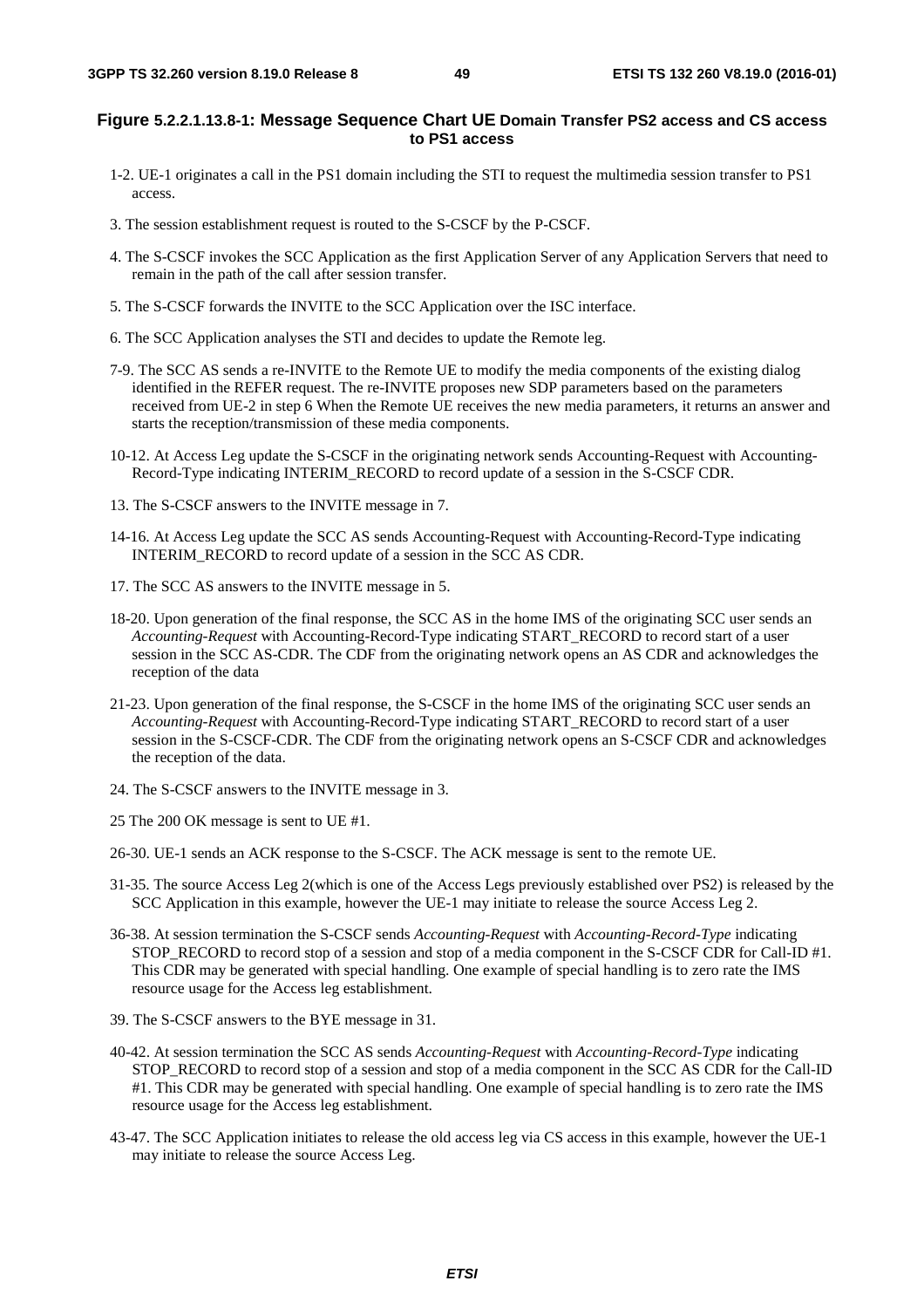- 48-50. Same as 36-38, but for closing the S-CSCF CDR related to the Call-ID #1'. This CDR may be generated with special handling. One example of special handling is to zero rate the IMS resource usage for Access leg establishment. This can be performed using the correlation mechanism with the SCC AS CDR for Access leg.
- 51. The S-CSCF answers to the BYE message in 43.
- 52-54. Same as 40-42, but for closing the SCC AS CDR related to the Call-ID #1'. This CDR may be generated with special handling. One example of special handling is to zero rate the IMS resource usage for Access leg establishment. This can be performed using the correlation mechanism with the SCC AS CDR for Access leg.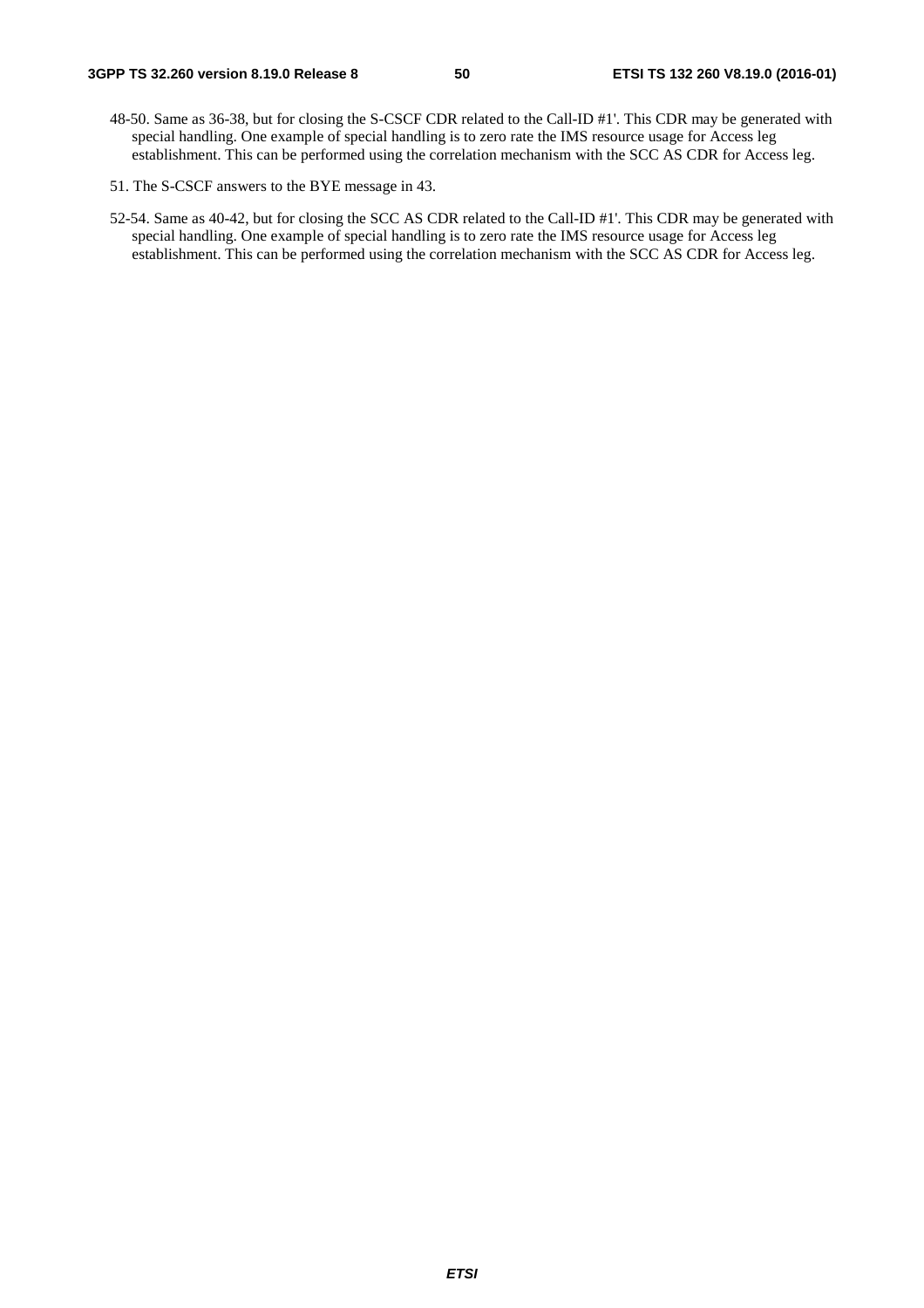## 5.2.2.1.14 Initiating Alternate Charged Party Call

The following figure shows the case where a call with an alternate charged party is successfully initiated.



**Figure5.2.2.1.14-1: Successful Initiation of Alternate Party Charging** 

- 1. The AS receives a SIP Invite.
- 2. After determining that Alternate Charged Party is supported, the AS initiates an Invite with an "Alternate Party Identity" for charging. The method for determination of the alternate charged party includes accessing subscriber data and doing a security assessment.
- 3. The terminating side issues a 200 OK (Answer), to AS.
- 4. The AS sends a 200 OK.
- 5. The AS sends an accounting request to the CDF.
- 6. The CDF opens a CDR with the Subscription-ID for the Alternate Charged Party and sends an accounting answer to the AS.
- 7. The session is established.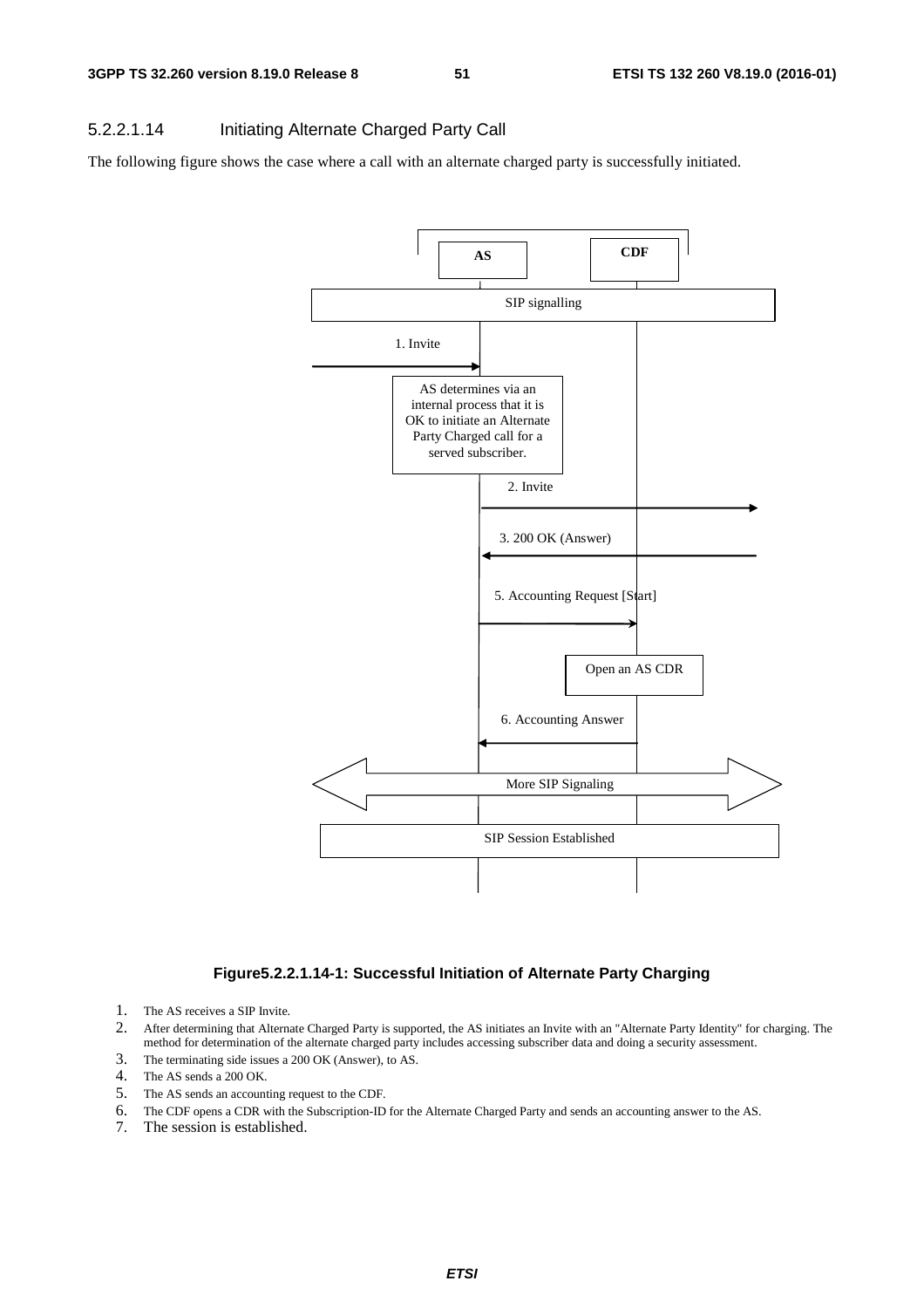## 5.2.2.1.15 Session Establishment via IBCF to S-CSCF - IMS Initiated

The following figure shows the Diameter transactions that are required between IBCF, S-CSCF and CDF in each IMS network during session establishment.



#### **Figure 5.2.2.1.15-1: Message Sequence Chart for IMS Initiated Session Establishment via IBCF**

- 1. The session is originated in Home IMS A, and an INVITE is sent through to Home IMS B via IBCFs.
- 2. All of the IMS network entities respond with successful 200 OK to the Invite.
- 3. Upon reception of the answer message, the IBCFs send an *Accounting-Request* with
- *Accounting-Record-Type* to the CDF in each IMS indicating START\_RECORD to record start of a user session and start of a media component in the IBCF and CDRs.
- 4 The CDF in each IMS acknowledges the reception of the data and opens an IBCF CDR<br>5. Upon reception of the answer message, the S-CSCFs send an *Accounting-Request* with
- 5. Upon reception of the answer message, the S-CSCFs send an *Accounting-Request* with *Accounting-Record-Type* to the CDF in each IMS indicating START\_RECORD to record start of a user session and start of a media component in the and S-CSCF.
- 6 The CDF in each IMS acknowledges the reception of the data and opens an S-CSCF CDR.
- 7. The session is established.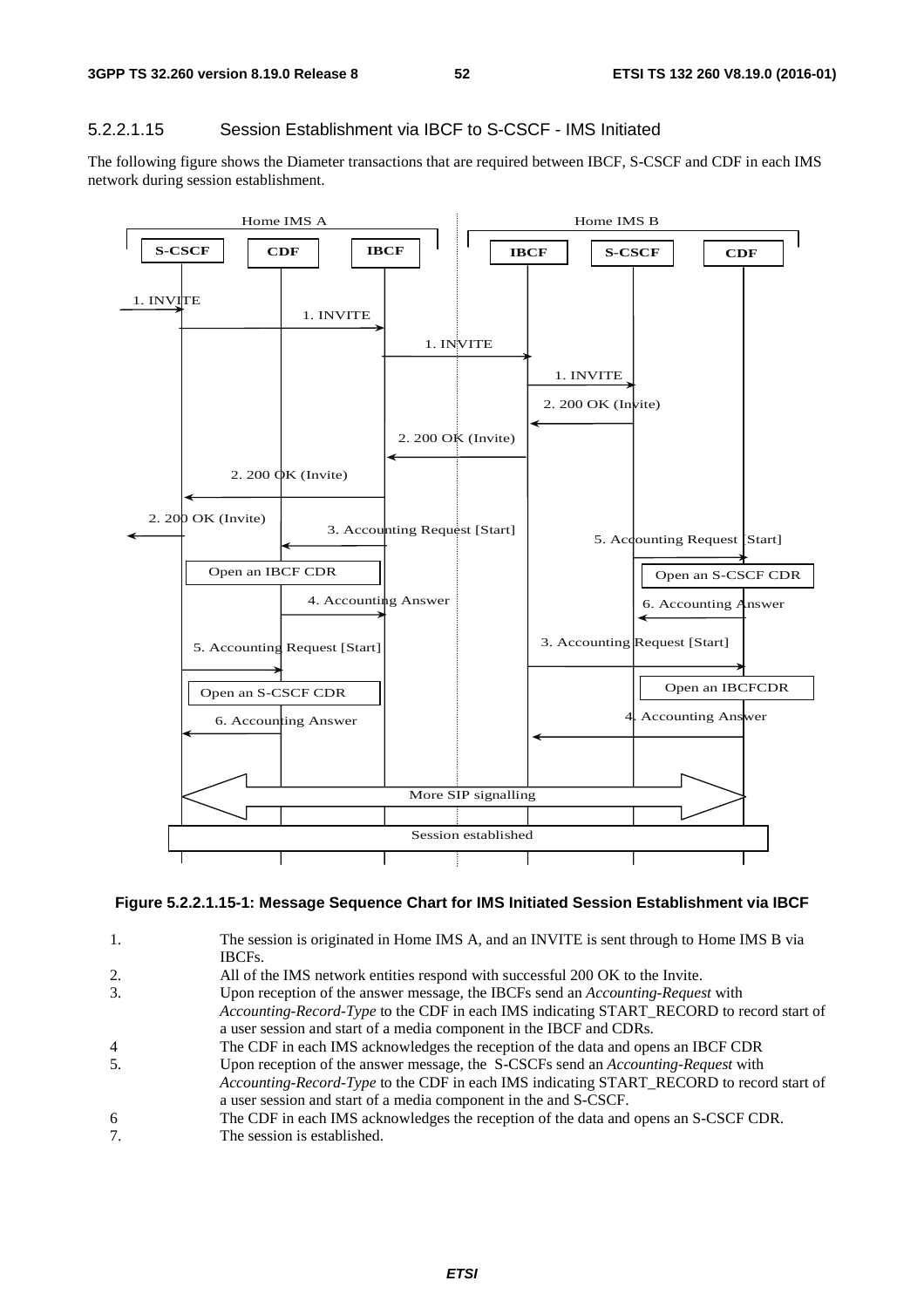## 5.2.2.1.16 AS Related Procedures - AS Acting as a MMTel AS.

For details on charging at AS acting as an MMTel server, providing service such as CDIV, CONF and TIP/TIR, see the TS 32.275 [35].

## 5.2.2.2 Message Flows - Error Cases and Scenarios

This clause describes various error cases and how these should be handled. The error cases are grouped into the following categories:

- Failure in SIP Related Procedures:
	- Session Related Error Scenarios;
	- Session Unrelated Error Scenarios.
- Errors in Diameter (Accounting) Related Procedures.

### 5.2.2.2.1 Session Related SIP Procedures- Reception of SIP error messages

A SIP session is closed abnormally by the reception of a BYE message indicating the reason for such termination.

In this case, an ACR [Stop] message that includes an appropriate error indication is sent.

## 5.2.2.2.2 Session Related SIP Procedures - SIP session failure

All nodes involved in the SIP session are expected to exercise some kind of session supervision. In case a node detects an error in the SIP session, such as a timeout or the occurrence of an invalid SIP message that results in the inability to maintain the session, this IMS node will generate a BYE message towards both ends of the connection.

The node that sent the BYE to trigger session termination identifies the cause of the failure in the ACR [Stop] towards the CDF. All other nodes, i.e. those that receive the BYE, are not aware of an error, and therefore they treat this situation as any normal SIP session termination.

### 5.2.2.2.3 Session Unrelated SIP procedures

As described in clause 5.1.2.1.2, a session unrelated SIP procedure may either be completed with the reception of a 200OK, or a SIP error message. If the latter occurs, i.e. there is a failure in the procedure, the ACR [Event] sent towards the CDF includes an appropriate error indication.

## 5.2.2.2.4 CDF Connection Failure

When the connection towards the primary CDF is broken, the process of sending accounting information should continue towards a secondary CDF (if such a CDF is configured). For further CDF connection failure functionality, see clause "*Transport Failure Detection*" in IETF RFC 3588 [401].

If no CDF is reachable the network element may buffer the generated accounting data in non-volatile memory. Once the CDF connection is working again, all accounting messages stored in the buffer is sent to the CDF, in the order they were stored in the buffer.

## 5.2.2.2.5 No Reply from CDF

In case an IMS node does not receive an ACA in reply to an ACR, it may repeat the ACR message. The waiting time until a repetition is sent, and the maximum number of repetitions are both configurable by the operator. When the maximum number of repetitions is reached and still no ACA reply has been received, the IMS node executes the CDF connection failure procedure as specified above.

If retransmitted ACRs are sent, they are marked with the T-flag as described in IETF RFC 3588 [401] , in order to allow duplicate detection in the CDF, as specified in the next clause.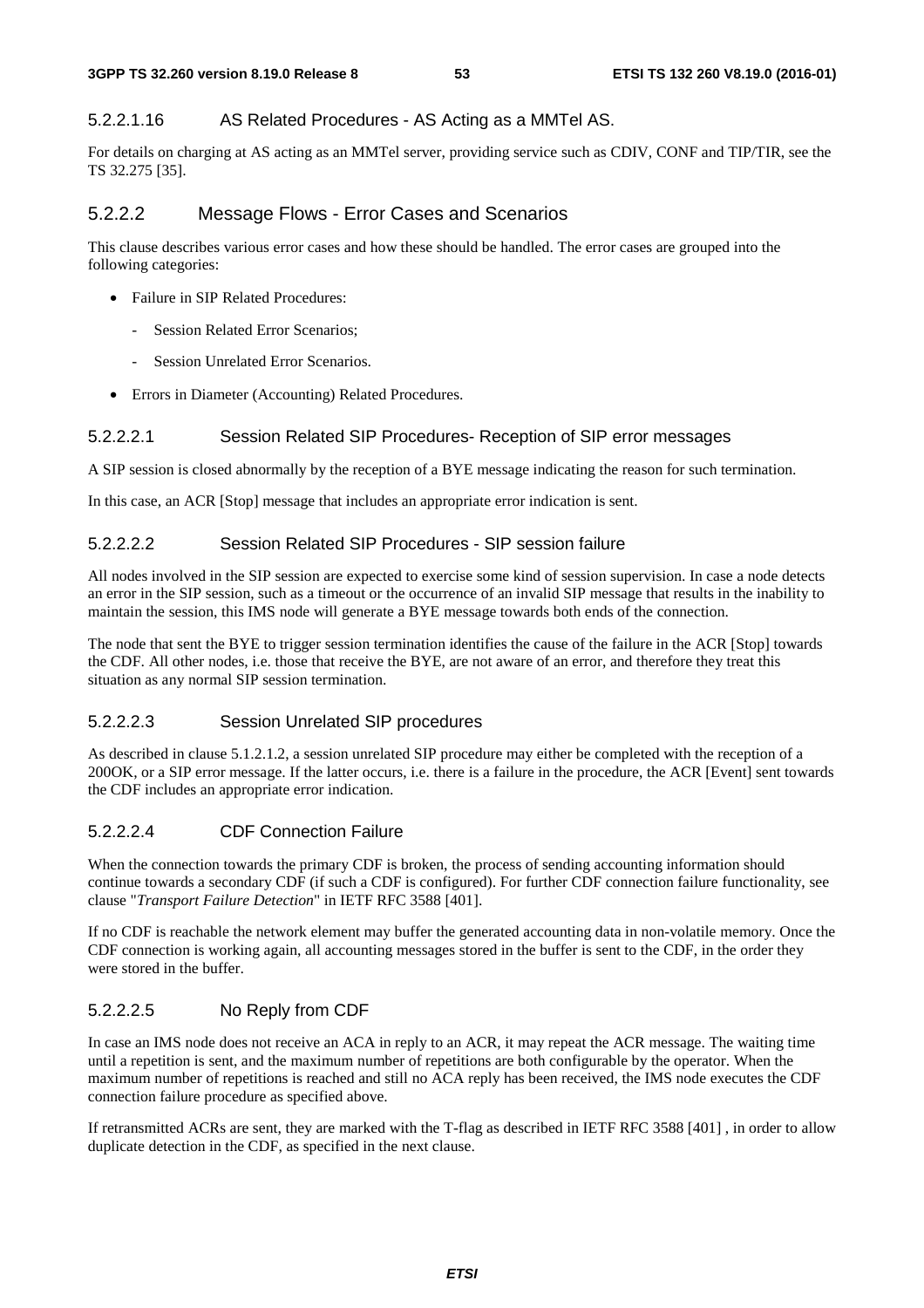## 5.2.2.2.6 Duplicate Detection

A Diameter client marks possible duplicate request messages (e.g. retransmission due to the link failover process) with the T-flag as described in IETF RFC 3588 [401].

If the CDF receives a message that is marked as retransmitted and this message was already received, then it discards the duplicate message. However, if the original of the re-transmitted message was not yet received, it is the information in the marked message that is taken into account when generating the CDR. The CDRs are marked if information from duplicated message(s) is used.

## 5.2.2.2.7 CDF Detected Failure

The CDF closes a CDR when it detects that expected Diameter ACRs for a particular SIP session have not been received for a period of time. The exact behaviour of the CDF is operator configurable.

## 5.2.3 CDR generation

Editor"s Note: FFS

## 5.2.4 GTP" record transfer flows

GTP" is not used between CDF and CGF in IP Multimedia subsystem, because CDF and CGF are combined into CCF (see clause 4).

Text should be copied from the middle tear template section.

## 5.2.5 Bi CDR file transfer

Editor"s Note: FFS

## 5.3 IMS Online Charging Scenarios

## 5.3.1 Basic Principles

IMS online charging uses the Credit Control application that is specified in TS 32.299 [50].

Three cases for online charging are distinguished:

- Immediate Event Charging (IEC); and
- Event Charging with Unit Reservation (ECUR), and
- Session Charging with Unit Reservation (SCUR)

Both stage 2 and stage 3 mechanisms for the three cases for online charging are detailed in TS 32.299 [50].

In the case of Immediate Event Charging (IEC), granting units to the IMS network element is performed in a single operation that also includes the deduction of the corresponding monetary units from the subscriber's account. The charging process is controlled by the corresponding credit control request which is sent for a given credit control event.

In contrast, Event Charging with Unit Reservation (ECUR) also includes the process of requesting, reserving, releasing and returning unused units for events. The deduction of the corresponding monetary units then occurs upon conclusion of the ECUR transaction. In this case, the credit control request is used to control the credit control session.

Session Charging with Unit Reservation (SCUR) is used for credit control of sessions. SCUR also includes the process of requesting, reserving, releasing and returning unused units for sessions, and the deduction of the corresponding monetary units. During a SIP session there can be repeated execution of unit reservation and debit operations as specified in TS 32.299 [50].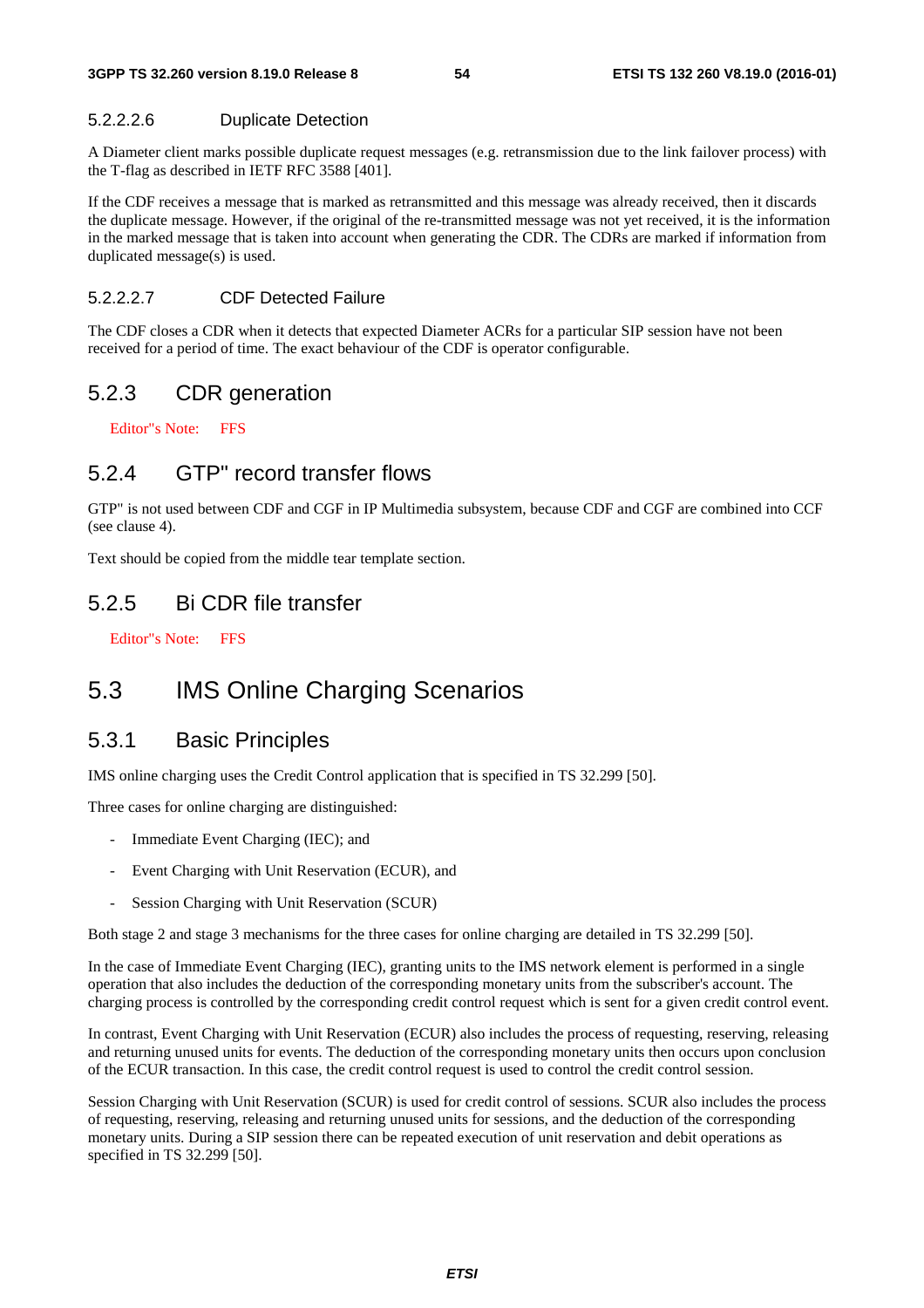The IMS network element may apply IEC, where CCR Event messages are generated, or ECUR, using CCR Initial, and Termination or SCUR. The decision whether to apply IEC, ECUR or SCUR is based on the service and/or operator's policy.

The CTF uses CCR Initial, Update, Terminate in procedures related to successful SIP sessions. It uses CCR Events for unsuccessful SIP sessions and for session unrelated procedures. Further details are specified in the tables below.

It is operator configurable in the nodes for which SIP method a *Credit Control Request* is sent. The table below describes all possible CCRs that might be sent from an IMS GWF or an MRFC or an application server.

It is configurable for the operators to enable or disable the generation of a CCR message by the IMS node in response to a particular "Triggering SIP Method".

| <b>Diameter</b>      | <b>Triggering SIP Method</b>                                                                                     |  |  |
|----------------------|------------------------------------------------------------------------------------------------------------------|--|--|
| <b>Message</b>       |                                                                                                                  |  |  |
| <b>CCR</b> [Initial] | SIP INVITE (SCUR)                                                                                                |  |  |
|                      | SIP NOTIFY (ECUR)                                                                                                |  |  |
|                      | SIP MESSAGE (ECUR)                                                                                               |  |  |
|                      | SIP REGISTER (ECUR)                                                                                              |  |  |
|                      | SIP SUBSCRIBE (ECUR)                                                                                             |  |  |
|                      | SIP REFER (ECUR)                                                                                                 |  |  |
|                      | SIP PUBLISH (ECUR)                                                                                               |  |  |
| CCR [Update]         | SIP 2xx acknowledging a SIP INVITE, RE-INVITE or SIP UPDATE [e.g. change in media<br>components] (SCUR)          |  |  |
|                      | RE-INVITE or SIP UPDATE [e.g. change in media components] (SCUR)                                                 |  |  |
|                      | Expiration of quota, Validity time expiry or other authorization triggers (quota threshold reached, ).<br>(SCUR) |  |  |
|                      | Any SIP message (except those triggering a CCR INITIAL or those not covered by the above triggers                |  |  |
|                      | for CCR UPDATE) conveying a SDP offer or its associated SDP answer before SIP session                            |  |  |
|                      | establishment (SCUR)                                                                                             |  |  |
|                      | SIP Response (4xx, 5xx or 6xx), indicating an unsuccessful SIP RE-INVITE or SIP UPDATE (SCUR)                    |  |  |
| <b>CCR</b>           | SIP BYE message (both normal and abnormal session termination cases) (SCUR)                                      |  |  |
| [Terminate]          | SIP 2xx acknowledging non-session related SIP messages (ECUR)                                                    |  |  |
|                      | Aborting a SIP session set-up procedure, using an internal trigger, or a SIP CANCEL.(SCUR/ECUR)                  |  |  |
|                      | Deregistration (see NOTE) (SCUR/ECUR)                                                                            |  |  |
|                      | SIP Final/Redirection Response 3xx (SCUR/ECUR)                                                                   |  |  |
|                      | SIP Final Response (4xx, 5xx or 6xx), indicating an unsuccessful SIP session set-up procedure<br>(SCUR)          |  |  |
|                      | SIP Final Response (4xx, 5xx or 6xx), indicating an unsuccessful session-unrelated procedure                     |  |  |
|                      | (ECUR)                                                                                                           |  |  |
| <b>CCR [Event]</b>   | SIP NOTIFY (IEC)                                                                                                 |  |  |
|                      | SIP MESSAGE (IEC)                                                                                                |  |  |
|                      | SIP REGISTER (IEC)                                                                                               |  |  |
|                      | SIP SUBSCRIBE (IEC)                                                                                              |  |  |
|                      | SIP REFER (IEC)                                                                                                  |  |  |
|                      | SIP PUBLISH (IEC)                                                                                                |  |  |
|                      | SIP Final Response (4xx, 5xx or 6xx), indicating an unsuccessful session-unrelated procedure (IEC)               |  |  |

**Table 5.3.1.1: Credit Control Request Messages Triggered by SIP Methods for IMS-GWF** 

### **Table 5.3.1.2: Credit Control Request messages triggered by SIP Methods for MRFC**

| <b>Diameter</b><br><b>Message</b> | <b>Triggering SIP Method</b>                                                                                    |
|-----------------------------------|-----------------------------------------------------------------------------------------------------------------|
| <b>CCR</b> [Initial]              | SIP INVITE(SCUR) for initiating a multimedia ad hoc conferencing session                                        |
| CCR [Update]                      | SIP RE-INVITE or SIP UPDATE[e.g. change in media components](SCUR)                                              |
|                                   | SIP BYE message                                                                                                 |
|                                   | Expiration of quota, Validity time expiry or other authorization triggers (quota threshold reached, )<br>(SCUR) |
| <b>CCR</b>                        | SIP BYE message(both normal and abnormal session termination cases)(SCUR)                                       |
| [Terminate]                       | SIP Final Response with error codes 4xx, 5xx or 6xx indicating termination of an ongoing                        |
|                                   | session(SCUR)                                                                                                   |
|                                   | SIP CANCEL(SCUR)                                                                                                |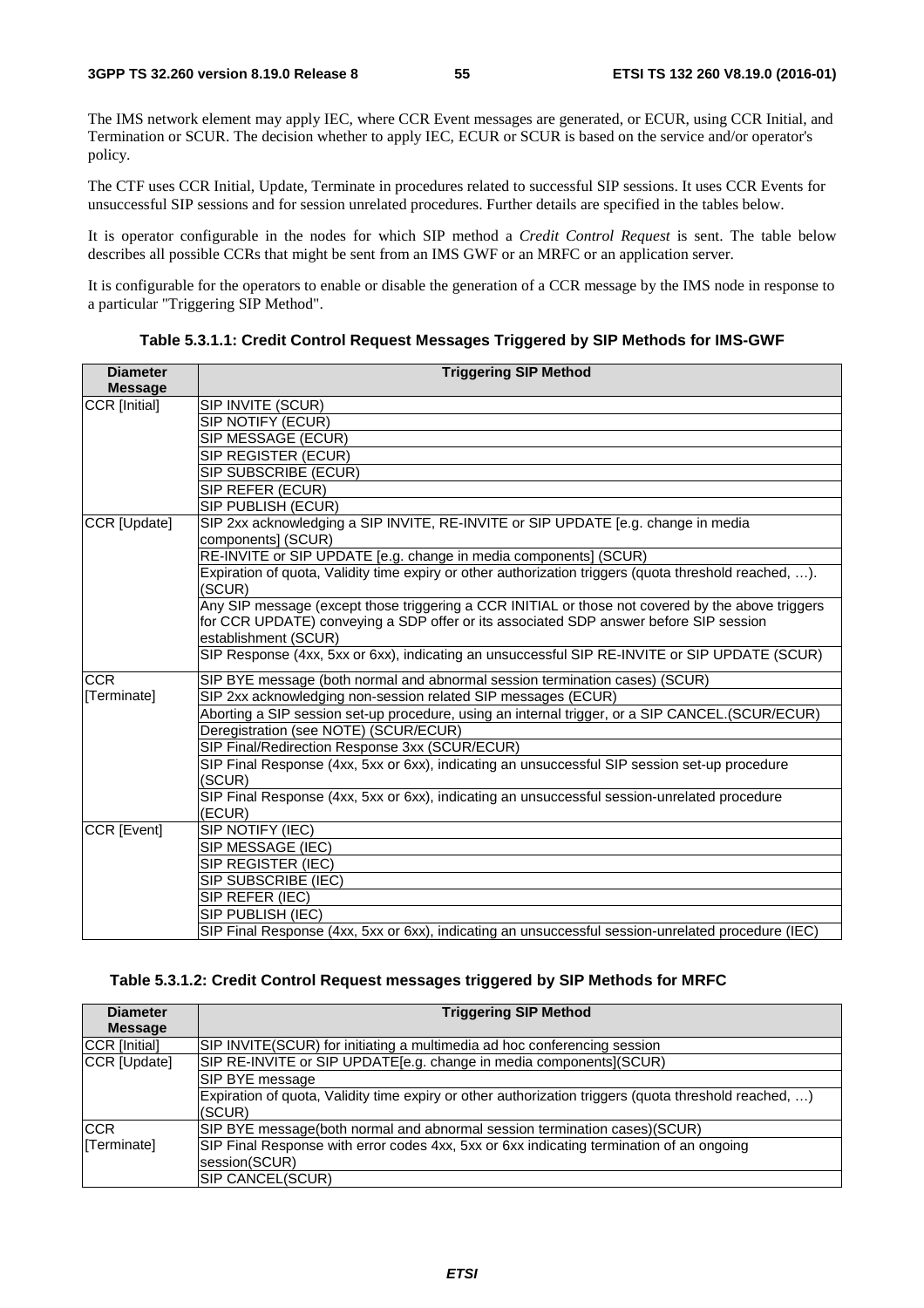## 5.3.2 Diameter Message Flows and Types

This clause describes the message flows for the event charging procedures on the Ro interface. The IMS functions providing online charging *via* the Ro interface are the S-CSCF with IMS GWF, the AS and the MRFC.

NOTE: The following subclauses only show the scenarios of the S-CSCF with IMS-GWF case and the AS case. The scenarios of the MRFC are FFS.

## 5.3.2.1 Immediate Event Charging (IEC)

This clause provides the details of the "Debit Units" operation specified in TS 32.299 [50].

#### 5.3.2.1.1 Message Flows - Successful Cases and Scenarios

#### 5.3.2.1.1.1 IEC – Debit Units Operation

The transactions that are required on the Ro interface in order to perform IEC with Debit Units operations are carried out as described in TS 32.299 [50] where 'CTF' refers to IMS network element. The Debit Units operation may alternatively be carried out prior to, concurrently with or after service/content delivery. The IMS network element must ensure that the requested service execution is successful, when this scenario is used.

Editor"s Note: Must be aligned with TS 32.299 [50].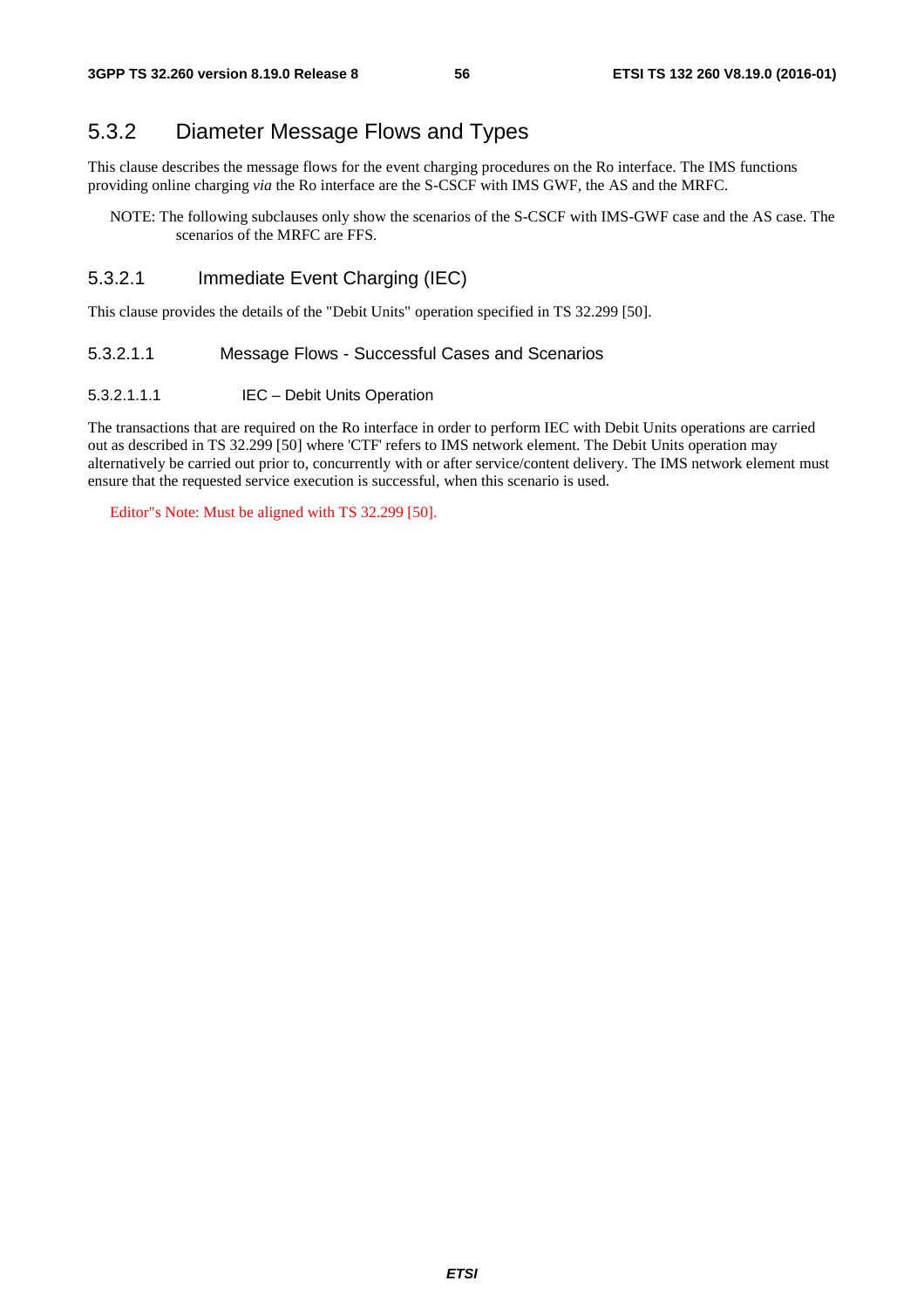## 5.3.2.1.1.2 Scenarios

The following figure shows the Diameter credit control transactions that are required between the IMS-GWF/AS and the OCS for session-unrelated IMS procedures, i.e. those that relate to the CCR [Event], as listed in Table 5.3.1.

SIP messages and Diameter transactions associated with these charging scenarios are shown primarily for general information and to illustrate the charging triggers. They are not intended to be exhaustive and depend on the Diameter Credit Control Requests triggers configured by the operator.

## **Scenario 1: Successful session unrelated case**

NOTE: The Debit Units operation is carried out prior to service/content delivery.



- 1) A session unrelated SIP Request (e.g. SUBSCRIBE) is received in the S-CSCF. The S-CSCF forwards this request to the IMS-GWF/AS.
- 2) The IMS-GWF/AS sends a Debit Unit Request (CC-Request-Type=EVENT\_REQUEST) to the OCS, requesting units in order to provide the service.
- 3) The OCS sends the Debit Unit Response to acknowledge the Debit Unit Request, granting the requested units.
- 4) The IMS-GWF/AS and the S-CSCF forward the SIP Request.

## **Figure 5.3.2.1.1.2-1 : Message Sequence Chart for Session-Unrelated Procedure**

## 5.3.2.1.2 Message Flows - Error Cases and Scenarios

This clause describes various error cases and how these should be handled.

The failure handling behaviour is locally configurable in the IMS network element. If the *Direct-Debiting-Failure-Handling* AVP is not used, the locally configured values are used instead.

## 5.3.2.1.2.1 Reception of SIP Error Messages

If SIP errors in SIP response (4xx, 5xx or 6xx) occur during service delivery, as defined in TS 24.228 [202] and TS 23.218 [203], it is up to the IMS network element to determine to what extent the service was delivered before the error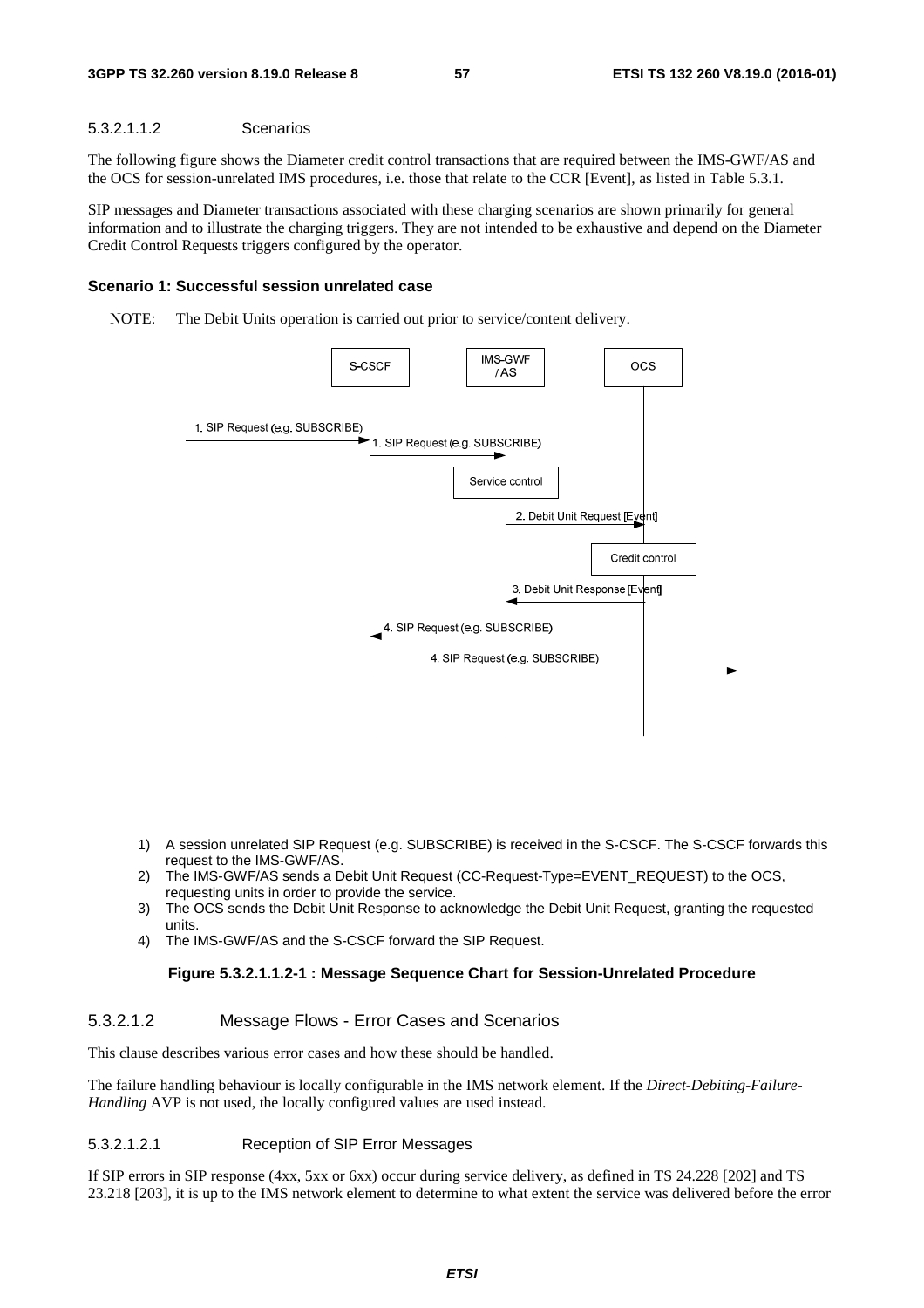occurred and act appropriately with respect to charging. This may imply that no units at all (or no more units) are debited.

#### 5.3.2.1.2.2 Debit Units Operation Failure

This case comprises situations where either no, or an erroneous response, is received from the OCS. The 'no response' case is detected by the IMS network element when the connection supervision timer Tx expires (IETF RFC 4006 [402]) before a response *Credit-Control-Answer* (CCA) is received. The case of receiving an erroneous response implies that the IMS network element receives a *Credit-Control-Answer* (CCA), which it is unable to process, while Tx is running. The failure handling complies with the failure procedures for "Direct Debiting" scenario described in IETF RFC 4006 [402].

#### 5.3.2.1.2.3 Duplicate Detection

The detection of duplicate request is needed and must be enabled. To speed up and simplify as much as possible the duplicate detection, the all-against-all record checking should be avoided and just those records marked as potential duplicates need to be checked against other received requests (within a reasonable time window) by the receiver entity.

The IMS network element marks the request messages that are retransmitted after a link failover as possible duplicates with the T-flag as described in [201]. For optimized performance, uniqueness checking against other received requests is only necessary for those records marked with the T-flag received within a reasonable time window. This focused check is based on the inspection of the *Session-Id* and *CC-Request-Number* AVP pairs.

## 5.3.2.2 Event Charging with Unit Reservation (ECUR) and Session Charging with Unit Reservation (SCUR)

This clause provides the details of the "Reserve Units" and "Debit Units" operation specified in TS 32.299 [50].

#### 5.3.2.2.1 Message Flows - Successful Cases and Scenarios

#### 5.3.2.2.1.1 ECUR and SCUR - Reserve Units and Debit Units Operations

The transactions that are required on the Ro interface in order to perform ECUR/SCUR with Reserve Units and Debit Units operations is carried out as described in TS 32.299 [50] where 'CTF' refers to an IMS network element. Multiple replications of both of these operations are possible.

#### 5.3.2.2.1.2 Expiration of Reservation Validity

This clause defines how reserved units are returned, if not used, within a reasonable time. It should be possible that both, reservation and SIP sessions are cancelled or only the reservation is cancelled without removing the SIP session.

#### 5.3.2.2.1.3 Scenarios

The following figure shows the Diameter credit control transactions that are required between the IMS-GWF/AS and the OCS for session-related and session-unrelated IMS procedures.

The SIP messages and Diameter transactions associated with these charging scenarios are shown primarily for general information and to illustrate the charging triggers. They are not intended to be exhaustive and they depend on the Diameter Credit Control Requests triggers configured by the operator.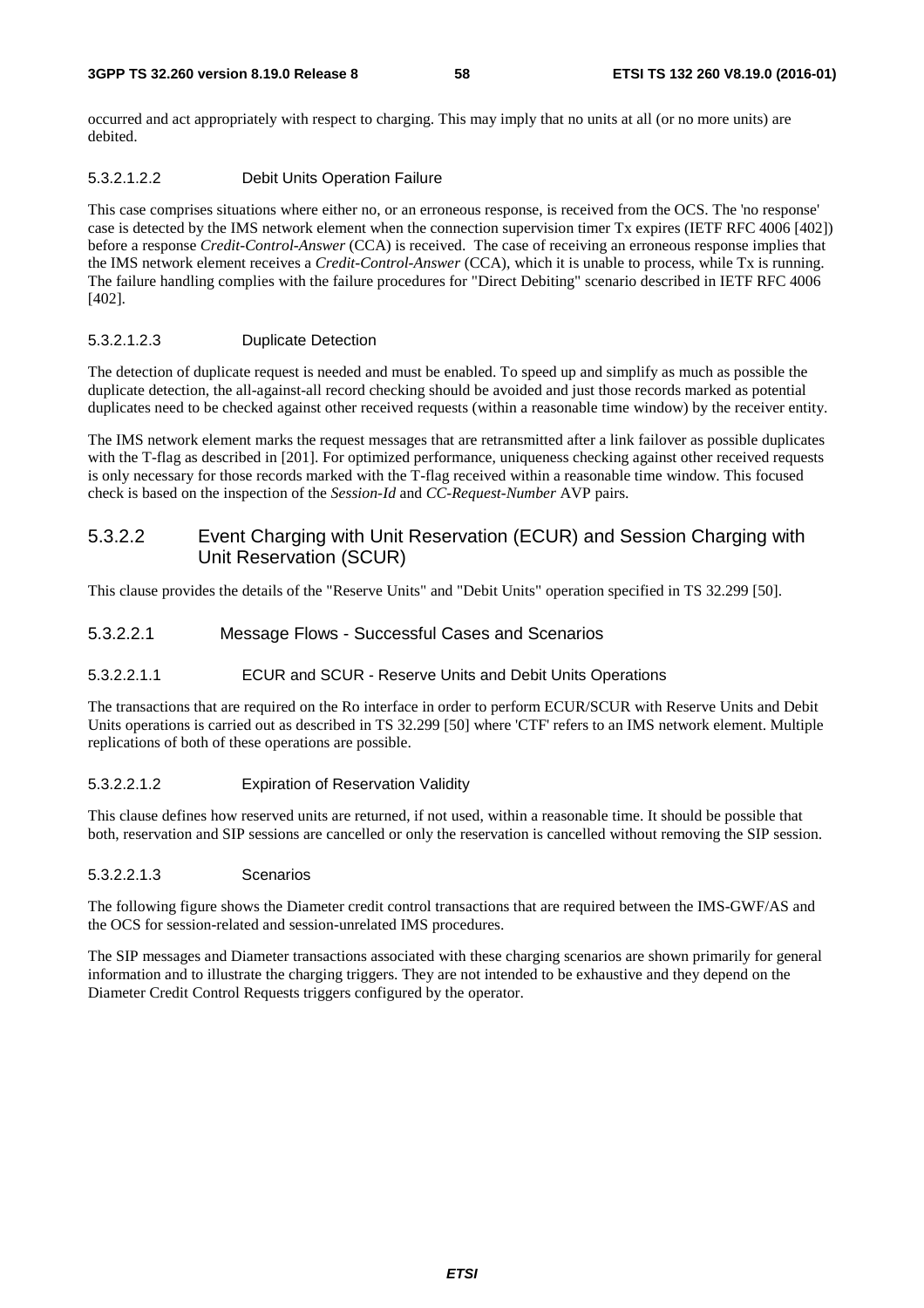## 5.3.2.2.1.3.1 Session Related Procedures (SCUR).

### **Scenario 1: Successful Session Establishment**

The following figure shows the Diameter credit control transactions that are required in the IMS-GWF/AS during a SIP session establishment.



- 1) An initial SIP Invite Request is received in the S-CSCF. This request is forwarded to the IMS-GWF/AS.
- 2) The IMS-GWF/AS sends a Reserve Unit Request (CC-Request-Type =INITIAL\_REQUEST) to the OCS requesting service units. The online credit control session is initiated.
- 3) The OCS grants units in the Reserve Unit Response.
- 4) The IMS-GWF/AS and S-CSCF forward the initial INVITE.
- 5) A final response is received in the IMS-GWF/AS.
- 6) If the trigger is active, the 200 OK answer triggers a Reserve Unit Request (CC-Request-Type =UPDATE\_REQUEST) in the IMS-GWF/AS in order to update the credit control session. New service units are requested. Also the used service units (if any) are reported.
- 7) The OCS sends the Reserve Unit Response to acknowledge the Reserve Unit Request. New service units are granted.
- 8) The final answer is forwarded.

## **Figure 5.3.2.2.1.3.1-1 : Message Sequence Chart for Successful Session Establishment**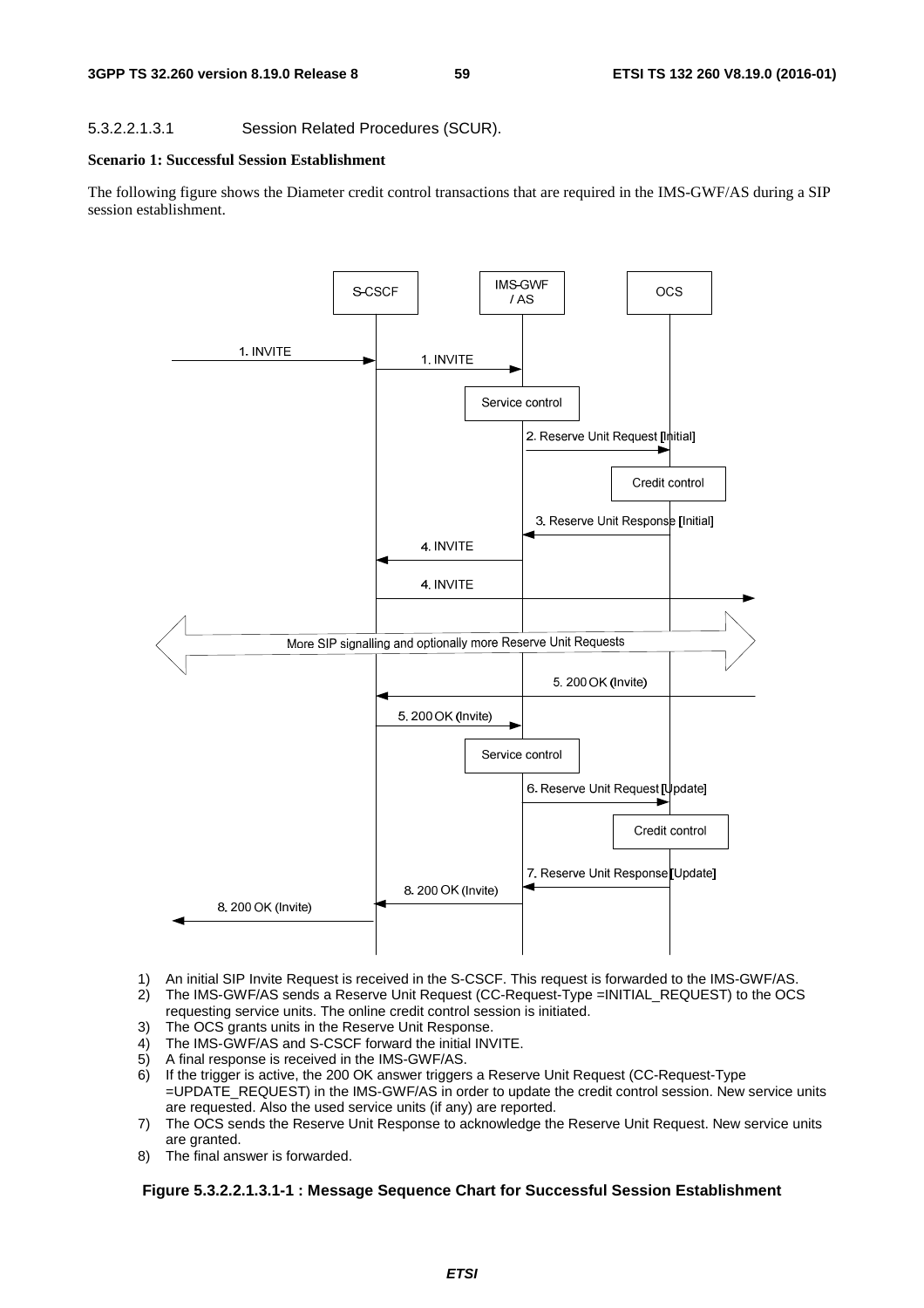#### **Scenario 2 : Successful Session Establishment with Early Media Negotiation**

The following figure shows the Diameter transactions that are required in the IMS-GWF/AS during a SIP session establishment in which SDP negotiation is completed before a final response to the initial INVITE is exchanged.



- 1) An initial SDP offer is conveyed in a SIP INVITE message. The SIP INVITE message received in the S-CSCF is forwarded to the IMS-GWF/AS.
- 2) In this example, the SDP offer is conveyed in a SIP request which implies the start of the online session towards the OCS. The IMS-GWF/AS sends a Reserve Unit Request (CC-Request-Type =INITIAL\_REQUEST) to the OCS requesting service units. The online credit control session is initiated.
- 3) The OCS grants units in the Reserve Unit Response.
- 
- 4) The IMS-GWF/AS and S-CSCF forward the SIP Request conveying the SDP offer.<br>5) A non-final SIP message (e.g. a provisional reliable response) conveving an SDP a 5) A non-final SIP message (e.g. a provisional reliable response) conveying an SDP answer is received in the IMS-GWF/AS.
- 6) The received SDP answer triggers a Reserve Unit Request (CC-Request-Type =UPDATE\_REQUEST) in order to update the credit control session. New service units are requested. Also the used service units (if any) are reported.
- 7) The OCS sends the Reserve Unit Response to acknowledge the Reserve Unit Request. New service units are granted.
- 8) The SDP answer is forwarded.

#### **Figure 5.3.2.2.1.3.1-2 : Message Sequence Chart for Session Establishment with Early Media Negotiation**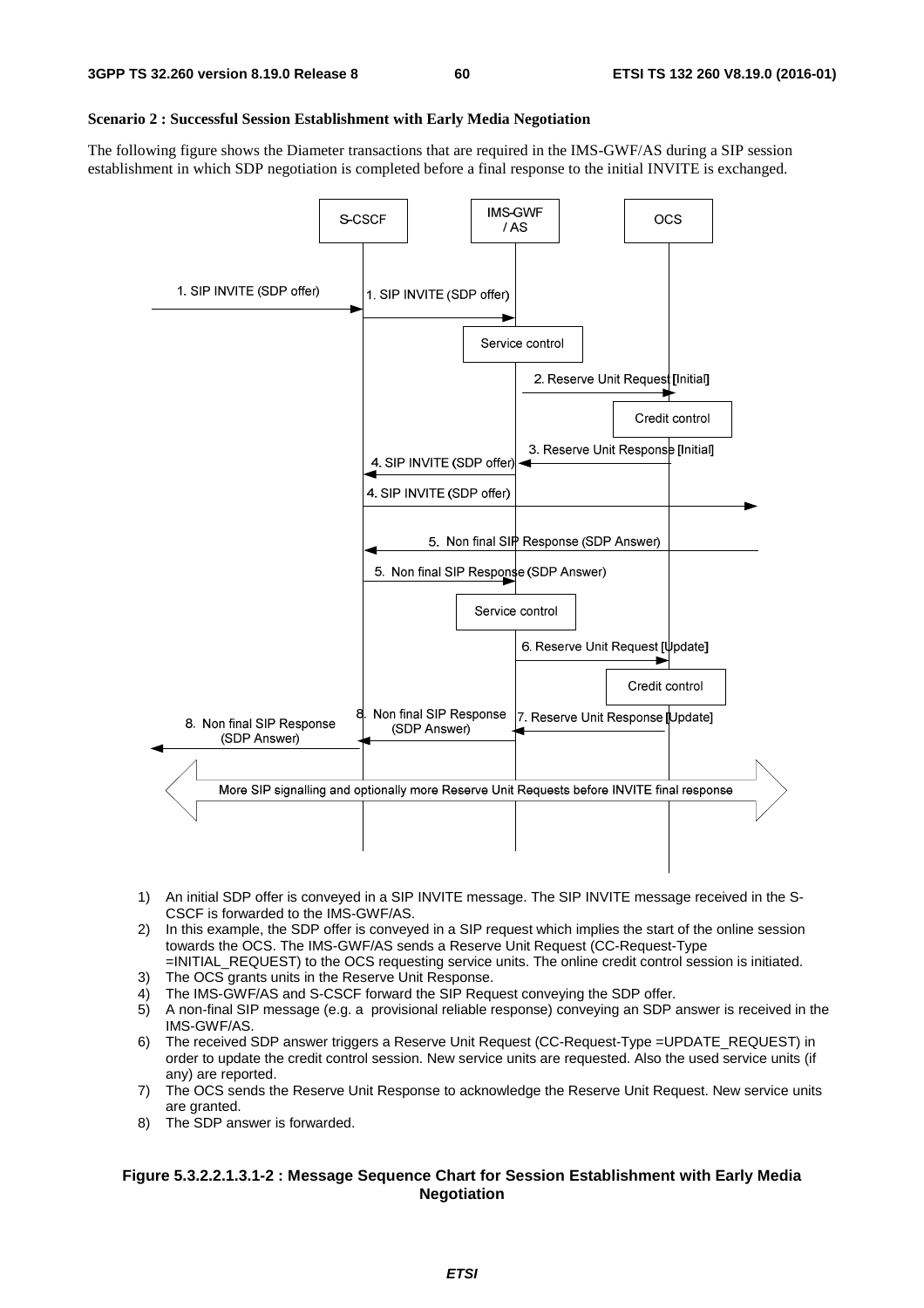*ETSI*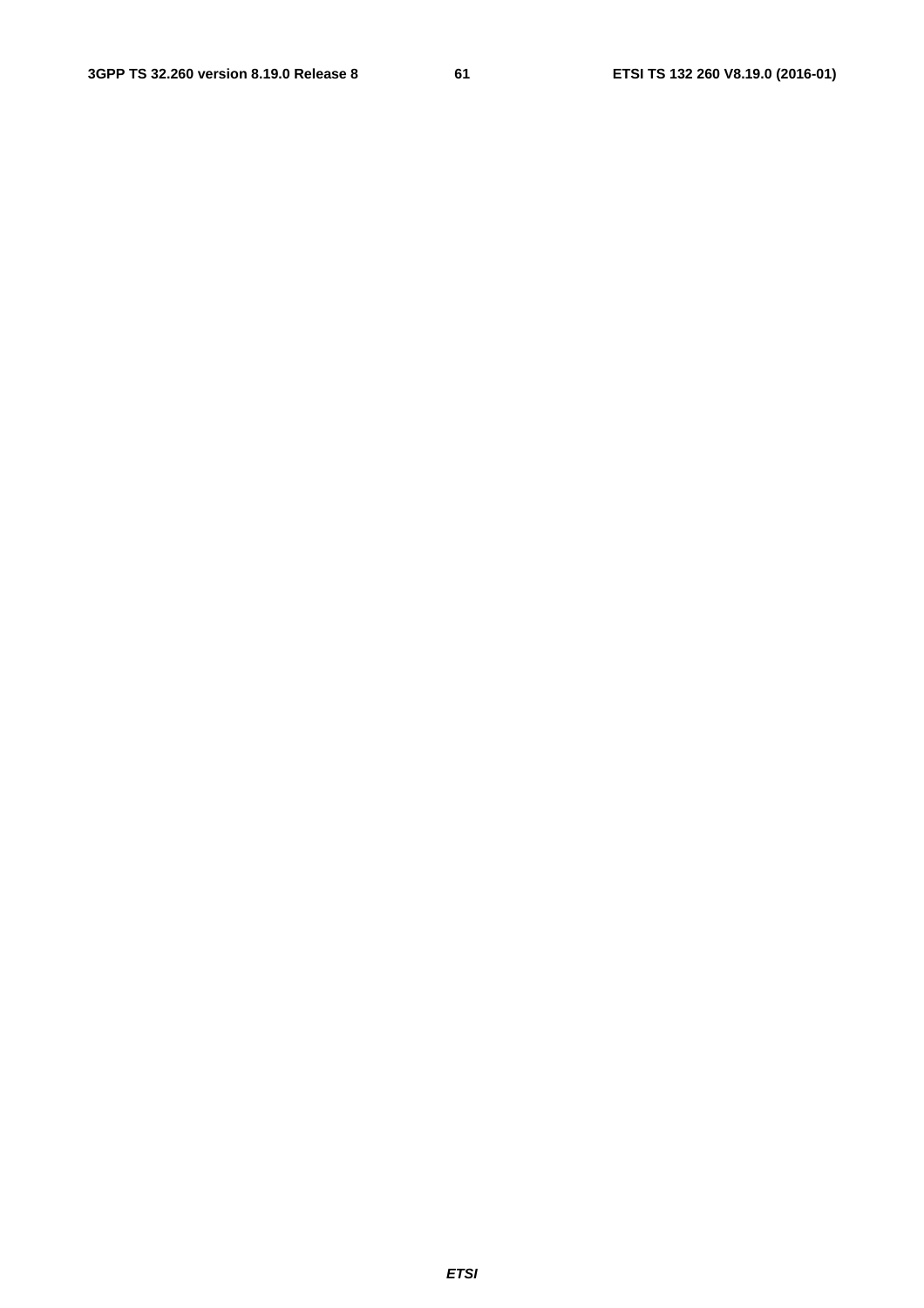#### **Scenario 3 : Mid-Session Procedures**

The figure shows the Diameter transactions that are required in the IMS-GWF/AS when receiving a SIP Re-INVITE in mid-session, e.g. in order to modify media component(s), or when the hold and resume procedure is executed.



- 1) A SIP RE-INVITE request is received in the S-CSCF. This request is forwarded to the IMS-GWF/AS.
- 2) Upon receiving the SIP RE-INVITE request, the IMS-GWF/AS sends a Reserve Unit Request (CC-Request-Type = UPDATE\_REQUEST) to update the previously initiated credit control session. New service units are requested. The used service units (if any) are also reported.
- 3) The OCS grants new service units in the Reserve Unit Response.
- 4) The RE-INVITE request is forwarded.
- 5) The RE-INVITE request is acknowledged with a 200 OK.
- 6) If the trigger is active, the IMS-GWF/AS sends a Reserve Unit Request (CC-Request-Type =UPDATE\_REQUEST) to the OCS to update the credit control session. New service units are requested. The used service units (if any) are also reported.
- 7) The OCS grants new service units in the Reserve Unit Response.
- 8) The 200 OK message is forwarded.

## **Figure 5.3.2.2.1.3.1-3 : Message Sequence Chart for Mid-Session Procedures**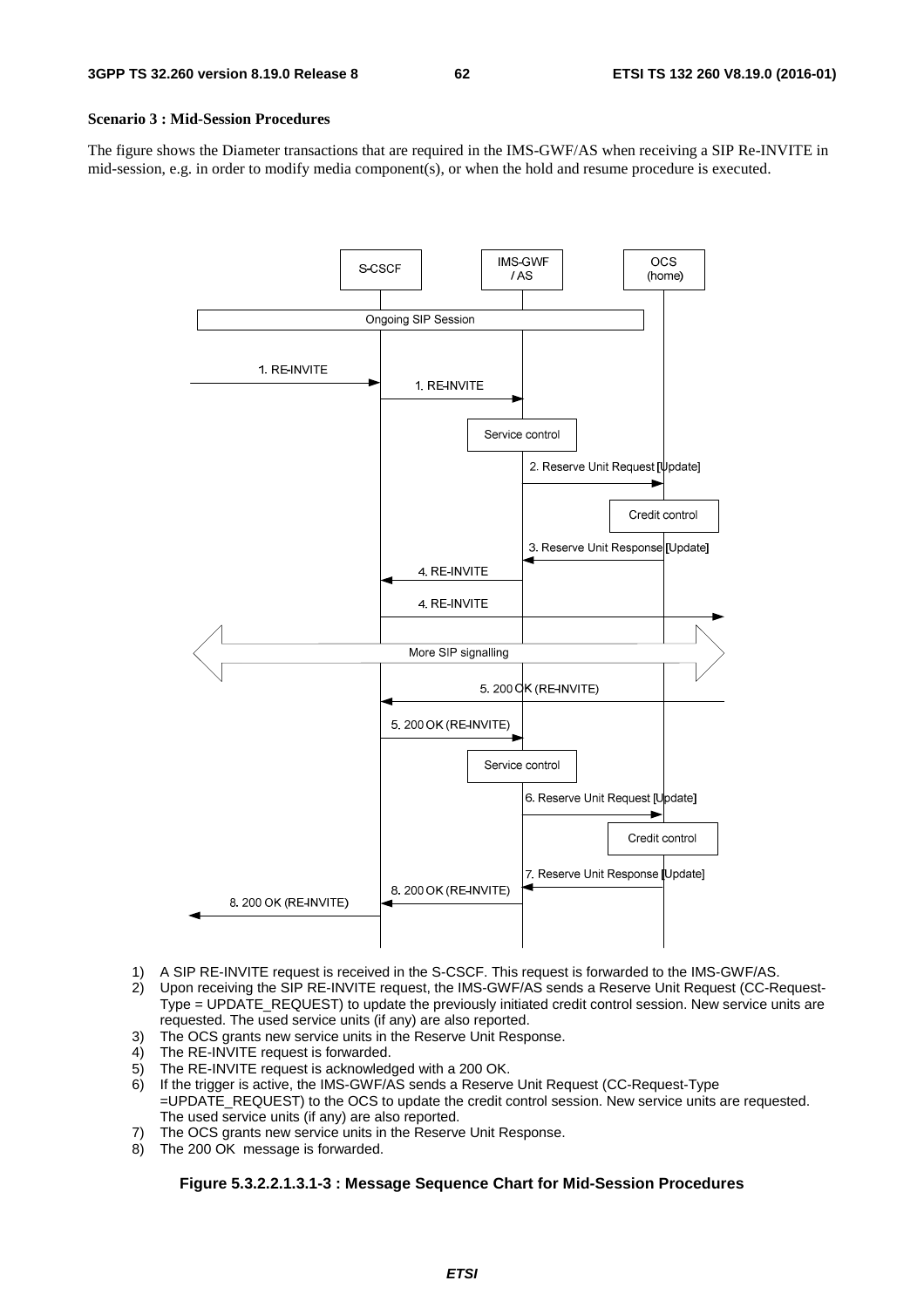#### **Scenario 4: Session Release**

The following figure shows the Diameter transactions that are required in the IMS-GWF/AS for a session release scenario.



- 1) A SIP session is released by sending a SIP BYE message. The S-CSCF forwards this message to the IMS-GWF/AS.
- 2) Upon receiving the BYE message, the IMS-GWF/AS forwards the SIP BYE request to the UE.
- 3) In case there is an ongoing online control session, the IMS-GWF/AS sends a Reserve Unit Request (CC-
- Request-Type =TERMINATION\_REQUEST) reporting the used granted units.
- 4) The OCS sends a Reserve Unit Response. The online credit control session is terminated.<br>5) The final answer to the Bye message is forwarded.
- The final answer to the Bye message is forwarded.

#### **Figure 5.3.2.2.1.3.1-4 : Message Sequence Chart for Session Release.**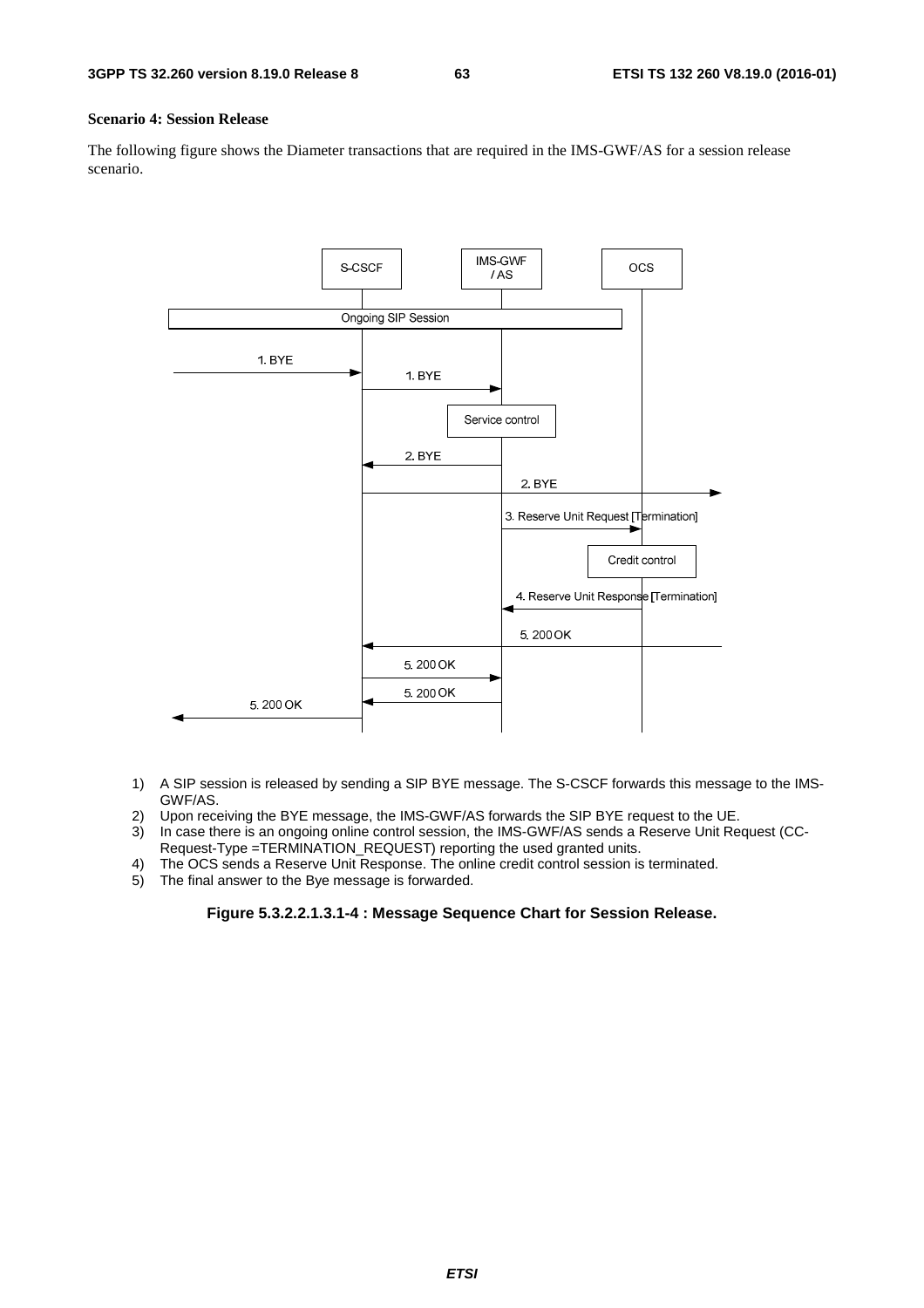## 5.3.2.2.1.3.2 Session Unrelated Procedures (ECUR).

## **Scenario 1: Successful session unrelated procedure**

The following figure 5.3.2.2.1.3.2-1 shows the Diameter transactions that are required in the IMS-GWF/AS for a session unrelated procedure.



- 1) A session unrelated SIP Request (e.g. SUBSCRIBE) is received in the S-CSCF. The S-CSCF forwards this request to the IMS-GWF/AS.
- 2) The IMS-GWF/AS sends a Reserve Unit Request (CC-Request-Type = INITIAL\_REQUEST) to initiate a credit control session. Service units are requested to the OCS.
- 3) The OCS grants service units in the Reserve Unit Response.
- 4) The IMS-GWF/AS and the S-CSCF forward the SIP Request
- 5) Depending on the used SIP method, there might be additional signalling between steps 4 and 5.
- 6) The SIP Request is acknowledged by a SIP Response.
- 7) The IMS-GWF/AS sends a Reserve Unit Request (CC-Request-Type=TERMINATION\_REQUEST) to the OCS. It also reports the used granted units.
- 8) The OCS sends a Reserve Unit Response to acknowledge the Reserve Unit Request. The online credit control session is terminated.
- 9) The IMS-GWF/AS and S-CSCF forward the SIP Response.

**Figure 5.3.2.2.1.3.2-1: Message Sequence Chart for Session-Unrelated Procedures**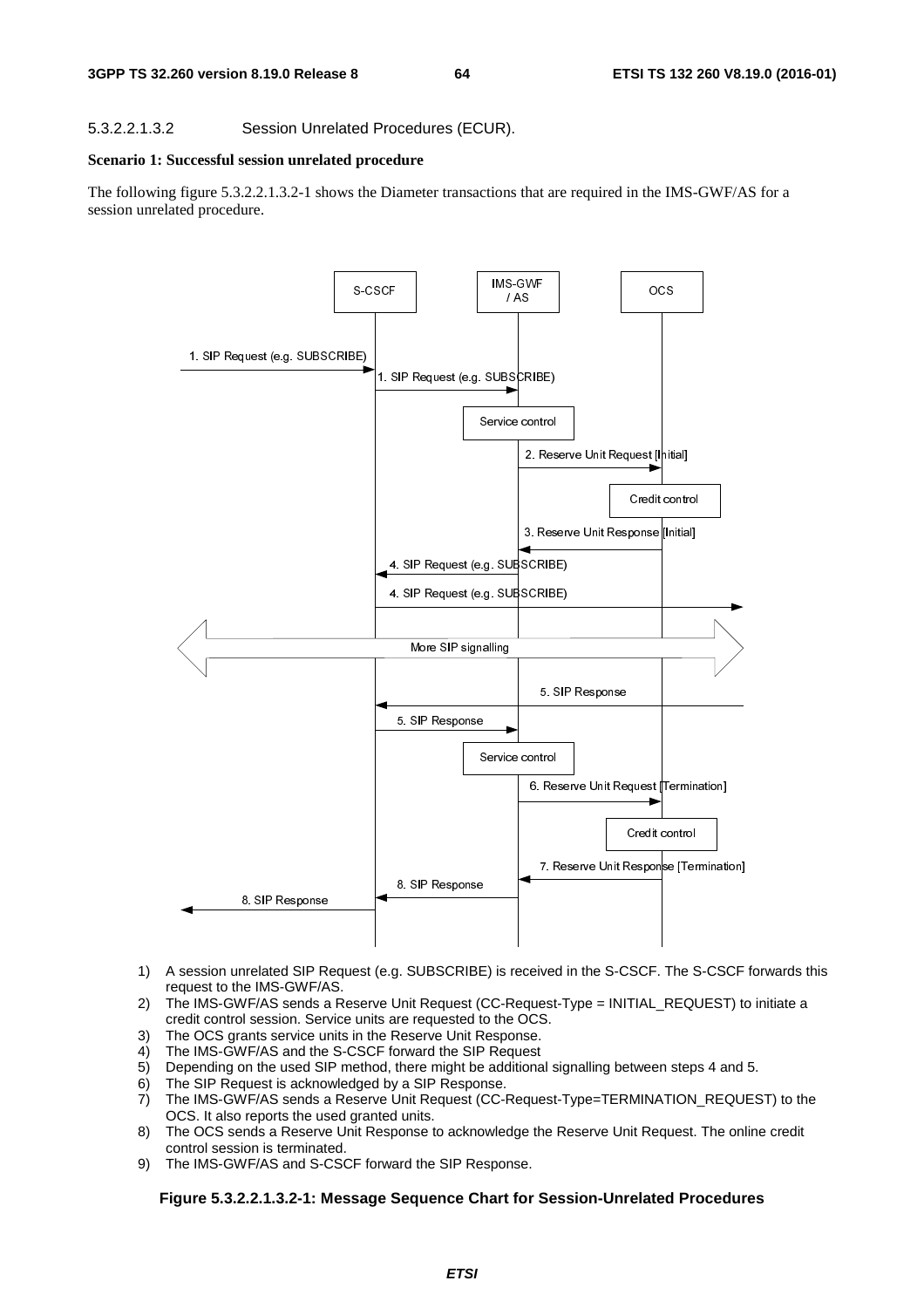#### 5.3.2.2.2 Message Flows - Error Cases and Scenarios

This clause describes various error cases and how these should be handled.

The failure handling behaviour is locally configurable in the IMS network element. If *Credit-Control-Failure-Handling* AVP is not used, the locally configured values are used instead.

#### 5.3.2.2.2.1 Reception of SIP Error Messages

If SIP errors occur during service delivery, as defined in [202] and [203], it is up to the IMS network element to determine to what extent the service was delivered before the error occurred and act appropriately with respect to charging. This may imply that no units at all (or no more units) are reserved or debited.

#### 5.3.2.2.2.2 Reserve Units and Debit Units Operation Failure

This case comprises of OCS connection failure, and/or receiving error responses from the OCS.

The IMS network element detects an OCS connection failure when the timer Tx expires (IETF RFC 4006 [402]) or a transport failure is detected as defined in IETF RFC 3588 [401]. The OCS also has the capability to detect failures when the timer Ts (IETF RFC 3588 [401]) expires. The OCS should indicate the cause of failure by setting the appropriate result code as defined in IETF RFC 3588 [401] and IETF RFC 4006 [402]. In any case, the failure handling of IMS network element and OCS complies with the failure procedures for session based credit control scenario described in IETF RFC 4006 [402].

#### 5.3.2.2.2.3 Duplicate Detection

For credit control duplicate detection is performed only for possible duplicate event requests related to IEC as mentioned in clause 5.3.2.1.2.3, as retransmission of ECUR/SCUR related credit control requests is not allowed.

#### 5.3.2.2.2.4 Aborted Session Setup

If a trigger occurs during session establishment to release a session during the establishment procedure, the IMS Network Element shall initiate procedures to cancel the session establishment as defined in TS 24.229 [204]. On completion of the cancellation procedure, the IMS Network Element shall close the credit-control session (for SCUR and ECUR) indicating an appropriate cause code.

## 5.3.2.3 IMS Service Termination by OCS

Annex B describes several scenarios related to IMS service termination.

NOTE: The annex B only shows the scenario of the S-CSCF with IMS-GWF case.

For IMS session related scenarios charged by means of SCUR in the IMS-GWF, Service Termination shall imply the rejection of a request for IMS session establishment or the release of an established session that is possibly associated to an online Diameter Charging Session.

For IMS session unrelated scenarios charged by means of ECUR in the IMS-GWF, Service Termination shall imply the rejection of the SIP method triggering the Reserve Unit Request as defined in TS 32.299 [50].

For IMS session unrelated scenarios charged by means of IEC prior to service/content delivery in the IMS-GWF, Service Termination shall imply the rejection of the SIP method triggering the Debit Unit Request as defined in TS 32.299 [50].

#### 5.3.2.3.1 Triggers on Ro interface which imply the termination of the IMS service

The procedures in Ro interface which may trigger the IMS Service termination are the following:

Reception of an unsuccessful Operation Result different from DIAMETER\_CREDIT\_CONTROL\_NOT\_APPLICABLE (TS32.299 [50]) in the Debit and Reserve Unit Response message.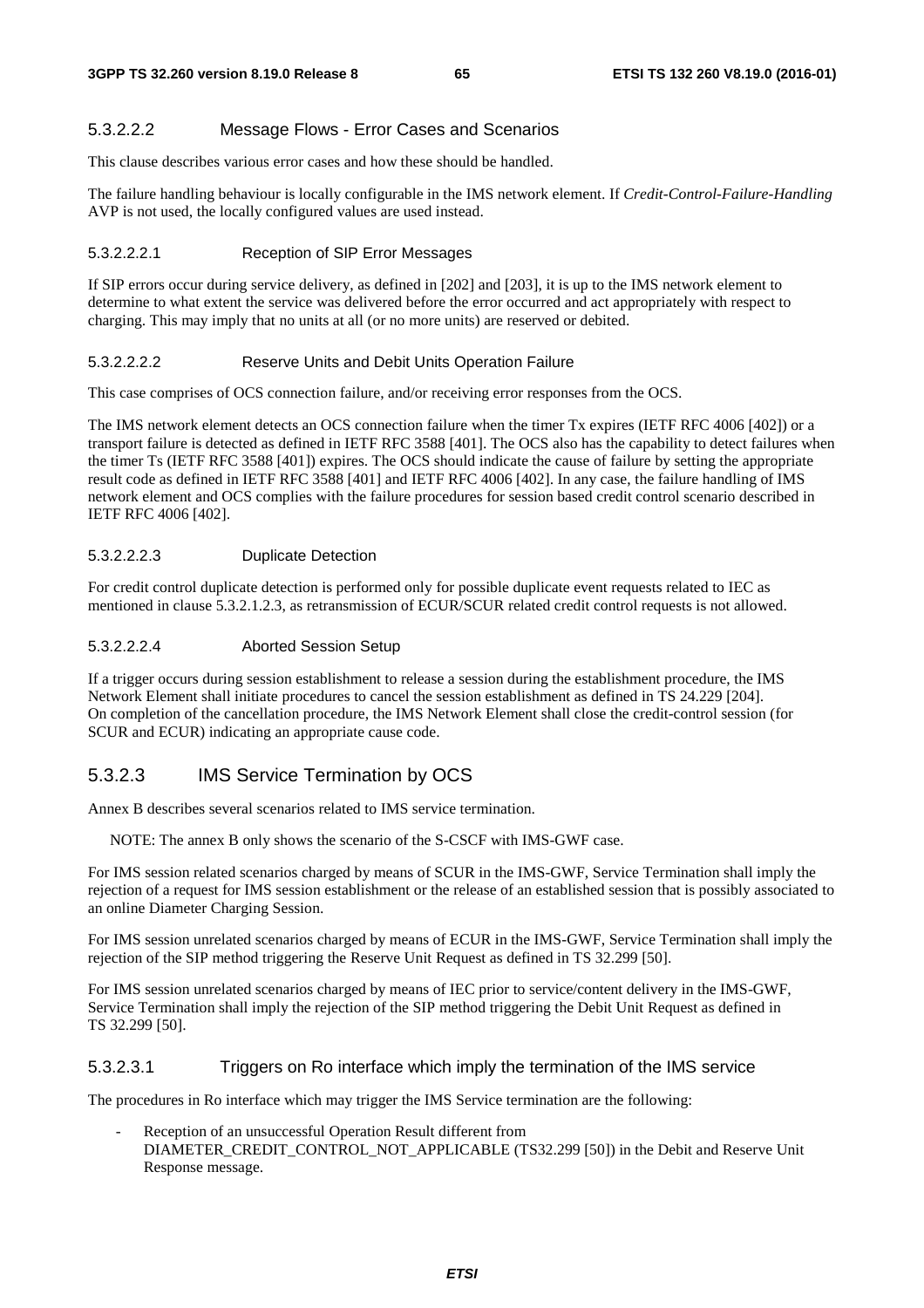- Reception of an unsuccessful Result Code different from DIAMETER\_CREDIT\_CONTROL\_NOT\_APPLICABLE (TS32.299 [50]) within the Multiple Unit Operation in the Debit and Reserve Unit Response message when only one instance of the Multiple Unit Operation field is used.
- Execution of the Termination Action procedure as defined in TS32.299 [50] when only one instance of the Multiple Unit Operation field is used.
- Execution of the Failure Handling Procedures when the Failure Action is set to "Terminate" or "Retry & Terminate".
- Reception in the IMS-GWF of an Abort-Session-Request Message from OCS.

In case either a Final-Unit-Indication or an erroneous Result-Code at Multiple Unit Operation level trigger the IMS service termination and the charging is based on ECUR or SCUR, the IMS-GWF shall close the Diameter online session by sending a Debit Units and Reserve Units operation of Type "Termination".

Refer to TS 32.299 [50] for a detailed description of these procedures.

#### 5.3.2.3.2 Indication to the UE of the reason for IMS service release

As a result of Service Termination triggering in IMS-GWF, the IMS service shall be denied to end-users. The network should provide an indication to UEs of the reason the service has been released or rejected. The procedure shall depend on:

The charged party.

The network should provide UEs with an indication of the reason the service has been released or rejected. However, this reason shall depend on whether the UE is the charged party or not. The premise is that only the charged party should know that the IMS service is being rejected / released because of OCS interaction.

- IMS specific protocol issues as defined in TS 24.229 [204].
	- A) The IMS-GWF generates a non-2xx final SIP response as a result of the IMS Service Termination procedure:

In this scenario, the Response Code of the SIP response shall indicate the server understood the request but is refusing to fulfil it and that this request should not be repeated. The SIP response may include additional information about the cause to reject/release the IMS service. The presence of this additional error information in the response shall be operator configurable.

The additional information included in the SIP response may contain a SIP URI. The UE may treat the SIP URI as if it were a Contact in a redirect and generate a new INVITE, resulting, for example, in a recorded announcement session being established.

B) The IMS-GWF generates a SIP request (e.g. SIP BYE or SIP CANCEL) as a result of the IMS Service Termination procedure:

In this scenario, the IMS-GWF may include a "Reason" field in the request which provides additional information about the cause to reject/release the IMS service. The presence of this additional information in the request shall be operator configurable.

In both scenarios, it shall also be operator configurable both per SIP Method and per Originating/Terminating side, the content of the additional error information sent to the UEs. This error information shall also be configurable based on the procedure in Ro interface which has triggered the release/rejection of the IMS service according to clause 5.3.2.3.1. In particular when the Service Termination is triggered by the reception of an unsuccessful Operation Result (different from DIAMETER\_CREDIT\_CONTROL\_NOT\_APPLICABLE as defined in TS 32.299 [50]) in the Debit and Reserve Unit Response message or the reception of an unsuccessful Result Code (different from DIAMETER\_CREDIT\_CONTROL\_NOT\_APPLICABLE as defined in TS 32.299 [50]) within the Multiple Unit Operation in the Debit and Reserve Unit Response message, the additional error information/reason shall also be configurable based on the Result Code received through Ro interface.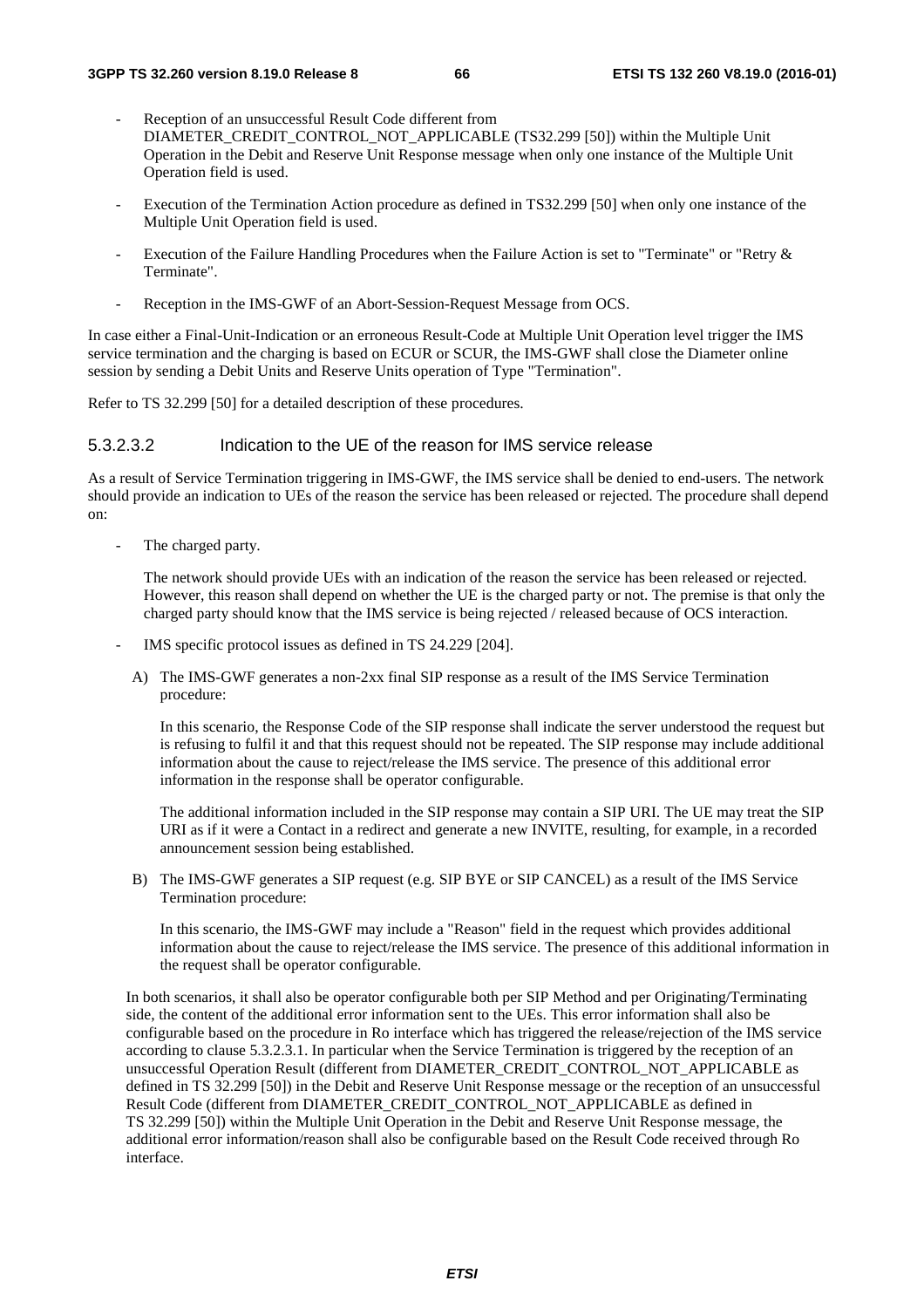# 6 Definition of charging information

## 6.1 Data description for IMS offline charging

## 6.1.1 Rf Message contents

The IMS nodes generate accounting information that can be transferred from the CTF to the CDF. For this purpose, IMS offline charging utilises the *Charging Data Transfer* that is specified in the 3GPP accounting application described in TS 32.299 [50].

The *Charging Data Transfe*r operation employs the *Charging Data Request* and *Charging Data Response* messages. The following table describes the use of these messages for offline charging.

|  | Table 6.1.1: Offline Charging Messages Reference Table |
|--|--------------------------------------------------------|
|--|--------------------------------------------------------|

| <b>Command-Name</b>    | <b>Source</b>                                   | <b>Destination</b>         |
|------------------------|-------------------------------------------------|----------------------------|
| Charging Data Request  | S-CSCF, I-CSCF, P-CSCF, MRFC, MGCF, BGCF, IBCF, | CDF                        |
|                        |                                                 |                            |
| Charging Data Response | CDF                                             | S-CSCF, I-CSCF, P-CSCF,    |
|                        |                                                 | MRFC, MGCF, BGCF, IBCF, AS |

## 6.1.1.1 Charging Data-Request Message

The following table illustrates the basic structure of a Diameter *Charging Data-Request* message as used for IMS offline charging.

|  | Table 6.1.1.1: Charging Data Request Message Contents |
|--|-------------------------------------------------------|
|--|-------------------------------------------------------|

| Field                        | <b>Category</b> | <b>Description</b>                                                   |
|------------------------------|-----------------|----------------------------------------------------------------------|
| Session Identifier           | М               | Described in 32.299 [50]                                             |
| <b>Originator Host</b>       | м               | Described in 32.299 [50]                                             |
| <b>Originator Domain</b>     | М               | Described in 32.299 [50]                                             |
| <b>Destination Domain</b>    | М               | Described in 32,299 [50]                                             |
| <b>Operation Type</b>        | м               | Described in 32,299 [50]                                             |
| <b>Operation Number</b>      | М               | Described in 32.299 [50]                                             |
| <b>Operation Identifier</b>  | $O_{M}$         | The field corresponds to the unique operation identification.        |
| User Name                    | O <sub>C</sub>  | Described in 32.299 [50]                                             |
| <b>Destination Host</b>      | O <sub>c</sub>  | Described in 32.299 [50]                                             |
| <b>Operation Interval</b>    | O <sub>c</sub>  | TBD                                                                  |
| <b>Origination State</b>     | O <sub>C</sub>  | TBD                                                                  |
| <b>Origination Timestamp</b> | O <sub>C</sub>  | This field contains the time when the operation is requested.        |
| Proxy Information            | O <sub>C</sub>  | This field contains the parameter of the proxy.                      |
| Route Information            | O <sub>C</sub>  | This field contains the parameter of the route.                      |
| <b>Operation Token</b>       | $O_{M}$         | This field identifies the domain, subsystem, or service and release. |
| <b>Service Information</b>   | Oм              | This field holds the 3GPP specific IMS parameter, described in 6.3.  |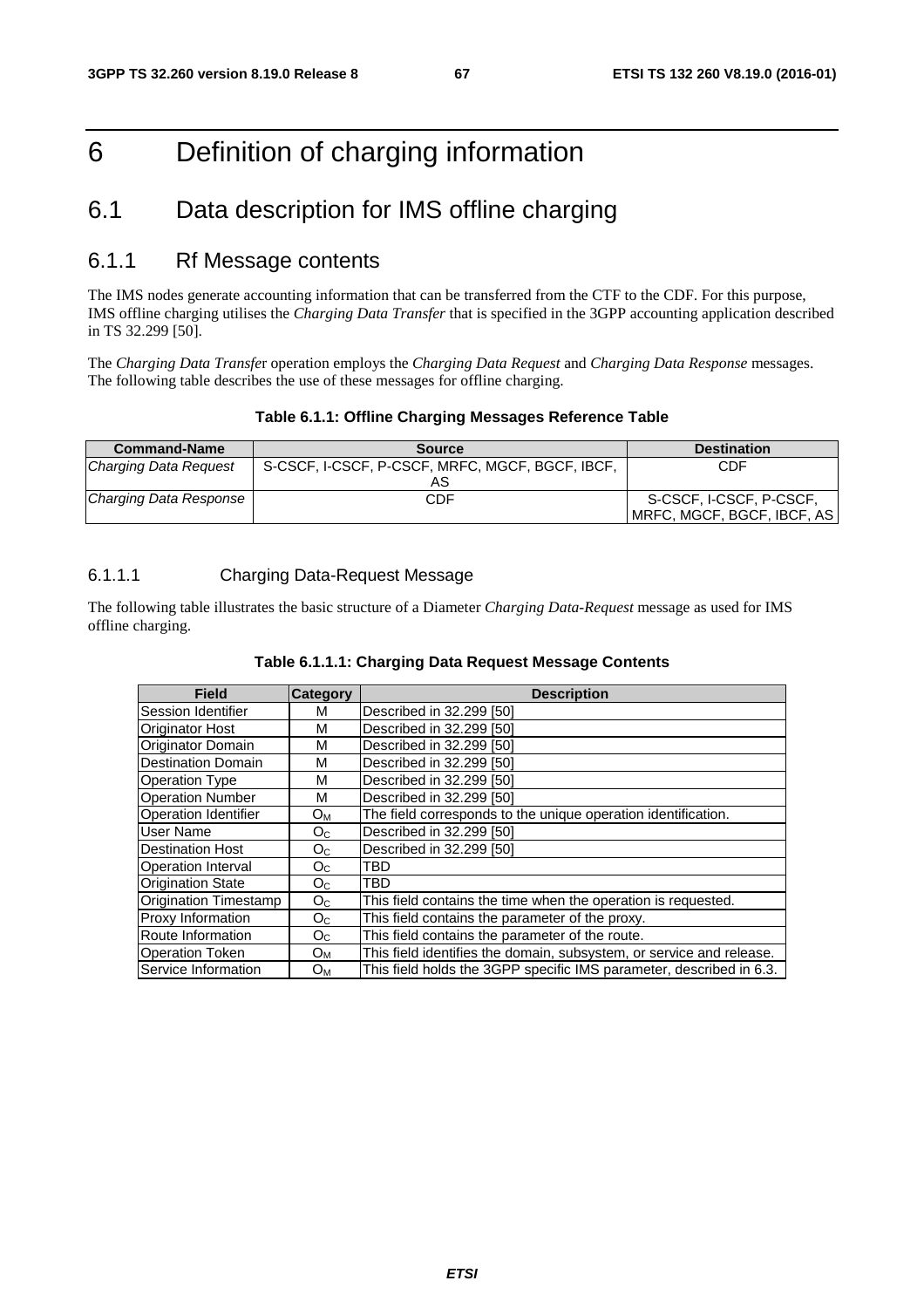#### **3GPP TS 32.260 version 8.19.0 Release 8 68 ETSI TS 132 260 V8.19.0 (2016-01)**

## 6.1.1.2 Charging Data Response Message

The following table illustrates the basic structure of a Diameter *Charging Data Response* message as used for IMS offline charging.

| <b>Field</b>                | Category       | <b>Description</b>                                                                  |
|-----------------------------|----------------|-------------------------------------------------------------------------------------|
| Session Identifier          | м              | This field identifies the operation session.                                        |
| <b>Operation Result</b>     | м              | This field identifies the result of the operation.                                  |
| <b>Originator Host</b>      | м              | This field contains the identification of the source point of the operation and the |
|                             |                | realm of the operation originator.                                                  |
| Originator Domain           | м              | This field contains the realm of the operation originator.                          |
| <b>Operation Type</b>       | м              | This field defines the transfer type: event for event based charging and start,     |
|                             |                | interim, stop for session based charging.                                           |
| <b>Operation Number</b>     | м              | This field contains the sequence number of the transferred messages.                |
| <b>Operation Identifier</b> | $O_{M}$        | The field corresponds to the unique operation identification.                       |
| User Name                   | O <sub>C</sub> | The field contains the Private User Identity [201].                                 |
| Operation Interval          | O <sub>C</sub> | <b>TBD</b>                                                                          |
| <b>Origination State</b>    | O <sub>C</sub> | <b>TBD</b>                                                                          |
| Origination Timestamp       | O <sub>C</sub> | This field contains the time when the operation is requested.                       |
| <b>Proxy Information</b>    | O <sub>c</sub> | This field contains the parameter of the proxy.                                     |

**Table 6.1.1.2: Charging Data Response Message Contents** 

## 6.1.2 GTP" message contents

GTP" is used between CDF and CGF in IP Multimedia subsystem.

Use text from middle tear template

## 6.1.3 CDR Description on the Bi Interface

## 6.1.3.1 CDR Field Types

The following Standard CDR content and format are considered:

S-CSCF-CDR generated based on information from the S-CSCF

I-CSCF-CDR generated based on information from the I-CSCF

P-CSCF-CDR generated based on information from the P-CSCF

BGCF-CDR generated based on information from the BGCF

IBCF-CDR generated based on information from the IBCF

MGCF-CDR generated based on information from the MGCF

MRFC-CDR generated based on information from the MRFC

AS-CDR generated based on information from the AS

The content of each CDR type is defined in the tables in clauses 6.1.3.3 to 6.1.3.9. For each CDR type the field definition includes the field name, category and description. The detailed field descriptions are provided in TS 32.298 [51].

Editor"s Note: Equipment vendors shall be able to provide all of the fields listed in the CDR content table in order to claim compliance with the present document. However, since CDR processing and transport consume network resources, operators may opt to eliminate some of the fields that are not essential for their operation.

Editors note: Rephrase the above paragraph and ref. to 32.240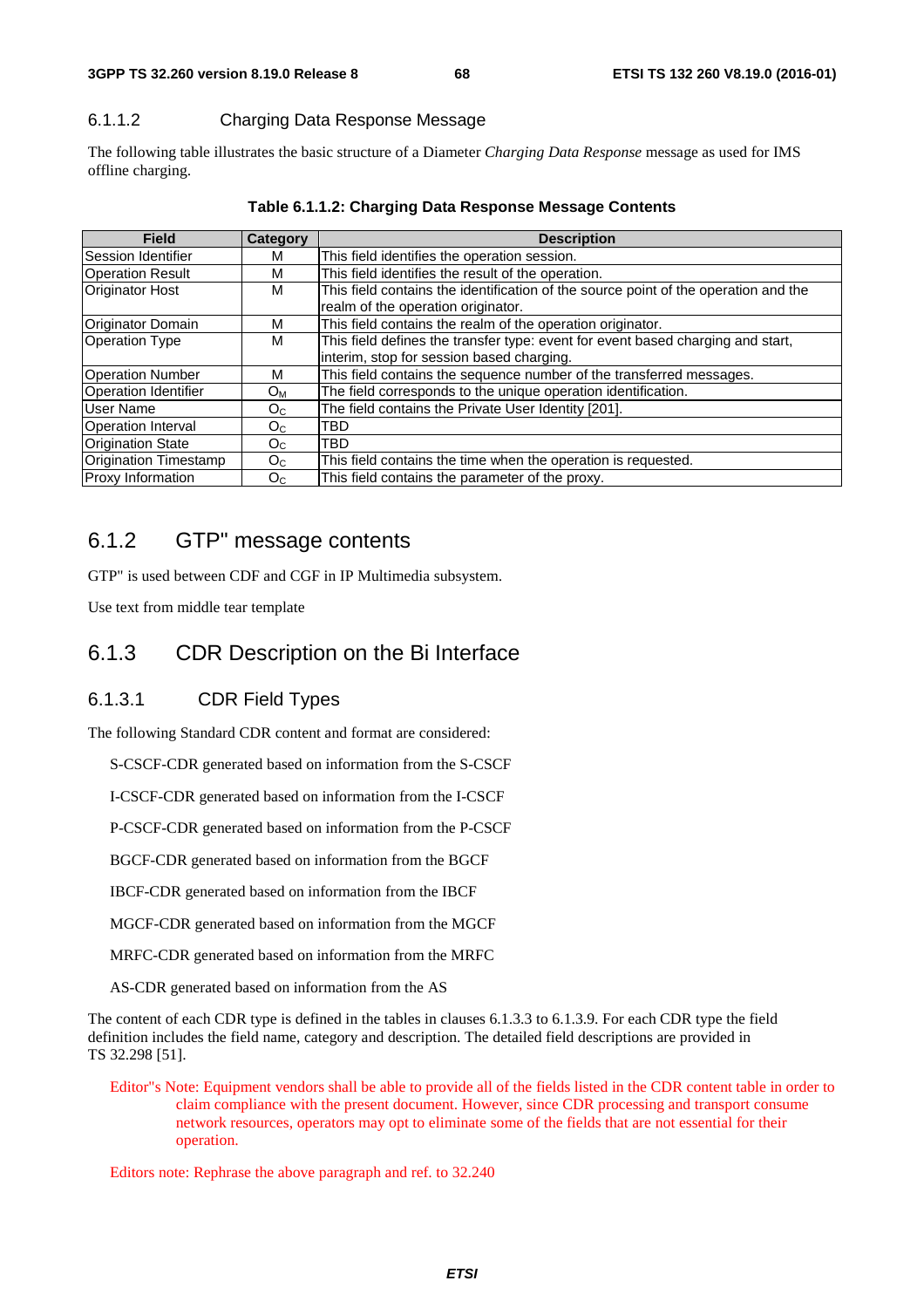The CDF provides the CDRs at the Bi interface in the format and encoding described in TS 32.298 [51]. Additional CDR formats and contents may be available at the interface to the billing system to meet the requirements of the billing system, these are outside of the scope of 3GPP standardisation.

## 6.1.3.2 CDR Triggers

### 6.1.3.2.1 Session Related CDRs

Reflecting the usage of multimedia sessions IMS CDRs are generated by the CDF on a per session level. In the scope of the present document the term "session" refers always to a SIP session. The coherent media components are reflected inside the session CDRs with a media component container comprising of all the information necessary for the description of a media component.

Accounting information for SIP sessions is transferred from the CTF involved in the session to the CDF using Charging Data Request Start, Interim and Stop messages. A session CDR is opened in the CDF upon reception of a Charging Data Request [Start] message. Partial CDRs may be generated upon reception of a Charging Data Request [Interim] message, which is sent by the network entity towards the CDF due to a session modification procedure (i.e. change in media). Session CDRs are updated, or partial CDRs are generated upon reception of a Charging Data Request [Interim] message, which is sent by the network entity due to expiration of the Charging Data Interim Interval. The CDF closes the final session CDR upon reception of a Charging Data Request [Stop] message, which indicates that the SIP session is terminated. Further details on triggers for the generation of IMS CDRs are specified in [1].

Accounting information for unsuccessful session set-up attempts may be sent by the CTF to the CDF employing the Charging Data Request [Event] message. The behaviour of the CDF upon receiving Charging Data Request [Event] messages is specified in clause 6.1.3.2.2.

### 6.1.3.2.2 Session Unrelated CDRs

To reflect chargeable events not directly related to a session the CDF may generate CDRs upon the occurrence of session unrelated SIP procedures, such as registration respectively de-registration events. Accounting information for SIP session-unrelated procedures is transferred from the IMS nodes involved in the procedure to the CDF using Charging Data Request [Event] messages. Session unrelated CDRs are created in the CDF in a "one-off" action based on the information contained in the Charging Data Request [Event] message. One session unrelated CDR is created in the CDF for each Charging Data Request [Event] message received, whereas the creation of partial CDRs is not applicable for session unrelated CDRs. The cases for which the IMS nodes send Charging Data Request [Event] messages are listed per SIP procedure in table 5.2.1.1 and table 5.2.1.2.

Further details on triggers for the generation of IMS CDRs are specified in clause 5.2.2.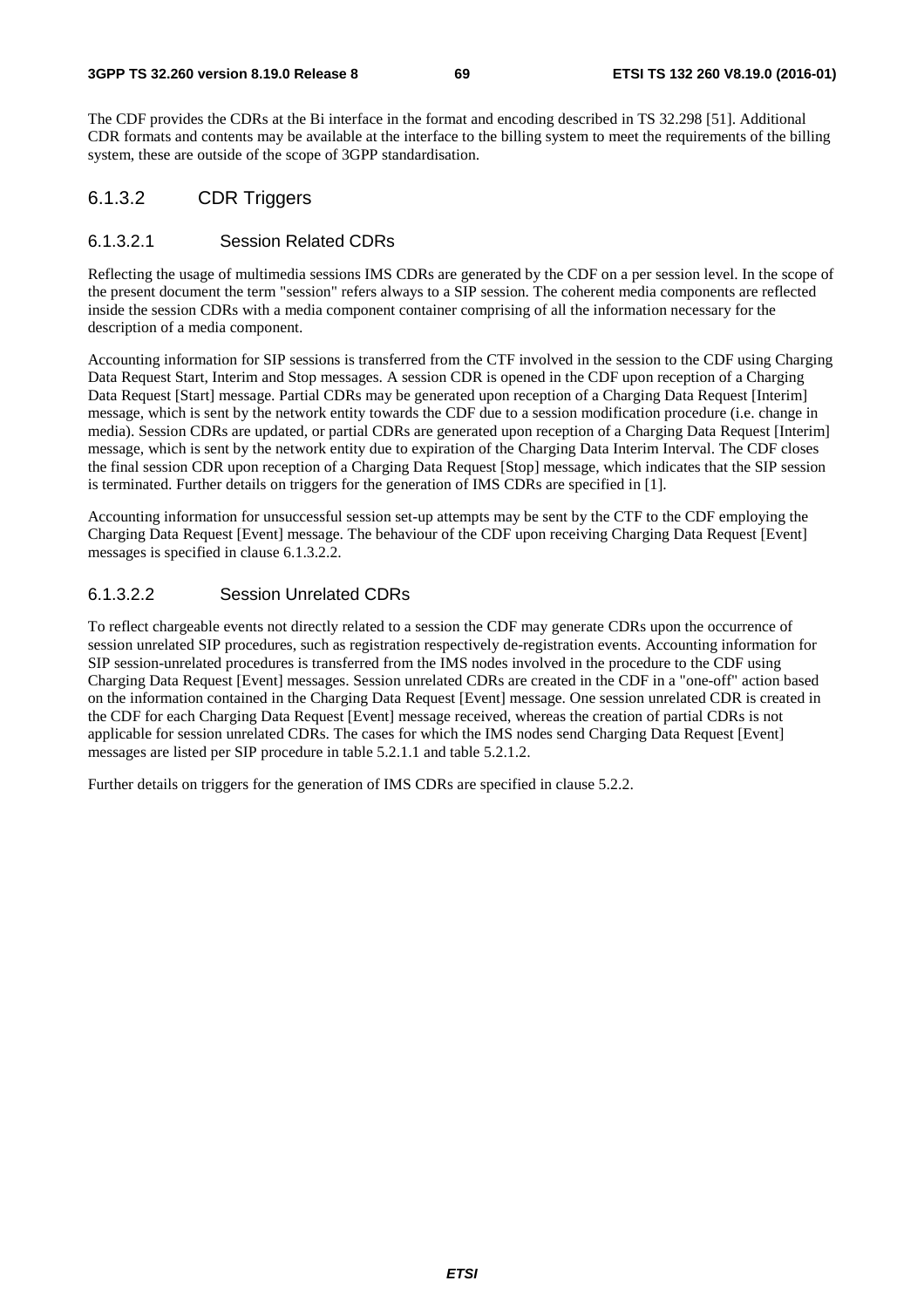## 6.1.3.3 S-CSCF CDR Content

The detailed description of the field is provided in TS 32.298 [51].

## **Table 6.1.3.3: Charging Data of S-CSCF CDR**

| <b>Field</b>                                     | <b>Category</b>           | <b>Description</b>                                                                                                                                                                                                                                                 |
|--------------------------------------------------|---------------------------|--------------------------------------------------------------------------------------------------------------------------------------------------------------------------------------------------------------------------------------------------------------------|
| Record Type                                      | м                         | Identifies the type of record. The parameter is derived from the Node functionality<br>parameter.                                                                                                                                                                  |
| Retransmission                                   | $\overline{O}_C$          | This parameter, when present, indicates that information from retransmitted Charging<br>Data Requests has been used in this CDR                                                                                                                                    |
| SIP Method                                       | O <sub>C</sub>            | Specifies the SIP-method for which the CDR is generated. Only available in session<br>unrelated cases.                                                                                                                                                             |
| Event                                            | O <sub>C</sub>            | This field identifies the SIP event package to which the SIP request is referred.                                                                                                                                                                                  |
| <b>Expires Information</b>                       | O <sub>C</sub>            | This field indicates the validity time of either the SIP message or its content,                                                                                                                                                                                   |
|                                                  |                           | depending on the SIP method.                                                                                                                                                                                                                                       |
| Role of Node                                     | $O_{M}$                   | This field indicates whether the S-CSCF is serving the Originating or the Terminating<br>party.                                                                                                                                                                    |
| <b>Node Address</b>                              | O <sub>M</sub>            | This item holds the address of the node providing the information for the CDR. This<br>may either be the IP address or the FQDN of the IMS node generating the accounting<br>data.                                                                                 |
| Session ID                                       | O <sub>M</sub>            | The Session identification. For a SIP session the Session-ID contains the SIP Call ID<br>as defined in the Session Initiation Protocol RFC 3261 [404].                                                                                                             |
| <b>Session Priority</b>                          | O <sub>C</sub>            | The field contains the priority of the session.                                                                                                                                                                                                                    |
| List Of Calling Party                            | $O_{M}$                   | The address or addresses (Public User ID or Public Service ID) of the party                                                                                                                                                                                        |
| Address                                          |                           | requesting a service or initiating a session.                                                                                                                                                                                                                      |
| List of Associated<br><b>URI</b>                 | O <sub>C</sub>            | The list of non-barred public user identities (SIP URIs and/or TEL URIs) associated to<br>the public user identity under registration.                                                                                                                             |
| <b>Called Party Address</b>                      | $O_M$                     | For SIP transactions, except for registration, this field holds the address of the party<br>(Public User ID or Public Service ID) to whom the SIP transaction is posted.<br>For registration transactions, this field holds the Public User ID under registration. |
| Requested<br>Party<br><b>Address</b>             | O <sub>C</sub>            | For SIP transactions this field holds the address of the party (Public User ID or Public<br>Service ID) to whom the SIP transaction was originally posted.                                                                                                         |
|                                                  |                           | This field is only present if different from the Called Party Address parameter.                                                                                                                                                                                   |
| Portability<br><b>Number</b>                     | O <sub>C</sub>            | This field includes information on number portability after DNS/ENUM request from S-                                                                                                                                                                               |
| routing information                              |                           | CSCF in the calling user"s home network.                                                                                                                                                                                                                           |
| <b>Carrier Select routing</b><br>information     | O <sub>c</sub>            | This field includes information on carrier select after DNS/ENUM request from S-<br>CSCF in the calling user"s home network.                                                                                                                                       |
| Called<br>of<br>List<br>Asserted Identity        | O <sub>C</sub>            | The address or addresses of the final asserted identities. Present if the final asserted<br>identities are available in the SIP 2xx response.                                                                                                                      |
| Private User ID                                  | O <sub>C</sub>            | Holds the used private user identity of the served party according to RFC2486 [405] if<br>available.                                                                                                                                                               |
| List of Subscription<br>ld                       | $O_{M}$                   | Holds the public user identities of the served user                                                                                                                                                                                                                |
| Service Request<br><b>Time Stamp</b>             | $O_M$                     | This field contains the time stamp, which indicates the time at which the service was<br>requested.                                                                                                                                                                |
| Service Delivery<br><b>Start Time Stamp</b>      | $O_{M}$                   | This field holds the time stamp reflecting either: successful session set-up, a delivery<br>unrelated service, an unsuccessful session set-up and an unsuccessful session<br>unrelated request.                                                                    |
| Service Delivery End<br><b>Time Stamp</b>        | O <sub>C</sub>            | This field records the time at which the service delivery was terminated. It is Present<br>only in SIP session related case.                                                                                                                                       |
| <b>Record Opening</b><br>Time                    | O <sub>C</sub>            | A time stamp reflecting the time the CDF opened this record. Present only in SIP<br>session related case.                                                                                                                                                          |
| Record Closure Time                              | $\mathsf{O}_{\mathsf{M}}$ | A Time stamp reflecting the time the CDF closed the record.                                                                                                                                                                                                        |
| <b>Application Servers</b><br>Information        | O <sub>C</sub>            | This a grouped CDR field containing the fields: 'Application Server Involved' and<br>'Application Provided Called Parties'.                                                                                                                                        |
| Application<br>Servers Involved                  | O <sub>C</sub>            | Holds the ASs (if any) identified by the SIP URIs.                                                                                                                                                                                                                 |
| Application<br><b>Provided Called</b><br>Parties | O <sub>C</sub>            | Holds a list of the Called Party Address(es), if the address(es) are determined by an<br>AS (SIP URI, E.164).                                                                                                                                                      |
| List of Inter Operator<br><b>Identifiers</b>     | O <sub>c</sub>            | Holds the identification of the home network (originating and terminating) if exchanged<br>via SIP signalling, as recorded in the P-Charging-Vector header. This grouped field<br>may occur several times in one CDR.                                              |
| Originating IOI                                  | O <sub>C</sub>            | This parameter corresponds to Orig-IOI header of the P-Charging-Vector defined in<br>TS 24.229 [204].                                                                                                                                                              |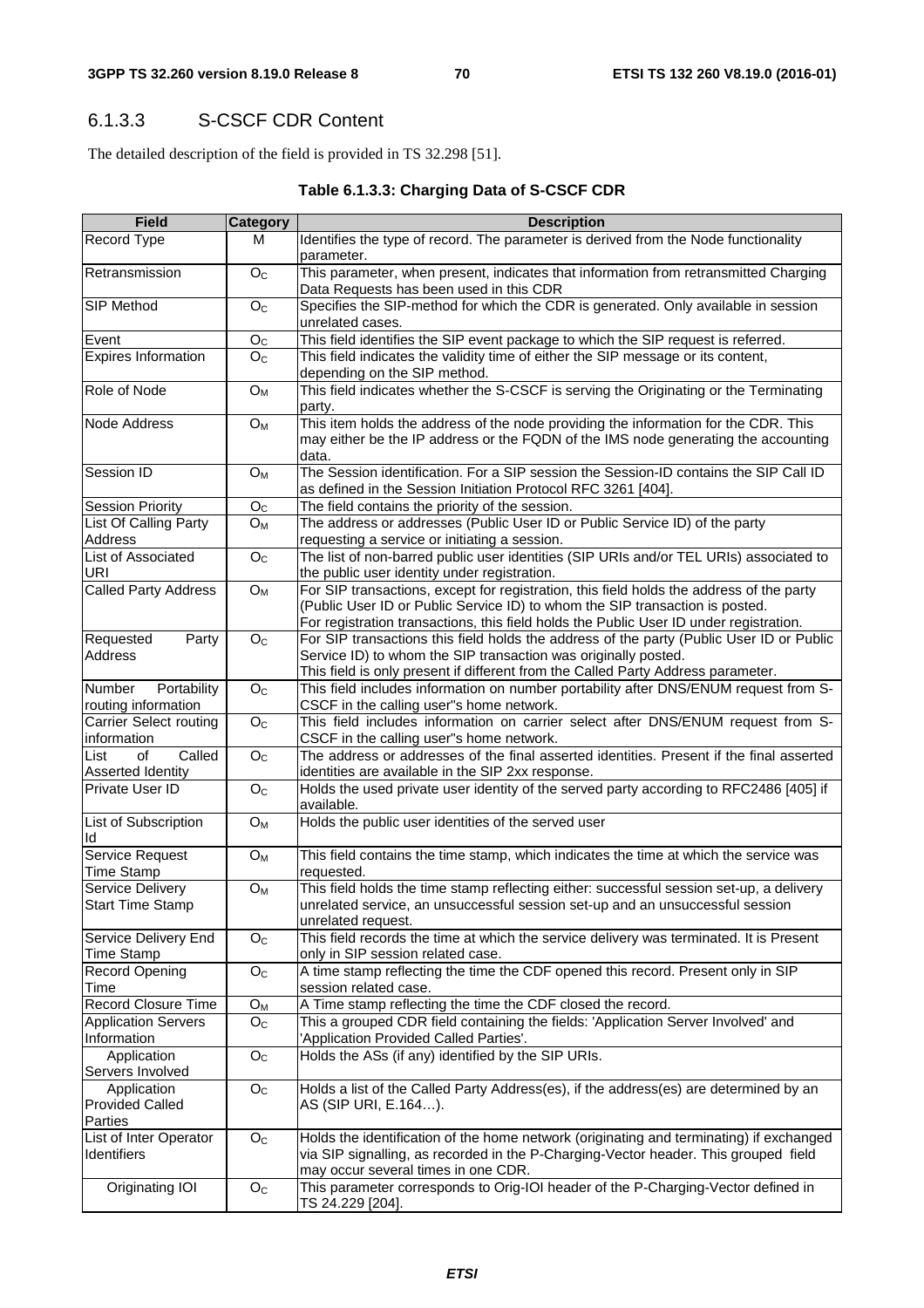| <b>Field</b>                      | <b>Category</b>         | <b>Description</b>                                                                                                                                                                                                                                                                                                                                                                                                                                                        |
|-----------------------------------|-------------------------|---------------------------------------------------------------------------------------------------------------------------------------------------------------------------------------------------------------------------------------------------------------------------------------------------------------------------------------------------------------------------------------------------------------------------------------------------------------------------|
| <b>Terminating IOI</b>            | O <sub>C</sub>          | This parameter corresponds to Term-IOI header of the P-Charging-Vector defined in<br>TS 24.229 [204].                                                                                                                                                                                                                                                                                                                                                                     |
| Local Record<br>Sequence Number   | O <sub>M</sub>          | This field includes a unique record number created by S-CSCF. The number is<br>allocated sequentially for each partial CDR (or whole CDR) including all CDR types.<br>The number is unique within the CDF.                                                                                                                                                                                                                                                                |
| Record Sequence<br>Number         | $\mathsf{O}_\mathbb{C}$ | This field contains a running sequence number employed to link the partial records<br>generated by the CDF for a particular session.                                                                                                                                                                                                                                                                                                                                      |
| Cause For Record<br>Closing       | O <sub>M</sub>          | This field contains a reason for the close of the CDR.                                                                                                                                                                                                                                                                                                                                                                                                                    |
| Incomplete CDR<br>Indication      | O <sub>C</sub>          | This field provides additional diagnostics when the CDF detects missing Charging<br>Data Requests.                                                                                                                                                                                                                                                                                                                                                                        |
| <b>IMS Charging</b><br>Identifier | $O_{M}$                 | This parameter holds the IMS charging identifier (ICID) as generated by the IMS node<br>for the SIP session.                                                                                                                                                                                                                                                                                                                                                              |
| List of Early SDP                 | O <sub>C</sub>          | This is a grouped field which may occur several times in one CDR.                                                                                                                                                                                                                                                                                                                                                                                                         |
| <b>Media Components</b>           |                         | Each occurrence shall describe a change in the state (inactive/active or vice versa) of<br>the media components negotiated during the SIP session establishment previously to<br>the reception of a SIP final response to the initial SIP Invite.<br>This field shall not be present if no media components are set to active before the final<br>SIP session answer to the initial SIP Invite is received.<br>This field can be present in either session or event CDRs. |
| <b>SDP Session</b>                | O <sub>C</sub>          | Holds the Session portion of SDP data exchanged in the above mentioned scenario, if<br>available.                                                                                                                                                                                                                                                                                                                                                                         |
| Description<br>SDP Type           | O <sub>M</sub>          | This parameter indicates if the SDP media component is an SDP offer or SDP<br>answer.                                                                                                                                                                                                                                                                                                                                                                                     |
| SDP Offer<br>Timestamp            | O <sub>M</sub>          | This parameter contains the time of the SIP Request which conveys the SDP offer.                                                                                                                                                                                                                                                                                                                                                                                          |
| <b>SDP Answer</b><br>Timestamp    | $O_{M}$                 | This parameter contains the time of the response to the SIP Request which conveys<br>the SDP answer.                                                                                                                                                                                                                                                                                                                                                                      |
| SDP Media<br>Components           | O <sub>M</sub>          | This is a grouped field comprising several sub-fields associated with one media<br>component. Since several media components may exist for a session in parallel these<br>sub-fields may occur several times.                                                                                                                                                                                                                                                             |
| SDP Media<br>Name                 | $O_{M}$                 | This field holds the name of the media as available in the SDP data.                                                                                                                                                                                                                                                                                                                                                                                                      |
| SDP Media<br>Description          | $O_M$                   | This field holds the attributes of the media as available in the SDP data.                                                                                                                                                                                                                                                                                                                                                                                                |
| Access<br>Correlation ID          | O <sub>C</sub>          | This parameter holds the charging identifier from the access network, consisting of<br>either GPRS charging ID (GCID) which is generated by the GGSN for a GPRS PDP<br>context or the Access Network Charging Identifier Value which is generated by<br>another type of access network.<br>It is present only if received from the access network when PCC architecture is<br>implemented.                                                                                |
| Media Initiator<br>Flag           | O <sub>C</sub>          | This field indicates if the called party has requested the session modification and it is<br>present only if the initiator was the called party.                                                                                                                                                                                                                                                                                                                          |
| List of SDP Media<br>Components   | O <sub>C</sub>          | This is a grouped field which may occur several times in one CDR. The first<br>occurrence describes the initial SIP session negotiation whilst the other would stem<br>from session re-negotiations.<br>The field is present only in a SIP session related case.                                                                                                                                                                                                          |
| <b>SDP Session</b><br>Description | O <sub>C</sub>          | Holds the Session portion of the SDP data exchanged between the User Agents if<br>available in the SIP transaction.                                                                                                                                                                                                                                                                                                                                                       |
| SDP Type                          | $O_{M}$                 | This parameter indicates if the SDP media component is an SDP offer or SDP<br>answer.                                                                                                                                                                                                                                                                                                                                                                                     |
| <b>SIP Request</b><br>Timestamp   | $\mathsf{O}_\mathbb{C}$ | This parameter contains the time of the SIP Request (usually a (Re)Invite).                                                                                                                                                                                                                                                                                                                                                                                               |
| SIP Response<br>Timestamp         | O <sub>C</sub>          | This parameter contains the time of the response to the SIP Request (usually a 200<br>OK).                                                                                                                                                                                                                                                                                                                                                                                |
| SDP Media<br>Components           | $O_{M}$                 | This is a grouped field comprising several sub-fields associated with one media<br>component. Since several media components may exist for a session in parallel these<br>sub-fields may occur several times.                                                                                                                                                                                                                                                             |
| SDP Media<br>Name                 | $O_{M}$                 | This field holds the name of the media as available in the SDP data.                                                                                                                                                                                                                                                                                                                                                                                                      |
| SDP Media<br>Description          | $O_M$                   | This field holds the attributes of the media as available in the SDP data.                                                                                                                                                                                                                                                                                                                                                                                                |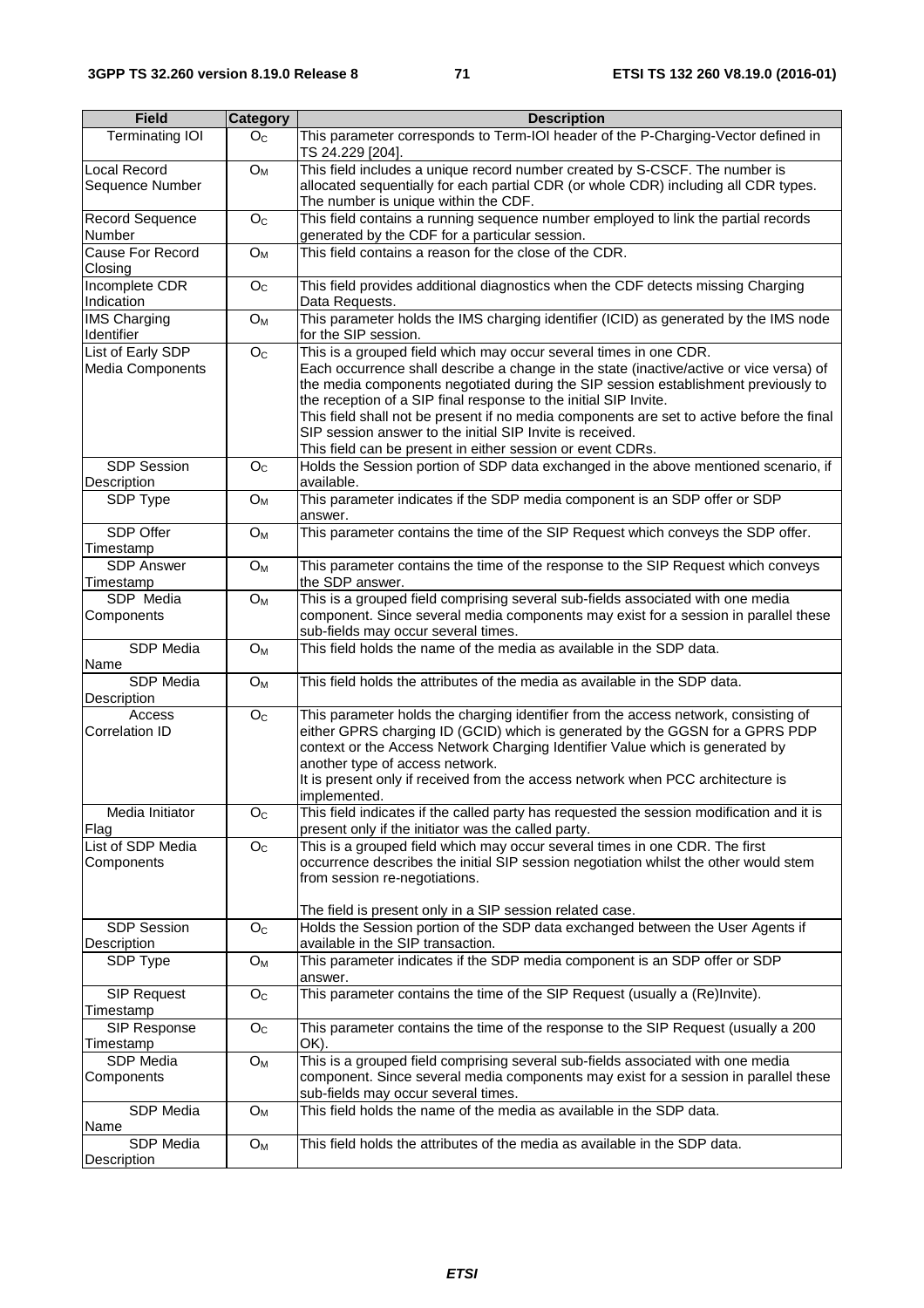| <b>Field</b>                           | <b>Category</b> | <b>Description</b>                                                                                                                                                                                                                                                                                                                                      |
|----------------------------------------|-----------------|---------------------------------------------------------------------------------------------------------------------------------------------------------------------------------------------------------------------------------------------------------------------------------------------------------------------------------------------------------|
| Access<br><b>Correlation ID</b>        | O <sub>C</sub>  | This parameter holds the charging identifier from the access network, consisting of<br>either GPRS charging ID (GCID) which is generated by the GGSN for a GPRS PDP                                                                                                                                                                                     |
|                                        |                 | context or the Access Network Charging Identifier Value which is generated by                                                                                                                                                                                                                                                                           |
|                                        |                 | another type of access network.<br>It is present only if received from the access network when PCC architecture is<br>implemented.                                                                                                                                                                                                                      |
| Media Initiator<br>Flag                | O <sub>C</sub>  | This field indicates if the called party has requested the session modification and it is<br>present only if the initiator was the called party.                                                                                                                                                                                                        |
| <b>GGSN Address</b>                    | O <sub>C</sub>  | This parameter holds the control plane IP address of the GGSN that handles one or<br>more media component(s) of an IMS session.                                                                                                                                                                                                                         |
| Service Reason<br><b>Return Code</b>   | O <sub>M</sub>  | This parameter provides the returned SIP status code for the service request for the<br>successful and failure case.                                                                                                                                                                                                                                    |
| List of Message<br><b>Bodies</b>       | O <sub>C</sub>  | This grouped field comprising several sub-fields describing the data that may be<br>conveyed end-to-end in the body of a SIP message. Since several message bodies<br>may be exchanged via SIP-signalling, this grouped field may occur several times.                                                                                                  |
| Content-Type                           | O <sub>M</sub>  | This sub-field of Message Bodies holds the MIME type of the message body,<br>Examples are: application/zip, image/gif, audio/mpeg, etc.                                                                                                                                                                                                                 |
| Content-<br>Disposition                | O <sub>C</sub>  | This sub-field of Message Bodies holds the content disposition of the message body<br>inside the SIP signalling, Content-disposition header field equal to 'render', indicates<br>that 'the body part should be displayed or otherwise rendered to the user'. Content<br>disposition values are: session, render, inline, icon, alert, attachment, etc. |
| Content-Length                         | $O_{M}$         | This sub-field of Message Bodies holds the size of the data of a message body in<br>bytes.                                                                                                                                                                                                                                                              |
| Originator                             | O <sub>C</sub>  | This sub-field of the "List of Message Bodies" indicates the originating party of the<br>message body.                                                                                                                                                                                                                                                  |
| <b>Access Network</b><br>Information   | O <sub>C</sub>  | This field contains the content of the SIP P-header 'P-Access-Network-Info' if<br>available.                                                                                                                                                                                                                                                            |
| Service Context Id                     | $O_M$           | Holds the context information to which the CDR belongs. The information is obtained<br>from the Operation Token of the Charging Data Request message.                                                                                                                                                                                                   |
| <b>IMS Communication</b><br>Service ID | O <sub>C</sub>  | This field contains the IMS communication service identifier if received in the P-<br>Asserted-Service header in the SIP request.                                                                                                                                                                                                                       |
| <b>Record Extensions</b>               | O <sub>C</sub>  | A set of operator/manufacturer specific extensions to the record, conditioned upon<br>existence of an extension.                                                                                                                                                                                                                                        |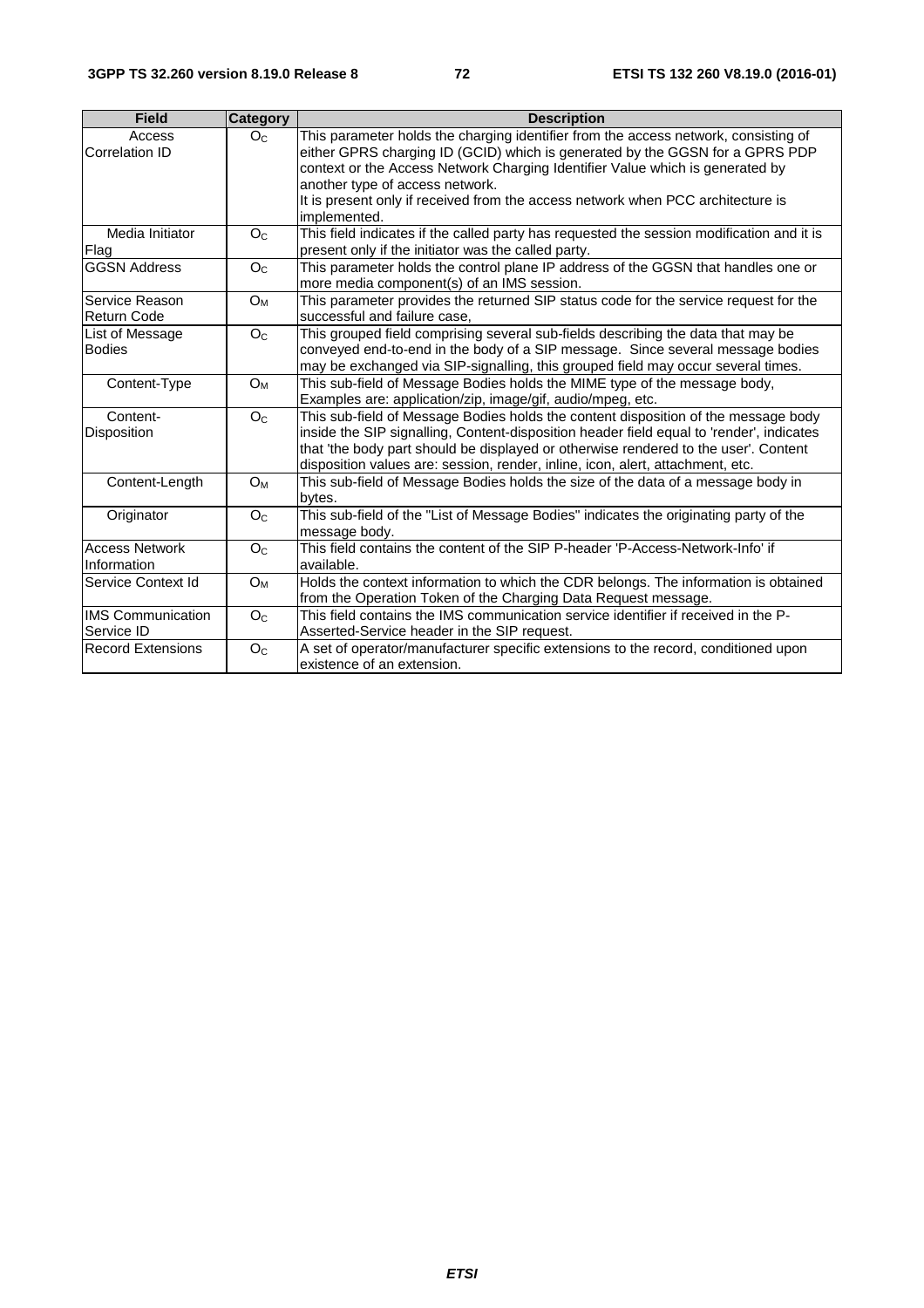# 6.1.3.4 P-CSCF CDR Content

The detailed description of the field is provided in TS 32.298 [51].

### **Table 6.1.3.4: Charging Data of P-CSCF CDR**

| <b>Field</b>                                | <b>Category</b>           | <b>Description</b>                                                                                                                                                                                            |
|---------------------------------------------|---------------------------|---------------------------------------------------------------------------------------------------------------------------------------------------------------------------------------------------------------|
| Record Type                                 | м                         | Identifies the type of record. The parameter is derived from the Node functionality<br>parameter.                                                                                                             |
| Retransmission                              | O <sub>c</sub>            | .<br>This parameter, when present, indicates that information from retransmitted Charging<br>Data Requests has been used in this CDR.                                                                         |
| SIP Method                                  | O <sub>C</sub>            | Specifies the SIP-method for which the CDR is generated. Only available in session<br>unrelated cases.                                                                                                        |
| Event                                       | O <sub>C</sub>            | This field identifies the SIP event package to which the SIP request is referred.                                                                                                                             |
| <b>Expires Information</b>                  | O <sub>C</sub>            | This field indicates the validity time of either the SIP message or its content, depending<br>on the SIP method.                                                                                              |
| Role of Node                                | $O_M$                     | This field indicates whether the P-CSCF is serving the Originating or the Terminating<br>party.                                                                                                               |
| <b>Node Address</b>                         | O <sub>M</sub>            | This item holds the address of the node providing the information for the CDR. This<br>may either be the IP address or the FQDN of the IMS node generating the accounting<br>data.                            |
| Session ID                                  | O <sub>M</sub>            | The Session identification. For a SIP session the Session-ID contains the SIP Call ID<br>as defined in the Session Initiation Protocol RFC 3261 [404].                                                        |
| <b>Session Priority</b>                     | O <sub>C</sub>            | The field contains the priority of the session.                                                                                                                                                               |
| List Of Calling Party<br>Address            | $O_{M}$                   | The address (Public User ID or Public Service ID) of the party requesting a service or<br>initiating a session.<br>Note: For P-CSCF, only one address is present                                              |
| List of Associated<br><b>URI</b>            | O <sub>c</sub>            | The list of non-barred public user identities (SIP URIs and/or TEL URIs) associated to<br>the public user identity under registration.                                                                        |
| <b>Called Party</b><br>Address              | $O_{M}$                   | In the context of an end-to-end SIP transaction this field holds the address of the party<br>(Public User ID) to whom the SIP transaction is posted.                                                          |
| <b>Served Party IP</b><br>Address           | $O_{M}$                   | This field contains the IP address of either the calling or called party, depending on<br>whether the P-CSCF is in touch with the calling or called network.                                                  |
| List of Subscription<br>ld                  | O <sub>M</sub>            | Holds the public user identities of the served user.                                                                                                                                                          |
| Service Request<br><b>Time Stamp</b>        | $O_{M}$                   | This field contains the time stamp, which indicates the time at which the service was<br>requested.                                                                                                           |
| Service Delivery<br><b>Start Time Stamp</b> | $O_M$                     | This field holds the time stamp reflecting either: successful session set-up, a delivery<br>unrelated service, an unsuccessful session set-up and an unsuccessful session<br>unrelated request.               |
| Service Delivery<br><b>End Time Stamp</b>   | O <sub>C</sub>            | This field records the time at which the service delivery was terminated. It is Present<br>only in SIP session related case. Present with Charging Data Request [Stop].                                       |
| <b>Record Opening</b><br>Time               | O <sub>c</sub>            | A time stamp reflecting the time the CDF opened this record. Present only in SIP<br>session related case.                                                                                                     |
| <b>Record Closure</b><br>Time               | $O_M$                     | A Time stamp reflecting the time the CDF closed the record.                                                                                                                                                   |
| Inter Operator<br>Identifiers               | O <sub>C</sub>            | Holds the identification of the home network (originating and terminating) if exchanged<br>via SIP signalling, as recorded in the P-Charging-Vector header.                                                   |
| Originating IOI                             | O <sub>C</sub>            | This parameter corresponds to Orig-IOI header of the P-Charging-Vector defined in TS<br>24.229 [204].                                                                                                         |
| <b>Terminating IOI</b>                      | O <sub>C</sub>            | This parameter corresponds to Term-IOI header of the P-Charging-Vector defined in<br>TS 24.229 [204].                                                                                                         |
| Local Record<br>Sequence Number             | ${\mathsf O}_{\mathsf M}$ | This field includes a unique record number created by this node. The number is<br>allocated sequentially for each partial CDR (or whole CDR) including all CDR types.<br>The number is unique within the CDF. |
| Record Sequence<br>Number                   | O <sub>c</sub>            | This field contains a running sequence number employed to link the partial records<br>generated by the CDF for a particular session.                                                                          |
| Cause For Record<br>Closing                 | ${\mathsf O}_{\mathsf M}$ | This field contains a reason for the close of the CDR.                                                                                                                                                        |
| Incomplete CDR<br>Indication                | O <sub>C</sub>            | This field provides additional diagnostics when the CDF detects missing Charging Data<br>Requests.                                                                                                            |
| <b>IMS Charging</b><br>Identifier           | $O_{M}$                   | This parameter holds the IMS charging identifier (ICID) as generated by the IMS node<br>for the SIP session.                                                                                                  |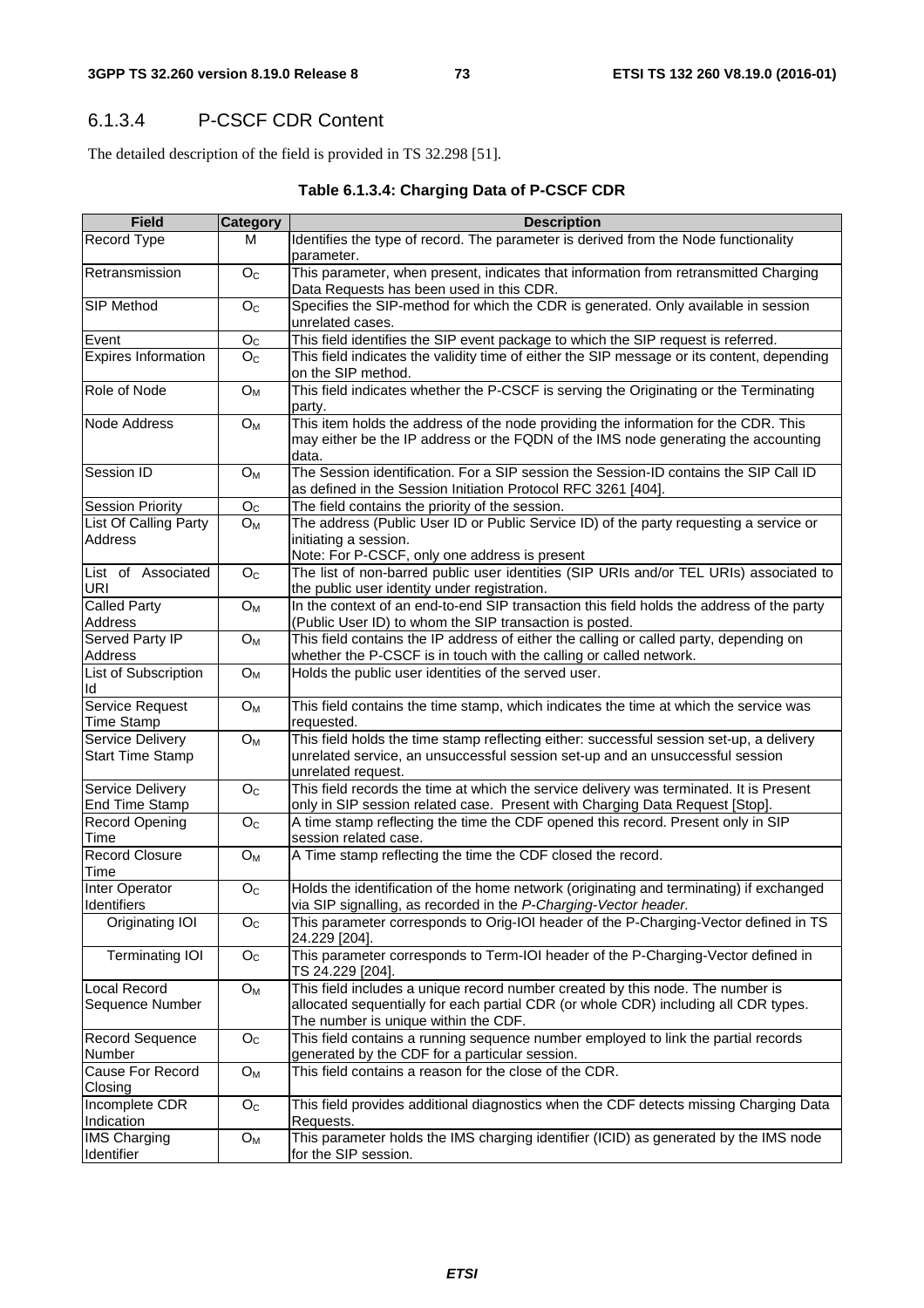| <b>Field</b>           | Category                | <b>Description</b>                                                                                                                         |
|------------------------|-------------------------|--------------------------------------------------------------------------------------------------------------------------------------------|
| List of Early SDP      | O <sub>C</sub>          | This is a grouped field which may occur several times in one CDR.                                                                          |
| Media Components       |                         | Each occurrence shall describe a change in the state (inactive/active or vice versa) of                                                    |
|                        |                         | the media components negotiated during the SIP session establishment previously to                                                         |
|                        |                         | the reception of a SIP final response to the initial SIP Invite.                                                                           |
|                        |                         | This field shall not be present if no media components are set to active before the final                                                  |
|                        |                         | SIP session answer to the initial SIP Invite is received.                                                                                  |
|                        |                         | This field can be present in either session or event CDRs.                                                                                 |
| <b>SDP Session</b>     | O <sub>C</sub>          | Holds the Session portion of SDP data exchanged in the above mentioned scenario, if                                                        |
| Description            |                         | available.                                                                                                                                 |
| SDP Type               | $O_{M}$                 | This parameter indicates if the SDP media component is an SDP offer or SDP answer.                                                         |
| SDP Offer              | $O_{M}$                 | This parameter contains the time of the SIP Request which conveys the SDP offer.                                                           |
| Timestamp              |                         |                                                                                                                                            |
| <b>SDP Answer</b>      | O <sub>M</sub>          | This parameter contains the time of the response to the SIP Request which conveys                                                          |
| Timestamp              |                         | the SDP answer.                                                                                                                            |
| SDP Media              | $O_{M}$                 | This is a grouped field comprising several sub-fields associated with one media                                                            |
| Components             |                         | component. Since several media components may exist for a session in parallel these                                                        |
|                        |                         | sub-fields may occur several times.                                                                                                        |
| <b>SDP Media</b>       | O <sub>M</sub>          | This field holds the name of the media as available in the SDP data.                                                                       |
| Name                   |                         |                                                                                                                                            |
| SDP Media              | O <sub>M</sub>          | This field holds the attributes of the media as available in the SDP data.                                                                 |
| Description            |                         |                                                                                                                                            |
| Access                 | O <sub>C</sub>          | This parameter holds the charging identifier from the access network, consisting of                                                        |
| Correlation ID         |                         | either GPRS charging ID (GCID) which is generated by the GGSN for a GPRS PDP                                                               |
|                        |                         | context or the Access Network Charging Identifier Value which is generated by another                                                      |
|                        |                         | type of access network.                                                                                                                    |
|                        |                         | It is present only if received from the access network when PCC architecture is                                                            |
|                        |                         | implemented.                                                                                                                               |
| Media Initiator        | $\mathsf{O}_\mathbb{C}$ | This field indicates if the called party has requested the session modification and it is                                                  |
| Flag                   |                         | present only if the initiator was the called party.                                                                                        |
| List of SDP Media      | O <sub>C</sub>          | This is a grouped field which may occur several times in one CDR. The first occurrence                                                     |
| Components             |                         | describes the initial session negotiation whilst the other would stem from session re-                                                     |
|                        |                         | negotiations.                                                                                                                              |
|                        |                         |                                                                                                                                            |
| <b>SDP Session</b>     | O <sub>C</sub>          | The field is present only in a SIP session related case.<br>Holds the Session portion of the SDP data exchanged between the User Agents if |
| Description            |                         | available in the SIP transaction.                                                                                                          |
| SDP Type               | $O_M$                   | This parameter indicates if the SDP media component is an SDP offer or SDP answer.                                                         |
| <b>SIP Request</b>     | O <sub>C</sub>          | This parameter contains the time of the SIP Request (usually a (Re)Invite). This                                                           |
| Timestamp              |                         | parameter corresponds to SIP Request Timestamp in Charging Data Request [Interim].                                                         |
| SIP Response           | O <sub>C</sub>          | This parameter contains the time of the response to the SIP Request (usually a 200                                                         |
| Timestamp              |                         | OK). This parameter corresponds to SIP Response Timestamp in Charging Data                                                                 |
|                        |                         | Request [Interim].                                                                                                                         |
| SDP Media              | O <sub>M</sub>          | This is a grouped field comprising several sub-fields associated with one media                                                            |
| Components             |                         | component. Since several media components may exist for a session in parallel these                                                        |
|                        |                         | sub-fields may occur several times.                                                                                                        |
| SDP Media              | O <sub>M</sub>          | This field holds the name of the media as available in the SDP data. This parameter                                                        |
| Name                   |                         | corresponds to SDP-Media-Name.                                                                                                             |
| SDP Media              | $O_{M}$                 | This field holds the attributes of the media as available in the SDP data. This parameter                                                  |
| Description            |                         | corresponds to SDP-Media-Description.                                                                                                      |
| Access                 | O <sub>C</sub>          | This parameter holds the charging identifier from the access network, consisting of                                                        |
| Correlation ID         |                         | either GPRS charging ID (GCID) which is generated by the GGSN for a GPRS PDP                                                               |
|                        |                         | context or the Access Network Charging Identifier Value which is generated by another                                                      |
|                        |                         | type of access network.                                                                                                                    |
|                        |                         | It is present only if received from the access network when PCC architecture is                                                            |
|                        |                         | implemented.                                                                                                                               |
| Media Initiator        | $\mathsf{O}_\mathbb{C}$ | This field indicates if the called party has requested the session modification and it is                                                  |
| Flag                   |                         | present only if the initiator was the called party.                                                                                        |
| <b>GGSN Address</b>    | O <sub>C</sub>          | This parameter holds the control plane IP address of the GGSN that handles one or                                                          |
|                        |                         | more media component(s) of a IMS session.                                                                                                  |
| Service Reason         | $O_{M}$                 | This parameter provides the returned SIP status code for the service request for the                                                       |
| <b>Return Code</b>     |                         | successful and failure case,                                                                                                               |
| <b>List of Message</b> | O <sub>c</sub>          | This grouped field comprising several sub-fields describing the data that may be                                                           |
| <b>Bodies</b>          |                         | conveyed end-to-end in the body of a SIP message. Since several message bodies                                                             |
|                        |                         | may be exchanged via SIP-signalling, this grouped field may occur several times.                                                           |
| Content-Type           | $O_{M}$                 | This sub-field of Message Bodies holds the MIME type of the message body, Examples                                                         |
|                        |                         | are: application/zip, image/gif, audio/mpeg, etc.                                                                                          |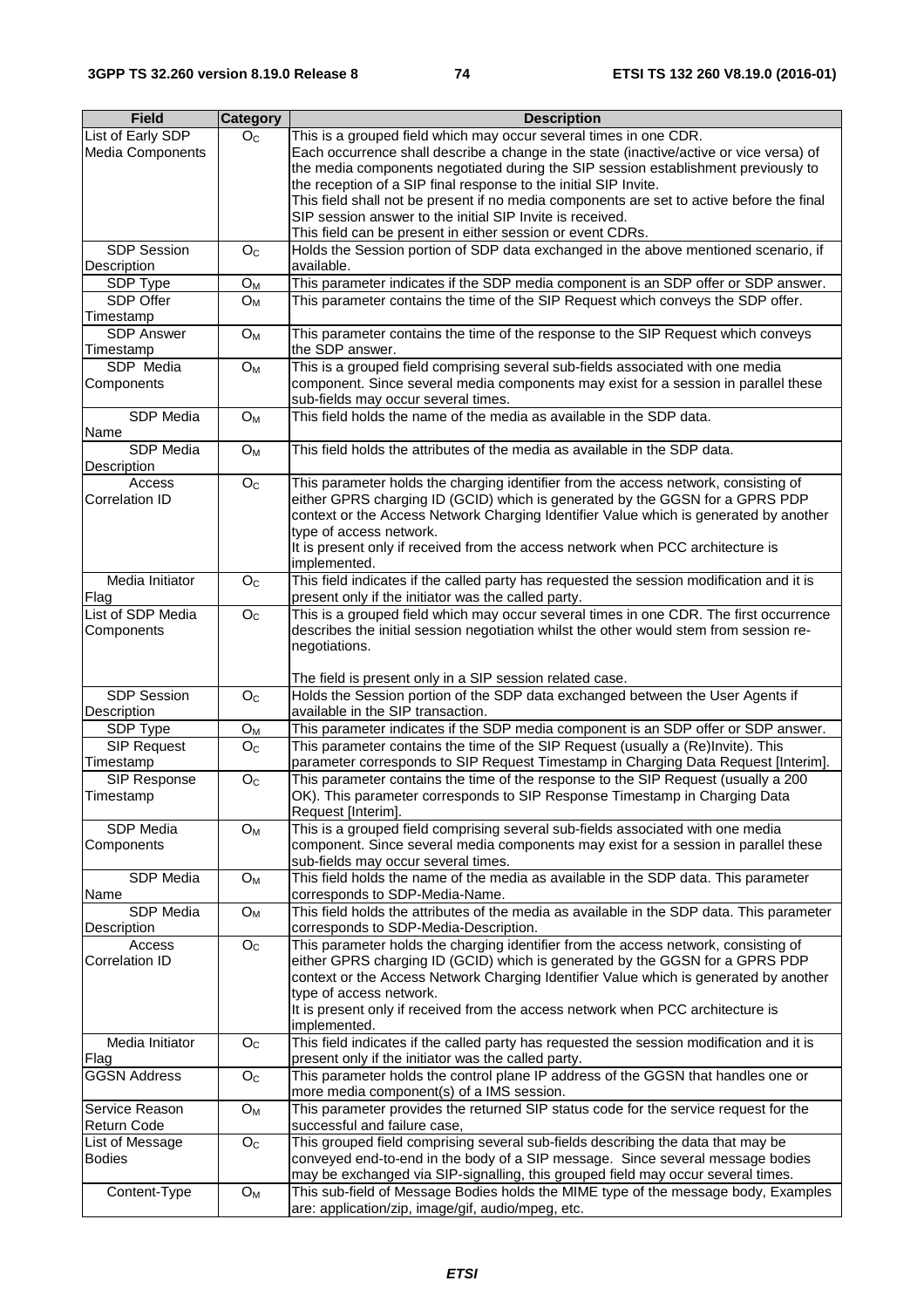| <b>Field</b>             | <b>Category</b> | <b>Description</b>                                                                        |
|--------------------------|-----------------|-------------------------------------------------------------------------------------------|
| Content-                 | O <sub>c</sub>  | This sub-field of Message Bodies holds the content disposition of the message body        |
| Disposition              |                 | inside the SIP signalling, Content-disposition header field equal to 'render', indicates  |
|                          |                 | that 'the body part should be displayed or otherwise rendered to the user'. Content       |
|                          |                 | disposition values are: session, render, inline, icon, alert, attachment, etc.            |
| Content-Length           | Oм              | This sub-field of Message Bodies holds the size of the data of a message body in          |
|                          |                 | bytes.                                                                                    |
| Originator               | O <sub>c</sub>  | This sub-field of the "List of Message Bodies" indicates the originating party of the     |
|                          |                 | message body.                                                                             |
| Access Network           | O <sub>c</sub>  | This field contains the content of the SIP P-header 'P-Access-Network-Info' if available. |
| Information              |                 |                                                                                           |
| Service Context Id       | Oм              | Holds the context information to which the CDR belongs. The information is obtained       |
|                          |                 | from the Operation Token of the Charging Data Request message.                            |
| <b>Record Extensions</b> | O <sub>c</sub>  | A set of operator/manufacturer specific extensions to the record, conditioned upon        |
|                          |                 | existence of an extension.                                                                |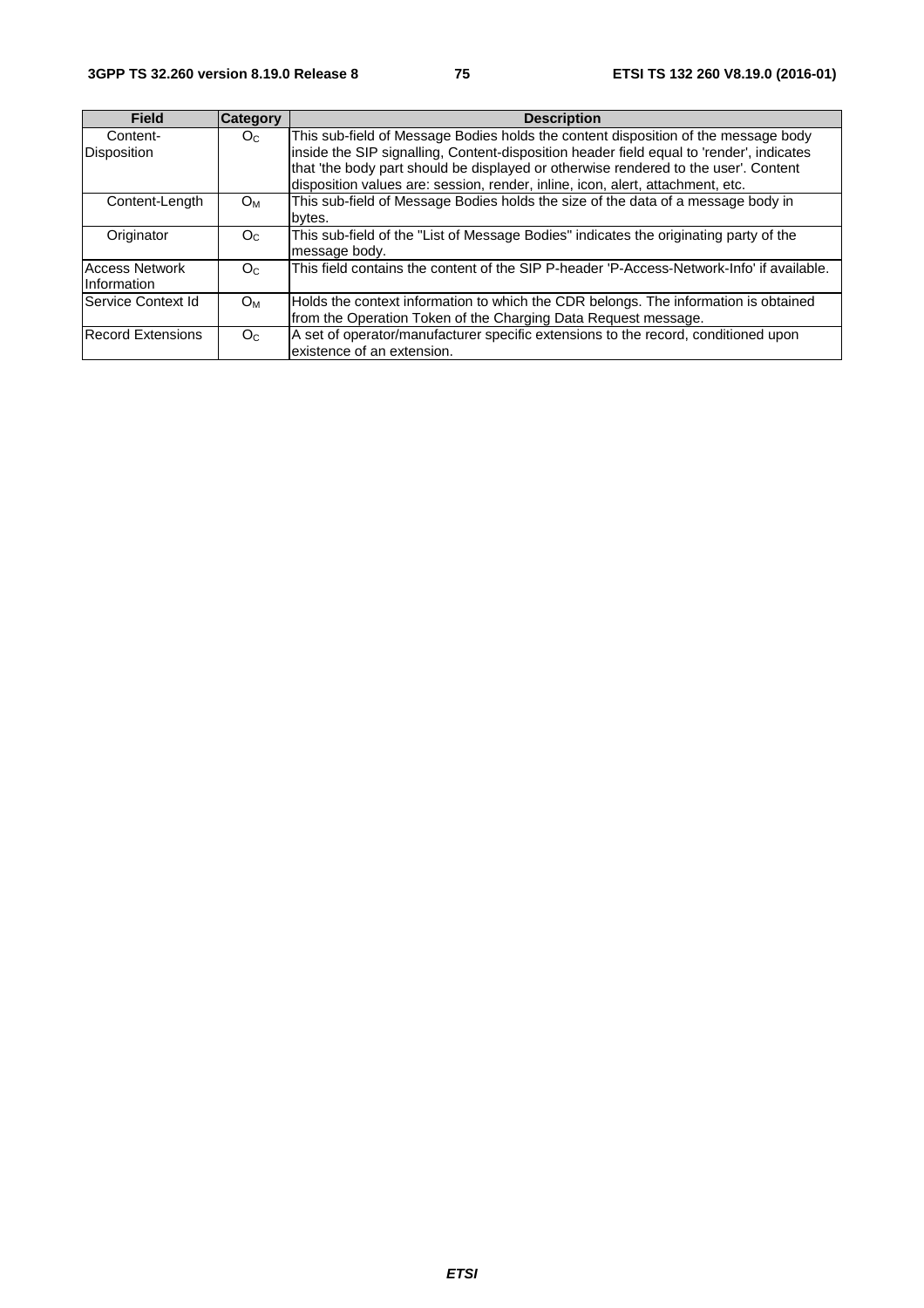# 6.1.3.5 I-CSCF CDR Content

The detailed description of the field is provided in TS 32.298 [51].

#### **Table 6.1.3.5: Charging Data of I-CSCF CDR**

| <b>Field</b>                                     | <b>Category</b>         | <b>Description</b>                                                                                                                                                                                            |
|--------------------------------------------------|-------------------------|---------------------------------------------------------------------------------------------------------------------------------------------------------------------------------------------------------------|
| Record Type                                      | м                       | Identifies the type of record. The parameter is derived from the Node functionality<br>parameter.                                                                                                             |
| Retransmission                                   | $\mathsf{O}_\mathbb{C}$ | This parameter, when present, indicates that information from retransmitted<br>Charging Data Requests has been used in this CDR                                                                               |
| SIP Method                                       | O <sub>C</sub>          | Specifies the SIP-method for which the CDR is generated. Only available in session<br>unrelated cases.                                                                                                        |
| Event                                            | O <sub>C</sub>          | This field identifies the SIP event package to which the SIP request is referred.                                                                                                                             |
| <b>Expires Information</b>                       | O <sub>c</sub>          | This field indicates the validity time of either the SIP message or its content,<br>depending on the SIP method.                                                                                              |
| Role of Node                                     | $O_M$                   | This field indicates whether the I-CSCF is serving the Originating or the Terminating<br>party.                                                                                                               |
| Node Address                                     | O <sub>M</sub>          | This item holds the address of the node providing the information for the CDR. This<br>may either be the IP address or the FQDN of the IMS node generating the<br>accounting data.                            |
| Session ID                                       | $O_M$                   | The Session identification. For a SIP session the Session-ID contains the SIP Call<br>ID as defined in the Session Initiation Protocol RFC 3261 [404].                                                        |
| <b>Session Priority</b>                          | O <sub>C</sub>          | The field contains the priority of the session.                                                                                                                                                               |
| List Of Calling Party<br>Address                 | $O_{M}$                 | The address or addresses (Public User ID or Public Service ID) of the party<br>requesting a service or initiating a session.                                                                                  |
| List of Associated URI                           | O <sub>C</sub>          | The list of non-barred public user identities (SIP URIs and/or TEL URIs) associated<br>to the public user identity under registration.                                                                        |
| <b>Called Party Address</b>                      | O <sub>M</sub>          | In the context of an end-to-end SIP transaction this field holds the address of the<br>party (Public User ID) to whom the SIP transaction is posted.                                                          |
| <b>Number Portability</b><br>routing information | O <sub>C</sub>          | This field includes information on number portability after DNS/ENUM request from<br>S-CSCF in the calling user"s home network.                                                                               |
| <b>Carrier Select routing</b><br>information     | O <sub>C</sub>          | This field includes information on carrier select after DNS/ENUM request from S-<br>CSCF in the calling user"s home network.                                                                                  |
| Service Request Time<br>Stamp                    | $O_M$                   | This field contains the time stamp, which indicates the time at which the service was<br>requested. This parameter corresponds to SIP Request Timestamp. Present with<br>Charging Data Request [Event].       |
| Inter Operator<br>Identifiers                    | O <sub>c</sub>          | Holds the identification of the home network (originating and terminating) if<br>exchanged via SIP signalling, as recorded in the P-Charging-Vector header.                                                   |
| Originating IOI                                  | O <sub>C</sub>          | This parameter corresponds to Orig-IOI header of the P-Charging-Vector defined in<br>TS 24.229 [204].                                                                                                         |
| <b>Terminating IOI</b>                           | O <sub>C</sub>          | This parameter corresponds to Term-IOI header of the P-Charging-Vector defined in<br>TS 24.229 [204].                                                                                                         |
| <b>Local Record</b><br>Sequence Number           | O <sub>M</sub>          | This field includes a unique record number created by this node. The number is<br>allocated sequentially for each partial CDR (or whole CDR) including all CDR types.<br>The number is unique within the CDF. |
| Cause For Record<br>Closing                      | $O_{M}$                 | This field contains a reason for the close of the CDR.                                                                                                                                                        |
| Incomplete CDR<br>Indication                     | O <sub>C</sub>          | This field provides additional diagnostics when the CDF detects missing Charging<br>Data Requests.                                                                                                            |
| <b>S-CSCF Information</b>                        | O <sub>C</sub>          | This field contains Information related to the serving CSCF, e.g. the S-CSCF<br>capabilities upon registration event or the S-CSCF address upon the session<br>establishment event.                           |
| <b>IMS Charging Identifier</b>                   | O <sub>M</sub>          | This parameter holds the IMS charging identifier (ICID) as generated by the IMS<br>node for the SIP session.                                                                                                  |
| Service Reason<br><b>Return Code</b>             | $O_{M}$                 | This parameter provides the returned SIP status code for the service request for the<br>successful and failure case,                                                                                          |
| <b>Access Network</b><br>Information             | O <sub>c</sub>          | This field contains the content of the SIP P-header 'P-Access-Network-Info' if<br>available.                                                                                                                  |
| Service Context Id                               | $O_{M}$                 | Holds the context information to which the CDR belongs. The information is<br>obtained from the Operation Token of the Charging Data Request message.                                                         |
| <b>Record Extensions</b>                         | O <sub>C</sub>          | A set of operator/manufacturer specific extensions to the record, conditioned upon<br>existence of an extension.                                                                                              |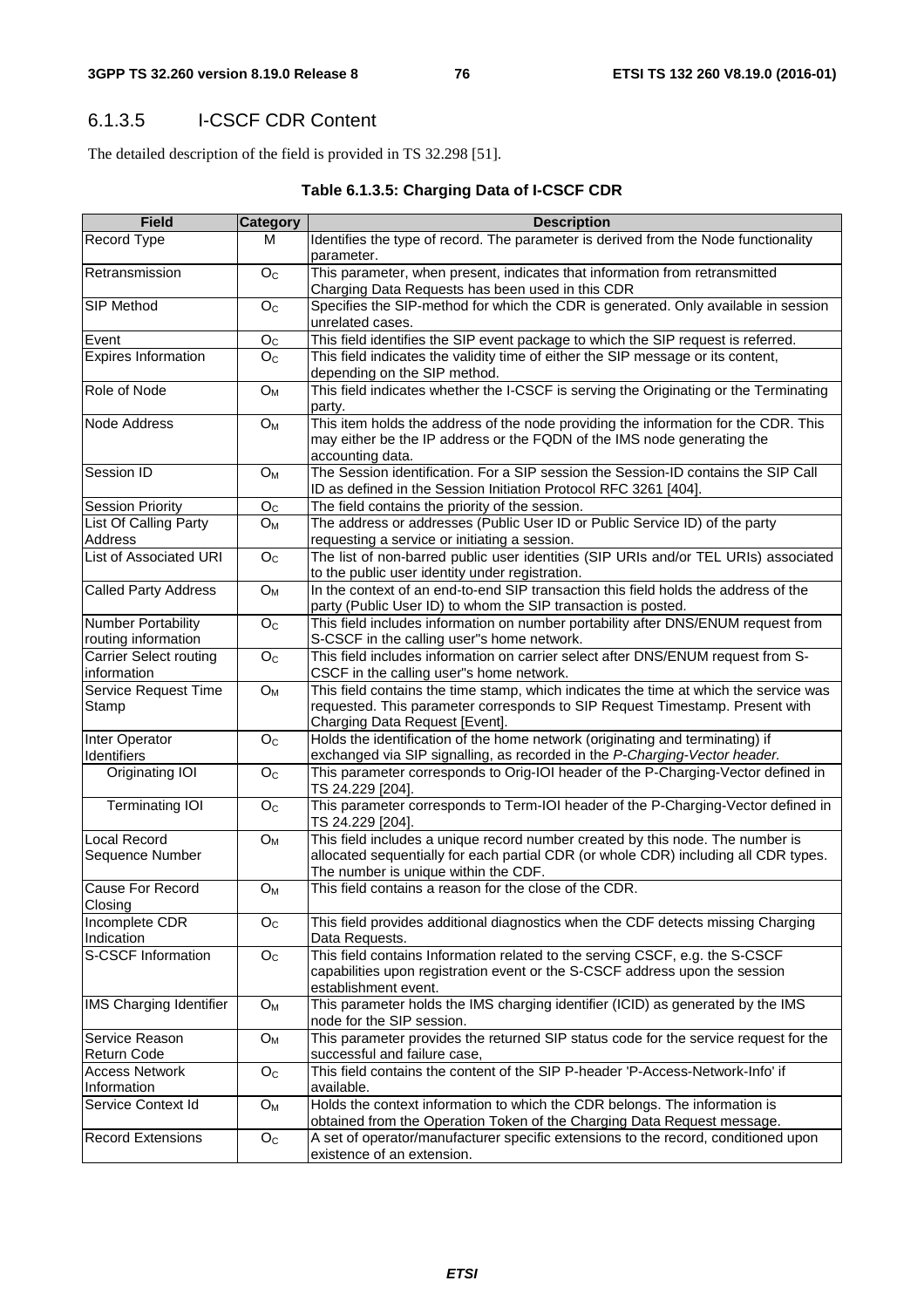# 6.1.3.6 MRFC CDR Content

The detailed description of the field is provided in TS 32.298 [51].

### **Table 6.1.3.6: Charging Data of MRFC CDR**

| <b>Field</b>                                  | Category                | <b>Description</b>                                                                                                                                                                                                                                                                                                                        |
|-----------------------------------------------|-------------------------|-------------------------------------------------------------------------------------------------------------------------------------------------------------------------------------------------------------------------------------------------------------------------------------------------------------------------------------------|
| Record Type                                   | М                       | Identifies the type of record. The parameter is derived from the Node functionality<br>parameter.                                                                                                                                                                                                                                         |
| Retransmission                                | O <sub>C</sub>          | This parameter, when present, indicates that information from retransmitted<br>Charging Data Requests has been used in this CDR.                                                                                                                                                                                                          |
| SIP Method                                    | O <sub>C</sub>          | Specifies the SIP-method for which the CDR is generated. Only available in<br>session unrelated cases.                                                                                                                                                                                                                                    |
| Event                                         | O <sub>C</sub>          | This field identifies the SIP event package to which the SIP request is referred.                                                                                                                                                                                                                                                         |
| <b>Expires Information</b>                    | O <sub>C</sub>          | This field indicates the validity time of either the SIP message or its content,<br>depending on the SIP method.                                                                                                                                                                                                                          |
| <b>Node Address</b>                           | $O_{M}$                 | This item holds the address of the node providing the information for the CDR.<br>This may either be the IP address or the FQDN of the IMS node generating the<br>accounting data.                                                                                                                                                        |
| Session ID                                    | $O_{M}$                 | The Session identification. For a SIP session the Session-ID contains the SIP Call<br>ID as defined in the Session Initiation Protocol RFC 3261 [404].                                                                                                                                                                                    |
| Service ID                                    | O <sub>M</sub>          | This field identifies the service the MRFC is hosting. For conferences the<br>conference ID is used here.                                                                                                                                                                                                                                 |
| <b>Session Priority</b>                       | O <sub>C</sub>          | The field contains the priority of the session.                                                                                                                                                                                                                                                                                           |
| List Of Calling Party<br>Address              | $O_{M}$                 | The address or addresses (Public User ID or Public Service ID) of the party<br>requesting a service or initiating a session.                                                                                                                                                                                                              |
| <b>Called Party Address</b>                   | O <sub>C</sub>          | For SIP transactions, except for registration, this field holds the address of the<br>party (Public User ID or Public Service ID) to whom the SIP transaction is posted.<br>For registration transactions, this field holds the Public User ID under registration.                                                                        |
| Requested<br>Party<br><b>Address</b>          | O <sub>C</sub>          | For SIP transactions this field holds the address of the party (Public User ID or<br>Public Service ID) to whom the SIP transaction was originally posted.<br>This field is only present if different from the Called Party Address parameter.                                                                                            |
| List of Called Asserted<br>Identity           | O <sub>C</sub>          | The address or addresses of the final asserted identities. Present if the final<br>asserted identities are available in the SIP 2xx response.                                                                                                                                                                                             |
| List of Subscription Id                       | $O_M$                   | Holds the public user identities of the served user                                                                                                                                                                                                                                                                                       |
| Service Request Time<br>Stamp                 | $O_{M}$                 | This field contains the time stamp which indicates the time at which the service<br>was requested. This parameter corresponds to SIP Request Timestamp. Present<br>with Charging Data Request [Start] and Charging Data Request [Event].                                                                                                  |
| Service Delivery Start<br><b>Time Stamp</b>   | O <sub>M</sub>          | This field holds the time stamp reflecting either: successful session set-up, a<br>delivery unrelated service, an unsuccessful session set-up and an unsuccessful<br>session unrelated request. This parameter corresponds to SIP Response<br>Timestamp. Present with Charging Data Request [Start] and Charging Data<br>Request [EVENT]. |
| Service Delivery End<br><b>Time Stamp</b>     | O <sub>C</sub>          | This field records the time at which the service delivery was terminated. It is<br>Present only in SIP session related case. This parameter corresponds to SIP<br>Request Timestamp. Present with Charging Data Request [Stop].                                                                                                           |
| <b>Record Opening Time</b>                    | O <sub>c</sub>          | A time stamp reflecting the time the CDF opened this record. Present only in SIP<br>session related case.                                                                                                                                                                                                                                 |
| <b>Record Closure Time</b>                    | $O_{M}$                 | A Time stamp reflecting the time the CDF closed the record.                                                                                                                                                                                                                                                                               |
| <b>Application Servers</b><br>Information     | $\mathsf{O}_\mathbb{C}$ | This is a grouped CDR field containing the fields: 'Application Server Involved' and<br>'Application Provided Called Parties'.                                                                                                                                                                                                            |
| <b>Application Servers</b><br>Involved        | O <sub>C</sub>          | Holds the ASs (if any) identified by the SIP URIs.                                                                                                                                                                                                                                                                                        |
| Application<br><b>Provided Called Parties</b> | O <sub>C</sub>          | Holds a list of the Called Party Address(es), if the address(es) are determined by<br>an AS (SIP URI, E.164).                                                                                                                                                                                                                             |
| Inter Operator<br>Identifiers                 | O <sub>C</sub>          | Holds the identification of the home network (originating and terminating) if<br>exchanged via SIP signalling, as recorded in the P-Charging-Vector header.                                                                                                                                                                               |
| Originating IOI                               | O <sub>C</sub>          | This parameter corresponds to Orig-IOI header of the P-Charging-Vector defined<br>in TS 24.229 [204].                                                                                                                                                                                                                                     |
| <b>Terminating IOI</b>                        | O <sub>C</sub>          | This parameter corresponds to Term-IOI header of the P-Charging-Vector defined<br>in TS 24.229 [204].                                                                                                                                                                                                                                     |
| Local Record<br>Sequence Number               | O <sub>M</sub>          | This field includes a unique record number created by this node. The number is<br>allocated sequentially for each partial CDR (or whole CDR) including all CDR<br>types. The number is unique within the CDF.                                                                                                                             |
| Record Sequence<br>Number                     | O <sub>C</sub>          | This field contains a running sequence number employed to link the partial records<br>generated by the CDF for a particular session.                                                                                                                                                                                                      |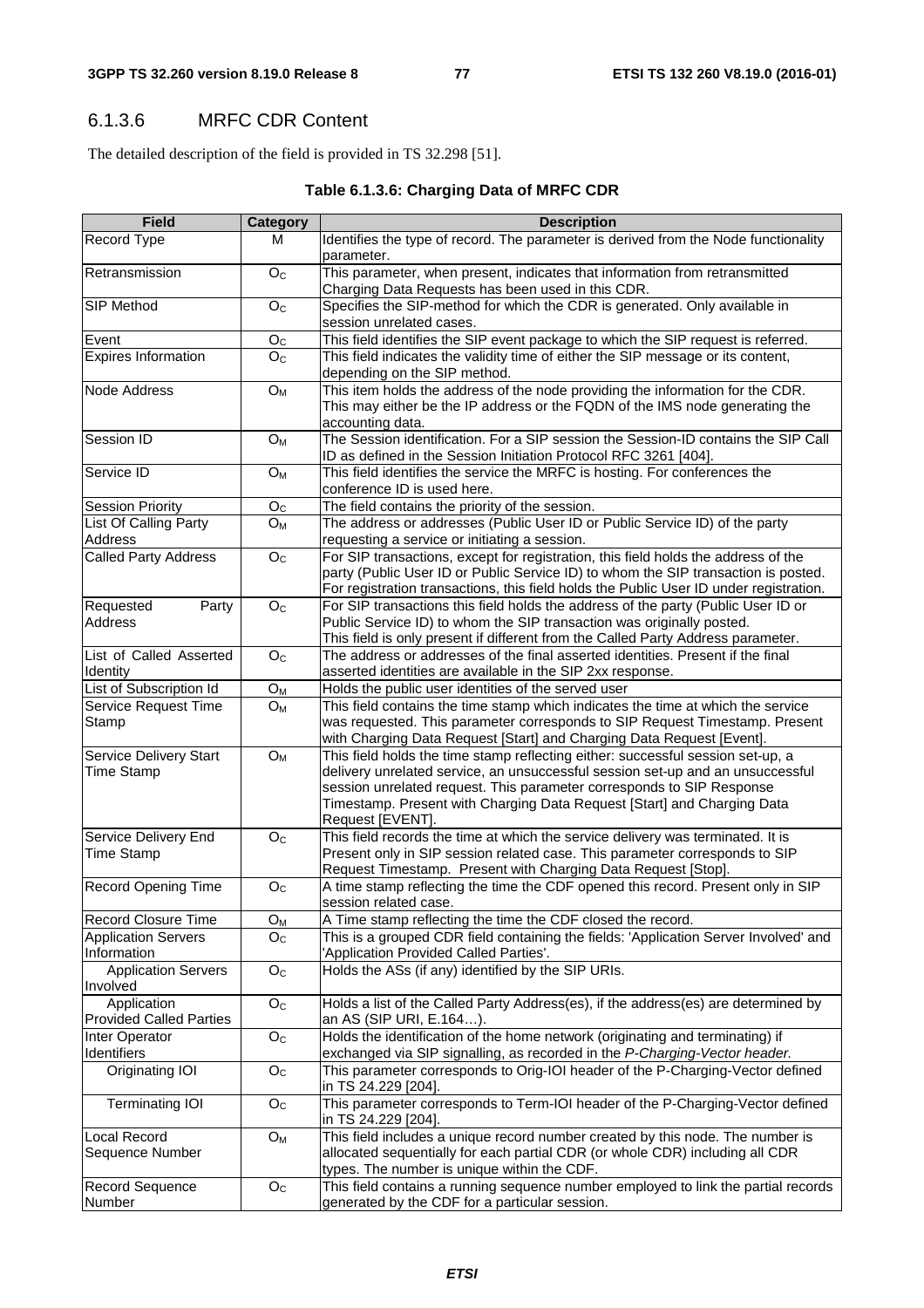| <b>Field</b>                          | Category                | <b>Description</b>                                                                                                                                                                                                                                                                                                                                                                                                                                                                                                                             |
|---------------------------------------|-------------------------|------------------------------------------------------------------------------------------------------------------------------------------------------------------------------------------------------------------------------------------------------------------------------------------------------------------------------------------------------------------------------------------------------------------------------------------------------------------------------------------------------------------------------------------------|
| Cause For Record<br>Closing           | $O_M$                   | This field contains a reason for the close of the CDR.                                                                                                                                                                                                                                                                                                                                                                                                                                                                                         |
| Incomplete CDR<br>Indication          | O <sub>C</sub>          | This field provides additional diagnostics when the CDF detects missing Charging<br>Data Requests.                                                                                                                                                                                                                                                                                                                                                                                                                                             |
| <b>IMS</b> Charging Identifier        | $O_M$                   | This parameter holds the IMS charging identifier (ICID) as generated by the IMS<br>node for the SIP session.                                                                                                                                                                                                                                                                                                                                                                                                                                   |
| List of Early SDP Media<br>Components | O <sub>C</sub>          | This is a grouped field which may occur several times in one CDR.<br>Each occurrence shall describe a change in the state (inactive/active or vice<br>versa) of the media components negotiated during the SIP session establishment<br>previously to the reception of a SIP final response to the initial SIP Invite.<br>This field shall not be present if no media components are set to active before the<br>final SIP session answer to the initial SIP Invite is received.<br>This field can be present in either session or event CDRs. |
| <b>SDP Session</b><br>Description     | O <sub>C</sub>          | Holds the Session portion of SDP data exchanged in the above mentioned<br>scenario, if available.                                                                                                                                                                                                                                                                                                                                                                                                                                              |
| SDP Type                              | O <sub>M</sub>          | This parameter indicates if the SDP media component is an SDP offer or SDP<br>answer.                                                                                                                                                                                                                                                                                                                                                                                                                                                          |
| SDP Offer<br>Timestamp                | $O_M$                   | This parameter contains the time of the SIP Request which conveys the SDP<br>offer.                                                                                                                                                                                                                                                                                                                                                                                                                                                            |
| <b>SDP Answer</b><br>Timestamp        | $O_M$                   | This parameter contains the time of the response to the SIP Request which<br>conveys the SDP answer.                                                                                                                                                                                                                                                                                                                                                                                                                                           |
| SDP Media<br>Components               | $O_M$                   | This is a grouped field comprising several sub-fields associated with one media<br>component. Since several media components may exist for a session in parallel<br>these sub-fields may occur several times.                                                                                                                                                                                                                                                                                                                                  |
| SDP Media<br>Name                     | O <sub>M</sub>          | This field holds the name of the media as available in the SDP data.                                                                                                                                                                                                                                                                                                                                                                                                                                                                           |
| SDP Media<br>Description              | $O_M$                   | This field holds the attributes of the media as available in the SDP data.                                                                                                                                                                                                                                                                                                                                                                                                                                                                     |
| Access<br>Correlation ID              | O <sub>C</sub>          | This parameter holds the charging identifier from the access network, consisting of<br>either GPRS charging ID (GCID) which is generated by the GGSN for a GPRS<br>PDP context or the Access Network Charging Identifier Value which is generated<br>by another type of access network.<br>It is present only if received from the access network when PCC architecture is<br>implemented.                                                                                                                                                     |
| Media Initiator Flag                  | O <sub>C</sub>          | This field indicates if the called party has requested the session modification and it<br>is present only if the initiator was the called party.                                                                                                                                                                                                                                                                                                                                                                                               |
| List of SDP Media<br>Components       | O <sub>C</sub>          | This is a grouped field which may occur several times in one CDR. The first<br>occurrence describes the initial session negotiation whilst the other would stem<br>from session re-negotiations.<br>The field is present only in a SIP session related case                                                                                                                                                                                                                                                                                    |
| <b>SDP Session</b><br>Description     | O <sub>C</sub>          | Holds the Session portion of the SDP data exchanged between the User Agents if<br>available in the SIP transaction.                                                                                                                                                                                                                                                                                                                                                                                                                            |
| SDP Type                              | $O_M$                   | This parameter indicates if the SDP media component is an SDP offer or SDP<br>answer.                                                                                                                                                                                                                                                                                                                                                                                                                                                          |
| <b>SIP Request</b><br>Timestamp       | O <sub>C</sub>          | This parameter contains the time of the SIP Request (usually a (Re)Invite). This<br>parameter corresponds to SIP Request Timestamp in the Charging Data Request<br>[Interim].                                                                                                                                                                                                                                                                                                                                                                  |
| SIP Response<br>Timestamp             | O <sub>C</sub>          | This parameter contains the time of the response to the SIP Request (usually a<br>200 OK). This parameter corresponds to SIP Response Timestamp In the<br>Charging Data Request [Interim].                                                                                                                                                                                                                                                                                                                                                     |
| SDP Media<br>Components               | O <sub>M</sub>          | This is a grouped field comprising several sub-fields associated with one media<br>component. Since several media components may exist for a session in parallel<br>these sub-fields may occur several times.                                                                                                                                                                                                                                                                                                                                  |
| SDP Media<br>Name                     | $O_{M}$                 | This field holds the name of the media as available in the SDP data. This<br>parameter corresponds to SDP-Media-Name.                                                                                                                                                                                                                                                                                                                                                                                                                          |
| SDP Media<br>Description              | $O_M$                   | This field holds the attributes of the media as available in the SDP data.                                                                                                                                                                                                                                                                                                                                                                                                                                                                     |
| Access<br>Correlation ID              | $\mathsf{O}_\mathbb{C}$ | This parameter holds the charging identifier from the access network, consisting of<br>either GPRS charging ID (GCID) which is generated by the GGSN for a GPRS<br>PDP context or the Access Network Charging Identifier Value which is generated<br>by another type of access network.<br>It is present only if received from the access network when PCC architecture is<br>implemented.                                                                                                                                                     |
| Media Initiator Flag                  | $\mathsf{O}_\mathbb{C}$ | This field indicates if the called party has requested the session modification and it<br>is present only if the initiator was the called party.                                                                                                                                                                                                                                                                                                                                                                                               |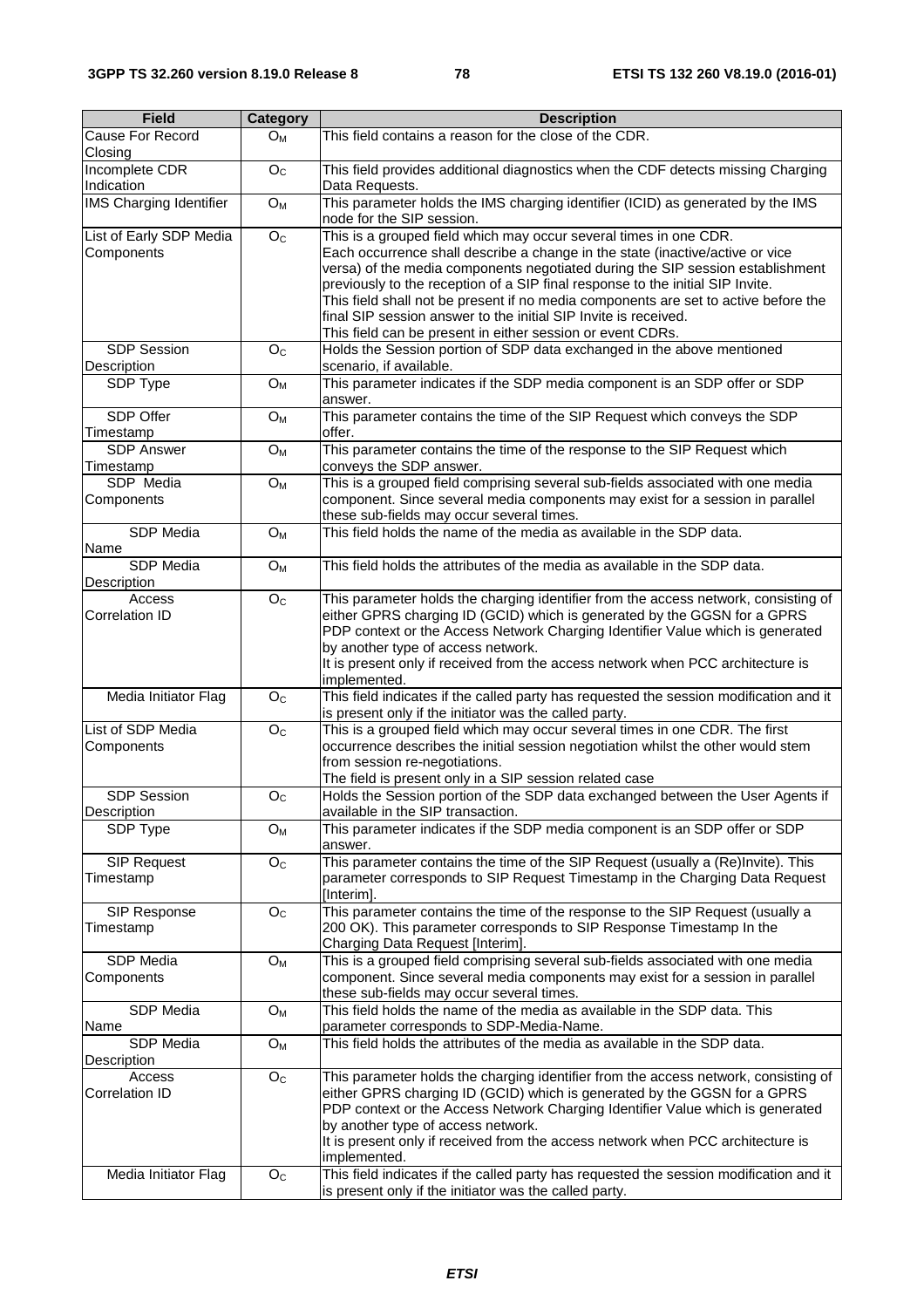| <b>Field</b>          | Category       | <b>Description</b>                                                                 |
|-----------------------|----------------|------------------------------------------------------------------------------------|
| <b>GGSN Address</b>   | O <sub>C</sub> | This parameter holds the control plane IP address of the GGSN that handles one     |
|                       |                | or more media component(s) of a IMS session.                                       |
| Service Reason Return | O <sub>M</sub> | This parameter provides the returned SIP status code for the service request for   |
| Code                  |                | the successful and failure case,                                                   |
| <b>Access Network</b> | O <sub>C</sub> | This field contains the content of the SIP P-header 'P-Access-Network-Info' if     |
| Information           |                | available.                                                                         |
| Service Context Id    | O <sub>M</sub> | Holds the context information to which the CDR belongs. The information is         |
|                       |                | obtained from the Operation Token of the Charging Data Request message.            |
| Record Extensions     | O <sub>C</sub> | A set of operator/manufacturer specific extensions to the record, conditioned upon |
|                       |                | existence of an extension.                                                         |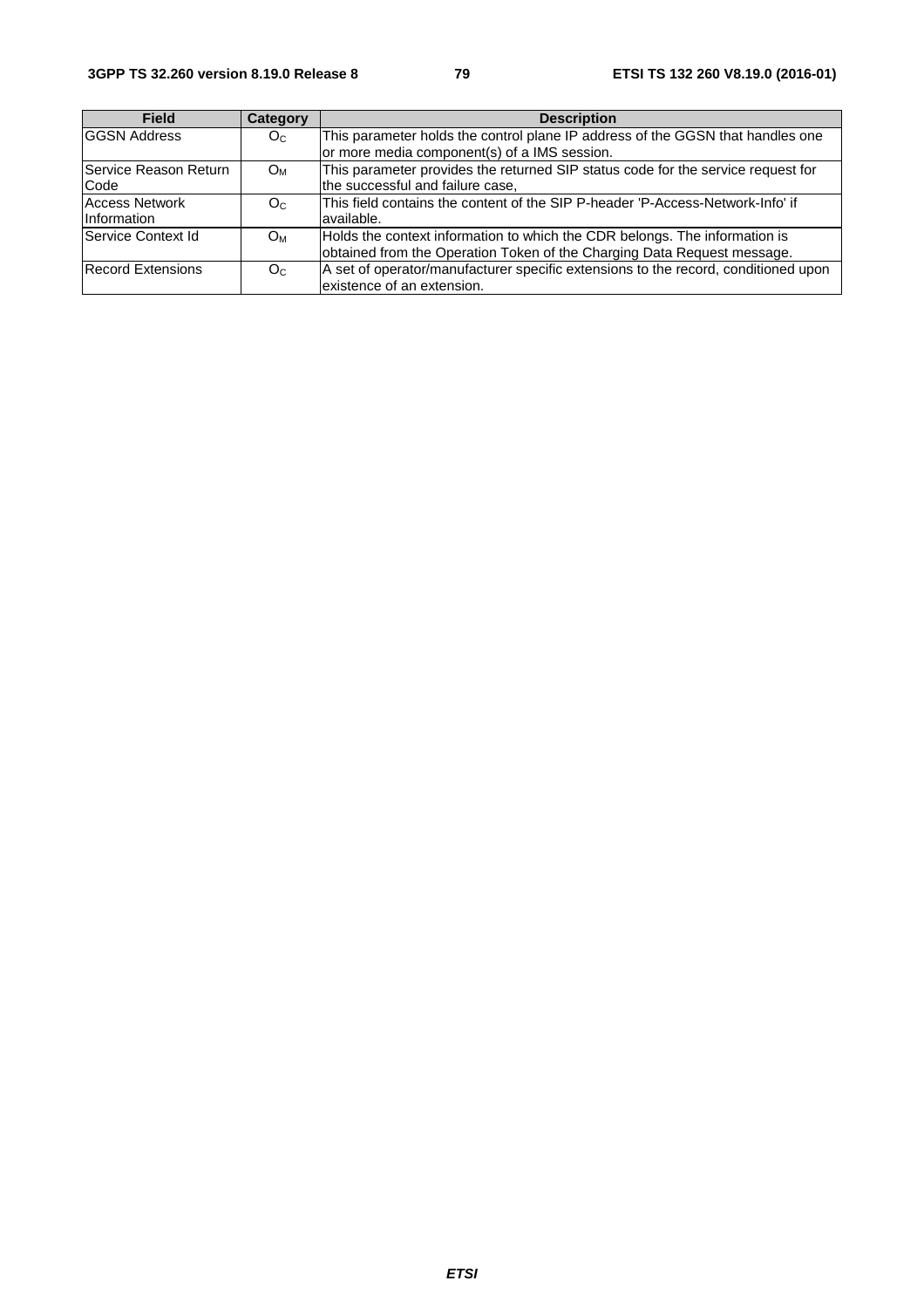# 6.1.3.7 MGCF CDR Content

The detailed description of the field is provided in TS 32.298 [51].

#### **Table 6.1.3.7: Charging Data of MGCF CDR**

| <b>Field</b>                                 | <b>Category</b>           | <b>Description</b>                                                                                                                                                                                                                                                                                                                        |
|----------------------------------------------|---------------------------|-------------------------------------------------------------------------------------------------------------------------------------------------------------------------------------------------------------------------------------------------------------------------------------------------------------------------------------------|
| Record Type                                  | м                         | Identifies the type of record. The parameter is derived from the Node<br>functionality parameter.                                                                                                                                                                                                                                         |
| Retransmission                               | O <sub>C</sub>            | This parameter, when present, indicates that information from retransmitted<br>Charging Data Requests has been used in this CDR                                                                                                                                                                                                           |
| SIP Method                                   | O <sub>C</sub>            | Specifies the SIP-method for which the CDR is generated. Only available in<br>session unrelated cases.                                                                                                                                                                                                                                    |
| Event                                        | O <sub>C</sub>            | This field identifies the SIP event package to which the SIP request is referred.                                                                                                                                                                                                                                                         |
| <b>Expires Information</b>                   | O <sub>C</sub>            | This field indicates the validity time of either the SIP message or its content,<br>depending on the SIP method.                                                                                                                                                                                                                          |
| Role of Node                                 | $O_{M}$                   | This field indicates whether the MGCF is serving the Originating or the<br>Terminating party.                                                                                                                                                                                                                                             |
| <b>Node Address</b>                          | $O_{M}$                   | This item holds the address of the node providing the information for the CDR.<br>This may either be the IP address or the FQDN of the IMS node generating the<br>accounting data.                                                                                                                                                        |
| Session ID                                   | O <sub>M</sub>            | The Session identification. For a SIP session the Session-ID contains the SIP<br>Call ID as defined in the Session Initiation Protocol RFC 3261 [404].                                                                                                                                                                                    |
| <b>Session Priority</b>                      | O <sub>C</sub>            | The field contains the priority of the session.                                                                                                                                                                                                                                                                                           |
| List Of Calling Party<br>Address             | ${\mathsf O}_{\mathsf M}$ | The address or addresses (Public User ID or Public Service ID) of the party<br>requesting a service or initiating a session.                                                                                                                                                                                                              |
| <b>Called Party Address</b>                  | $O_{M}$                   | In the context of an end-to-end SIP transaction this field holds the address of the<br>party (Public User ID) to whom the SIP transaction is posted.                                                                                                                                                                                      |
| Number Portability routing<br>information    | O <sub>C</sub>            | This field includes information on number portability after DNS/ENUM request<br>from S-CSCF in the calling user"s home network.                                                                                                                                                                                                           |
| <b>Carrier Select routing</b><br>information | O <sub>C</sub>            | This field includes information on carrier select after DNS/ENUM request from S-<br>CSCF in the calling user"s home network.                                                                                                                                                                                                              |
| Service Request Time<br>Stamp                | $O_M$                     | This field contains the time stamp which indicates the time at which the service<br>was requested. This parameter corresponds to SIP Request Timestamp. Present<br>with Charging Data Request [Start] and Charging Data Request [Event].                                                                                                  |
| Service Delivery Start<br><b>Time Stamp</b>  | $O_{M}$                   | This field holds the time stamp reflecting either: successful session set-up, a<br>delivery unrelated service, an unsuccessful session set-up and an unsuccessful<br>session unrelated request. This parameter corresponds to SIP Response<br>Timestamp. Present with Charging Data Request [Start] and Charging Data<br>Request [Event]. |
| Service Delivery End<br><b>Time Stamp</b>    | O <sub>C</sub>            | This field records the time at which the service delivery was terminated. It is<br>Present only in SIP session related case. This parameter corresponds to SIP<br>Request Timestamp. Present with Charging Data Request [Stop].                                                                                                           |
| <b>Record Opening Time</b>                   | O <sub>C</sub>            | A time stamp reflecting the time the CDF opened this record. Present only in SIP<br>session related case.                                                                                                                                                                                                                                 |
| Record Closure Time                          | O <sub>M</sub>            | A Time stamp reflecting the time the CDF closed the record.                                                                                                                                                                                                                                                                               |
| Inter Operator Identifiers                   | O <sub>c</sub>            | Holds the identification of the home network (originating and terminating) if<br>exchanged via SIP signalling, as recorded in the P-Charging-Vector header.                                                                                                                                                                               |
| Originating IOI                              | O <sub>C</sub>            | This parameter corresponds to Orig-IOI header of the P-Charging-Vector defined<br>in TS 24.229 [204].                                                                                                                                                                                                                                     |
| <b>Terminating IOI</b>                       | O <sub>c</sub>            | This parameter corresponds to Term-IOI header of the P-Charging-Vector<br>defined in TS 24.229 [204].                                                                                                                                                                                                                                     |
| Local Record Sequence<br>Number              | $O_M$                     | This field includes a unique record number created by this node. The number is<br>allocated sequentially for each partial CDR (or whole CDR) including all CDR<br>types. The number is unique within the CDF.                                                                                                                             |
| Record Sequence<br>Number                    | O <sub>C</sub>            | This field contains a running sequence number employed to link the partial<br>records generated by the CDF for a particular session.                                                                                                                                                                                                      |
| Cause For Record<br>Closing                  | $O_M$                     | This field contains a reason for the close of the CDR.                                                                                                                                                                                                                                                                                    |
| Incomplete CDR<br>Indication                 | O <sub>C</sub>            | This field provides additional diagnostics when the CDF detects missing<br>Charging Data Requests.                                                                                                                                                                                                                                        |
| <b>IMS Charging Identifier</b>               | $O_M$                     | This parameter holds the IMS charging identifier (ICID) as generated by the IMS<br>node for the SIP session.                                                                                                                                                                                                                              |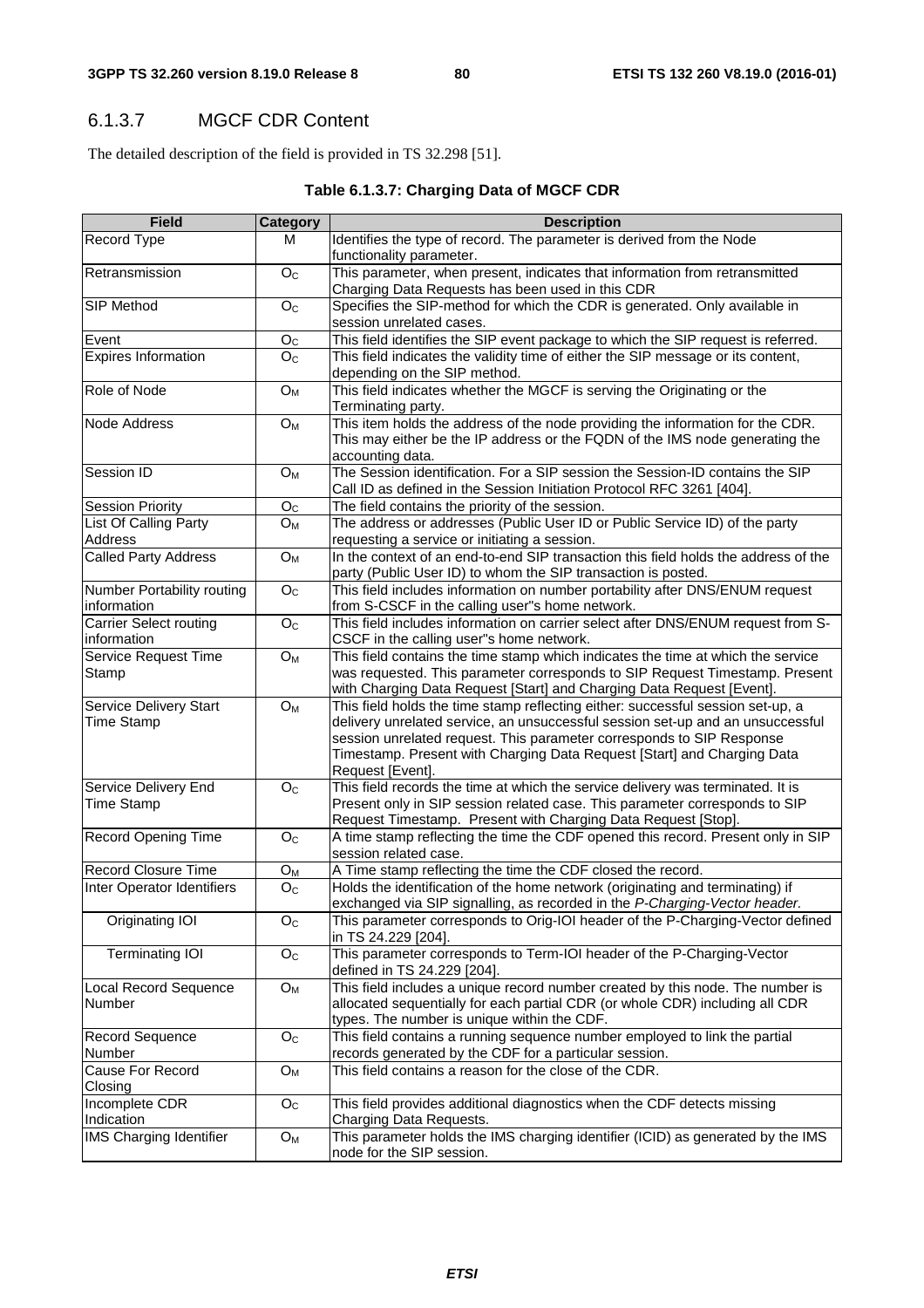| <b>Field</b>                          | Category                | <b>Description</b>                                                                                                                                                                                            |
|---------------------------------------|-------------------------|---------------------------------------------------------------------------------------------------------------------------------------------------------------------------------------------------------------|
| List of Early SDP Media<br>Components | O <sub>C</sub>          | This is a grouped field which may occur several times in one CDR.<br>Each occurrence shall describe a change in the state (inactive/active or vice                                                            |
|                                       |                         | versa) of the media components negotiated during the SIP session<br>establishment previously to the reception of a SIP final response to the initial SIP                                                      |
|                                       |                         | Invite.<br>This field shall not be present if no media components are set to active before                                                                                                                    |
|                                       |                         | the final SIP session answer to the initial SIP Invite is received.<br>This field can be present in either session or event CDRs.                                                                             |
| <b>SDP Session</b>                    | O <sub>C</sub>          | Holds the Session portion of SDP data exchanged in the above mentioned                                                                                                                                        |
| Description                           |                         | scenario, if available.                                                                                                                                                                                       |
| SDP Type                              | O <sub>M</sub>          | This parameter indicates if the SDP media component is an SDP offer or SDP<br>answer.                                                                                                                         |
| SDP Offer Timestamp                   | $O_{M}$                 | This parameter contains the time of the SIP Request which conveys the SDP<br>offer.                                                                                                                           |
| <b>SDP Answer</b><br>Timestamp        | O <sub>M</sub>          | This parameter contains the time of the response to the SIP Request which<br>conveys the SDP answer.                                                                                                          |
| SDP Media                             | $O_M$                   | This is a grouped field comprising several sub-fields associated with one media                                                                                                                               |
| Components                            |                         | component. Since several media components may exist for a session in parallel<br>these sub-fields may occur several times.                                                                                    |
| SDP Media Name                        | O <sub>M</sub>          | This field holds the name of the media as available in the SDP data.                                                                                                                                          |
| SDP Media<br>Description              | O <sub>M</sub>          | This field holds the attributes of the media as available in the SDP data.                                                                                                                                    |
| Media Initiator Flag                  | O <sub>C</sub>          | This field indicates if the called party has requested the session modification and<br>it is present only if the initiator was the called party.                                                              |
| List of SDP Media                     | O <sub>C</sub>          | This is a grouped field which may occur several times in one CDR. The first                                                                                                                                   |
| Components                            |                         | occurrence describes the initial session negotiation whilst the other would stem<br>from session re-negotiations.<br>The field is present only in a SIP session related case.                                 |
| <b>SDP Session</b>                    | $\mathsf{O}_\mathbb{C}$ | Holds the Session portion of the SDP data exchanged between the User Agents                                                                                                                                   |
| Description                           |                         | if available in the SIP transaction.                                                                                                                                                                          |
| SDP Type                              | O <sub>M</sub>          | This parameter indicates if the SDP media component is an SDP offer or SDP<br>answer.                                                                                                                         |
| <b>SIP Request</b><br>Timestamp       | O <sub>C</sub>          | This parameter contains the time of the SIP Request (usually a (Re)Invite). This<br>parameter corresponds to SIP Request Timestamp in Charging Data Request<br>[Interim].                                     |
| SIP Response<br>Timestamp             | O <sub>C</sub>          | This parameter contains the time of the response to the SIP Request (usually a<br>200 OK). This parameter corresponds to SIP Response Timestamp in Charging<br>Data Request [Interim].                        |
| SDP Media<br>Components               | O <sub>M</sub>          | This is a grouped field comprising several sub-fields associated with one media<br>component. Since several media components may exist for a session in parallel<br>these sub-fields may occur several times. |
| SDP Media Name                        | $O_{M}$                 | This field holds the name of the media as available in the SDP data. This<br>parameter corresponds to SDP-Media-Name.                                                                                         |
| SDP Media<br>Description              | $O_M$                   | This field holds the attributes of the media as available in the SDP data.                                                                                                                                    |
| Media Initiator Flag                  | O <sub>C</sub>          | This field indicates if the called party has requested the session modification and<br>it is present only if the initiator was the called party.                                                              |
| Service Reason Return<br>Code         | O <sub>M</sub>          | This parameter provides the returned SIP status code for the service request for<br>the successful and failure case.                                                                                          |
| Trunk Group ID<br>Incoming/Outgoing   | $O_{M}$                 | Contains the outgoing trunk group ID for an outgoing session/call or the incoming<br>trunk group ID for an incoming session/call.                                                                             |
| <b>Bearer Service</b>                 | $O_{M}$                 | Holds the used bearer service for the PSTN leg.                                                                                                                                                               |
| <b>Access Network</b>                 | O <sub>C</sub>          | This field contains the content of the SIP P-header 'P-Access-Network-Info' if                                                                                                                                |
| Information                           |                         | available.                                                                                                                                                                                                    |
| Service Context Id                    | $O_M$                   | Holds the context information to which the CDR belongs. The information is<br>obtained from the Operation Token of the Charging Data Request message.                                                         |
| <b>Record Extensions</b>              | O <sub>c</sub>          | A set of operator/manufacturer specific extensions to the record, conditioned                                                                                                                                 |
|                                       |                         | upon existence of an extension.                                                                                                                                                                               |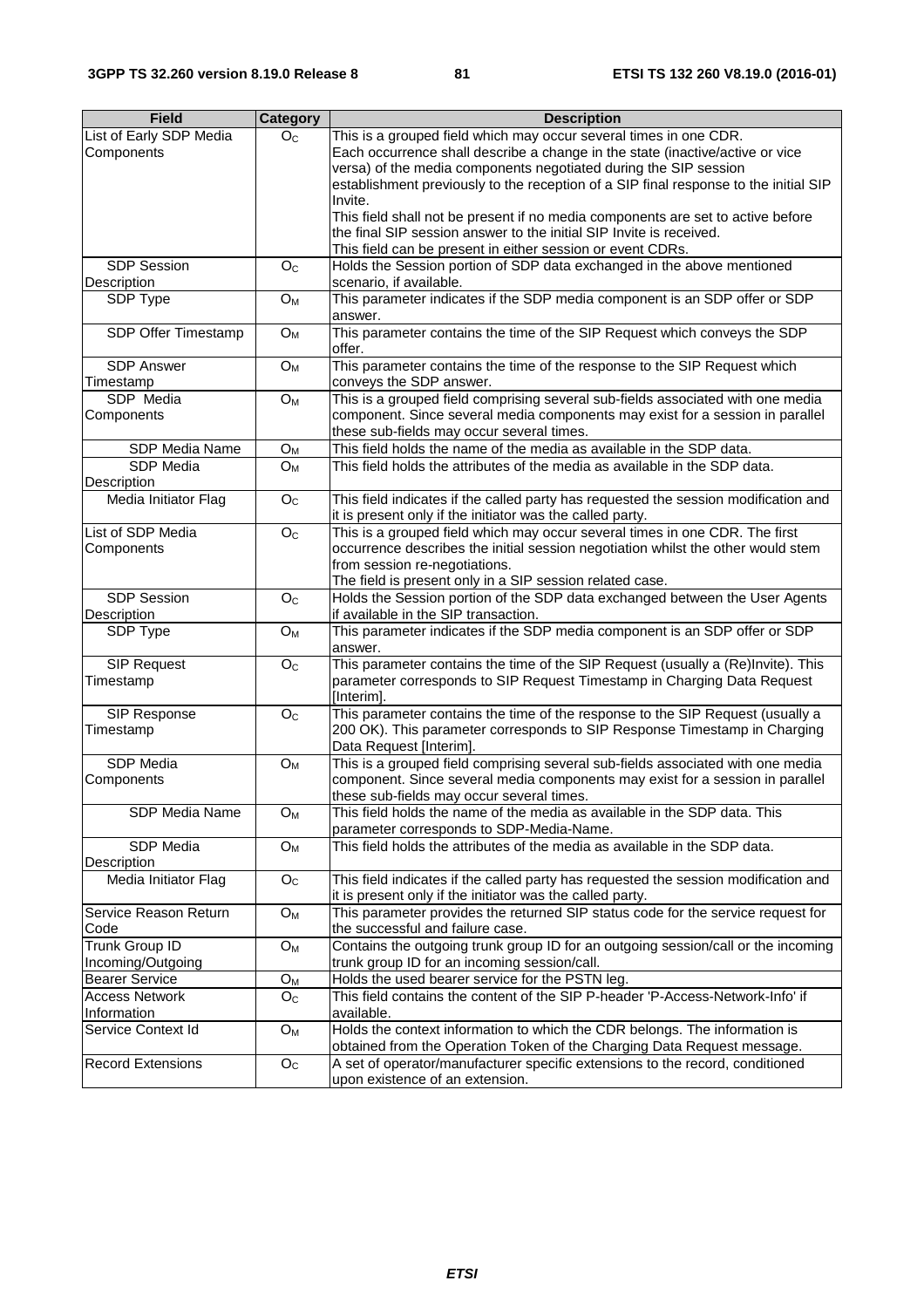# 6.1.3.8 BGCF CDR Content

The detailed description of the field is provided in TS 32.298 [51].

#### **Table 6.1.3.8: Charging Data of BGCF CDR**

| <b>Field</b>                                 | <b>Category</b> | <b>Description</b>                                                                                                                                                                                                                                                                                                                        |
|----------------------------------------------|-----------------|-------------------------------------------------------------------------------------------------------------------------------------------------------------------------------------------------------------------------------------------------------------------------------------------------------------------------------------------|
| Record Type                                  | м               | Identifies the type of record. The parameter is derived from the Node functionality<br>parameter.                                                                                                                                                                                                                                         |
| Retransmission                               | O <sub>C</sub>  | This parameter, when present, indicates that information from retransmitted<br>Charging Data Requests has been used in this CDR.                                                                                                                                                                                                          |
| SIP Method                                   | O <sub>c</sub>  | Specifies the SIP-method for which the CDR is generated. Only available in<br>session unrelated cases.                                                                                                                                                                                                                                    |
| Event                                        | O <sub>C</sub>  | This field identifies the SIP event package to which the SIP request is referred.                                                                                                                                                                                                                                                         |
| <b>Expires Information</b>                   | O <sub>C</sub>  | This field indicates the validity time of either the SIP message or its content,<br>depending on the SIP method.                                                                                                                                                                                                                          |
| Role of Node                                 | $O_{M}$         | This field indicates whether the BGCF is serving the Originating or the<br>Terminating party.                                                                                                                                                                                                                                             |
| Node Address                                 | $O_{M}$         | This item holds the address of the node providing the information for the CDR.<br>This may either be the IP address or the FQDN of the IMS node generating the<br>accounting data.                                                                                                                                                        |
| Session ID                                   | O <sub>M</sub>  | The Session identification. For a SIP session the Session-ID contains the SIP<br>Call ID as defined in the Session Initiation Protocol RFC 3261 [404].                                                                                                                                                                                    |
| <b>Session Priority</b>                      | O <sub>C</sub>  | The field contains the priority of the session.                                                                                                                                                                                                                                                                                           |
| List Of Calling Party<br>Address             | $O_{M}$         | The address or addresses (Public User ID or Public Service ID) of the party<br>requesting a service or initiating a session.                                                                                                                                                                                                              |
| <b>Called Party Address</b>                  | O <sub>M</sub>  | In the context of an end-to-end SIP transaction this field holds the address of the<br>party (Public User ID) to whom the SIP transaction is posted.                                                                                                                                                                                      |
| Number Portability routing<br>information    | O <sub>C</sub>  | This field includes information on number portability after DNS/ENUM request<br>from S-CSCF in the calling user"s home network.                                                                                                                                                                                                           |
| <b>Carrier Select routing</b><br>information | O <sub>c</sub>  | This field includes information on carrier select after DNS/ENUM request from S-<br>CSCF in the calling user"s home network.                                                                                                                                                                                                              |
| Service Request Time<br>Stamp                | $O_{M}$         | This field contains the time stamp which indicates the time at which the service<br>was requested. This parameter corresponds to SIP Request Timestamp. Present<br>with Charging Data Request [Start] and Charging Data Request [Event].                                                                                                  |
| Service Delivery Start<br><b>Time Stamp</b>  | $O_{M}$         | This field holds the time stamp reflecting either: successful session set-up, a<br>delivery unrelated service, an unsuccessful session set-up and an unsuccessful<br>session unrelated request. This parameter corresponds to SIP Response<br>Timestamp. Present with Charging Data Request [Start] and Charging Data<br>Request [Event]. |
| Service Delivery End<br><b>Time Stamp</b>    | O <sub>C</sub>  | This field records the time at which the service delivery was terminated. It is<br>Present only in SIP session related case. This parameter corresponds to SIP<br>Request Timestamp. Present with Charging Data Request [Stop].                                                                                                           |
| <b>Record Opening Time</b>                   | O <sub>C</sub>  | A time stamp reflecting the time the CDF opened this record. Present only in SIP<br>session related case.                                                                                                                                                                                                                                 |
| <b>Record Closure Time</b>                   | $O_M$           | A Time stamp reflecting the time the CDF closed the record                                                                                                                                                                                                                                                                                |
| Inter Operator Identifiers                   | O <sub>C</sub>  | Holds the identification of the home network (originating and terminating) if<br>exchanged via SIP signalling, as recorded in the P-Charging-Vector header.                                                                                                                                                                               |
| Originating IOI                              | O <sub>C</sub>  | This parameter corresponds to Orig-IOI header of the P-Charging-Vector defined<br>in TS 24.229 [204].                                                                                                                                                                                                                                     |
| <b>Terminating IOI</b>                       | O <sub>C</sub>  | This parameter corresponds to Term-IOI header of the P-Charging-Vector<br>defined in TS 24.229 [204].                                                                                                                                                                                                                                     |
| Local Record Sequence<br>Number              | $O_{M}$         | This field includes a unique record number created by this node. The number is<br>allocated sequentially for each partial CDR (or whole CDR) including all CDR<br>types. The number is unique within the CDF.                                                                                                                             |
| Record Sequence<br>Number                    | O <sub>C</sub>  | This field contains a running sequence number employed to link the partial<br>records generated by the CDF for a particular session.                                                                                                                                                                                                      |
| Cause For Record<br>Closing                  | $O_{M}$         | This field contains a reason for the close of the CDR.                                                                                                                                                                                                                                                                                    |
| Incomplete CDR<br>Indication                 | O <sub>C</sub>  | This field provides additional diagnostics when the CDF detects missing Charging<br>Data Requests.                                                                                                                                                                                                                                        |
| <b>IMS Charging Identifier</b>               | O <sub>M</sub>  | This parameter holds the IMS charging identifier (ICID) as generated by the IMS<br>node for the SIP session.                                                                                                                                                                                                                              |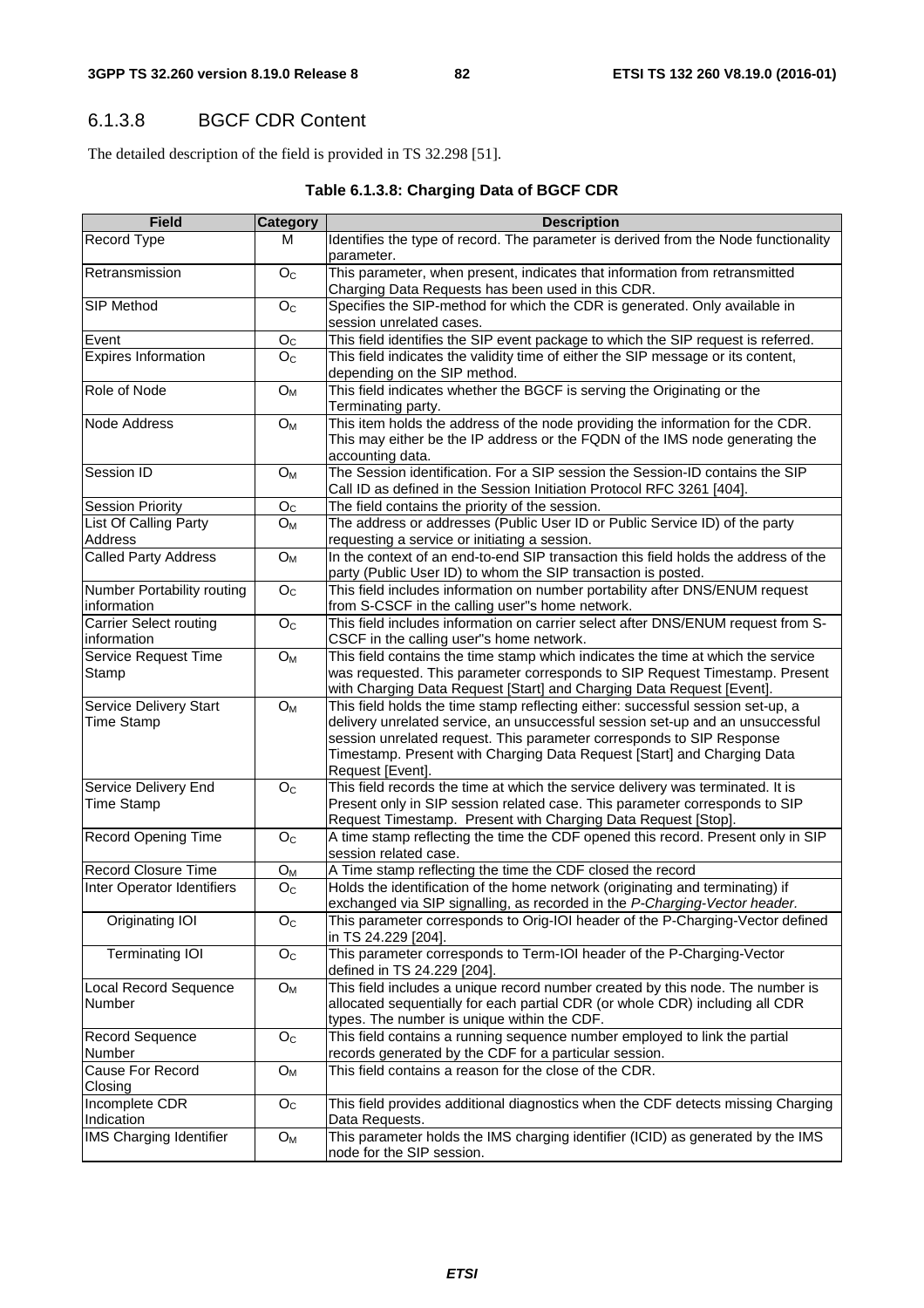| <b>Field</b>                      | <b>Category</b>           | <b>Description</b>                                                                                                   |
|-----------------------------------|---------------------------|----------------------------------------------------------------------------------------------------------------------|
| List of Early SDP Media           | O <sub>C</sub>            | This is a grouped field which may occur several times in one CDR.                                                    |
| Components                        |                           | Each occurrence shall describe a change in the state (inactive/active or vice                                        |
|                                   |                           | versa) of the media components negotiated during the SIP session establishment                                       |
|                                   |                           | previously to the reception of a SIP final response to the initial SIP Invite.                                       |
|                                   |                           | This field shall not be present if no media components are set to active before the                                  |
|                                   |                           | final SIP session answer to the initial SIP Invite is received.                                                      |
|                                   |                           | This field can be present in either session or event CDRs.                                                           |
| <b>SDP Session</b>                | O <sub>c</sub>            | Holds the Session portion of SDP data exchanged in the above mentioned                                               |
| Description                       |                           | scenario, if available.                                                                                              |
| SDP Type                          | $O_{M}$                   | This parameter indicates if the SDP media component is an SDP offer or SDP<br>answer.                                |
| SDP Offer Timestamp               | $O_{M}$                   | This parameter contains the time of the SIP Request which conveys the SDP<br>offer.                                  |
| <b>SDP Answer</b>                 | $O_{M}$                   | This parameter contains the time of the response to the SIP Request which                                            |
| Timestamp                         |                           | conveys the SDP answer.                                                                                              |
| SDP Media                         | O <sub>M</sub>            | This is a grouped field comprising several sub-fields associated with one media                                      |
| Components                        |                           | component. Since several media components may exist for a session in parallel                                        |
|                                   |                           | these sub-fields may occur several times.                                                                            |
| SDP Media Name                    | $O_M$                     | This field holds the name of the media as available in the SDP data.                                                 |
| SDP Media                         | $O_{M}$                   | This field holds the attributes of the media as available in the SDP data.                                           |
| Description                       |                           |                                                                                                                      |
| Media Initiator Flag              | O <sub>c</sub>            | This field indicates if the called party has requested the session modification and                                  |
|                                   |                           | it is present only if the initiator was the called party.                                                            |
| List of SDP Media                 | $\overline{O}_C$          | This is a grouped field which may occur several times in one CDR. The first                                          |
| Components                        |                           | occurrence describes the initial session negotiation whilst the other would stem                                     |
|                                   |                           | from session re-negotiations.                                                                                        |
|                                   |                           | The field is present only in a SIP session related case.                                                             |
| <b>SDP Session</b><br>Description | O <sub>C</sub>            | Holds the Session portion of the SDP data exchanged between the User Agents<br>if available in the SIP transaction.  |
| SDP Type                          | $O_{M}$                   | This parameter indicates if the SDP media component is an SDP offer or SDP<br>answer.                                |
| <b>SIP Request</b>                | O <sub>c</sub>            | This parameter contains the time of the SIP Request (usually a (Re)Invite). This                                     |
| Timestamp                         |                           | parameter corresponds to SIP Request Timestamp in Charging Data Request                                              |
|                                   |                           | [Interim].                                                                                                           |
| SIP Response                      | $\mathsf{O}_\mathbb{C}$   | This parameter contains the time of the response to the SIP Request (usually a                                       |
| Timestamp                         |                           | 200 OK). This parameter corresponds to SIP Response Timestamp in Charging                                            |
|                                   |                           | Data Request [Interim].                                                                                              |
| SDP Media                         | $O_{M}$                   | This is a grouped field comprising several sub-fields associated with one media                                      |
| Components                        |                           | component. Since several media components may exist for a session in parallel                                        |
|                                   |                           | these sub-fields may occur several times.                                                                            |
| SDP Media Name                    | O <sub>M</sub>            | This field holds the name of the media as available in the SDP data.                                                 |
| SDP Media                         | $O_{M}$                   | This field holds the attributes of the media as available in the SDP data.                                           |
| Description                       |                           |                                                                                                                      |
| Media Initiator Flag              | O <sub>c</sub>            | This field indicates if the called party has requested the session modification and                                  |
|                                   |                           | it is present only if the initiator was the called party.                                                            |
| Service Reason Return<br>Code     | O <sub>M</sub>            | This parameter provides the returned SIP status code for the service request for<br>the successful and failure case, |
| <b>Access Network</b>             | O <sub>c</sub>            | This field contains the content of the SIP P-header 'P-Access-Network-Info' if                                       |
| Information                       |                           | available.                                                                                                           |
| Service Context Id                | $\mathsf{O}_{\mathsf{M}}$ | Holds the context information to which the CDR belongs. The information is                                           |
|                                   |                           | obtained from the Operation Token of the Charging Data Request message.                                              |
| <b>Record Extensions</b>          | O <sub>C</sub>            | A set of operator/manufacturer specific extensions to the record, conditioned                                        |
|                                   |                           | upon existence of an extension.                                                                                      |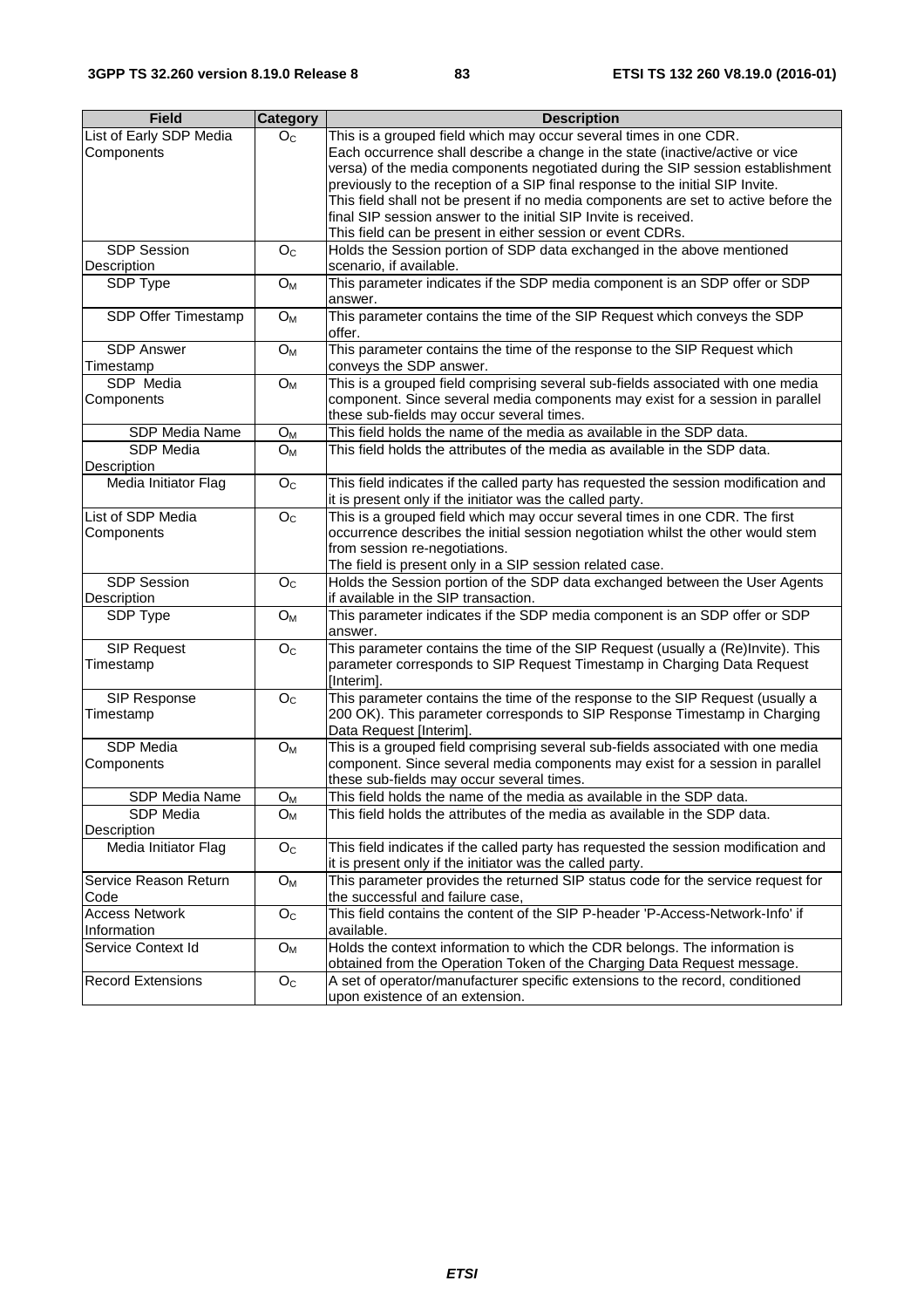## 6.1.3.9 SIP AS CDR Content

The detailed description of the field is provided in TS 32.298 [51].

### **Table 6.1.3.9: Charging Data of AS CDR**

| <b>Field</b>                           | <b>Category</b>                    | <b>Description</b>                                                                                                                                                                                                                                                                                                                        |  |
|----------------------------------------|------------------------------------|-------------------------------------------------------------------------------------------------------------------------------------------------------------------------------------------------------------------------------------------------------------------------------------------------------------------------------------------|--|
| Record Type                            | м                                  | Identifies the type of record. The parameter is derived from the Node<br>functionality parameter.                                                                                                                                                                                                                                         |  |
| Retransmission                         | O <sub>c</sub>                     | This parameter, when present, indicates that information from<br>retransmitted Charging Data Requests has been used in this CDR                                                                                                                                                                                                           |  |
| SIP Method                             | O <sub>C</sub>                     | Specifies the SIP-method for which the CDR is generated. Only<br>available in session unrelated cases.                                                                                                                                                                                                                                    |  |
| Event                                  | O <sub>c</sub>                     | This field identifies the SIP event package to which the SIP request is<br>referred.                                                                                                                                                                                                                                                      |  |
| <b>Expires Information</b>             | O <sub>C</sub>                     | This field indicates the validity time of either the SIP message or its<br>content, depending on the SIP method.                                                                                                                                                                                                                          |  |
| Role of Node                           | O <sub>M</sub>                     | This field indicates whether the AS is serving the Originating or the<br>Terminating party.                                                                                                                                                                                                                                               |  |
| <b>Node Address</b>                    | $O_{M}$                            | This item holds the address of the node providing the information for<br>the CDR. This may either be the IP address or the FQDN of the IMS<br>node generating the accounting data.                                                                                                                                                        |  |
| Session ID                             | $\overline{O}_{M}$                 | The Session identification. For a SIP session the Session-ID contains<br>the SIP Call ID as defined in the Session Initiation Protocol RFC<br>3261 [404].                                                                                                                                                                                 |  |
| <b>Session Priority</b>                | O <sub>C</sub>                     | The field contains the priority of the session.                                                                                                                                                                                                                                                                                           |  |
| List Of Calling Party Address          | $\overline{\mathsf{O}}_\mathsf{M}$ | The address or addresses (Public User ID or Public Service ID) of<br>the party requesting a service or initiating a session.                                                                                                                                                                                                              |  |
| <b>Called Party Address</b>            | $\mathsf{O}_{\mathsf{M}}$          | For SIP transactions, except for registration, this field holds the<br>address of the party (Public User ID or Public Service ID) to whom<br>the SIP transaction is posted.<br>For registration transactions, this field holds the Public User ID under<br>registration.                                                                  |  |
| Number Portability routing information | $\mathsf{O}_\mathbb{C}$            | This field includes information on number portability after DNS/ENUM<br>request from S-CSCF in the calling user"s home network.                                                                                                                                                                                                           |  |
| Carrier Select routing information     | O <sub>C</sub>                     | This field includes information on carrier select after DNS/ENUM<br>request from S-CSCF in the calling user"s home network.                                                                                                                                                                                                               |  |
| Alternate Charged Party Address        | O <sub>C</sub>                     | The address of an alternate party that is identified by the AS at<br>session initiation, and is charged in place of the calling party.                                                                                                                                                                                                    |  |
| <b>Requested Party Address</b>         | O <sub>c</sub>                     | For SIP transactions this field holds the address of the party (Public<br>User ID or Public Service ID) to whom the SIP transaction was<br>originally posted.<br>This field is only present if different from the Called Party Address<br>parameter.                                                                                      |  |
| List of Subscription Id                | $O_{M}$                            | Holds the public user identities of the served user                                                                                                                                                                                                                                                                                       |  |
| List of Called Asserted Identity       | O <sub>C</sub>                     | The address or addresses of the final asserted identities. Present if<br>the final asserted identities are available in the SIP 2xx response.                                                                                                                                                                                             |  |
| Service Request Time Stamp             | $O_{M}$                            | This field contains the time stamp which indicates the time at which<br>the service was requested. This parameter corresponds to SIP<br>Request Timestamp. Present with Charging Data Request [Start] and<br>Charging Data Request [Event].                                                                                               |  |
| Service Delivery Start Time Stamp      | O <sub>M</sub>                     | This field holds the time stamp reflecting either: successful session<br>set-up, a delivery unrelated service, an unsuccessful session set-up<br>and an unsuccessful session unrelated request. This parameter<br>corresponds to SIP Response Timestamp. Present with Charging<br>Data Request [Start] and Charging Data Request [Event]. |  |
| Service Delivery End Time Stamp        | O <sub>C</sub>                     | This field records the time at which the service delivery was<br>terminated. It is Present only in SIP session related case. This<br>parameter corresponds to SIP Request Timestamp. Present with<br>Charging Data Request [Stop].                                                                                                        |  |
| <b>Record Opening Time</b>             | O <sub>c</sub>                     | A time stamp reflecting the time the CDF opened this record. Present<br>only in SIP session related case.                                                                                                                                                                                                                                 |  |
| <b>Record Closure Time</b>             | $O_{M}$                            | A Time stamp reflecting the time the CDF closed the record.                                                                                                                                                                                                                                                                               |  |
| Inter Operator Identifiers             | $O_{C}$                            | Holds the identification of the home network (originating and<br>terminating) if exchanged via SIP signalling, as recorded in the P-<br>Charging-Vector header.                                                                                                                                                                           |  |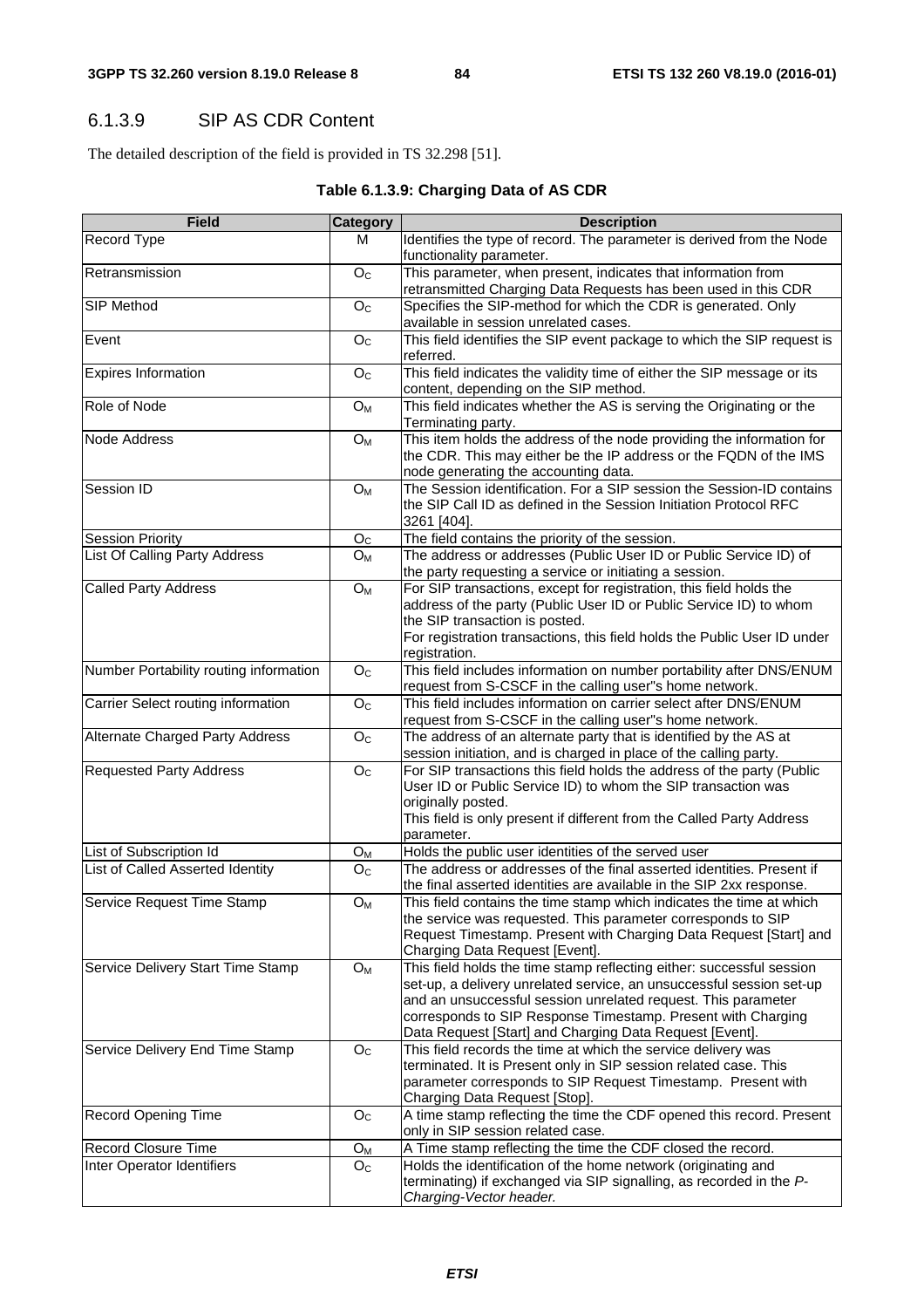| <b>Field</b>                       | <b>Category</b>           | <b>Description</b>                                                                                                                                                                                                                                                                                                                                                                                                                                                                     |  |
|------------------------------------|---------------------------|----------------------------------------------------------------------------------------------------------------------------------------------------------------------------------------------------------------------------------------------------------------------------------------------------------------------------------------------------------------------------------------------------------------------------------------------------------------------------------------|--|
| Originating IOI                    | O <sub>C</sub>            | This parameter corresponds to Orig-IOI header of the P-Charging-<br>Vector defined in TS 24.229 [204].                                                                                                                                                                                                                                                                                                                                                                                 |  |
| <b>Terminating IOI</b>             | O <sub>C</sub>            | This parameter corresponds to Term-IOI header of the P-Charging-<br>Vector defined in TS 24.229 [204].                                                                                                                                                                                                                                                                                                                                                                                 |  |
| Local Record Sequence Number       | $\mathsf{O}_{\mathsf{M}}$ | This field includes a unique record number created by this node. The<br>number is allocated sequentially for each partial CDR (or whole CDR)<br>including all CDR types. The number is unique within the CDF.                                                                                                                                                                                                                                                                          |  |
| Record Sequence Number             | O <sub>C</sub>            | This field contains a running sequence number employed to link the<br>partial records generated by the CDF for a particular session.                                                                                                                                                                                                                                                                                                                                                   |  |
| <b>Cause For Record Closing</b>    | O <sub>M</sub>            | This field contains a reason for the close of the CDR.                                                                                                                                                                                                                                                                                                                                                                                                                                 |  |
| Incomplete CDR Indication          | O <sub>C</sub>            | This field provides additional diagnostics when the CDF detects<br>missing Charging Data Requests.                                                                                                                                                                                                                                                                                                                                                                                     |  |
| <b>IMS Charging Identifier</b>     | O <sub>M</sub>            | This parameter holds the IMS charging identifier (ICID) as generated<br>by the IMS node for the SIP session.                                                                                                                                                                                                                                                                                                                                                                           |  |
| List of Early SDP Media Components | O <sub>C</sub>            | This is a grouped field which may occur several times in one CDR.<br>Each occurrence shall describe a change in the state (inactive/active<br>or vice versa) of the media components negotiated during the SIP<br>session establishment previously to the reception of a SIP final<br>response to the initial SIP Invite.<br>This field shall not be present if no media components are set to<br>active before the final SIP session answer to the initial SIP Invite is<br>received. |  |
| <b>SDP Session Description</b>     | O <sub>C</sub>            | This field can be present in either session or event CDRs.<br>Holds the Session portion of SDP data exchanged in the above                                                                                                                                                                                                                                                                                                                                                             |  |
| SDP Type                           | $O_M$                     | mentioned scenario, if available.<br>This parameter indicates if the SDP media component is an SDP<br>offer or SDP answer.                                                                                                                                                                                                                                                                                                                                                             |  |
| SDP Offer Timestamp                | O <sub>M</sub>            | This parameter contains the time of the SIP Request which conveys<br>the SDP offer.                                                                                                                                                                                                                                                                                                                                                                                                    |  |
| <b>SDP Answer Timestamp</b>        | $O_M$                     | This parameter contains the time of the response to the SIP Request<br>which conveys the SDP answer.                                                                                                                                                                                                                                                                                                                                                                                   |  |
| SDP Media Components               | $O_M$                     | This is a grouped field comprising several sub-fields associated with<br>one media component. Since several media components may exist<br>for a session in parallel these sub-fields may occur several times.                                                                                                                                                                                                                                                                          |  |
| SDP Media Name                     | $O_{M}$                   | This field holds the name of the media as available in the SDP data.                                                                                                                                                                                                                                                                                                                                                                                                                   |  |
| SDP Media Description              | O <sub>M</sub>            | This field holds the attributes of the media as available in the SDP<br>data.                                                                                                                                                                                                                                                                                                                                                                                                          |  |
| <b>Access Correlation ID</b>       | O <sub>C</sub>            | This parameter holds the charging identifier from the access network,<br>consisting of either GPRS charging ID (GCID) which is generated by<br>the GGSN for a GPRS PDP context or the Access Network Charging<br>Identifier Value which is generated by another type of access<br>network.<br>It is present only if received from the access network when PCC<br>architecture is implemented.                                                                                          |  |
| Media Initiator Flag               | O <sub>C</sub>            | This field indicates if the called party has requested the session<br>modification and it is present only if the initiator was the called party.                                                                                                                                                                                                                                                                                                                                       |  |
| List of SDP Media Components       | O <sub>C</sub>            | This is a grouped field which may occur several times in one CDR.<br>The first occurrence describes the initial session negotiation whilst<br>the other would stem from session re-negotiations.<br>The field is present only in a SIP session related case.                                                                                                                                                                                                                           |  |
| <b>SDP Session Description</b>     | O <sub>c</sub>            | Holds the Session portion of the SDP data exchanged between the<br>User Agents if available in the SIP transaction.                                                                                                                                                                                                                                                                                                                                                                    |  |
| SDP Type                           | $\mathsf{O}_{\mathsf{M}}$ | This parameter indicates if the SDP media component is an SDP<br>offer or SDP answer.                                                                                                                                                                                                                                                                                                                                                                                                  |  |
| SIP Request Timestamp              | O <sub>C</sub>            | This parameter contains the time of the SIP Request (usually a<br>(Re)Invite). This parameter corresponds to SIP Request Timestamp<br>in Charging Data Request [Interim].                                                                                                                                                                                                                                                                                                              |  |
| SIP Response Timestamp             | O <sub>C</sub>            | This parameter contains the time of the response to the SIP Request<br>(usually a 200 OK). This parameter corresponds to SIP Response<br>Timestamp in Charging Data Request [Interim].                                                                                                                                                                                                                                                                                                 |  |
| SDP Media Components               | O <sub>M</sub>            | This is a grouped field comprising several sub-fields associated with<br>one media component. Since several media components may exist<br>for a session in parallel these sub-fields may occur several times.                                                                                                                                                                                                                                                                          |  |
| SDP Media Name                     | O <sub>M</sub>            | This field holds the name of the media as available in the SDP data.                                                                                                                                                                                                                                                                                                                                                                                                                   |  |
| SDP Media Description              | $O_{M}$                   | This field holds the attributes of the media as available in the SDP<br>data.                                                                                                                                                                                                                                                                                                                                                                                                          |  |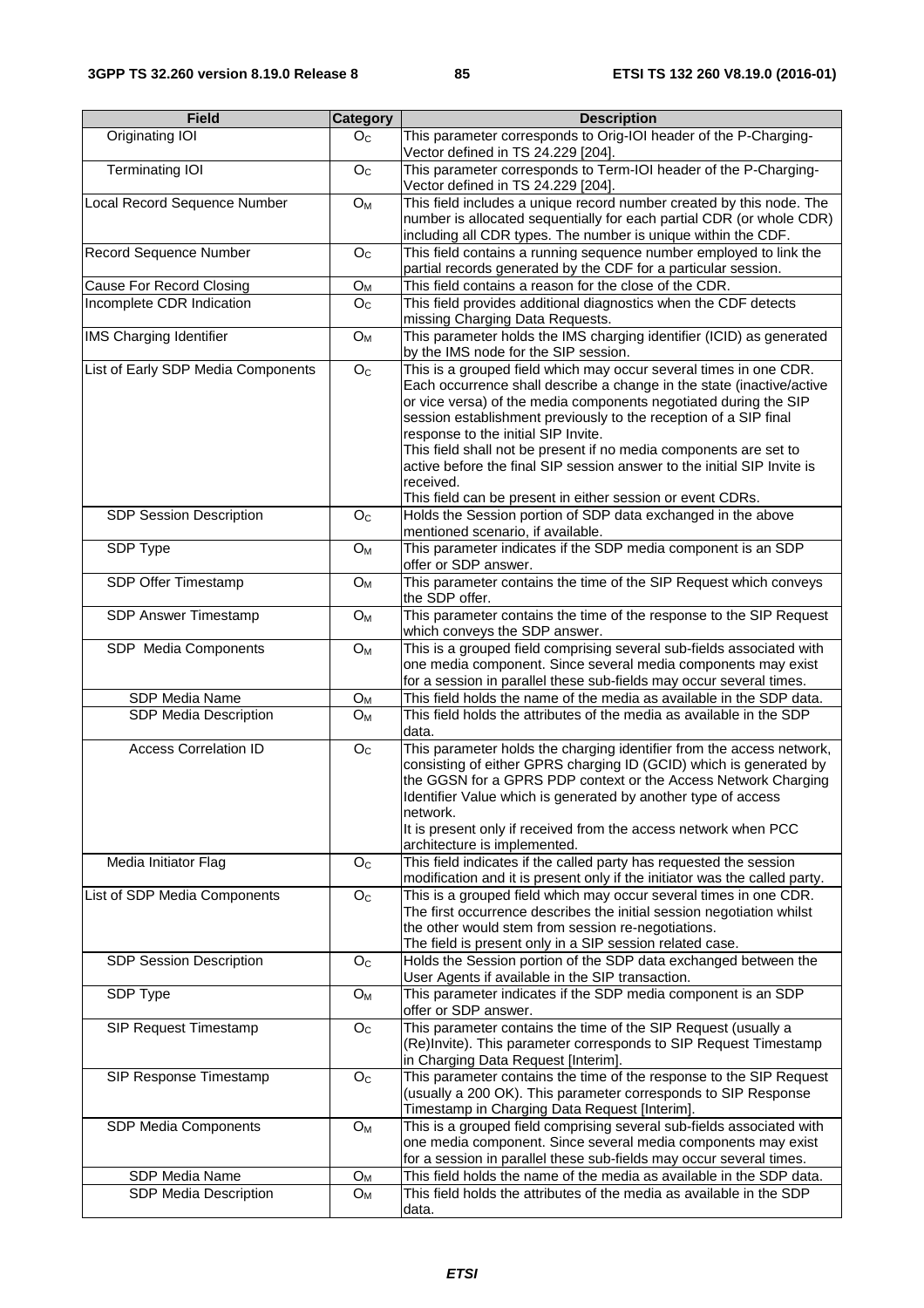| <b>Field</b>                        | Category                  | <b>Description</b>                                                                                                                                                                                                                                                                                                                                          |
|-------------------------------------|---------------------------|-------------------------------------------------------------------------------------------------------------------------------------------------------------------------------------------------------------------------------------------------------------------------------------------------------------------------------------------------------------|
| <b>Access Correlation ID</b>        | O <sub>C</sub>            | This parameter holds the charging identifier from the access network,<br>consisting of either GPRS charging ID (GCID) which is generated by<br>the GGSN for a GPRS PDP context or the Access Network Charging<br>Identifier Value which is generated by another type of access<br>network.                                                                  |
|                                     |                           | It is present only if received from the access network when PCC<br>architecture is implemented.                                                                                                                                                                                                                                                             |
| Media Initiator Flag                | O <sub>C</sub>            | This field indicates if the called party has requested the session<br>modification and it is present only if the initiator was the called party.                                                                                                                                                                                                            |
| <b>GGSN Address</b>                 | O <sub>C</sub>            | This parameter holds the control plane IP address of the GGSN that<br>handles one or more media component(s) of a IMS session.                                                                                                                                                                                                                              |
| Service Reason Return Code          | $O_{M}$                   | This parameter provides the returned SIP status code for the service<br>request for the successful and failure case,                                                                                                                                                                                                                                        |
| Service Specific Info               | $\overline{O_{C}}$        | This is a grouped field that contains service specific data if and as<br>provided by an Application Server. It may occur several times in one<br>CDR.                                                                                                                                                                                                       |
| Service Specific Data               | $O_{M}$                   | This sub-field of Service Specific Data holds the value of the Service<br>Specific Data.                                                                                                                                                                                                                                                                    |
| <b>Service Specific Type</b>        | $O_M$                     | This sub-field of Service Specific Data holds the type of the Service<br>Specific Data.                                                                                                                                                                                                                                                                     |
| List of Message Bodies              | O <sub>C</sub>            | This grouped field comprising several sub-fields describing the data<br>that may be conveyed end-to-end in the body of a SIP message.<br>Since several message bodies may be exchanged via SIP-signalling,<br>this grouped field may occur several times.                                                                                                   |
| Content-Type                        | $\overline{O}_{M}$        | This sub-field of Message Bodies holds the MIME type of the<br>message body, Examples are: application/zip, image/gif, audio/mpeg,<br>etc.                                                                                                                                                                                                                  |
| Content-Disposition                 | O <sub>C</sub>            | This sub-field of Message Bodies holds the content disposition of the<br>message body inside the SIP signalling, Content-disposition header<br>field equal to 'render', indicates that 'the body part should be<br>displayed or otherwise rendered to the user'. Content disposition<br>values are : session, render, inline, icon, alert, attachment, etc. |
| Content-Length                      | O <sub>M</sub>            | This sub-field of Message Bodies holds the size of the data of a<br>message body in bytes.                                                                                                                                                                                                                                                                  |
| Originator                          | O <sub>C</sub>            | This sub-field of the "List of Message Bodies" indicates the<br>originating party of the message body.                                                                                                                                                                                                                                                      |
| <b>Access Network Information</b>   | O <sub>C</sub>            | This field contains the content of the SIP P-header 'P-Access-<br>Network-Info' if available.                                                                                                                                                                                                                                                               |
| Service Context Id                  | ${\mathsf O}_{\mathsf M}$ | Holds the context information to which the CDR belongs. The<br>information is obtained from the Operation Token of the Charging<br>Data Request message.                                                                                                                                                                                                    |
| <b>IMS Communication Service ID</b> | $\overline{O}_C$          | This field contains the IMS communication service identifier if<br>received in the P-Asserted-Service header in the SIP request.                                                                                                                                                                                                                            |
| <b>Record Extensions</b>            | O <sub>C</sub>            | A set of operator/manufacturer specific extensions to the record,<br>conditioned upon existence of an extension.                                                                                                                                                                                                                                            |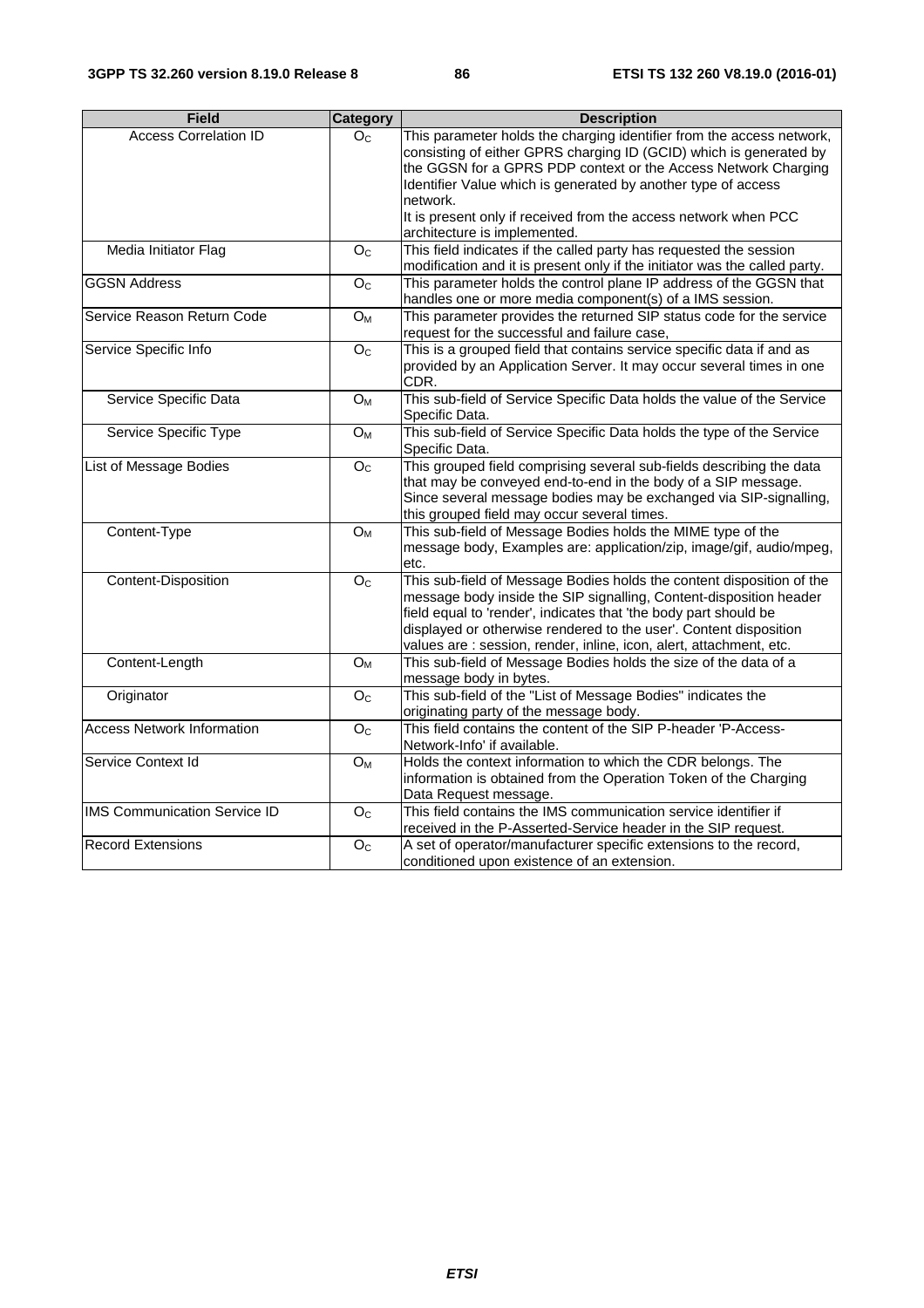## 6.1.3.10 IBCF CDR Content

The detailed description of the field is provided in TS 32.298 [51].

### **Table 6.1.3.10: Charging Data of IBCF CDR**

| <b>Field</b>                                | <b>Category</b>         | <b>Description</b>                                                                                                                                                                                                                                                                                                                                                                                                                                                                                                                             |  |  |
|---------------------------------------------|-------------------------|------------------------------------------------------------------------------------------------------------------------------------------------------------------------------------------------------------------------------------------------------------------------------------------------------------------------------------------------------------------------------------------------------------------------------------------------------------------------------------------------------------------------------------------------|--|--|
| Record Type                                 | м                       | Identifies the type of record. The parameter is derived from the Node functionality<br>parameter.                                                                                                                                                                                                                                                                                                                                                                                                                                              |  |  |
| Retransmission                              | O <sub>C</sub>          | This parameter, when present, indicates that information from retransmitted<br>Charging Data Requests has been used in this CDR.                                                                                                                                                                                                                                                                                                                                                                                                               |  |  |
| SIP Method                                  | O <sub>C</sub>          | Specifies the SIP-method for which the CDR is generated. Only available in<br>session unrelated cases.                                                                                                                                                                                                                                                                                                                                                                                                                                         |  |  |
| Event                                       | O <sub>c</sub>          | This field identifies the SIP event package to which the SIP request is referred.                                                                                                                                                                                                                                                                                                                                                                                                                                                              |  |  |
| <b>Expires Information</b>                  | O <sub>C</sub>          | This field indicates the validity time of either the SIP message or its content,<br>depending on the SIP method.                                                                                                                                                                                                                                                                                                                                                                                                                               |  |  |
| Role of Node                                | $O_{M}$                 | This field indicates whether the IBCF is serving the Originating or the Terminating<br>party.                                                                                                                                                                                                                                                                                                                                                                                                                                                  |  |  |
| Node Address                                | O <sub>M</sub>          | This item holds the address of the node providing the information for the CDR.<br>This may either be the IP address or the FQDN of the IMS node generating the<br>accounting data.                                                                                                                                                                                                                                                                                                                                                             |  |  |
| Session ID                                  | $O_M$                   | The Session identification. For a SIP session the Session-ID contains the SIP<br>Call ID as defined in the Session Initiation Protocol RFC 3261 [404].                                                                                                                                                                                                                                                                                                                                                                                         |  |  |
| <b>Session Priority</b>                     | O <sub>c</sub>          | The field contains the priority of the session.                                                                                                                                                                                                                                                                                                                                                                                                                                                                                                |  |  |
| List Of Calling Party<br>Address            | $O_M$                   | The address or addresses (Public User ID or Public Service ID) of the party<br>requesting a service or initiating a session.                                                                                                                                                                                                                                                                                                                                                                                                                   |  |  |
| <b>Called Party Address</b>                 | O <sub>M</sub>          | In the context of an end-to-end SIP transaction this field holds the address of the<br>party (Public User ID) to whom the SIP transaction is posted.                                                                                                                                                                                                                                                                                                                                                                                           |  |  |
| Service Request Time<br>Stamp               | O <sub>M</sub>          | This field contains the time stamp which indicates the time at which the service<br>was requested. This parameter corresponds to SIP Request Timestamp. Present<br>with Charging Data Request [Start] and Charging Data Request [Event].                                                                                                                                                                                                                                                                                                       |  |  |
| Service Delivery Start<br><b>Time Stamp</b> | O <sub>M</sub>          | This field holds the time stamp reflecting either: successful session set-up, a<br>delivery unrelated service, an unsuccessful session set-up and an unsuccessful<br>session unrelated request. This parameter corresponds to SIP Response<br>Timestamp. Present with Charging Data Request [Start] and Charging Data<br>Request [Event].                                                                                                                                                                                                      |  |  |
| Service Delivery End<br><b>Time Stamp</b>   | $\mathsf{O}_\mathbb{C}$ | This field records the time at which the service delivery was terminated. It is<br>Present only in SIP session related case. This parameter corresponds to SIP<br>Request Timestamp. Present with Charging Data Request [Stop].                                                                                                                                                                                                                                                                                                                |  |  |
| <b>Record Opening Time</b>                  | O <sub>C</sub>          | A time stamp reflecting the time the CDF opened this record. Present only in SIP<br>session related case.                                                                                                                                                                                                                                                                                                                                                                                                                                      |  |  |
| <b>Record Closure Time</b>                  | $O_{M}$                 | A Time stamp reflecting the time the CDF closed the record                                                                                                                                                                                                                                                                                                                                                                                                                                                                                     |  |  |
| Inter Operator Identifiers                  | O <sub>C</sub>          | Holds the identification of the home network (originating and terminating) if<br>exchanged via SIP signalling, as recorded in the P-Charging-Vector header.                                                                                                                                                                                                                                                                                                                                                                                    |  |  |
| Originating IOI                             | O <sub>c</sub>          | This parameter corresponds to Orig-IOI header of the P-Charging-Vector defined<br>in TS 24.229 [204].                                                                                                                                                                                                                                                                                                                                                                                                                                          |  |  |
| <b>Terminating IOI</b>                      | O <sub>c</sub>          | This parameter corresponds to Term-IOI header of the P-Charging-Vector<br>defined in TS 24.229 [204].                                                                                                                                                                                                                                                                                                                                                                                                                                          |  |  |
| Local Record Sequence<br>Number             | O <sub>M</sub>          | This field includes a unique record number created by this node. The number is<br>allocated sequentially for each partial CDR (or whole CDR) including all CDR<br>types. The number is unique within the CDF.                                                                                                                                                                                                                                                                                                                                  |  |  |
| Record Sequence<br>Number                   | O <sub>c</sub>          | This field contains a running sequence number employed to link the partial<br>records generated by the CDF for a particular session.                                                                                                                                                                                                                                                                                                                                                                                                           |  |  |
| <b>Cause For Record</b><br>Closing          | O <sub>M</sub>          | This field contains a reason for the close of the CDR.                                                                                                                                                                                                                                                                                                                                                                                                                                                                                         |  |  |
| Incomplete CDR<br>Indication                | O <sub>C</sub>          | This field provides additional diagnostics when the CDF detects missing Charging<br>Data Requests.                                                                                                                                                                                                                                                                                                                                                                                                                                             |  |  |
| IMS Charging Identifier                     | $O_M$                   | This parameter holds the IMS charging identifier (ICID) as generated by the IMS<br>node for the SIP session.                                                                                                                                                                                                                                                                                                                                                                                                                                   |  |  |
| List of Early SDP Media<br>Components       | O <sub>C</sub>          | This is a grouped field which may occur several times in one CDR.<br>Each occurrence shall describe a change in the state (inactive/active or vice<br>versa) of the media components negotiated during the SIP session establishment<br>previously to the reception of a SIP final response to the initial SIP Invite.<br>This field shall not be present if no media components are set to active before the<br>final SIP session answer to the initial SIP Invite is received.<br>This field can be present in either session or event CDRs. |  |  |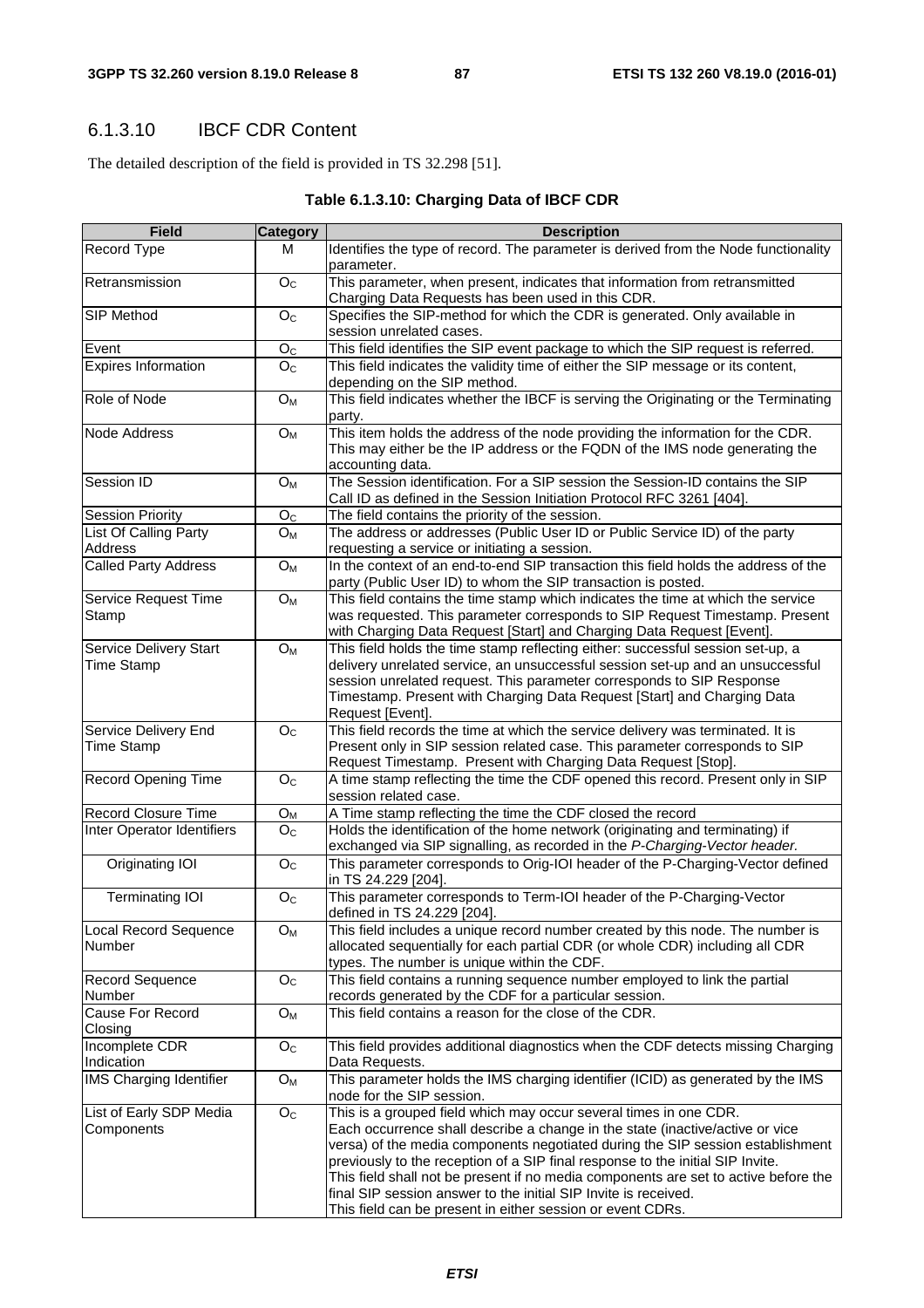| <b>Field</b>                           | <b>Category</b>           | <b>Description</b>                                                                                                                                                                                                                                                                                                                                          |
|----------------------------------------|---------------------------|-------------------------------------------------------------------------------------------------------------------------------------------------------------------------------------------------------------------------------------------------------------------------------------------------------------------------------------------------------------|
| <b>SDP Session</b>                     | O <sub>C</sub>            | Holds the Session portion of SDP data exchanged in the above mentioned                                                                                                                                                                                                                                                                                      |
| Description                            |                           | scenario, if available.                                                                                                                                                                                                                                                                                                                                     |
| SDP Type                               | O <sub>M</sub>            | This parameter indicates if the SDP media component is an SDP offer or SDP<br>answer.                                                                                                                                                                                                                                                                       |
| SDP Offer Timestamp                    | $O_{M}$                   | This parameter contains the time of the SIP Request which conveys the SDP<br>offer.                                                                                                                                                                                                                                                                         |
| <b>SDP Answer</b><br>Timestamp         | $O_{M}$                   | This parameter contains the time of the response to the SIP Request which<br>conveys the SDP answer.                                                                                                                                                                                                                                                        |
| SDP Media                              | $O_M$                     | This is a grouped field comprising several sub-fields associated with one media                                                                                                                                                                                                                                                                             |
| Components                             |                           | component. Since several media components may exist for a session in parallel<br>these sub-fields may occur several times.                                                                                                                                                                                                                                  |
| SDP Media Name                         | $O_M$                     | This field holds the name of the media as available in the SDP data.                                                                                                                                                                                                                                                                                        |
| SDP Media<br>Description               | $O_M$                     | This field holds the attributes of the media as available in the SDP data.                                                                                                                                                                                                                                                                                  |
| Media Initiator Flag                   | O <sub>C</sub>            | This field indicates if the called party has requested the session modification and<br>it is present only if the initiator was the called party.                                                                                                                                                                                                            |
| List of SDP Media                      | O <sub>C</sub>            | This is a grouped field which may occur several times in one CDR. The first                                                                                                                                                                                                                                                                                 |
| Components                             |                           | occurrence describes the initial session negotiation whilst the other would stem<br>from session re-negotiations.<br>The field is present only in a SIP session related case.                                                                                                                                                                               |
| <b>SDP Session</b><br>Description      | O <sub>C</sub>            | Holds the Session portion of the SDP data exchanged between the User Agents<br>if available in the SIP transaction.                                                                                                                                                                                                                                         |
| SDP Type                               | $\mathsf{O}_{\mathsf{M}}$ | This parameter indicates if the SDP media component is an SDP offer or SDP<br>answer.                                                                                                                                                                                                                                                                       |
| <b>SIP Request</b>                     | O <sub>C</sub>            | This parameter contains the time of the SIP Request (usually a (Re)Invite). This                                                                                                                                                                                                                                                                            |
| Timestamp                              |                           | parameter corresponds to SIP Request Timestamp in Charging Data Request<br>[Interim].                                                                                                                                                                                                                                                                       |
| SIP Response<br>Timestamp              | O <sub>C</sub>            | This parameter contains the time of the response to the SIP Request (usually a<br>200 OK). This parameter corresponds to SIP Response Timestamp in Charging<br>Data Request [Interim].                                                                                                                                                                      |
| SDP Media<br>Components                | O <sub>M</sub>            | This is a grouped field comprising several sub-fields associated with one media<br>component. Since several media components may exist for a session in parallel<br>these sub-fields may occur several times.                                                                                                                                               |
| SDP Media Name                         | $\mathsf{O}_{\mathsf{M}}$ | This field holds the name of the media as available in the SDP data.                                                                                                                                                                                                                                                                                        |
| SDP Media<br>Description               | $O_{M}$                   | This field holds the attributes of the media as available in the SDP data.                                                                                                                                                                                                                                                                                  |
| Media Initiator Flag                   | O <sub>C</sub>            | This field indicates if the called party has requested the session modification and<br>it is present only if the initiator was the called party.                                                                                                                                                                                                            |
| Service Reason Return<br>Code          | O <sub>M</sub>            | This parameter provides the returned SIP status code for the service request for<br>the successful and failure case,                                                                                                                                                                                                                                        |
| <b>List of Message Bodies</b>          | $\overline{\text{oc}}$    | This grouped field comprising several sub-fields describing the data that may be<br>conveyed end-to-end in the body of a SIP message. Since several message<br>bodies may be exchanged via SIP-signalling, this grouped field may occur<br>several times.                                                                                                   |
| Content-Type                           | <b>OM</b>                 | This sub-field of Message Bodies holds the MIME type of the message body,<br>Examples are: application/zip, image/gif, audio/mpeg, etc.                                                                                                                                                                                                                     |
| <b>Content-Disposition</b>             | $\overline{OC}$           | This sub-field of Message Bodies holds the content disposition of the message<br>body inside the SIP signalling, Content-disposition header field equal to 'render',<br>indicates that 'the body part should be displayed or otherwise rendered to the<br>user'. Content disposition values are : session, render, inline, icon, alert,<br>attachment, etc. |
| Content-Length                         | <b>OM</b>                 | This sub-field of Message Bodies holds the size of the data of a message body in<br>bytes.                                                                                                                                                                                                                                                                  |
| Originator                             | $\overline{\text{oc}}$    | This sub-field of the "List of Message Bodies" indicates the originating party of<br>the message body.                                                                                                                                                                                                                                                      |
| <b>Access Network</b><br>Information   | O <sub>C</sub>            | This field contains the content of the SIP P-header 'P-Access-Network-Info' if<br>available.                                                                                                                                                                                                                                                                |
| <b>IMS Communication</b><br>Service Id | $\mathsf{O}_\mathbb{C}$   | Contains the identifier for the type of communication service the IMS is currently<br>providing for the session.                                                                                                                                                                                                                                            |
| Service Context Id                     | $O_{M}$                   | Holds the context information to which the CDR belongs. The information is<br>obtained from the Operation Token of the Charging Data Request message.                                                                                                                                                                                                       |
| <b>Record Extensions</b>               | $\mathsf{O}_\mathbb{C}$   | A set of operator/manufacturer specific extensions to the record, conditioned<br>upon existence of an extension.                                                                                                                                                                                                                                            |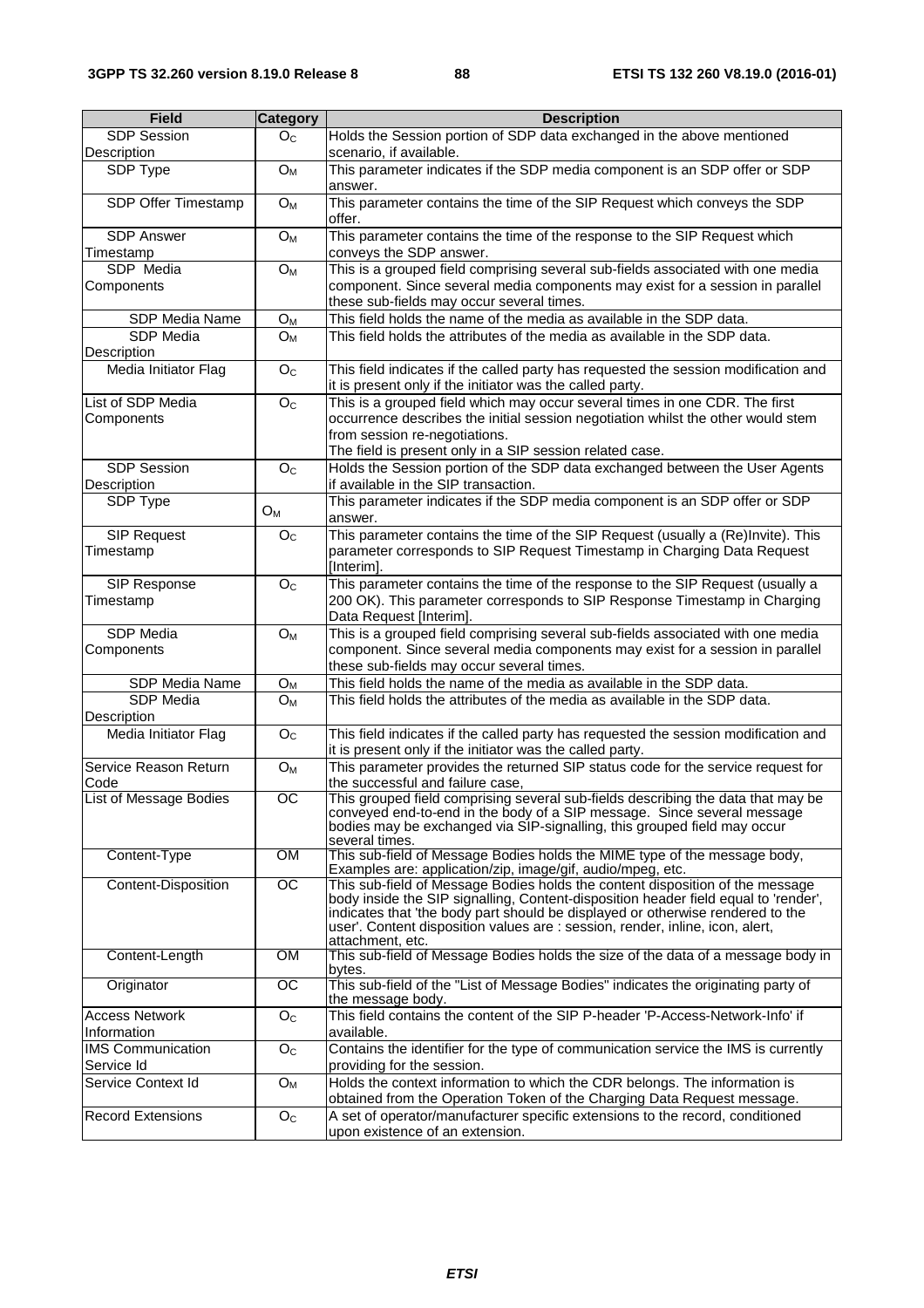# 6.2 Data description for IMS online charging

# 6.2.1 Ro message contents

The IMS nodes generate debit and reserve units information that can be transferred from the CTF to the OCF. For this purpose, IMS online charging utilises the *Debit Units and Reserve Units* procedure that is specified in the 3GPP debit unit operation in TS 32.299 [50].

The *Debit and reserve units* procedure employs the *Debit and Reserve Units Request* and *Debit and Reserve Units Response* messages. Table 6.2.1 describes the use of these messages in IMS online charging.

| Table 6.2.1: Online Charging Messages Reference Table |  |  |  |  |  |  |
|-------------------------------------------------------|--|--|--|--|--|--|
|-------------------------------------------------------|--|--|--|--|--|--|

| <b>Command-Name</b>                      | <b>Source</b>     | <b>Destination</b> |
|------------------------------------------|-------------------|--------------------|
| <b>IDebit and Reserve Units Request</b>  | MRFC, AS, IMS-GWF | OCS                |
| <b>IDebit and Reserve Units Response</b> | ocs               | MRFC. AS. IMS-GWF  |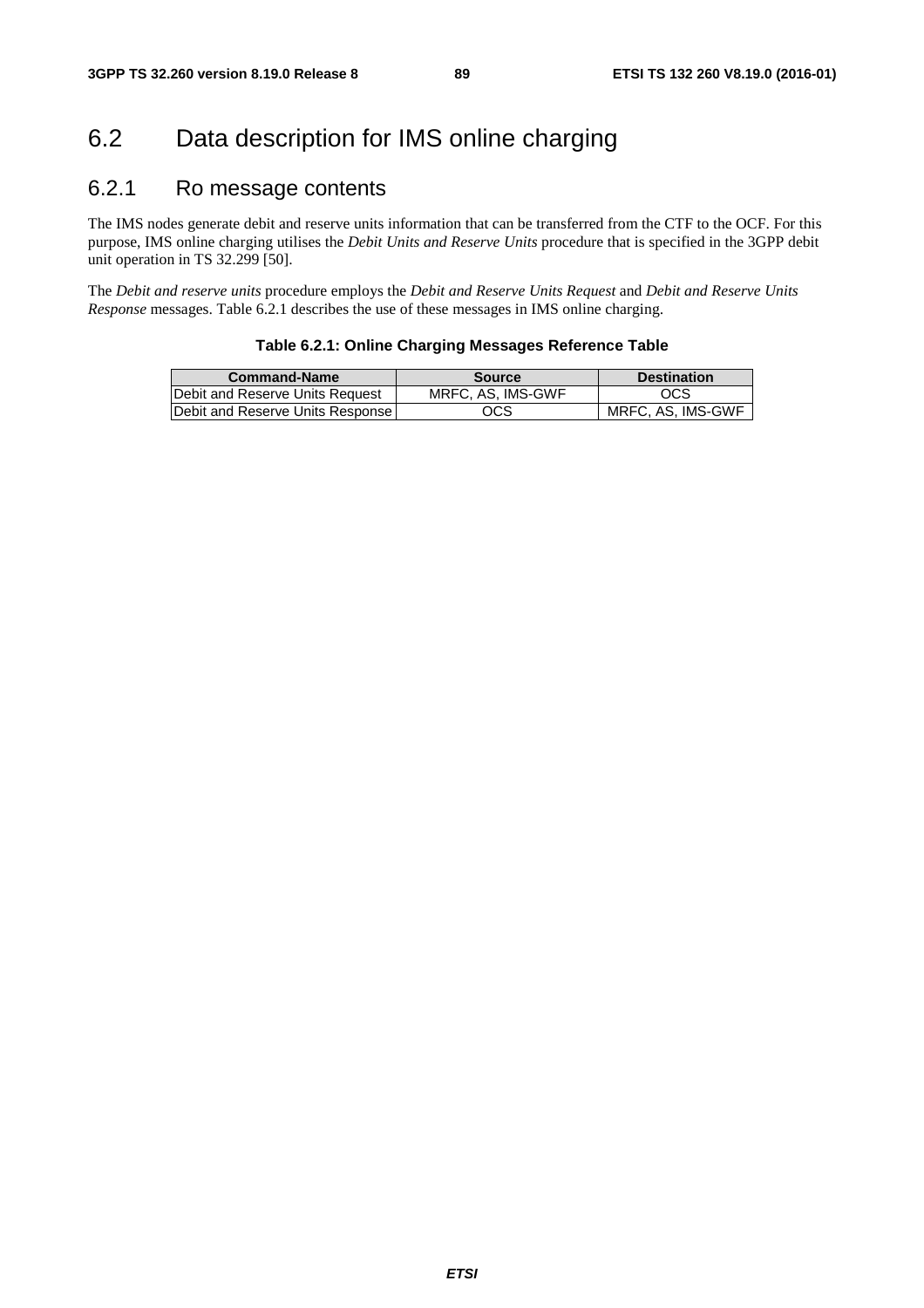#### 6.2.1.1 Debit and Reserve Units Request Message

Table 6.2.1.1 illustrates the basic structure of a *Debit and Reserve Units Request* message from the CTF in MRFC and AS and the IMS-GWF as used for IMS online charging.

#### **Table 6.2.1.1: Debit and reserve units Request Message Contents**

| <b>Field</b>                | Category       | <b>Description</b>                                                                   |
|-----------------------------|----------------|--------------------------------------------------------------------------------------|
| Session Identifier          | м              | Described in 32.299 [50]                                                             |
| <b>Originator Host</b>      | M              | Described in 32.299 [50]                                                             |
| Originator Domain           | M              | Described in 32.299 [50]                                                             |
| <b>Destination Domain</b>   | M              | Described in 32.299 [50]                                                             |
| <b>Operation Identifier</b> | M              | Described in 32.299 [50]                                                             |
| <b>Operation Token</b>      | M              | Described in 32.299 [50]                                                             |
| <b>Operation Type</b>       | M              | Described in 32.299 [50]                                                             |
| <b>Operation Number</b>     | M              | Described in 32.299 [50]                                                             |
| <b>Destination Host</b>     | O <sub>C</sub> | Described in 32.299 [50]                                                             |
| User Name                   | O <sub>C</sub> | The field contains the Private User Identity [201]                                   |
| <b>Origination State</b>    | O <sub>C</sub> | Described in 32.299 [50]                                                             |
| Origination Timestamp       | O <sub>C</sub> | Described in 32.299 [50]                                                             |
| Subscriber Identifier       | $O_{M}$        | This field contains the identification of the mobile subscriber (i.e. MSISDN or SIP- |
|                             |                | URI) that uses the requested service.                                                |
| <b>Termination Cause</b>    | O <sub>C</sub> | Described in 32.299 [50]                                                             |
| <b>Requested Action</b>     | $O_{C}$        | Described in 32.299 [50]                                                             |
| <b>Multiple Operation</b>   | $O_{M}$        | Described in 32.299 [50]                                                             |
| Multiple Unit Operation     | O <sub>C</sub> | Described in 32.299 [50]                                                             |
| Subscriber Equipment        | O <sub>C</sub> | Described in 32.299 [50]                                                             |
| Number                      |                |                                                                                      |
| Proxy Information           | O <sub>C</sub> | Described in 32.299 [50]                                                             |
| Route Information           | O <sub>C</sub> | Described in 32.299 [50]                                                             |
| Service Information         | $O_{M}$        | This field holts additional 3GPP service specific parameter:                         |
|                             |                | - IMS Information,                                                                   |
|                             |                | - PS Information                                                                     |
| <b>Extended Information</b> | O <sub>C</sub> | This field holds the network/manufacturer specific extensions.                       |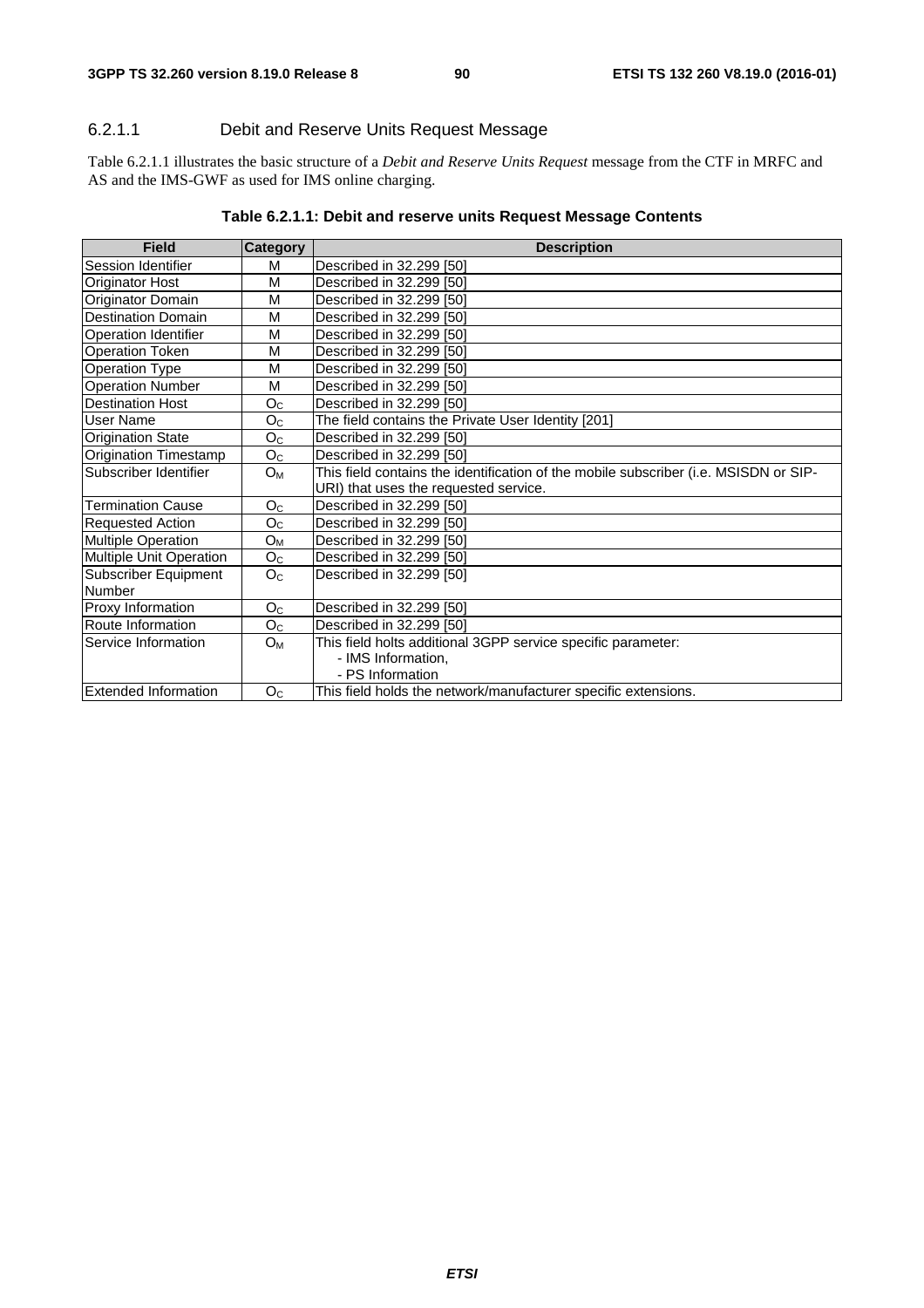#### 6.2.1.2 Debit and Reserve Units Response Message

Table 6.2.1.2 illustrates the basic structure of a Debit and Reserve Units Response message as used for IMS charging. This message is always used by the OCS as specified below, independent of the receiving IMS node and the operation type that is being replied to.

| <b>Field</b>                   | <b>Category</b> | <b>Description</b>                                                                      |
|--------------------------------|-----------------|-----------------------------------------------------------------------------------------|
| Session Identifier             | M               | Described in 32.299 [50]                                                                |
| <b>Operation Result</b>        | M               | Described in 32.299 [50]                                                                |
| <b>Originator Host</b>         | M               | Described in 32.299 [50]                                                                |
| <b>Originator Domain</b>       | M               | Described in 32.299 [50]                                                                |
| <b>Operation Identifier</b>    | M               | Described in 32.299 [50]                                                                |
| <b>Operation Type</b>          | М               | Described in 32.299 [50]                                                                |
| <b>Operation Number</b>        | M               | Described in 32.299 [50]                                                                |
| <b>Operation Failover</b>      | O <sub>C</sub>  | Described in 32.299 [50]                                                                |
| Multiple Unit Operation        | O <sub>C</sub>  | Described in 32,299 [50]                                                                |
| <b>Operation Failure</b>       | O <sub>C</sub>  | Described in 32.299 [50]. This field defines the operation if a failure has occurred at |
| Action                         |                 | the OCS for SCUR and ECUR.                                                              |
| <b>Operation Event Failure</b> | O <sub>C</sub>  | Described in 32.299 [50]. This field defines the operation if a failure has occurred at |
| Action                         |                 | the OCS for IEC.                                                                        |
| Redirection Host               | O <sub>C</sub>  | Described in 32.299 [50]                                                                |
| <b>Redirection Host Usage</b>  | O <sub>C</sub>  | Described in 32.299 [50]                                                                |
| <b>Redirection Cache Time</b>  | O <sub>C</sub>  | Described in 32.299 [50]                                                                |
| Proxy Information              | O <sub>C</sub>  | Described in 32.299 [50]                                                                |
| Route Information              | O <sub>C</sub>  | Described in 32.299 [50]                                                                |
| <b>Failed parameter</b>        | O <sub>C</sub>  | Described in 32.299 [50]                                                                |
| Service Information            | O <sub>C</sub>  | This field holts additional 3GPP service specific parameter:                            |
|                                |                 | - IMS Information,                                                                      |
|                                |                 | - PS Information                                                                        |
| <b>Extended Information</b>    | O <sub>C</sub>  | This field holds the network/manufacturer specific extensions.                          |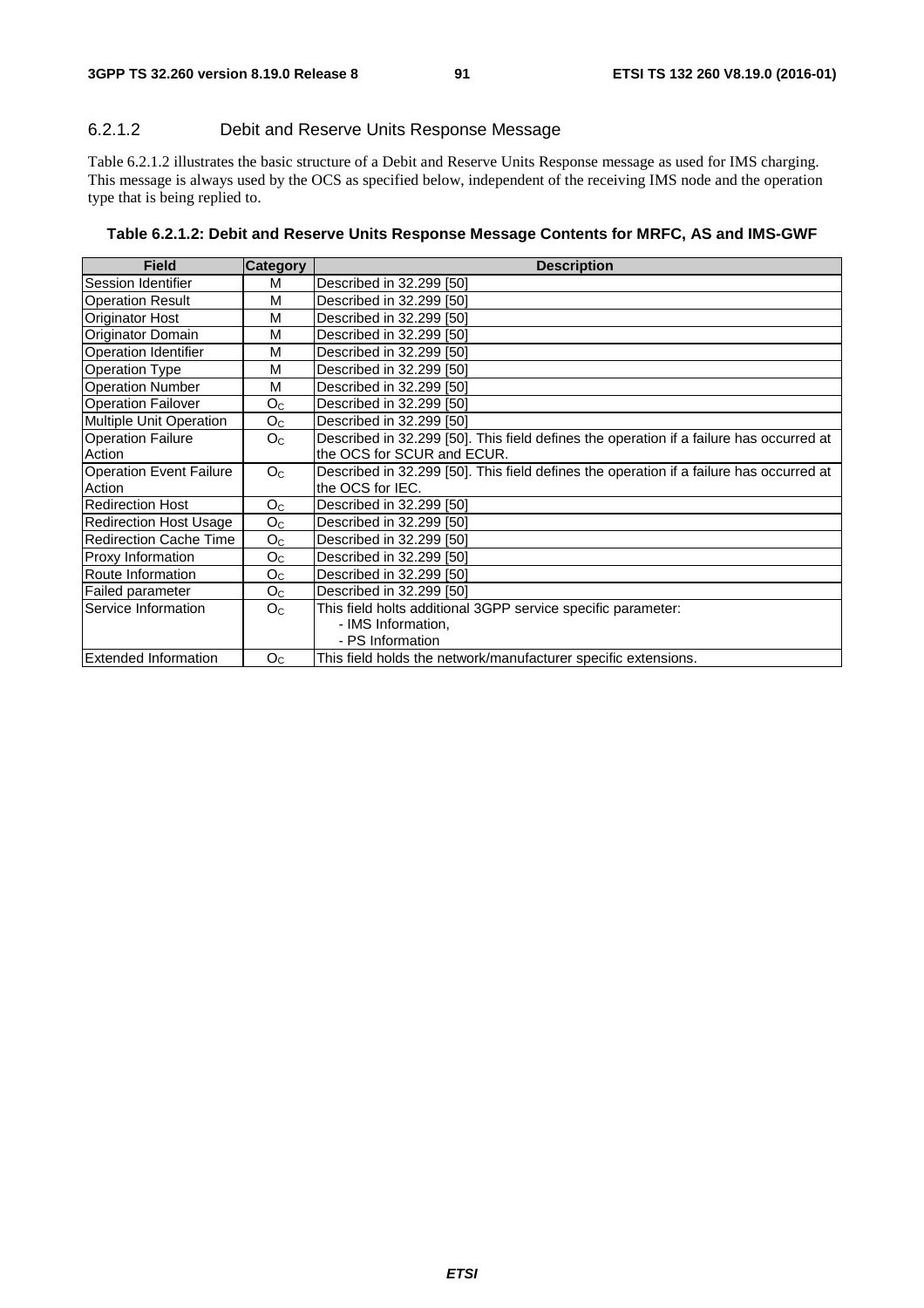# 6.3 IMS Charging Specific Parameters

# 6.3.1 Definition of IMS charging information

The IMS Information parameter used for IMS charging is provided in the Service Information parameter.

#### 6.3.1.1 IMS charging information assignment for Service Information

The components in the Service Information that are use for IMS charging can be found in Table 6.3.1.1.

| Table 6.3.1.1: Service Information used for IMS Charging |  |
|----------------------------------------------------------|--|
|                                                          |  |

| <b>Field</b>           | Category       | <b>Description</b>                                                                                                                                 | <b>Provided</b><br>by IMS NE                    |
|------------------------|----------------|----------------------------------------------------------------------------------------------------------------------------------------------------|-------------------------------------------------|
| Service Information    | $O_M$          | This is a structured field and holds the 3GPP specific<br>parameter as defined in TS 32.299 [50]. For IMS<br>Charging the IMS Information is used. | All                                             |
| Subscription-Id        | $O_{M}$        | Described in TS 32.299 [50] and contains the Private<br>User Identity and / or Public User Identity/Identities                                     | All                                             |
| <b>IMS</b> Information | $O_{M}$        | This is a structured field and holds the IMS specific<br>parameters. The details are defined in clause 6.3.1.2.                                    | All                                             |
| <b>PS</b> Information  | O <sub>C</sub> | This is a structured field and holds PS specific<br>parameters. The complete structure is defined in TS<br>32.251 [11].                            | Not in<br>I-CSCF, IBCF                          |
| <b>IGGSN Address</b>   | O <sub>C</sub> | This field holds the IP-address of the GGSN that<br>generated the GPRS Charging ID, as described in [1].                                           | Not in<br>I-CSCF, MGCF,<br>BGCF,<br><b>IBCF</b> |

### 6.3.1.2 Definition of the IMS Information

IMS specific charging information is provided within the IMS Information. The fields of the IMS Information which are different coved in several IMS network nodes are indicated by the node specific type.

The detailed structure of the IMS Information can be found in table 6.3.1.2.

| <b>Field</b>                                     | <b>Category</b> | <b>Description</b>                                                                                                                                                                                                                                                       | <b>Provided</b><br>by IMS NE          |
|--------------------------------------------------|-----------------|--------------------------------------------------------------------------------------------------------------------------------------------------------------------------------------------------------------------------------------------------------------------------|---------------------------------------|
| Event Type                                       | O <sub>C</sub>  | This field holds the SIP Method, the content of the SIP 'Event'<br>header and the content of the SIP 'expires' header when present in<br>the SIP request.                                                                                                                | All                                   |
| <b>Node Functionality</b>                        | м               | This field contains the function of the node.                                                                                                                                                                                                                            | All                                   |
| Role of Node                                     | $O_{M}$         | This field specifies whether the IMS node is serving the Originating<br>or the Terminating party.                                                                                                                                                                        | Not in MRFC                           |
| User Session ID                                  | $O_{M}$         | This field holds the session identifier. For a SIP session the<br>Session-ID contains the SIP Call ID.                                                                                                                                                                   | All                                   |
| <b>Session Priority</b>                          | O <sub>C</sub>  | This field contains the priority of the session.                                                                                                                                                                                                                         | All                                   |
| <b>Calling Party Address</b>                     | O <sub>M</sub>  | This field holds the address (SIP URI or TEL URI)URI of the party<br>(Public User Identity or Public Service Identity) initiating a session<br>or requesting a service.                                                                                                  | All                                   |
| <b>Called Party Address</b>                      | O <sub>M</sub>  | For SIP transactions, except for registration, this field holds the<br>address of the party (Public User ID or Public Service ID) to whom<br>the SIP transaction is posted.<br>For registration transactions, this field holds the Public User ID<br>under registration. | All                                   |
| <b>Number Portability</b><br>routing information | O <sub>c</sub>  | This field includes information on number portability after<br>DNS/ENUM request from S-CSCF in the calling user"s home<br>network.                                                                                                                                       | S-CSCF, I-<br>CSCF, AS.<br>MGCF, BGCF |

**Table 6.3.1.2: Structure of the IMS Information**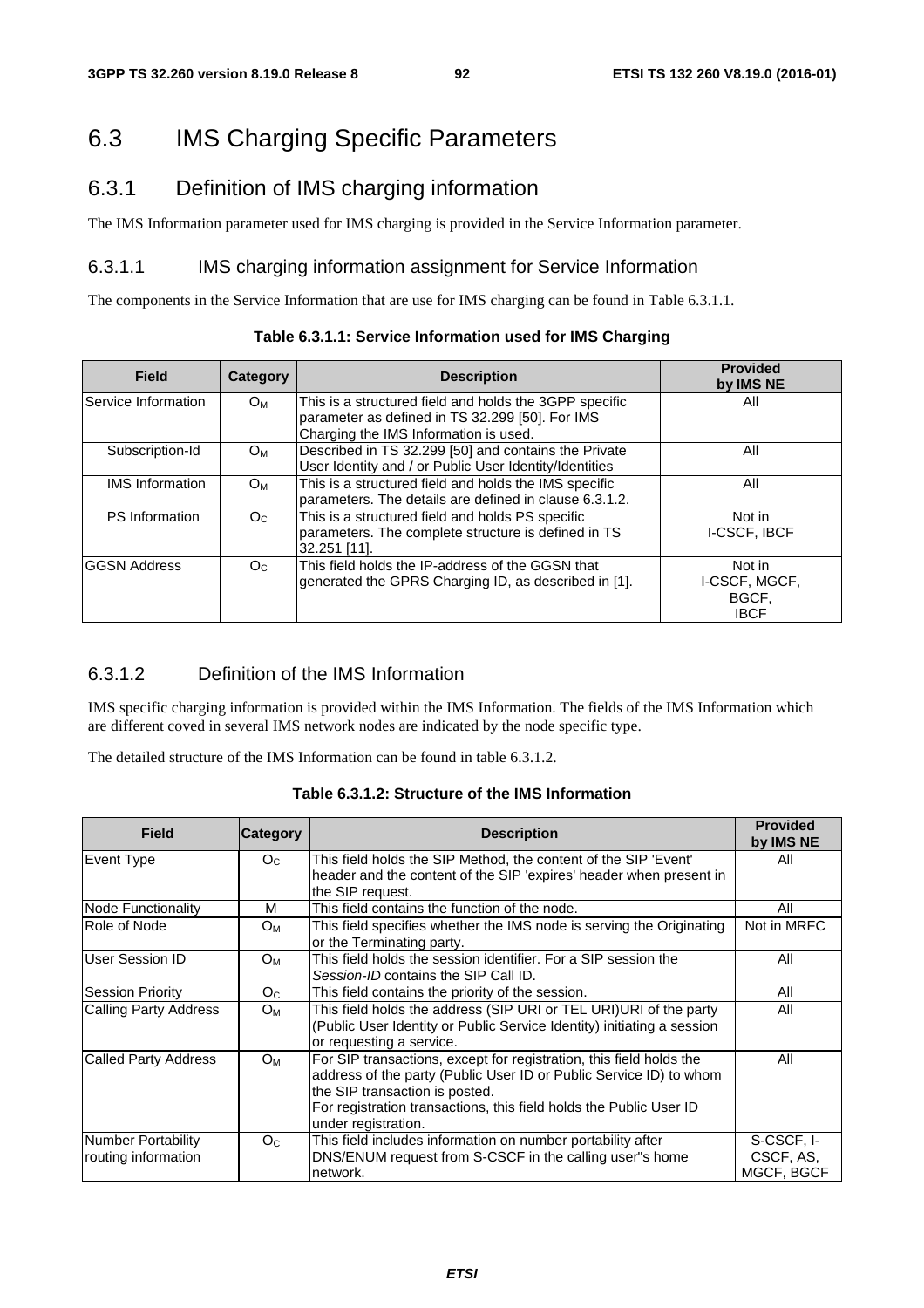| <b>Field</b>                                                                                                  | Category                                                                                                                                                                                                                                                                                                                                                                                                                                                                            | <b>Description</b>                                                                                                                                                                                               | <b>Provided</b><br>by IMS NE                    |  |  |  |
|---------------------------------------------------------------------------------------------------------------|-------------------------------------------------------------------------------------------------------------------------------------------------------------------------------------------------------------------------------------------------------------------------------------------------------------------------------------------------------------------------------------------------------------------------------------------------------------------------------------|------------------------------------------------------------------------------------------------------------------------------------------------------------------------------------------------------------------|-------------------------------------------------|--|--|--|
| <b>Carrier Select routing</b><br>information                                                                  | O <sub>C</sub>                                                                                                                                                                                                                                                                                                                                                                                                                                                                      | This field includes information on carrier select after DNS/ENUM<br>request from S-CSCF in the calling user"s home network.                                                                                      | S-CSCF, I-<br>CSCF, AS,<br>MGCF, BGCF           |  |  |  |
| Alternate Charged<br>Party Address                                                                            | The address of an alternate party that is identified by the AS at<br>O <sub>C</sub><br>session initiation, and is charged in place of the calling party.                                                                                                                                                                                                                                                                                                                            |                                                                                                                                                                                                                  |                                                 |  |  |  |
| Requested<br>Party<br>Address                                                                                 | O <sub>C</sub><br>For SIP transactions this field holds the address of the party<br>(Public User ID or Public Service ID) to whom the SIP transaction<br>was originally posted.<br>This field is only present if different from the Called Party Address<br>parameter.                                                                                                                                                                                                              |                                                                                                                                                                                                                  |                                                 |  |  |  |
| Called<br>Asserted<br>Identity                                                                                | O <sub>C</sub>                                                                                                                                                                                                                                                                                                                                                                                                                                                                      | The address of the final asserted identity. Present if the final<br>asserted identity is available in the SIP 2xx response.                                                                                      | S-CSCF and<br>AS/MRFC                           |  |  |  |
| <b>Associated URI</b>                                                                                         | O <sub>c</sub>                                                                                                                                                                                                                                                                                                                                                                                                                                                                      | This field holds a non-barred public user identity (SIP URI or TEL<br>URI) associated to the public user identity under registration.                                                                            | S-CSCF, P-<br>CSCF,<br>I-CSCF, IBCF             |  |  |  |
| <b>Time Stamps</b>                                                                                            | O <sub>C</sub>                                                                                                                                                                                                                                                                                                                                                                                                                                                                      | This field holds the time of the SIP REQUEST and the time of the<br>response to the SIP REQUEST.                                                                                                                 | All                                             |  |  |  |
| <b>Application Server</b><br>Information                                                                      | O <sub>c</sub>                                                                                                                                                                                                                                                                                                                                                                                                                                                                      | This field holds the SIP URI(s) of the AS(s) addressed during the<br>session and the called party number (SIP URI, E.164), if an<br>application server determines it.                                            | S-CSCF and<br><b>MRFC</b>                       |  |  |  |
| Inter Operator Identifier                                                                                     | $\overline{O}_C$                                                                                                                                                                                                                                                                                                                                                                                                                                                                    | This field holds the identification of the network neighbours<br>(originating and terminating) as exchanged via SIP signalling if<br>available.                                                                  | All                                             |  |  |  |
| <b>IMS Charging Identifier</b>                                                                                | $O_{M}$                                                                                                                                                                                                                                                                                                                                                                                                                                                                             | This field holds the IMS Charging Identifier (ICID) as generated by<br>a IMS node for a SIP session.                                                                                                             | All                                             |  |  |  |
| Early Media<br>Description                                                                                    | This field holds session and media parameters related to media<br>O <sub>C</sub><br>components set to active during the SIP session establishment<br>and before a final successful or unsuccessful SIP answer to the<br>initial SIP INVITE request is received. Once a media component is<br>set to active, subsequent status changes shall be registered. Since<br>several SDP negotiations may occur during the SIP session<br>establishment, this field may occur several times. |                                                                                                                                                                                                                  |                                                 |  |  |  |
| <b>SDP Session</b><br>Description                                                                             | O <sub>C</sub>                                                                                                                                                                                                                                                                                                                                                                                                                                                                      | This field holds the content of an "attribute-line" (i=, c=, b=, k=, a=,<br>etc.) related to a session.                                                                                                          |                                                 |  |  |  |
| SDP Media<br>Component                                                                                        | O <sub>C</sub>                                                                                                                                                                                                                                                                                                                                                                                                                                                                      | This is a grouped field comprising several sub-fields associated<br>with one media component. Since several media components may<br>exist for a session in parallel these sub-fields may occur several<br>times. | <b>I-CSCF</b><br>Not in<br><b>I-CSCF</b>        |  |  |  |
| <b>Served Party IP</b><br><b>Address</b>                                                                      | This field holds the IP address of either the calling or called party,<br>O <sub>C</sub><br>depending on whether the P-CSCF is in touch with the calling or<br>the called party.                                                                                                                                                                                                                                                                                                    |                                                                                                                                                                                                                  |                                                 |  |  |  |
| <b>Server Capabilities</b>                                                                                    | O <sub>C</sub>                                                                                                                                                                                                                                                                                                                                                                                                                                                                      | This field contains the server capabilities as described in 3GPP TS<br>29.229 [205].                                                                                                                             | <b>I-CSCF</b>                                   |  |  |  |
| Trunk Group ID                                                                                                | O <sub>C</sub>                                                                                                                                                                                                                                                                                                                                                                                                                                                                      | This field identifies the incoming and outgoing PSTN legs.                                                                                                                                                       | <b>MGCF</b>                                     |  |  |  |
| <b>Bearer Service</b>                                                                                         | O <sub>C</sub>                                                                                                                                                                                                                                                                                                                                                                                                                                                                      | This field holds the used bearer service for the PSTN leg.                                                                                                                                                       | <b>MGCF</b>                                     |  |  |  |
| Service Id                                                                                                    | O <sub>C</sub>                                                                                                                                                                                                                                                                                                                                                                                                                                                                      | This field identifies the service the MRFC is hosting. For<br>conferences the conference ID is used as the value of this<br>parameter.                                                                           | <b>MRFC</b>                                     |  |  |  |
| Service Specific Info                                                                                         | O <sub>C</sub>                                                                                                                                                                                                                                                                                                                                                                                                                                                                      | This field contains service specific data if and as provided by an<br>Application Server.                                                                                                                        | AS                                              |  |  |  |
| <b>Message Bodies</b>                                                                                         | O <sub>C</sub>                                                                                                                                                                                                                                                                                                                                                                                                                                                                      | This field holds information about the Message body, Content-<br>Type, Content-Length, Content-Disposition and Originator if<br>available.                                                                       | P-CSCF, S-<br>CSCF, MGCF,<br><b>IBCF</b> and AS |  |  |  |
| <b>Access Network</b><br>Information                                                                          | This field contains the content of the P-header P-Access-Network-<br>O <sub>C</sub><br>Info.                                                                                                                                                                                                                                                                                                                                                                                        |                                                                                                                                                                                                                  |                                                 |  |  |  |
| <b>IMS</b> Communication<br>This field contains the IMS communication service identifier if<br>O <sub>c</sub> |                                                                                                                                                                                                                                                                                                                                                                                                                                                                                     | S-CSCF, IBCF,                                                                                                                                                                                                    |                                                 |  |  |  |
| Service ID                                                                                                    |                                                                                                                                                                                                                                                                                                                                                                                                                                                                                     | received in the P-Asserted-Service header in the SIP request.                                                                                                                                                    | and AS<br>All                                   |  |  |  |
| Cause Code<br>O <sub>C</sub><br>This field contains the cause value.                                          |                                                                                                                                                                                                                                                                                                                                                                                                                                                                                     |                                                                                                                                                                                                                  |                                                 |  |  |  |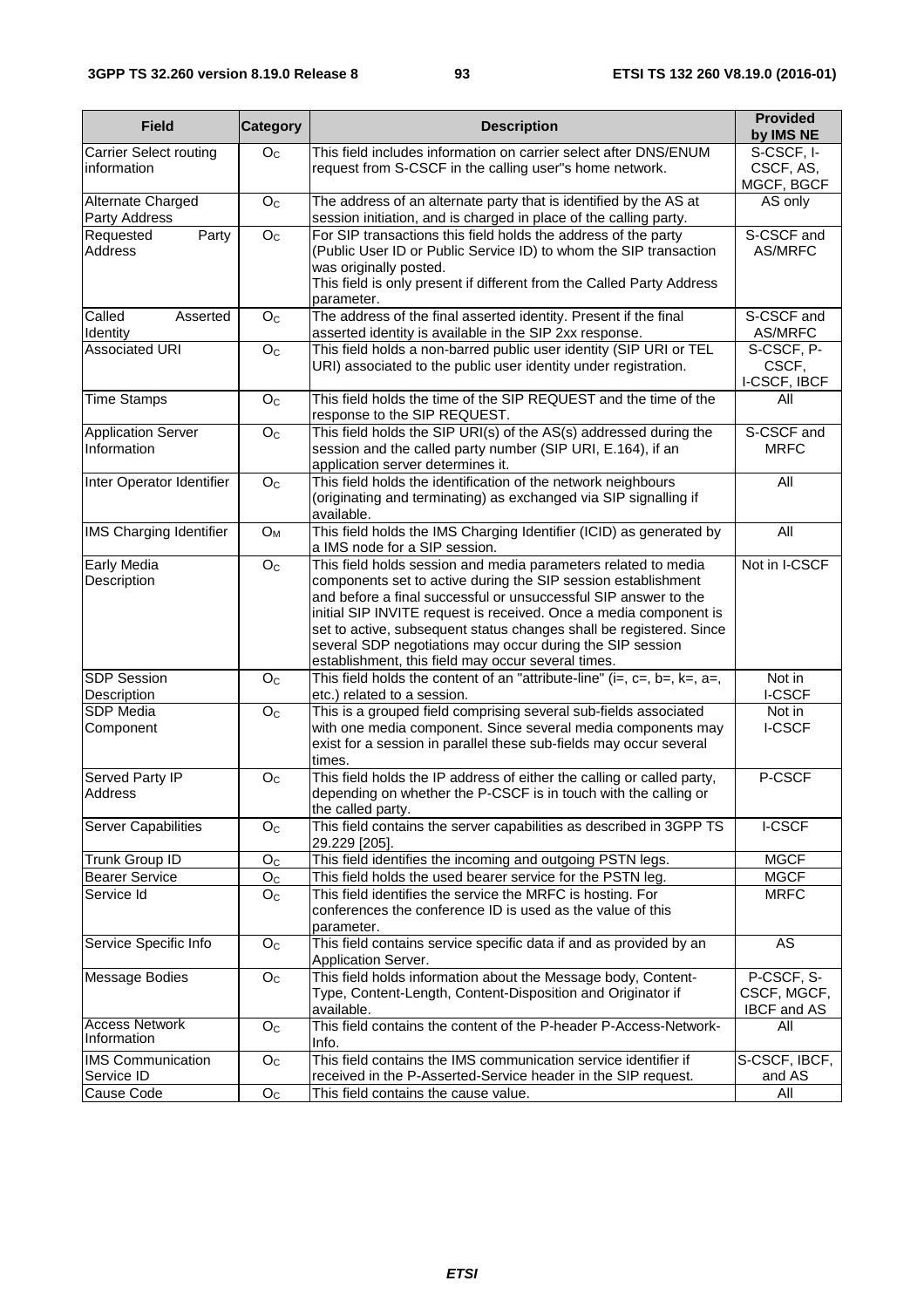# 6.3.2 Detailed Message Format for offline charging

The following chapter specifies per Operation Type the charging data that are sent by each of the IMS network elements for:

- IMS session and IMS event (S/I/S/E)
	- S-CSCF, P-CSCF, MGFC, AS, IBCF
- IMS session only  $(S/I/S)$ 
	- MRFC
- IMS event only (E)
	- I-CSCF, BGCF

The Operation Types are listed in the following order: S (start)/I (interim)/S (stop)/E (event). Therefore, when all Operation Types are possible it is marked as SISE. If only some Operation Types are allowed for a node, only the appropriate letters are used (i.e. SIS or E) as indicated in the table heading. The omission of an Operation Type for a particular field is marked with "-" (i.e. SI-E). Also, when an entire field is not allowed in a node the entire cell is marked as "-".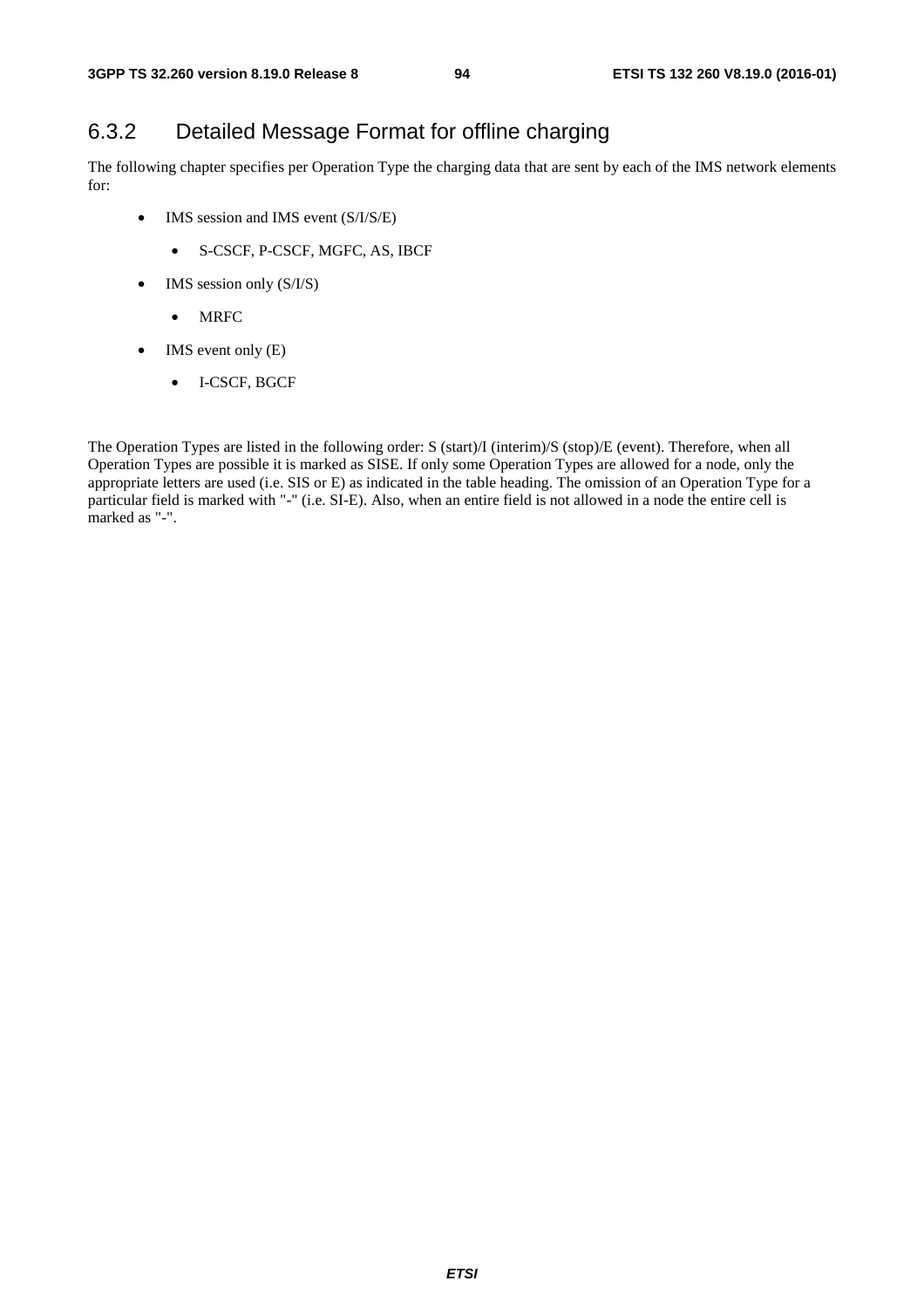Table 6.3.2.1 illustrates the basic structure of the supported fields in the Charging Data Request message for IMS offline charging.

| <b>Field</b>                      | <b>Node Type</b>                                              | <b>S-CSCF</b>            | $P\text{-CSCF}$ $I\text{-CSCF}$ |                          | <b>MRFC</b>              | <b>MGCF</b>              | <b>BGCF</b>              | <b>AS</b>      | <b>IBCF</b>              |
|-----------------------------------|---------------------------------------------------------------|--------------------------|---------------------------------|--------------------------|--------------------------|--------------------------|--------------------------|----------------|--------------------------|
|                                   | <b>Supported Operation Types</b>                              | S/I/S/E                  | <b>S/I/S/E</b>                  | Е                        | <b>S/I/S</b>             | <b>S/I/S/E</b>           | Е                        | <b>S/I/S/E</b> | <b>S/I/S/E</b>           |
| Session Identifier                |                                                               | <b>SISE</b>              | <b>SISE</b>                     | E                        | $\overline{\text{SIS}}$  | <b>SISE</b>              | E                        | <b>SISE</b>    | <b>SISE</b>              |
| <b>Originator Node</b>            |                                                               | <b>SISE</b>              | <b>SISE</b>                     | $\overline{E}$           | $\overline{\text{SIS}}$  | <b>SISE</b>              | E                        | <b>SISE</b>    | <b>SISE</b>              |
| Originator Domain                 |                                                               | <b>SISE</b>              | <b>SISE</b>                     | Ē                        | $\overline{\text{SIS}}$  | <b>SISE</b>              | E                        | <b>SISE</b>    | <b>SISE</b>              |
| <b>Destination Domain</b>         |                                                               | <b>SISE</b>              | <b>SISE</b>                     | $\overline{E}$           | SIS                      | <b>SISE</b>              | $\overline{E}$           | <b>SISE</b>    | <b>SISE</b>              |
| <b>Operation Type</b>             |                                                               | <b>SISE</b>              | <b>SISE</b>                     | E                        | SIS                      | <b>SISE</b>              | $\mathsf E$              | <b>SISE</b>    | <b>SISE</b>              |
| <b>Operation Number</b>           |                                                               | <b>SISE</b>              | <b>SISE</b>                     | $\overline{E}$           | SIS                      | <b>SISE</b>              | E                        | <b>SISE</b>    | <b>SISE</b>              |
| Operation Identifier              |                                                               | <b>SISE</b>              | <b>SISE</b>                     | E                        | $\overline{\text{SIS}}$  | <b>SISE</b>              | E                        | <b>SISE</b>    | <b>SISE</b>              |
| <b>User Name</b>                  |                                                               | <b>SISE</b>              | <b>SISE</b>                     | $\overline{E}$           | $\overline{\text{SIS}}$  | <b>SISE</b>              | E                        | <b>SISE</b>    | <b>SISE</b>              |
| <b>Destination Host</b>           |                                                               | <b>SISE</b>              | <b>SISE</b>                     | E                        | $\overline{\text{SIS}}$  | <b>SISE</b>              | E                        | <b>SISE</b>    | <b>SISE</b>              |
| Operation Interval                |                                                               | $S-I$                    | $S-I$                           | $\blacksquare$           | $SI-$                    | $S-I$                    | $\omega$                 | $S$ --         | $S$ --                   |
| <b>Origination State</b>          |                                                               | <b>SISE</b>              | <b>SISE</b>                     | $\overline{E}$           | SIS                      | <b>SISE</b>              | E                        | <b>SISE</b>    | <b>SISE</b>              |
| <b>Origination Timestamp</b>      |                                                               | <b>SISE</b>              | <b>SISE</b>                     | E                        | $\overline{\text{SIS}}$  | <b>SISE</b>              | E                        | <b>SISE</b>    | <b>SISE</b>              |
| Proxy Information                 |                                                               | <b>SISE</b>              | <b>SISE</b>                     | $\overline{E}$           | $\overline{\text{SIS}}$  | <b>SISE</b>              | E                        | <b>SISE</b>    | <b>SISE</b>              |
| Route Information                 |                                                               | <b>SISE</b>              | <b>SISE</b>                     | E                        | $\overline{\text{SIS}}$  | <b>SISE</b>              | E                        | <b>SISE</b>    | <b>SISE</b>              |
| <b>Operation Token</b>            |                                                               | <b>SISE</b>              | <b>SISE</b>                     | E                        | $\overline{\text{SIS}}$  | <b>SISE</b>              | E                        | <b>SISE</b>    | <b>SISE</b>              |
| Subscriber Identifier             |                                                               | <b>SISE</b>              | <b>SISE</b>                     | ÷,                       | $\overline{\text{SIS}}$  | $\blacksquare$           | $\blacksquare$           | <b>SISE</b>    | <b>SISE</b>              |
|                                   | Service Information with PS and IMS Information               |                          |                                 |                          |                          |                          |                          |                |                          |
| Event Type                        |                                                               | <b>SISE</b>              | <b>SISE</b>                     | $\overline{E}$           | SIS                      | <b>SISE</b>              | E                        | <b>SISE</b>    | <b>SISE</b>              |
| Role of Node                      |                                                               | <b>SISE</b>              | <b>SISE</b>                     | E                        | ---                      | <b>SISE</b>              | E                        | <b>SISE</b>    | <b>SISE</b>              |
| <b>Node Functionality</b>         |                                                               | <b>SISE</b>              | <b>SISE</b>                     | $\overline{E}$           | SIS                      | <b>SISE</b>              | $\mathsf E$              | <b>SISE</b>    | <b>SISE</b>              |
| <b>User Session Id</b>            |                                                               | <b>SISE</b>              | $\overline{\text{SISE}}$        | E                        | SIS                      | <b>SISE</b>              | $\mathsf E$              | <b>SISE</b>    | <b>SISE</b>              |
| <b>Session Priority</b>           |                                                               | $\overline{S} - E$       | $S - E$                         | $\overline{E}$           | $S-$                     | $S - E$                  | E                        | $S - E$        | $S - E$                  |
| <b>Calling Party Address</b>      |                                                               | <b>SISE</b>              | <b>SISE</b>                     | E                        | $\overline{\text{SIS}}$  | <b>SISE</b>              | E                        | <b>SISE</b>    | <b>SISE</b>              |
| <b>Called Party Address</b>       |                                                               | <b>SISE</b>              | <b>SISE</b>                     | $\overline{E}$           | SIS                      | <b>SISE</b>              | E                        | <b>SISE</b>    | <b>SISE</b>              |
|                                   | Number Portability routing information                        | $S - E$                  | ÷,                              | $\overline{E}$           | ä,                       | $S - E$                  | E                        | $S - E$        | $\overline{\phantom{a}}$ |
|                                   | Carrier Select routing information                            | $S-F$                    | $\overline{\phantom{a}}$        | $\overline{E}$           | $\blacksquare$           | $S - E$                  | E                        | $S-F$          | $\overline{\phantom{a}}$ |
|                                   | Alternate Charged Party Address                               | $\overline{\phantom{a}}$ | ۰                               | $\blacksquare$           | ۰                        | $\overline{\phantom{a}}$ | $\overline{\phantom{a}}$ | $S--$          | ۰                        |
| <b>Requested Party Address</b>    |                                                               | $S - E$                  | $\overline{\phantom{a}}$        | $\overline{\phantom{a}}$ | $S-$                     | $\blacksquare$           |                          | $S - E$        | $\overline{\phantom{a}}$ |
| <b>Called Asserted Identity</b>   |                                                               | $S - E$                  |                                 |                          | $S-$                     | $\blacksquare$           | $\blacksquare$           | $S - E$        | $\blacksquare$           |
| <b>Associated URI</b>             |                                                               | $- E$                    | $- E$                           | E                        |                          |                          |                          |                | $-F$                     |
| Time stamps (see note 3)          |                                                               | <b>SISE</b>              | <b>SISE</b>                     | $\overline{E}$           | $\overline{\text{SIS}}$  | <b>SISE</b>              | E                        | <b>SISE</b>    | <b>SISE</b>              |
|                                   | Application server Information (see note 1)                   | <b>SISE</b>              | $\blacksquare$                  | $\blacksquare$           | SIS                      | $\blacksquare$           | $\blacksquare$           |                | $\blacksquare$           |
|                                   | Inter Operator Identifiers (see note 1)                       | <b>SISE</b>              | <b>SISE</b>                     | $\overline{E}$           | $\overline{\text{SIS}}$  | <b>SISE</b>              | E                        | <b>SISE</b>    | <b>SISE</b>              |
| <b>IMS Charging Identifier</b>    |                                                               | <b>SISE</b>              | <b>SISE</b>                     | E                        | SIS                      | <b>SISE</b>              | $\overline{E}$           | <b>SISE</b>    | <b>SISE</b>              |
|                                   | Early Media Description (see note 4)                          | $S - E$                  | $S - E$                         | $\overline{\phantom{a}}$ | $S-$                     | $S - E$                  | E                        | $S - E$        | $S - E$                  |
| <b>SDP Session Description</b>    |                                                               | $S-I$                    | $S-I$                           | ÷.                       | $S-I$                    | $S-I$                    | $\bar{\mathbf{r}}$       | $S-I$          | $SI-$                    |
|                                   | SDP Media Component (see note 4)                              | $SI-$                    | $SI-$                           |                          | $SI-$                    | $SI-$                    | $\blacksquare$           | $SI-$          | $SI-$                    |
| <b>GGSN Address</b>               |                                                               | $SI-$                    | $\overline{\mathsf{S}}$ -       |                          | $SI-$                    | $SI-$                    |                          | $SI-$          |                          |
| Served Party (see note 1)         |                                                               | $\overline{\phantom{a}}$ | <b>SISE</b>                     | $\overline{\phantom{a}}$ | $\overline{\phantom{a}}$ | ٠                        | $\overline{\phantom{a}}$ | $\blacksquare$ | $\overline{\phantom{a}}$ |
|                                   | Server Capabilities (see note 1)                              |                          |                                 | E                        |                          |                          |                          |                |                          |
| Trunk Group ID (see note 1)       |                                                               | $\blacksquare$           | ÷,                              | ä,                       | $\blacksquare$           | <b>SISE</b>              | $\blacksquare$           | $\blacksquare$ |                          |
| Bearer Service (see note 1)       |                                                               | $\overline{\phantom{a}}$ | $\overline{\phantom{a}}$        | $\overline{\phantom{a}}$ | $\blacksquare$           | <b>SISE</b>              | $\overline{\phantom{a}}$ | $\blacksquare$ |                          |
| Service Id (see note 1)           |                                                               | ٠                        |                                 | ۰                        | SIS                      |                          |                          |                |                          |
|                                   | Service Specific Info (see note 1)                            | $\overline{\phantom{a}}$ | $\blacksquare$                  |                          | ۰                        | $\blacksquare$           |                          | <b>SISE</b>    |                          |
| Message Bodies (see note 2)       |                                                               | <b>SISE</b>              | <b>SISE</b>                     |                          |                          | <b>SISE</b>              |                          | <b>SISE</b>    | <b>SISE</b>              |
| Cause Code                        |                                                               | $-SE$                    | $-SE$                           | E                        | $-S$                     | $-SE$                    | E                        | $-SE$          | $-SE$                    |
| <b>Access Network Information</b> |                                                               | <b>SISE</b>              | <b>SISE</b>                     | E                        | SIS                      | <b>SISE</b>              | E                        | <b>SISE</b>    | <b>SISE</b>              |
|                                   | <b>IMS Communication Service ID</b>                           | $S - E$                  |                                 | ۰                        | $\overline{\phantom{a}}$ | ٠                        | $\overline{\phantom{a}}$ | $S - E$        | $S - E$                  |
|                                   | NOTE 1: Only present if available in the CTF of the IMS node. |                          |                                 |                          |                          |                          |                          |                |                          |

**Table 6.3.2.1 : Supported fields in** *Charging Data Request* **Message** 

NOTE 2: Present only if Messages Bodies is included in the SIP message that triggered the Charging Data Request.

NOTE 3: Only present if ACR is triggered on a SIP message (e.g. SIP INVITE, SIP UPDATE).

NOTE 4: To be determined for presence in IBCF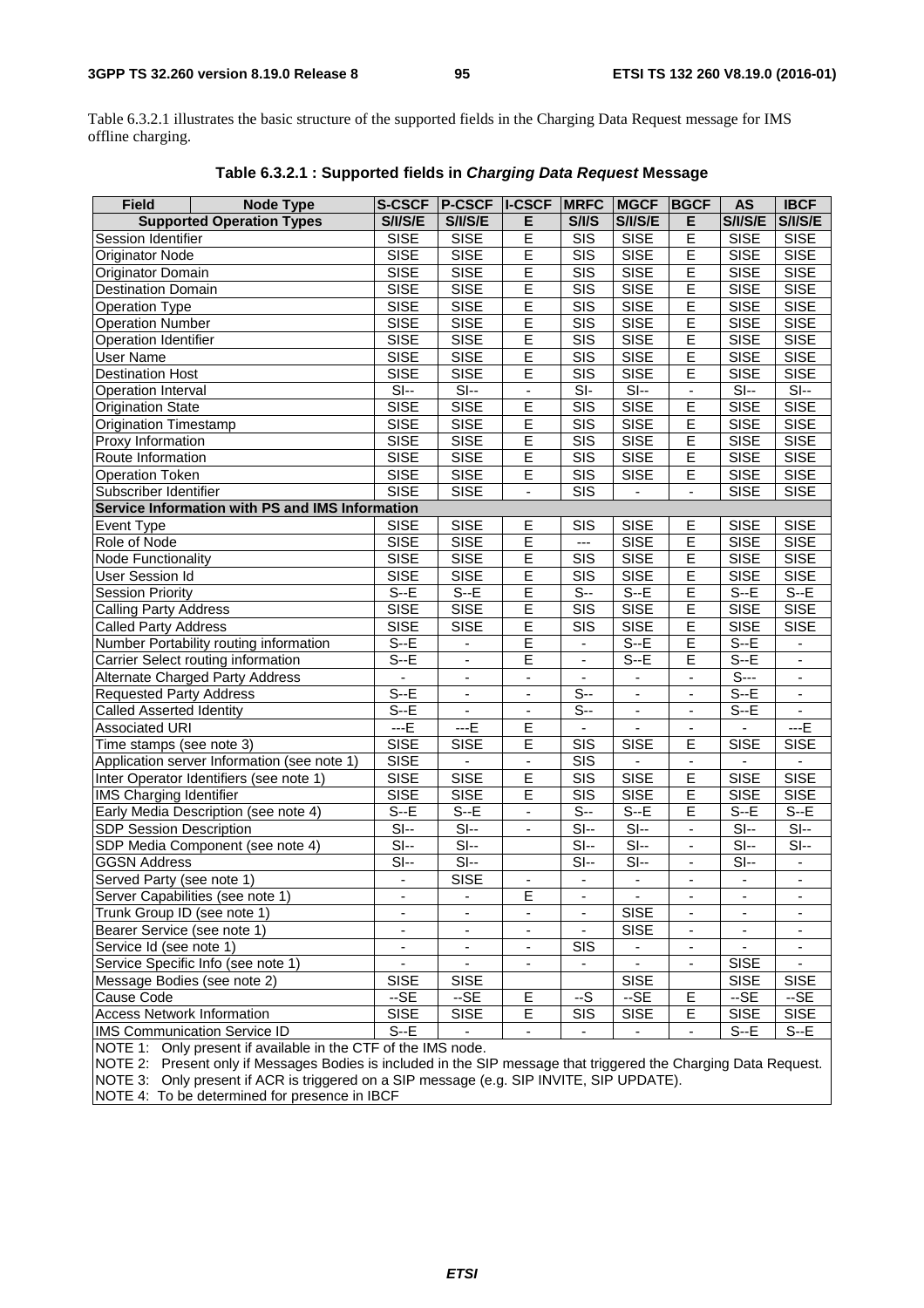Table 6.3.2.2 illustrates the basic structure of the supported fields in the Charging Data Response message for IMS offline charging.

|              | <b>Node Type</b>                 | <b>S-CSCF</b> | <b>P-CSCF II-CSCF</b> |                          | <b>IMRFC</b> | <b>MGCF</b>    | <b>BGCF</b>              | <b>AS</b>      | <b>IBCF</b>    |
|--------------|----------------------------------|---------------|-----------------------|--------------------------|--------------|----------------|--------------------------|----------------|----------------|
| <b>Field</b> | <b>Supported Operation Types</b> | S/I/S/E       | S/I/S/E               | E                        | S/IS         | <b>S/I/S/E</b> | Е                        | <b>S/I/S/E</b> | <b>S/I/S/E</b> |
|              | Session Identifier               | <b>SISE</b>   | <b>SISE</b>           | E                        | <b>SIS</b>   | <b>SISE</b>    | E                        | <b>SISE</b>    | <b>SISE</b>    |
|              | <b>Originator Node</b>           | <b>SISE</b>   | <b>SISE</b>           | E                        | <b>SIS</b>   | <b>SISE</b>    | E                        | <b>SISE</b>    | <b>SISE</b>    |
|              | <b>Originator Domain</b>         | <b>SISE</b>   | <b>SISE</b>           | E                        | <b>SIS</b>   | <b>SISE</b>    | E                        | <b>SISE</b>    | <b>SISE</b>    |
|              | Destination Domain               | <b>SISE</b>   | <b>SISE</b>           | E                        | <b>SIS</b>   | <b>SISE</b>    | E                        | <b>SISE</b>    | <b>SISE</b>    |
|              | <b>Operation Type</b>            | <b>SISE</b>   | <b>SISE</b>           | Е                        | <b>SIS</b>   | <b>SISE</b>    | Е                        | <b>SISE</b>    | <b>SISE</b>    |
|              | <b>Operation Number</b>          | <b>SISE</b>   | <b>SISE</b>           | Е                        | <b>SIS</b>   | <b>SISE</b>    | E                        | <b>SISE</b>    | <b>SISE</b>    |
|              | <b>Operation Identifier</b>      | <b>SISE</b>   | <b>SISE</b>           | E                        | <b>SIS</b>   | <b>SISE</b>    | E                        | <b>SISE</b>    | <b>SISE</b>    |
| lUser Name   |                                  | <b>SISE</b>   | <b>SISE</b>           | E                        | <b>SIS</b>   | <b>SISE</b>    | E                        | <b>SISE</b>    | <b>SISE</b>    |
|              | <b>Operation Interval</b>        | $SI-$         | $SI -$                | $\overline{\phantom{a}}$ | $SI-$        | $SI-$          | $\overline{\phantom{a}}$ | $SI-$          | $SI -$         |
|              | <b>Origination State</b>         | <b>SISE</b>   | <b>SISE</b>           | E                        | <b>SIS</b>   | <b>SISE</b>    | E                        | <b>SISE</b>    | <b>SISE</b>    |
|              | <b>Origination Timestamp</b>     | <b>SISE</b>   | <b>SISE</b>           | E                        | <b>SIS</b>   | <b>SISE</b>    | E                        | <b>SISE</b>    | <b>SISE</b>    |
|              | Proxy Information                | <b>SISE</b>   | <b>SISE</b>           | E                        | <b>SIS</b>   | <b>SISE</b>    | Е                        | <b>SISE</b>    | <b>SISE</b>    |
|              | Route Information                | <b>SISE</b>   | <b>SISE</b>           | Е                        | SIS          | <b>SISE</b>    | Е                        | <b>SISE</b>    | <b>SISE</b>    |

**Table 6.3.2.2 : Supported fields in** *Charging Data Response* **Message** 

## 6.3.3 Detailed Message Format for online charging

The following table specifies per Operation type the charging data that are sent by each of the IMS network elements for:

- IMS session and IMS event (I/U/T/E)
	- IMS-GWF, AS
- IMS session only (I/U/T)
	- MRFC

The Operation types are listed in the following order: I (initial)/U (update)/T (terminate)/E (event). Therefore, when all Operation types are possible it is marked as IUTE. If only some Operation types are allowed for a node, only the appropriate letters are used (i.e. IUT or E) as indicated in the table heading. The omission of an Operation type for a particular field is marked with "-" (i.e. IU-E). Also, when an entire filed is not allowed in a node the entire cell is marked as "-".

Note that not for all structured fields the individual field members are listed in the table. Detailed descriptions of the fields are provided in TS 32.299 [50].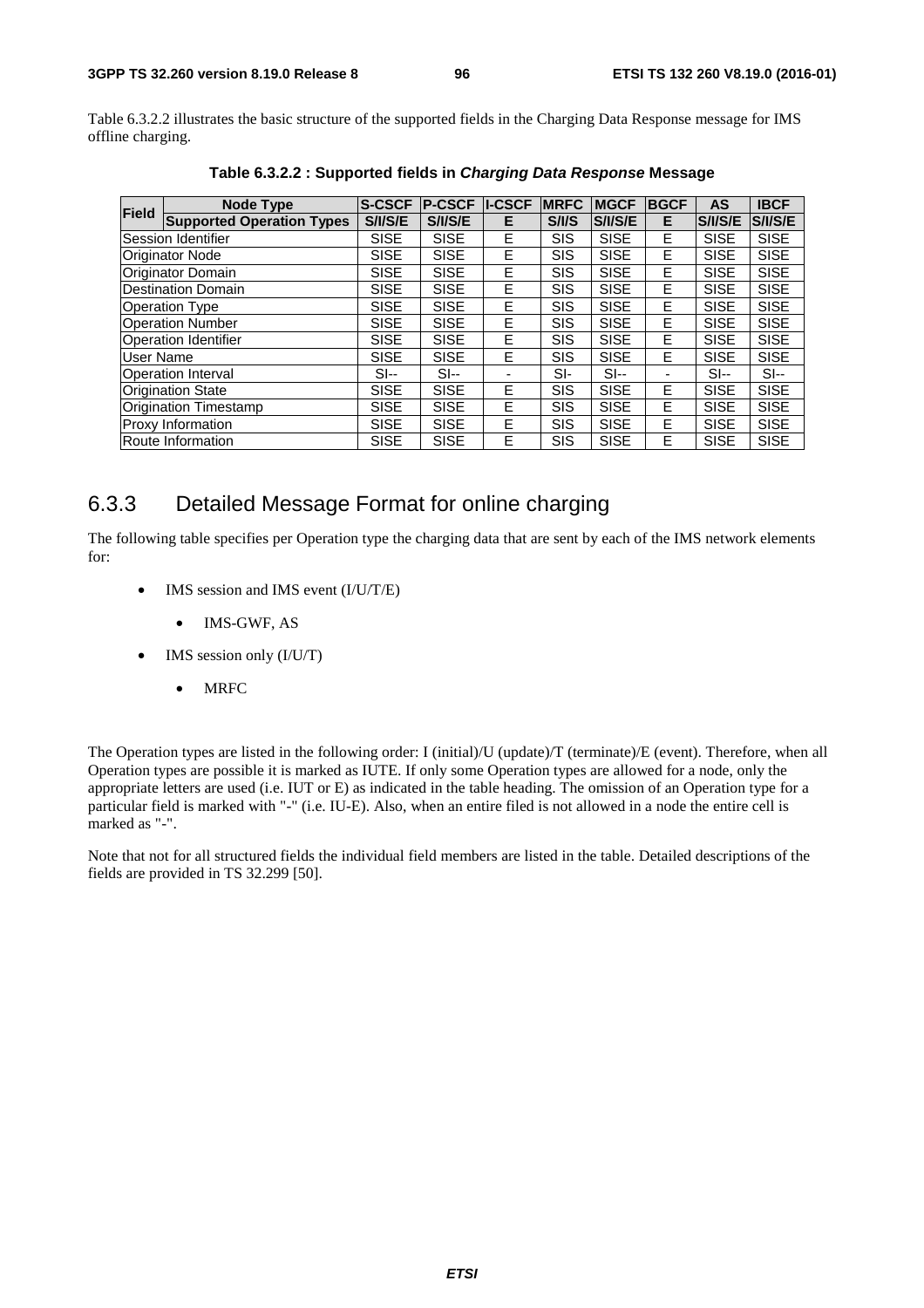Table 6.3.3.1 illustrates the basic structure of the supported fields in the Debit and Reserve Units Request for IMS online charging.

| <b>Field</b>                                    | <b>Node Type</b>                           | <b>IMS-GWF</b>                                      | <b>MRFC</b>              | <b>AS</b>                       |  |
|-------------------------------------------------|--------------------------------------------|-----------------------------------------------------|--------------------------|---------------------------------|--|
|                                                 | <b>Supported</b><br><b>Operation Types</b> | I/U/T/E                                             | <b>I/U/T</b>             | I/U/T/E                         |  |
| Session Identifier                              |                                            | <b>IUTE</b>                                         | <b>IUT</b>               | <b>IUTE</b>                     |  |
| <b>Originator Host</b>                          |                                            | <b>IUTE</b>                                         | <b>IUT</b>               | <b>IUTE</b>                     |  |
| Originator Domain                               |                                            | <b>IUTE</b>                                         | <b>IUT</b>               | <b>IUTE</b>                     |  |
| <b>Destination Domain</b>                       |                                            | <b>IUTE</b>                                         | <b>IUT</b>               | <b>IUTE</b>                     |  |
| Operation Identifier                            |                                            | <b>IUTE</b>                                         | <b>IUT</b>               | <b>IUTE</b>                     |  |
| <b>Operation Token</b>                          |                                            | <b>IUTE</b>                                         | <b>IUT</b>               | <b>IUTE</b>                     |  |
| <b>Operation Type</b>                           |                                            | <b>IUTE</b>                                         | <b>IUT</b>               | <b>IUTE</b>                     |  |
| <b>Operation Number</b>                         |                                            | <b>IUTE</b>                                         | <b>IUT</b>               | <b>IUTE</b>                     |  |
| <b>Destination Host</b>                         |                                            | <b>IUTE</b>                                         | <b>IUT</b>               | <b>IUTE</b>                     |  |
| <b>User Name</b>                                |                                            | <b>IUTE</b>                                         | <b>IUT</b>               | <b>IUTE</b>                     |  |
| <b>Origination State</b>                        |                                            | <b>IUTE</b>                                         | <b>IUT</b>               | <b>IUTE</b>                     |  |
| <b>Origination Timestamp</b>                    |                                            | <b>IUTE</b>                                         | <b>IUT</b>               | <b>IUTE</b>                     |  |
| Subscriber Identifier                           |                                            | <b>IUTE</b>                                         | <b>IUT</b>               | <b>IUTE</b>                     |  |
| <b>Termination Cause</b>                        |                                            | $-$ T-                                              | $\overline{-1}$          | $-$ T-                          |  |
| Requested Action                                |                                            | $-F$                                                | $\overline{\phantom{a}}$ | $- E$                           |  |
| <b>Multiple Operation</b>                       |                                            | $\overline{\mathsf{I} \mathsf{U} \cdot \mathsf{E}}$ |                          | $\overline{I U - E}$            |  |
| Multiple Unit Operation                         |                                            | $\overline{\mathsf{I} \mathsf{U} \cdot \mathsf{E}}$ |                          | $\overline{I U - E}$            |  |
| <b>Service Units Requested</b>                  |                                            | $\overline{\text{I}U-E}$                            |                          | $\overline{I U - E}$            |  |
| <b>Service Units Used</b>                       |                                            | $-UT -$                                             | $-\overline{UT}$         | $-UT -$                         |  |
| Subscriber Equipment Number                     |                                            | <b>IUTE</b>                                         | <b>IUT</b>               | <b>IUTE</b>                     |  |
| Proxy Information                               |                                            | <b>IUTE</b>                                         | <b>IUT</b>               | <b>IUTE</b>                     |  |
| Route Information                               |                                            | <b>IUTE</b>                                         | <b>IUT</b>               | <b>IUTE</b>                     |  |
| <b>Extended Information</b>                     |                                            | <b>IUTE</b>                                         | <b>IUT</b>               | <b>IUTE</b>                     |  |
| Service Information with PS and IMS Information |                                            |                                                     |                          |                                 |  |
| <b>Event Type</b>                               |                                            | <b>IUTE</b>                                         | <b>IUT</b>               | <b>IUTE</b>                     |  |
| Role Of Node                                    |                                            | <b>IUTE</b>                                         |                          | <b>IUTE</b>                     |  |
| Node Functionality                              |                                            | <b>IUTE</b>                                         | <b>IUT</b>               | <b>IUTE</b>                     |  |
| <b>User Session Id</b>                          |                                            | <b>IUTE</b>                                         | <b>IUT</b>               | <b>IUTE</b>                     |  |
| <b>Session Priority</b>                         |                                            | $I - E$                                             | $\left  - \right $       | $I - E$                         |  |
| <b>Calling Party Address</b>                    |                                            | <b>IUTE</b>                                         | <b>IUT</b>               | <b>IUTE</b>                     |  |
| <b>Called Party Address</b>                     |                                            | <b>IUTE</b>                                         | <b>IUT</b>               | <b>IUTE</b>                     |  |
| Number Portability routing information          |                                            | $F-E$                                               | $\blacksquare$           | $I - E$                         |  |
| Carrier Select routing information              |                                            | $I - E$                                             | $\blacksquare$           | $I - E$                         |  |
| <b>Requested Party Address</b>                  |                                            | $l - E$                                             | I--                      | $l - E$                         |  |
| <b>Called Asserted Identity</b>                 |                                            | -UTE                                                | -UT                      | -UTE                            |  |
| <b>Associated URI</b>                           |                                            | $-TE$                                               | $\blacksquare$           | $\blacksquare$                  |  |
| Application Server Information                  |                                            | <b>IUTE</b>                                         | <b>IUT</b>               |                                 |  |
| Inter Operator Identifier                       |                                            | <b>IUTE</b>                                         | <b>IUT</b>               | <b>IUTE</b>                     |  |
| <b>IMS Charging Identifier</b>                  |                                            | <b>IUTE</b>                                         | <b>IUT</b>               | <b>IUTE</b>                     |  |
| <b>SDP Session Description</b>                  |                                            | $\overline{\overline{\bigcup}}$                     |                          | $\overline{\overline{\bigcup}}$ |  |
| <b>SDP Media Component</b>                      |                                            | <b>IU--</b>                                         | IU-                      | <b>IU--</b>                     |  |
| <b>GGSN Address</b>                             |                                            | IU--                                                | IU-                      | <b>IU--</b>                     |  |
| <b>Served Party</b>                             | $\overline{\phantom{a}}$                   | $\overline{\phantom{a}}$                            | $\overline{\phantom{a}}$ |                                 |  |
| <b>Server Capabilities</b>                      | $\overline{\phantom{a}}$                   | $\blacksquare$                                      |                          |                                 |  |
| Trunk Group ID                                  | ÷,                                         | ÷.                                                  | ÷,                       |                                 |  |
| <b>Bearer Service</b>                           | $\overline{\phantom{a}}$                   | $\blacksquare$                                      | $\overline{\phantom{a}}$ |                                 |  |
| Service Id                                      | $\overline{\phantom{a}}$                   | <b>IUT</b>                                          | -                        |                                 |  |
| Service Specific Info                           | $\blacksquare$                             | $\overline{\phantom{a}}$                            | $\blacksquare$           |                                 |  |
| <b>Messages Bodies</b>                          | <b>IUTE</b>                                | $\blacksquare$                                      | <b>IUTE</b>              |                                 |  |
| Cause Code                                      |                                            | $-TE$                                               | $-\overline{1}$          | $-TE$                           |  |
| <b>Access Network Information</b>               |                                            | <b>IUTE</b>                                         | <b>IUT</b>               | <b>IUTE</b>                     |  |
| <b>IMS Communication Service ID</b>             |                                            | $I - E$                                             |                          | $I - E$                         |  |

|  |  | Table 6.3.3.1: Supported fields in Debit and Reserve Units Request Message |
|--|--|----------------------------------------------------------------------------|
|  |  |                                                                            |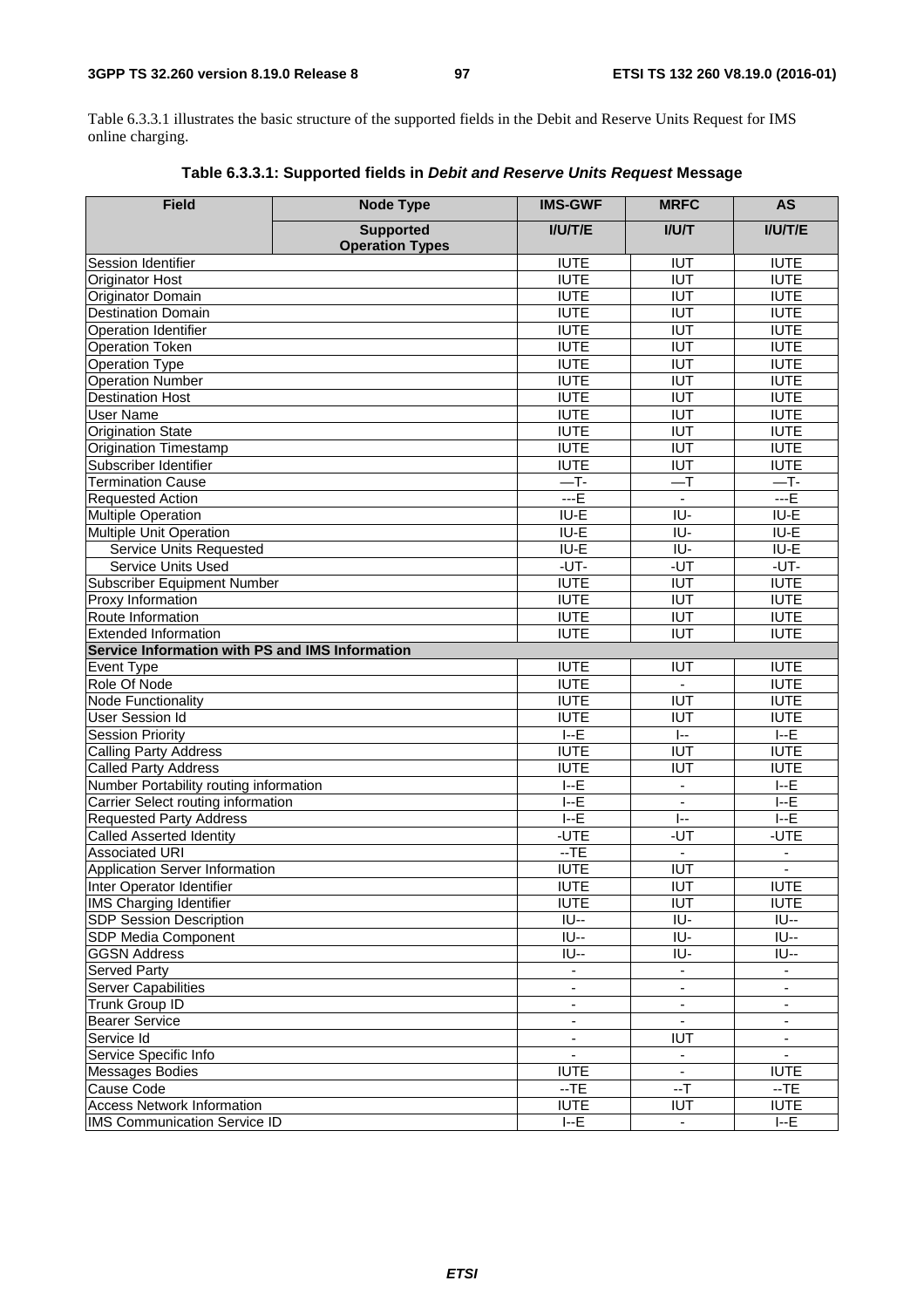Table 6.3.3.2 illustrates the basic structure of the supported fields in the Debit and Reserve Units Response for IMS online charging.

| <b>Field</b>                    | <b>Node Type</b>                           | <b>IMS-GWF</b>           | <b>MRFC</b>    | <b>AS</b>      |
|---------------------------------|--------------------------------------------|--------------------------|----------------|----------------|
|                                 | <b>Supported</b><br><b>Operation Types</b> | <b>I/U/T/E</b>           | <b>I/U/T</b>   | <b>I/U/T/E</b> |
| Session Identifier              |                                            | <b>IUTE</b>              | <b>IUT</b>     | <b>IUTE</b>    |
| <b>Operation Result</b>         |                                            | <b>IUTE</b>              | IUT            | <b>IUTE</b>    |
| <b>Originator Host</b>          |                                            | <b>IUTE</b>              | <b>IUT</b>     | <b>IUTE</b>    |
| Originator Domain               |                                            | <b>IUTE</b>              | <b>IUT</b>     | <b>IUTE</b>    |
| <b>Operation Identifier</b>     |                                            | <b>IUTE</b>              | IUT            | <b>IUTE</b>    |
| <b>Operation Type</b>           |                                            | <b>IUTE</b>              | IUT            | <b>IUTE</b>    |
| <b>Operation Number</b>         |                                            | <b>IUTE</b>              | <b>IUT</b>     | <b>IUTE</b>    |
| <b>Operation Failover</b>       |                                            | <b>IUTE</b>              | <b>IUT</b>     | <b>IUTE</b>    |
| <b>Multiple Unit Operation</b>  |                                            | <b>IUTE</b>              | <b>IUT</b>     | <b>IUTE</b>    |
| <b>Operation Failure Action</b> |                                            |                          |                |                |
| <b>Redirection Host</b>         |                                            |                          |                |                |
| <b>Redirection Host Usage</b>   |                                            | ٠                        |                |                |
| <b>Redirection Cache Time</b>   |                                            | $\overline{\phantom{a}}$ | $\blacksquare$ | ٠              |
| Proxy Information               |                                            | $\blacksquare$           | ۰              |                |
| Route Information               |                                            | $\overline{\phantom{0}}$ |                |                |
| Failed parameter                |                                            |                          |                |                |
| <b>Extended Information</b>     |                                            | <b>IUTE</b>              | <b>IUT</b>     | <b>IUTE</b>    |

**Table 6.3.3.2: Supported fields in** *Debit and Reserve Units Response* **Message** 

## 6.3.4 Formal IMS charging parameter description

#### 6.3.4.1 IMS charging information for CDRs

The detailed definitions, abstract syntax and encoding of the IMS CDR parameters are specified in TS 32.298 [51].

#### 6.3.4.2 IMS charging information for charging events

The detailed charging event parameter definitions are specified in 3GPP TS 32.299 [50].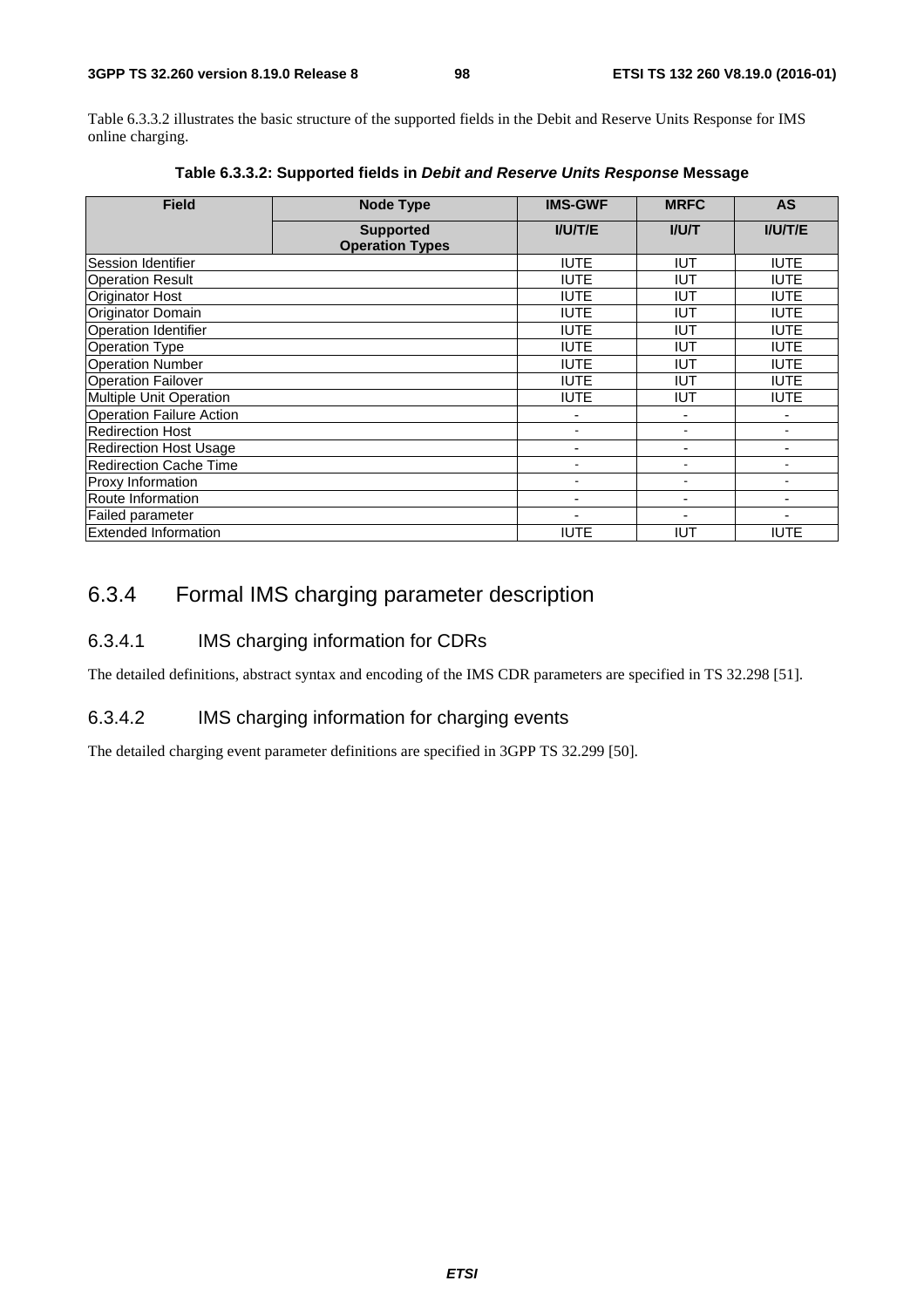# Annex A (informative): Bibliography

#### **a) The 3GPP charging specifications**

- 3GPP TS 32.252: "Telecommunication management; Charging management; Wireless Local Area Network (WLAN) charging".

- 3GPP TS 32.270: "Telecommunication management; Charging management; Multimedia Messaging Service (MMS) charging".

- 3GPP TS 32.271: "Telecommunication management; Charging management; Location Services (LCS) charging".

- 3GPP TS 32.296: "Telecommunication management; Charging management; Online Charging System (OCS) applications and interfaces".

#### **b) Common 3GPP specifications**

- 3GPP TS 22.101: "Service aspects; Service Principles".
- 3GPP TS 22.115 "Service aspects; Charging and Billing".
- 3GPP TS 23.003: "Numbering, addressing and identification".
- 3GPP TS 27.001: "General on Terminal Adaptation Functions (TAF) for Mobile Stations (MS)".

#### **c) other Domain and Service specific 3GPP / ETSI specifications**

-

#### **d) Relevant ITU Recommendations**

- ITU-T Recommendation D.93: "Charging and accounting in the international land mobile telephone service (provided via cellular radio systems)".

- ITU-T Recommendation E.164: "The international public telecommunication numbering plan".

ITU-T Recommendation Q.767: "Application of the ISDN user part of CCITT signalling System No.7 for international ISDN interconnections".

- ITU-T Recommendation X.25: "Interface between Data Terminal Equipment (DTE) and Data Circuit-terminating Equipment (DCE) for terminals operating in the packet mode and connected to public data networks by dedicated circuit".

- ITU-T Recommendation X.121: "International numbering plan for public data networks".

#### **e) Relevant IETF RFCs**

IETF RFC 959 (1985): "File Transfer Protocol".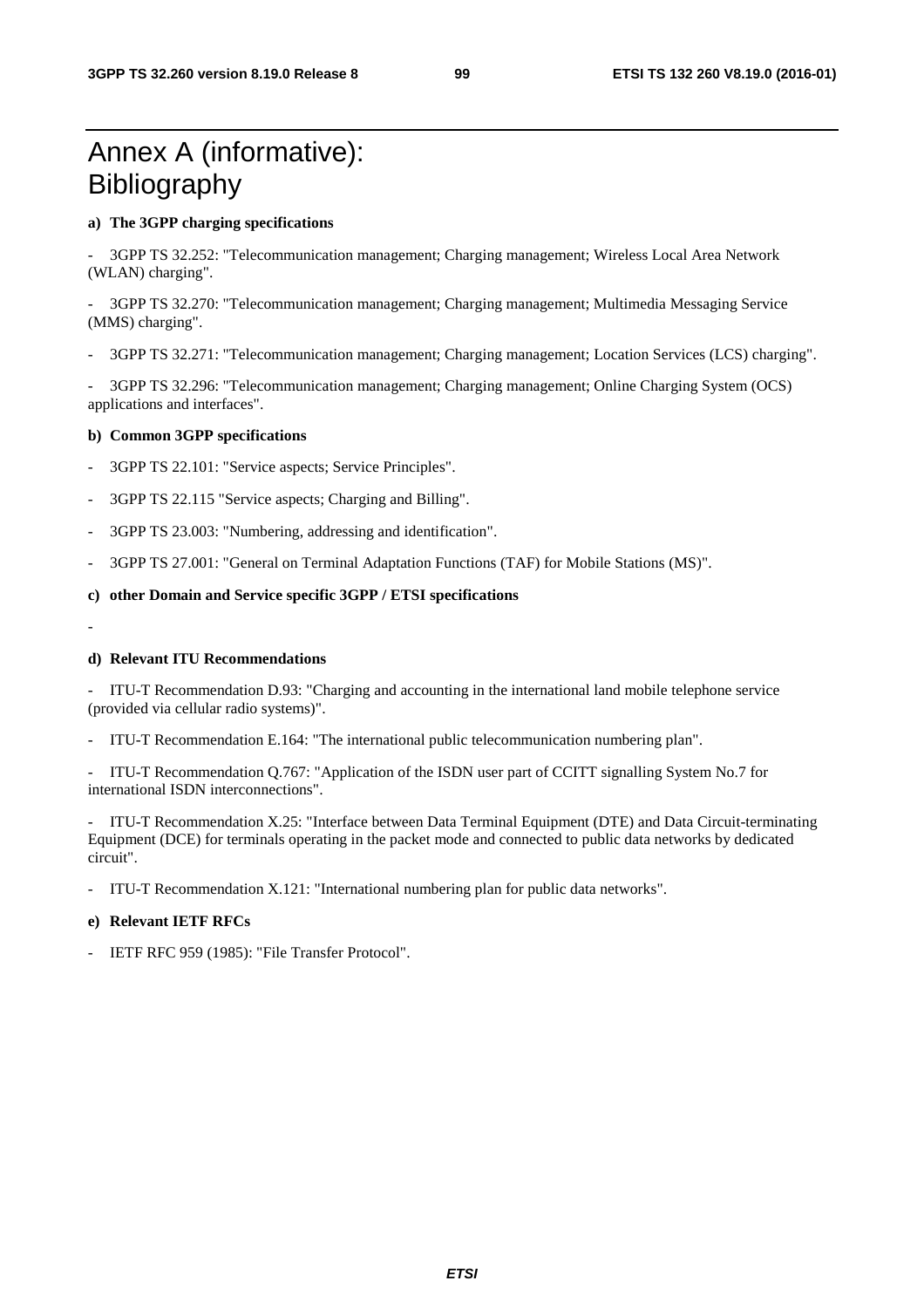# Annex B (informative): Message Flows for Service Termination by OCS

This annex describes several scenarios related to IMS service termination in IMS-GWF.

SIP messages and Diameter transactions associated with these charging scenarios are shown primarily to illustrate the service termination procedures. They are not intended to be exhaustive and depend on the Diameter Credit Control Requests triggers configured by the operator. The triggers for sending Debit and Reserve Unit Requests from the IMS-GWF to the OCS are defined according to table 5.3.1.

# B.1 Scenario 1 - Session Related (SCUR): Service Termination on reception of an initial SIP INVITE Request



**Figure B.1.1 : Service Termination triggered by an initial SIP Request**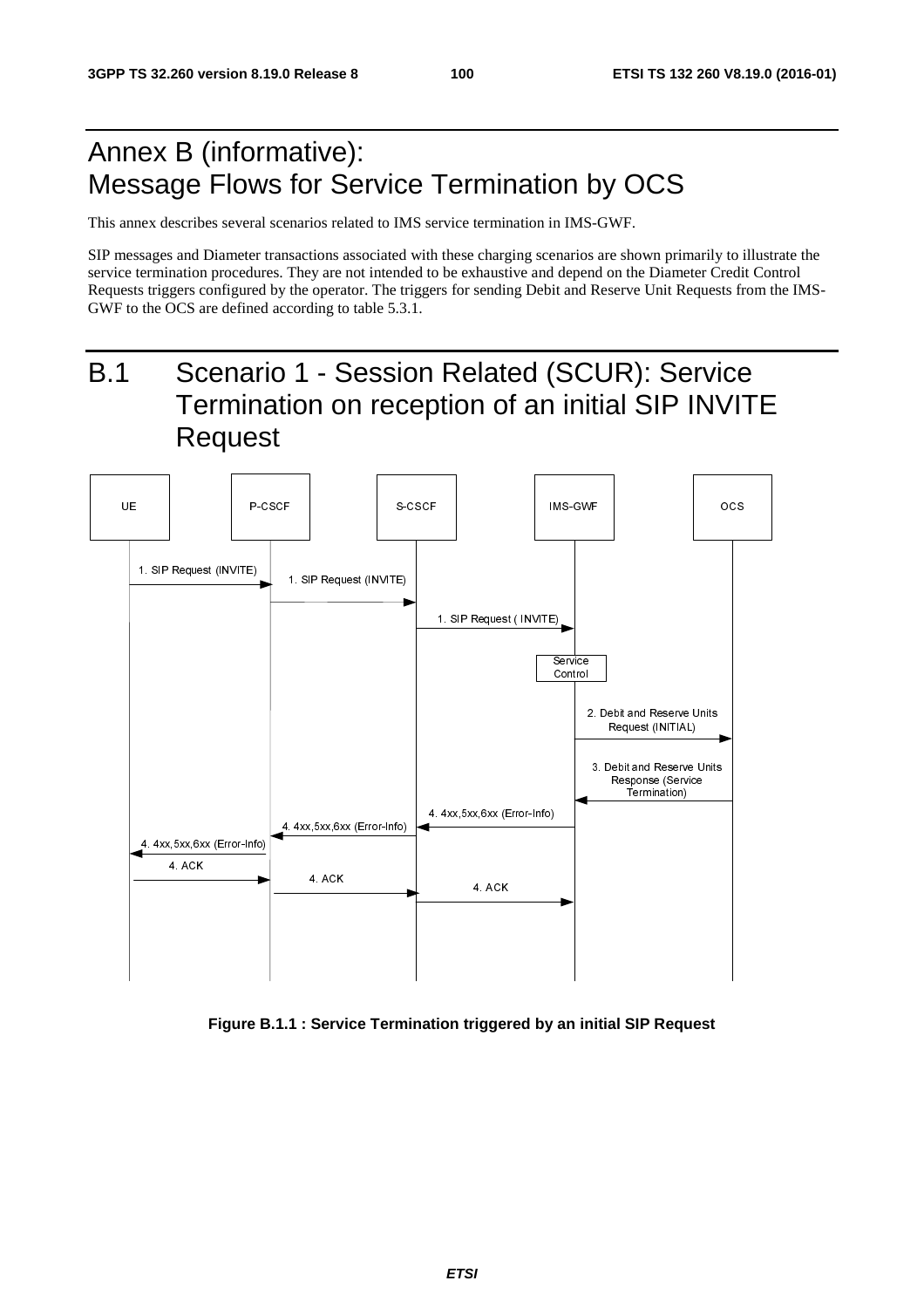B.2 Scenario 2 - Session Related (SCUR): Service Termination triggered after an early SIP Dialog is established



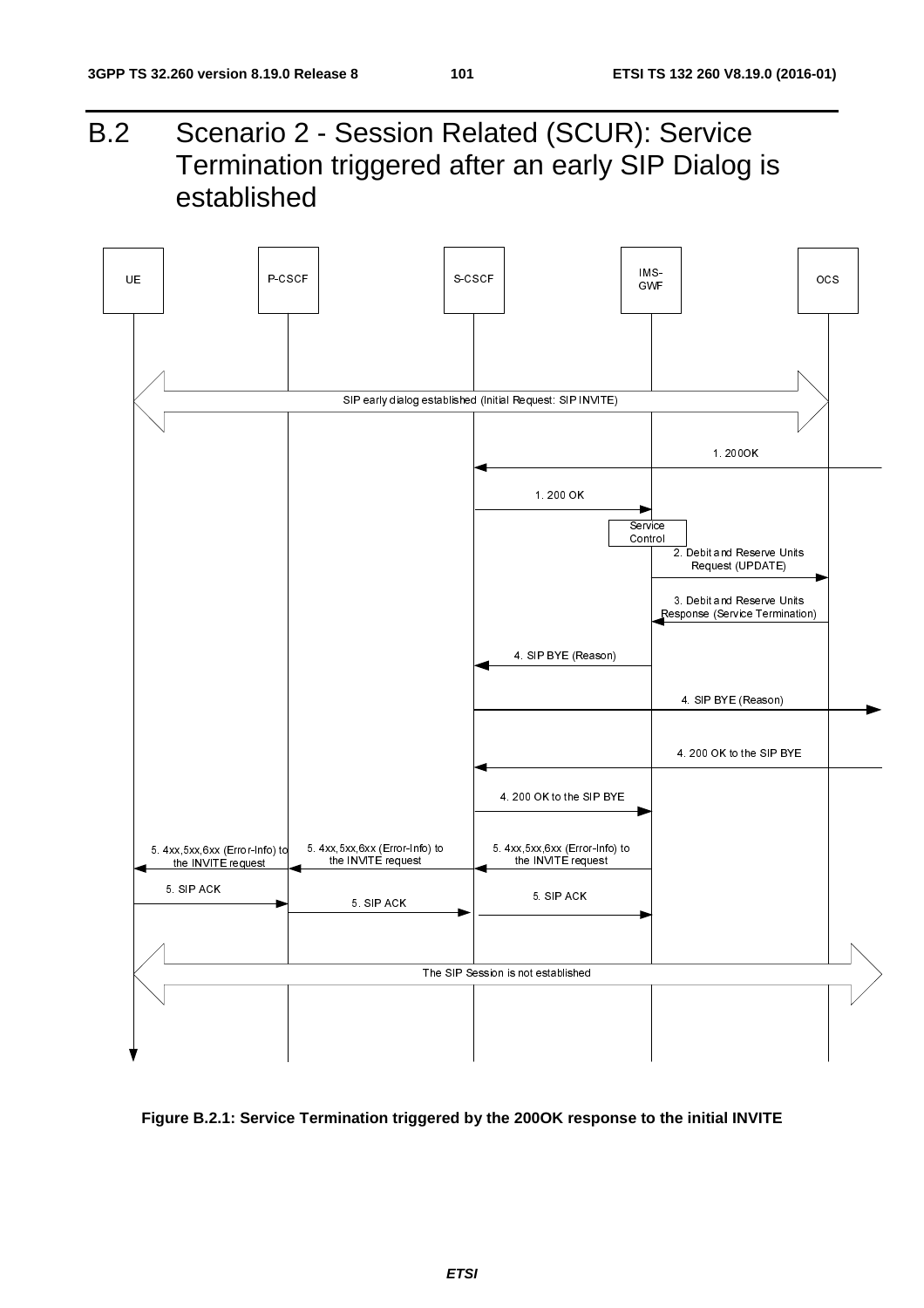

**Figure B.2.2 : Service Termination triggered by an UPDATE request within an early SIP dialog**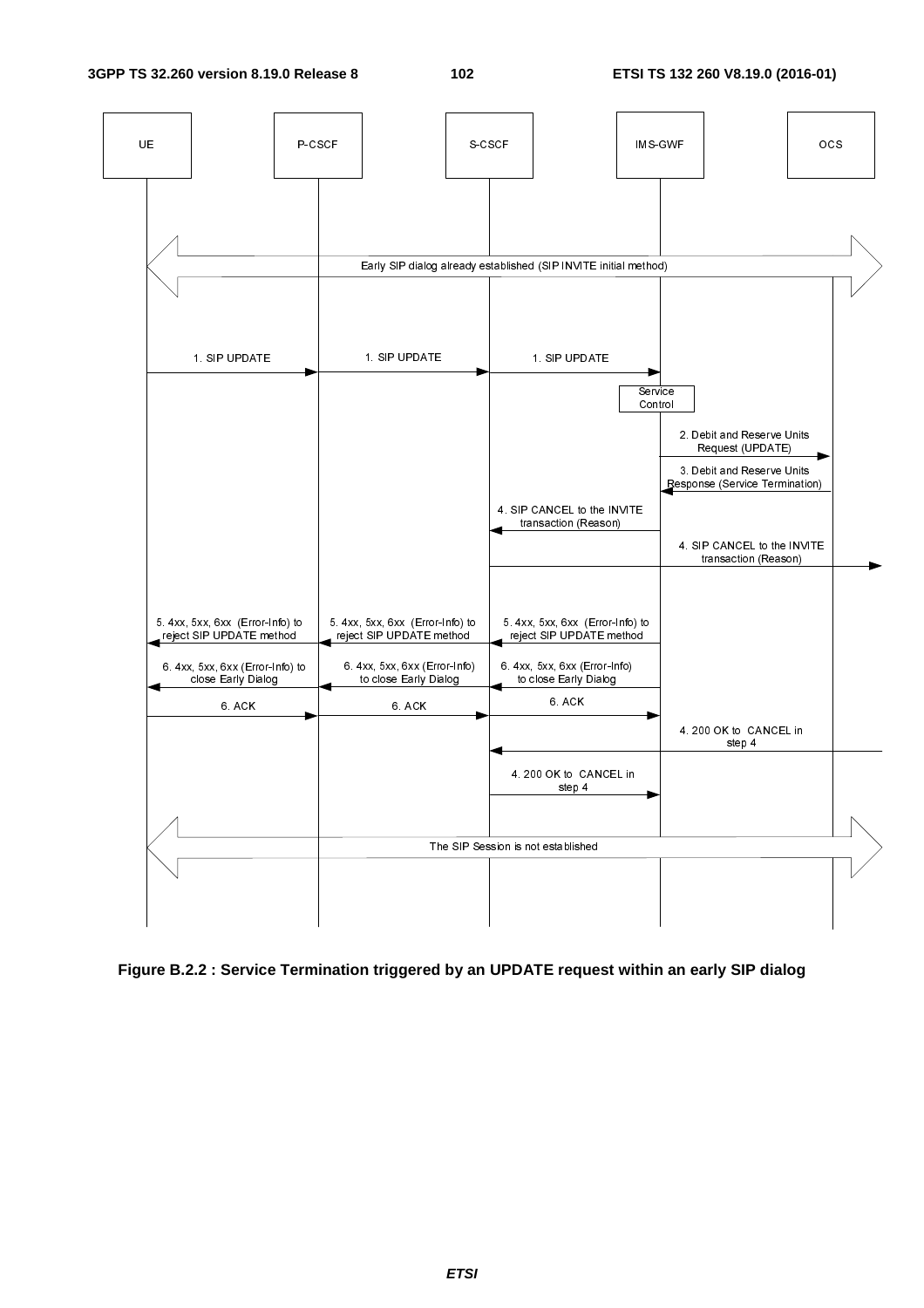

**Figure B.2.3 : Service Termination triggered by the 200OK to an UPDATE request within an early SIP dialog**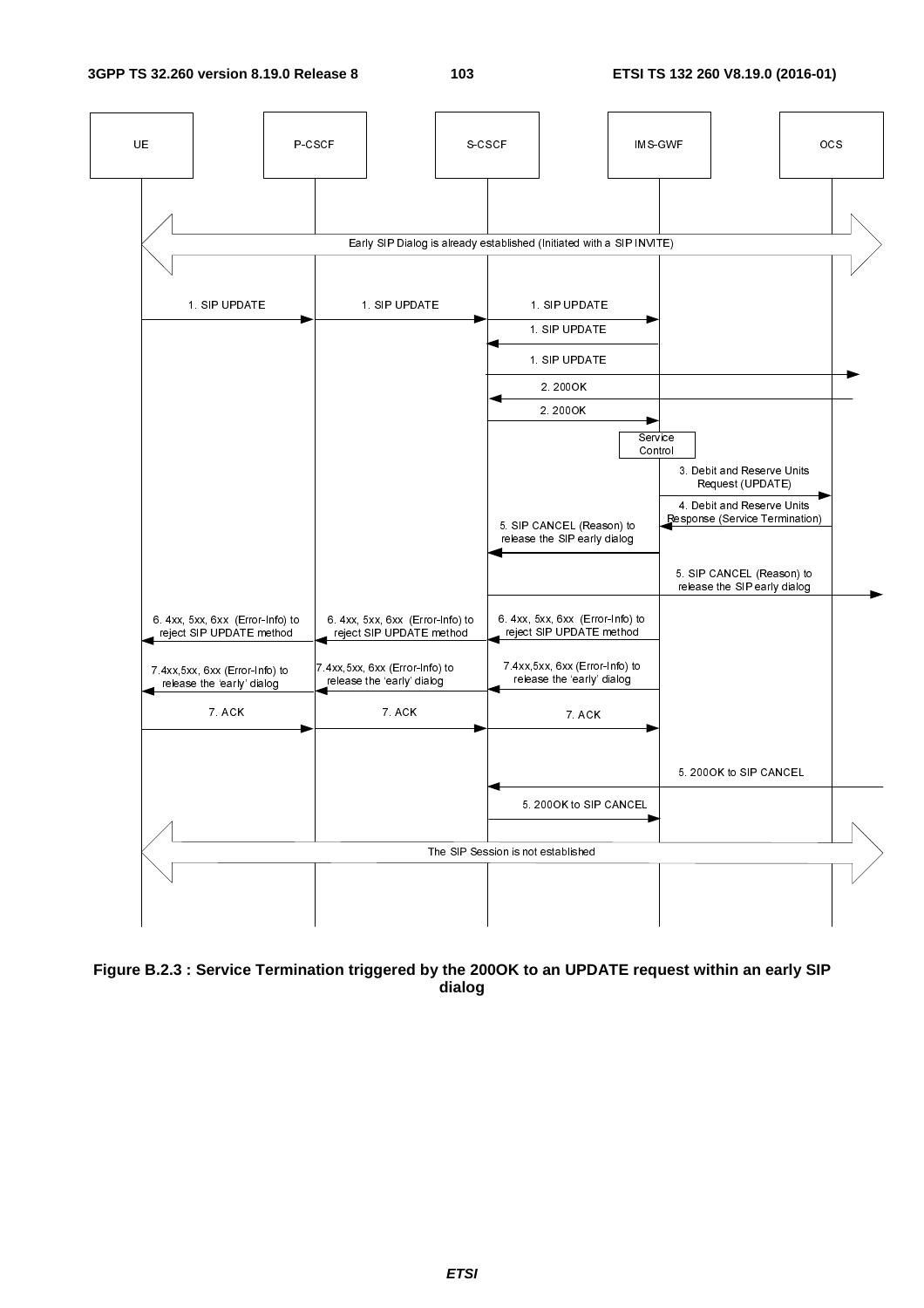B.3 Scenario 3 - Session Related (SCUR): Service Termination triggered after a confirmed SIP Dialog is established



#### **Figure B.3.1 : Service Termination triggered by a re-INVITE request within a confirmed SIP dialog**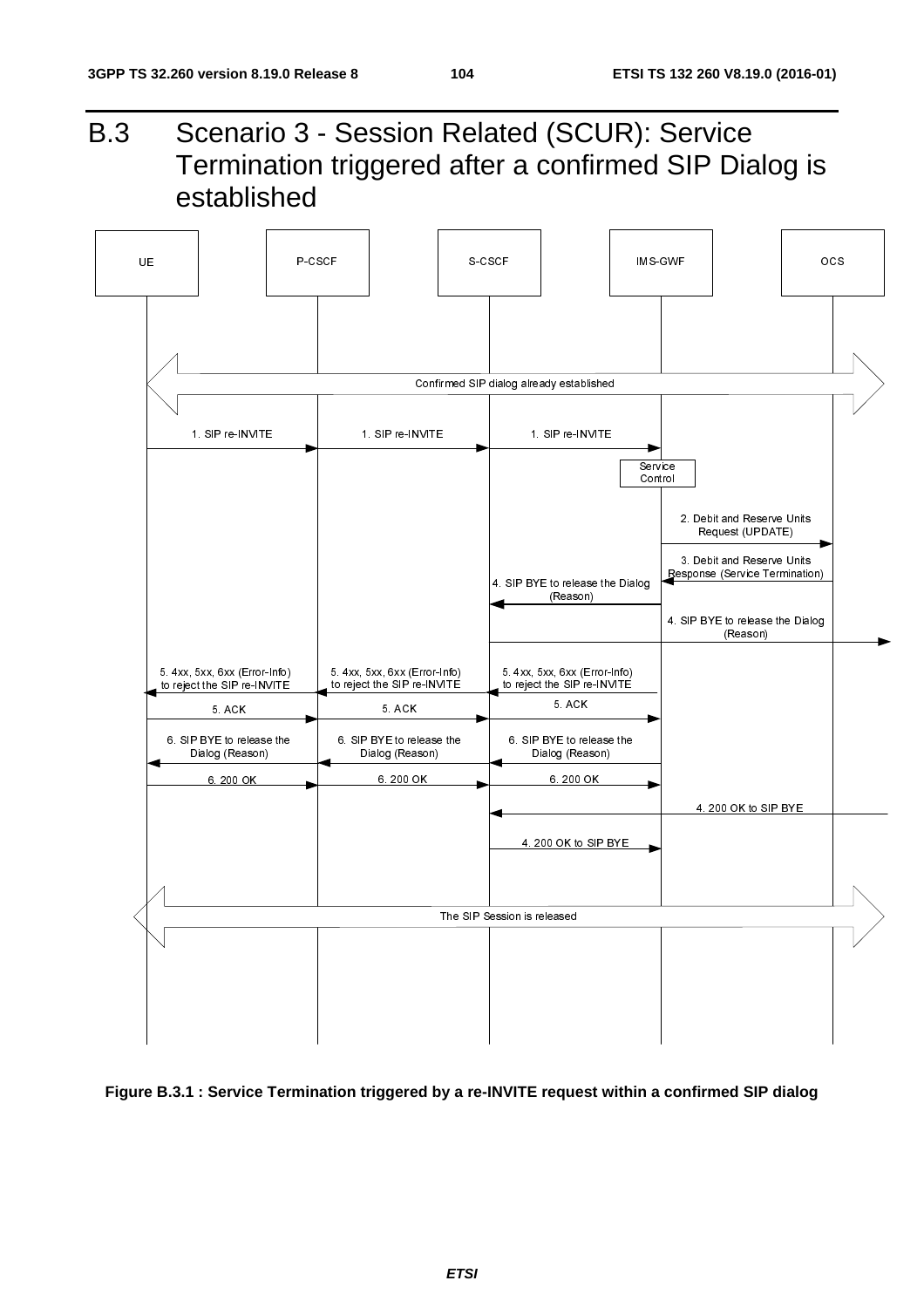



**Figure B.3.2: Service Termination triggered by the 200OK response to a re-INVITE request within a confirmed SIP dialog**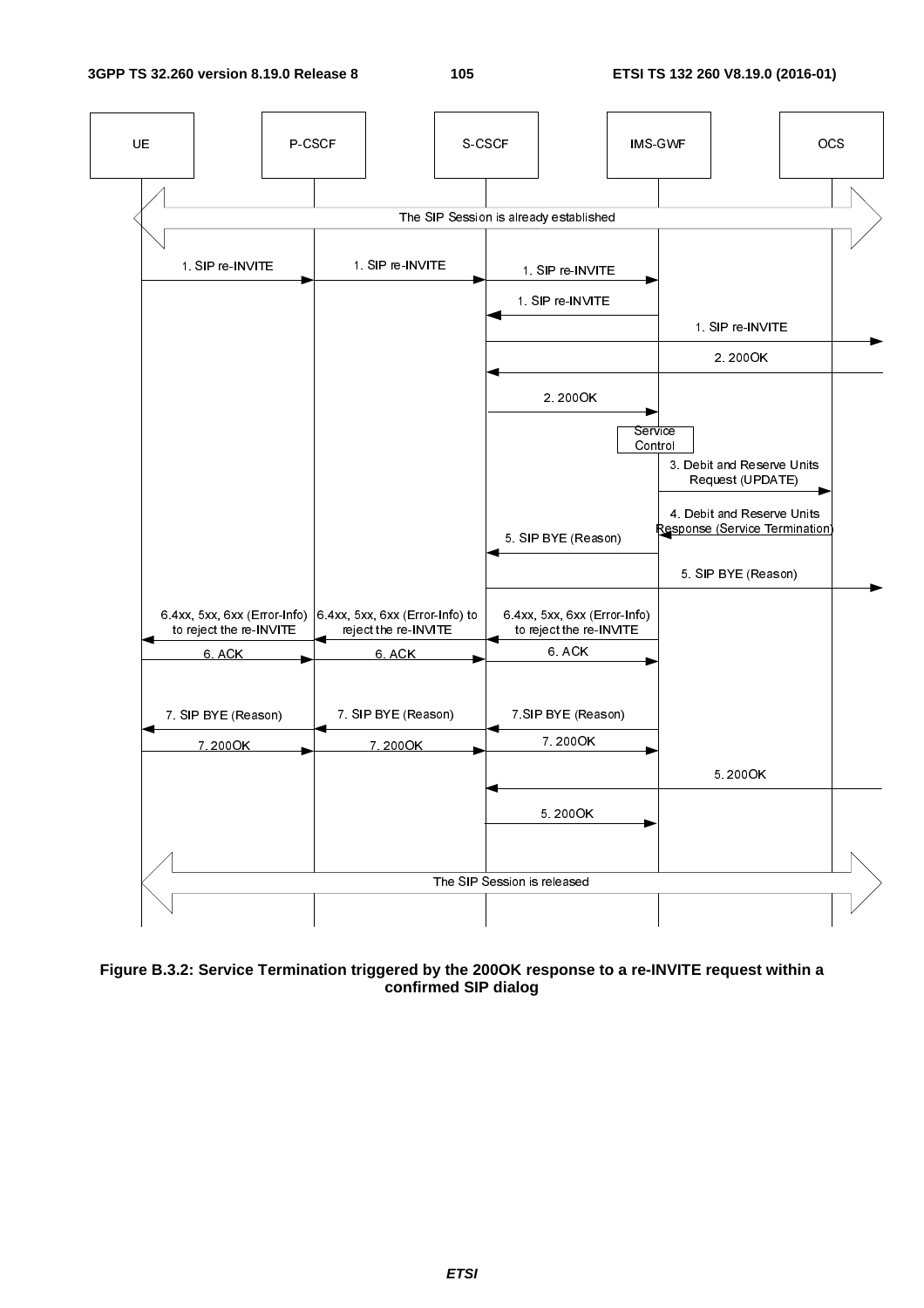

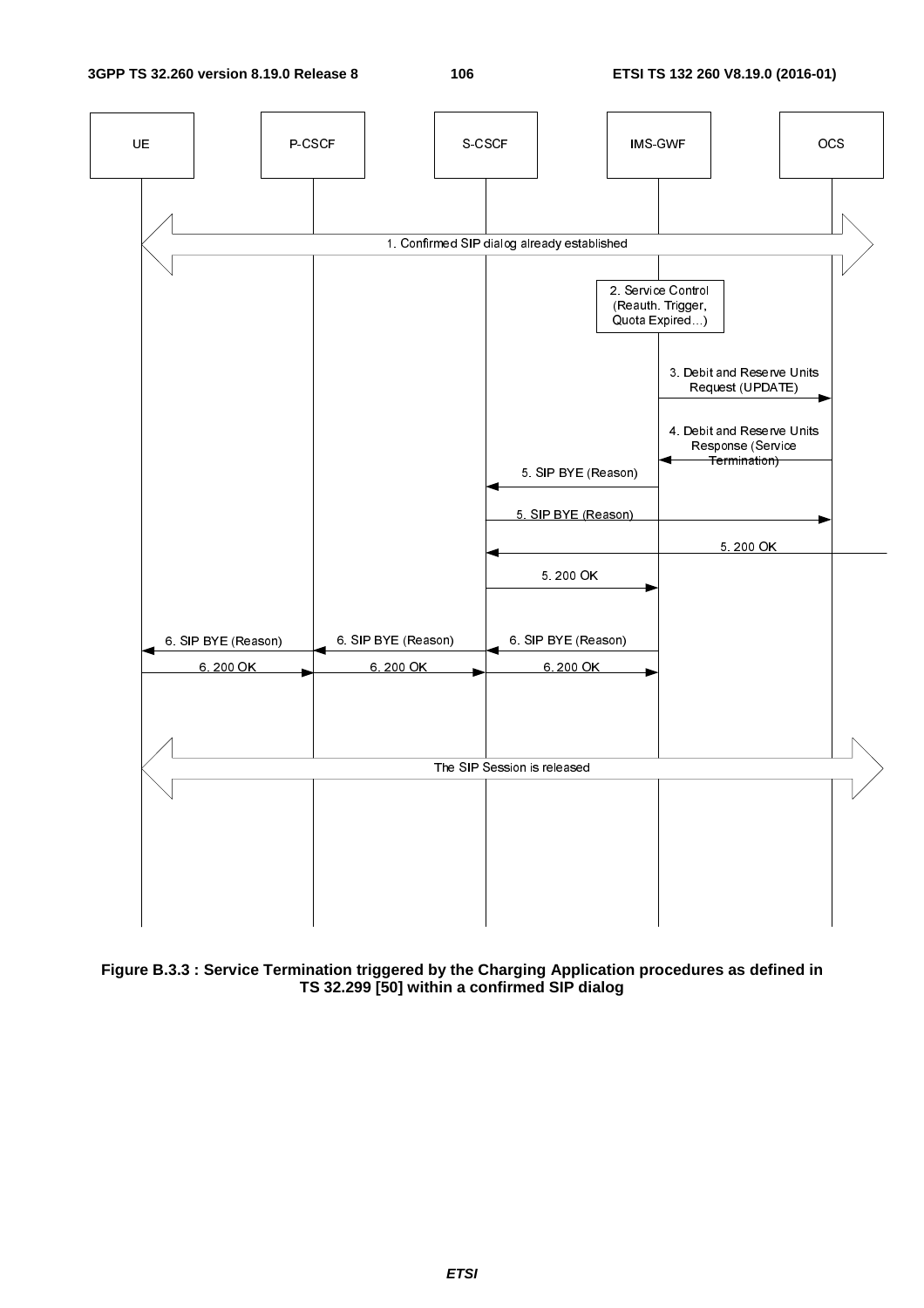B.4 Scenario 4 - Session Unrelated (ECUR): Service Termination on reception of an initial SIP non-INVITE Request



**Figure B.4.1 : Service Termination triggered by the reception of a non-INVITE SIP request**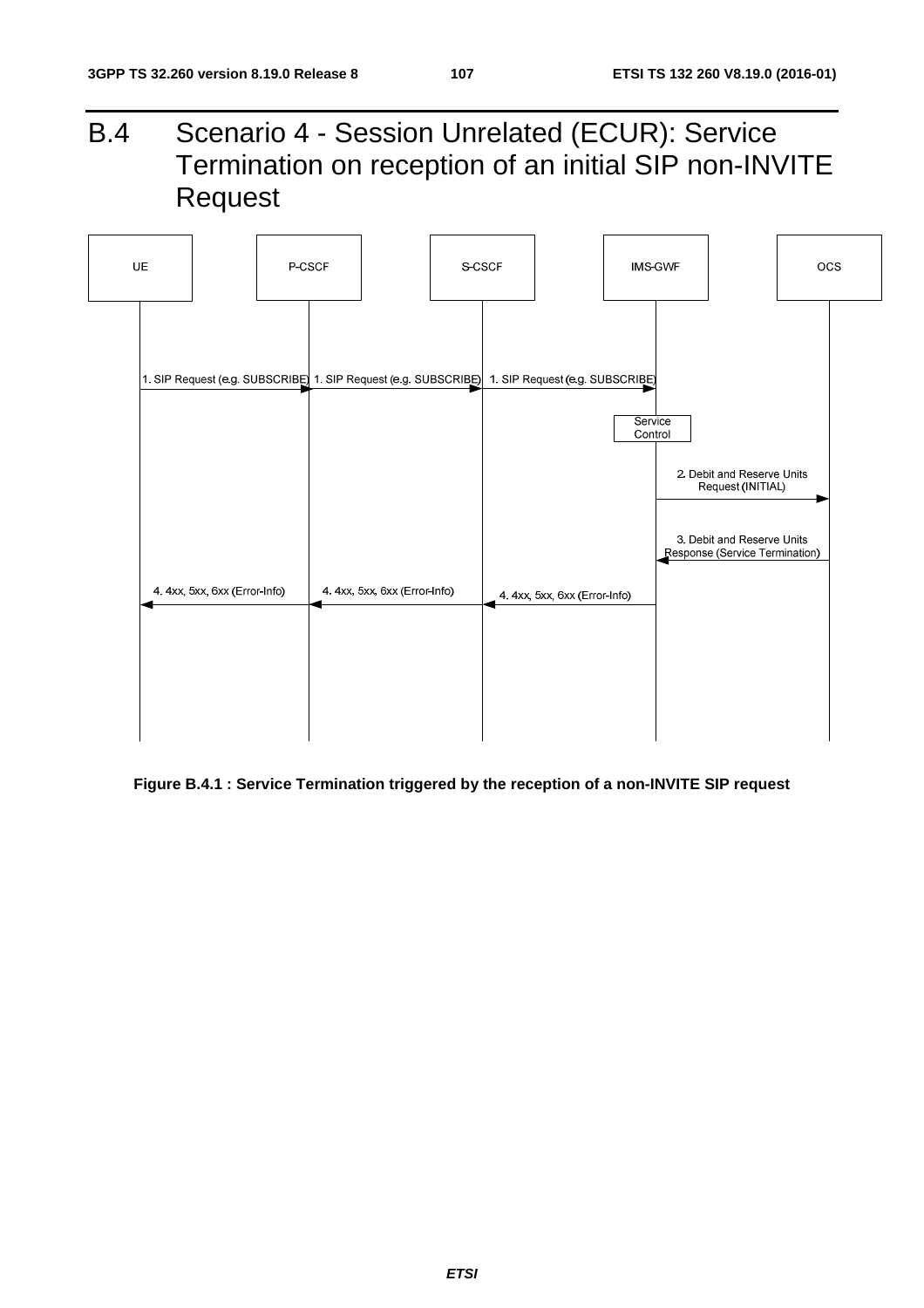B.5 Scenario 5 - Session Unrelated (IEC): Service Termination on reception of an initial SIP non-INVITE Request



**Figure B.5.1 : Service Termination triggered by the reception of a non-INVITE SIP request**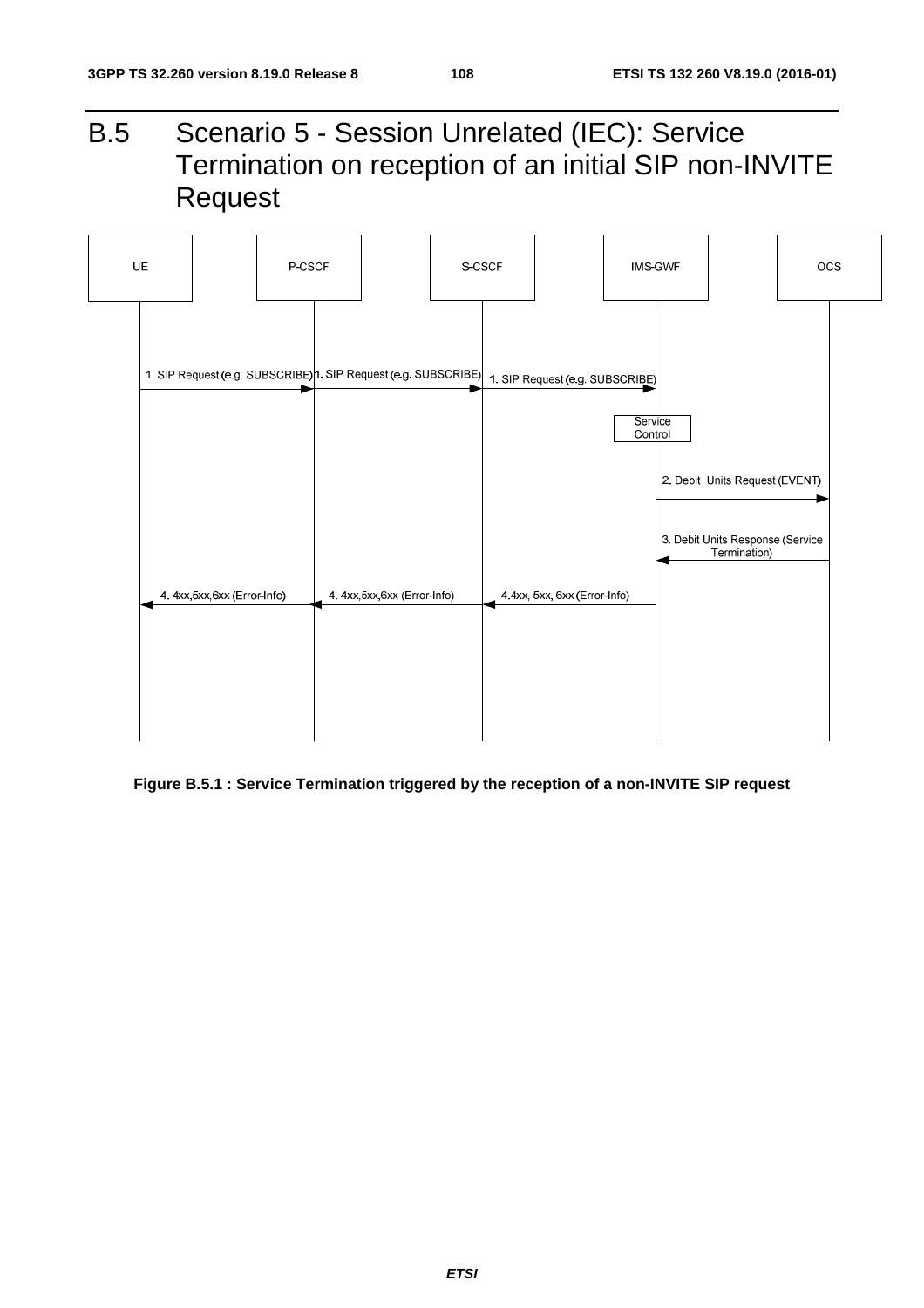## Annex C (informative): Change history

| <b>Change history</b> |  |                                         |           |                            |                                                                                                                   |                |         |                   |                            |
|-----------------------|--|-----------------------------------------|-----------|----------------------------|-------------------------------------------------------------------------------------------------------------------|----------------|---------|-------------------|----------------------------|
| <b>Date</b>           |  | TSG # TSG Doc.                          | <b>CR</b> |                            | <b>Rev Subject/Comment</b>                                                                                        |                | Cat Old | <b>New</b>        | <b>Work</b><br><b>Item</b> |
|                       |  | Jun 2007   SP-36   SP-070292   0051     |           | L.                         | Clarification of unsuccessful re-INVITE and UPDATE                                                                | B              | 7.3.0   | 8.0.0             |                            |
|                       |  | Sep 2007 SP-37 SP-070674 0053           |           | $\mathcal{L}_{\mathbf{m}}$ | Add IMS Communication Service Identification (ICSI) in Charging<br>information                                    | A              | 8.0.0   | 8.1.0             |                            |
|                       |  | Dec 2007   SP-38   SP-070745   0054     |           | $\sim$                     | Correct Private User ID - Align with 32.299 Diameter charging<br>applications                                     | F              | 8.1.0   | 8.2.0             |                            |
| Mar 2008              |  | SP-39 SP-080059 0055 1                  |           |                            | Add IBCF into stage 2 flows and data descriptions for IMS Charging<br>- Align with 23.002, 23.228                 | B              | 8.2.0   | 8.3.0             | <b>IMSTSS</b>              |
| Mar 2008              |  | SP-39 SP-080074 0056                    |           | u.                         | Add on Number Portability and Carrier Select routing information                                                  | B              | 8.2.0   | 8.3.0             | CH <sub>8</sub>            |
| Jun 2008              |  | SP-40 SP-080271                         | 0058      |                            | Correction on supported fields in the Charging Operations                                                         | Α              | 8.3.0   | 8.4.0             | CH <sub>7</sub>            |
|                       |  | Sep 2008 SP-41 SP-081214 0059           |           | $\sim$                     | Correction on Number Portability and Carrier Select Routing<br>Information                                        | F              | 8.4.0   | 8.5.0             | CH <sub>8</sub>            |
|                       |  | Sep 2008 SP-41 SP-081287                | 0060      | Ξ.                         | Charging management for IMS service continuity                                                                    | B              | 8.4.0   | 8.5.0             | CH <sub>8</sub>            |
|                       |  | Dec 2008   SP-42   SP-080706   0063     |           |                            | Charging management for IMS service continuity                                                                    | D              | 8.5.0   | 8.6.0             | CH <sub>8</sub>            |
|                       |  | Dec 2008   SP-42   SP-080841   0062     |           |                            | Correction on Multiple Unit Operation category                                                                    | Α              | 8.5.0   | 8.6.0             | CH <sub>7</sub>            |
|                       |  | Dec 2008   SP-42   SP-080706   0064     |           |                            | Clarification of the online charging in TS 32.260                                                                 | B              | 8.5.0   | 8.6.0             | CH <sub>8</sub>            |
|                       |  | Dec 2008   SP-42   SP-080707   0065     |           |                            | Reference to MMTel services                                                                                       | B              | 8.5.0   | 8.6.0             | <b>IMSTSS</b>              |
|                       |  | Dec 2008   SP-42   SP-080706   0066     |           |                            | Addition of the AS in the message flows for online charging<br>scenarios                                          | B              | 8.5.0   | 8.6.0             | CH <sub>8</sub>            |
|                       |  | Dec 2008   SP-42   SP-080706   0067     |           |                            | Addition of SDP offer and answer and clarification on media initiator                                             | B              | 8.5.0   | 8.6.0             | CH <sub>8</sub>            |
|                       |  | Jun 2009   SP-44   SP-090432   0068     |           |                            | Correction of SIP request/response timestamps category                                                            | F              | 8.6.0   | 8.7.0             | CH <sub>8</sub>            |
|                       |  | Sep 2009 SP-45 SP-090536 0072 -         |           |                            | Alignment of number portability and carrier select information with<br>TS 24.229                                  | F              | 8.7.0   | 8.8.0             | CH8                        |
|                       |  | Dec 2009   SP-46   SP-090720   0077     |           | ÷,                         | Correction on priority session treatment - alignment with TS 22.153                                               | F              | 8.8.0   | 8.9.0             | CH <sub>8</sub>            |
|                       |  | Mar 2010 SP-47 SP-100039 0082           |           |                            | Correction on MRFC Charging Data Record - Alignment with TS<br>32.298                                             | $\overline{A}$ | 8.9.0   | 8.10.0 CH7        |                            |
|                       |  | Mar 2010   SP-47   SP-100040   0085     |           |                            | Correction of Role of Node charging parameter description                                                         | F              | 8.9.0   | 8.10.0 CH8        |                            |
|                       |  | Mar 2010   SP-47   SP-100040   0087     |           |                            | Correction of THIG functionality entity alignment with TS 24.229                                                  | F              | 8.9.0   | 8.10.0 CH8        |                            |
|                       |  | Mar 2010   SP-47   SP-100040   0089     |           |                            | Correction on Data integrity in IMS Charging                                                                      | F              | 8.9.0   | $8.10.0$ CH8      |                            |
|                       |  | Jun 2010   SP-48   SP-100265   0095     |           |                            | Correction of trigger conditions                                                                                  | $\overline{F}$ |         | 8.10.0 8.11.0 CH8 |                            |
| Jun 2010              |  | SP-48 SP-100265 0096                    |           |                            | Alignement for 'Inter Operator Identification' description setting for<br>IMS Centralised service with TS 24.292  | F              |         | 8.10.0 8.11.0 CH8 |                            |
|                       |  | Dec 2010 SP-50 SP-100757 0112           |           |                            | Correction of Operation Interval in the Charging Data Request and<br>Response messages - Align with IETF RFC 3588 | F              |         | 8.11.0 8.12.0 CH8 |                            |
|                       |  | May 2011   SP-52   SP-110404   0129   1 |           |                            | Correction on supported fileds in IBCF - Alignment with TS 32.298                                                 | F              |         | 8.12.0 8.13.0 CH8 |                            |
| June<br>2012          |  | SP-56 SP-120359 0150 1                  |           |                            | Correction of List of Message Bodies                                                                              | F              |         | 8.13.0 8.14.0 CH8 |                            |
|                       |  | Sep 2012   SP-57   SP-120561   0160     |           |                            | Remove Authorised-Qos from P-CSCF CDR                                                                             | F              |         | 8.14.0 8.15.0 CH8 |                            |
|                       |  | Dec 2012 SP-58 SP-120784 0189 1         |           |                            | Correction on the charging at MRFC                                                                                | F              |         | 8.15.0 8.16.0 CH8 |                            |
|                       |  | Dec 2013   SP-62   SP-130676   0235     |           |                            | Correction for use of Destination-Host AVP in ACR                                                                 | F              |         | 8.16.0 8.17.0 CH8 |                            |
|                       |  | Sep 2014   SP-65   SP-140561   0272     |           |                            | Removal of duplicate Requested Action in IMS online charging                                                      | F              |         | 8.17.0 8.18.0 CH8 |                            |
|                       |  | Dec 2015   SP-70   SP-150694   0354   - |           |                            | Correction of 2xx triggers for online and offline charging                                                        | F              |         | 8.18.0 8.19.0 CH8 |                            |